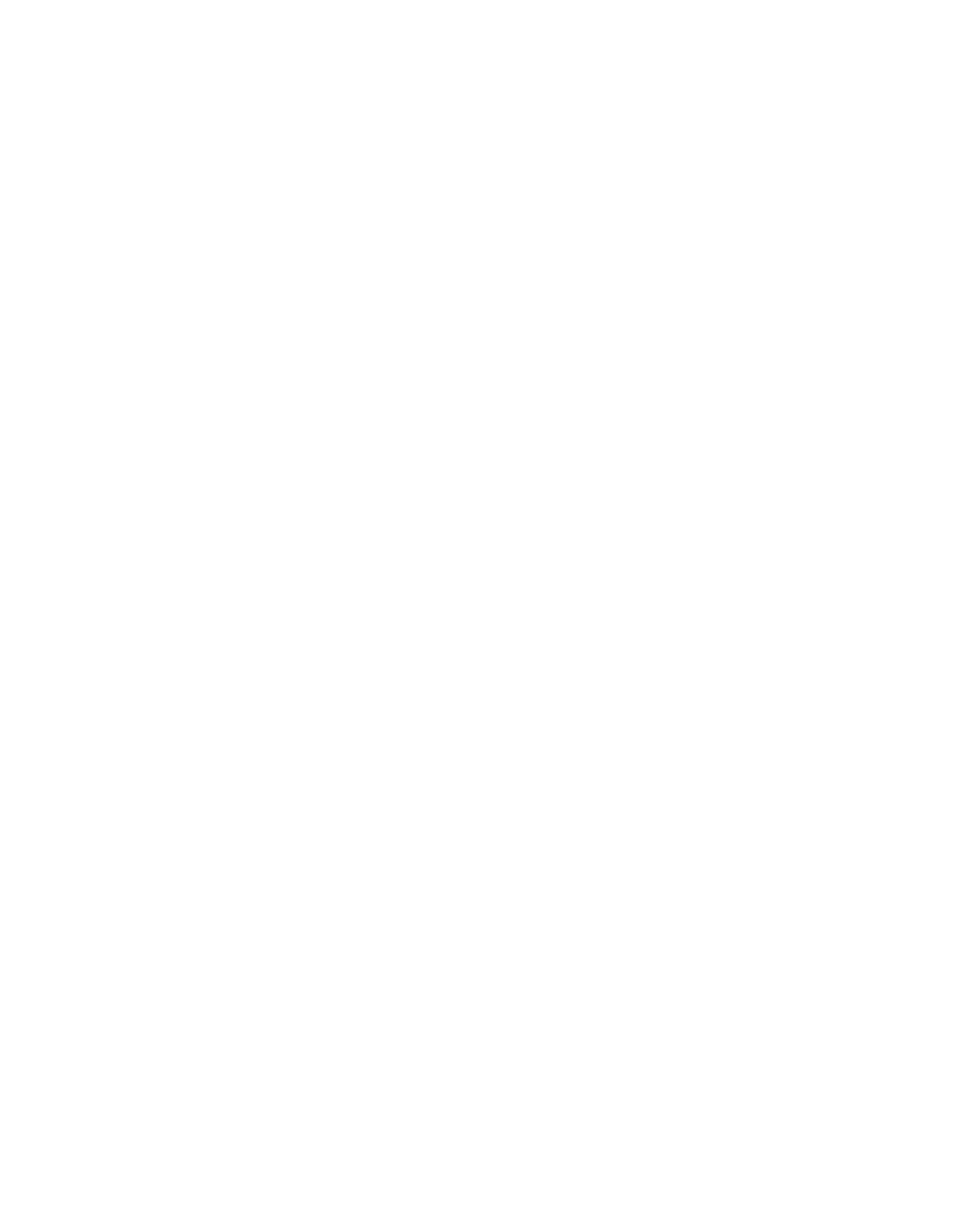# **TABLE OF CONTENTS**

| 1.1          |  |  |
|--------------|--|--|
| 1.2          |  |  |
| 1.3          |  |  |
| 1.4<br>1.4.1 |  |  |
| 1.5          |  |  |
| 1.6          |  |  |
| 1.7          |  |  |
| 1.8          |  |  |
| 1.9          |  |  |
| 1.10         |  |  |
| 1.11         |  |  |
| 1.12         |  |  |
| 1.13         |  |  |
| 1.14         |  |  |
| 1.15         |  |  |
| 1.16         |  |  |
| 1.17         |  |  |
|              |  |  |
|              |  |  |
| 2.1          |  |  |
|              |  |  |
| 2.1.2        |  |  |
| 2.1.3        |  |  |
| 2.2          |  |  |
| 2.2.1        |  |  |
| 2.2.2        |  |  |
| 2.2.3        |  |  |
| 2.2.4        |  |  |
| 2.2.5        |  |  |
| 2.2.6        |  |  |
| 2.3          |  |  |
| 2.4          |  |  |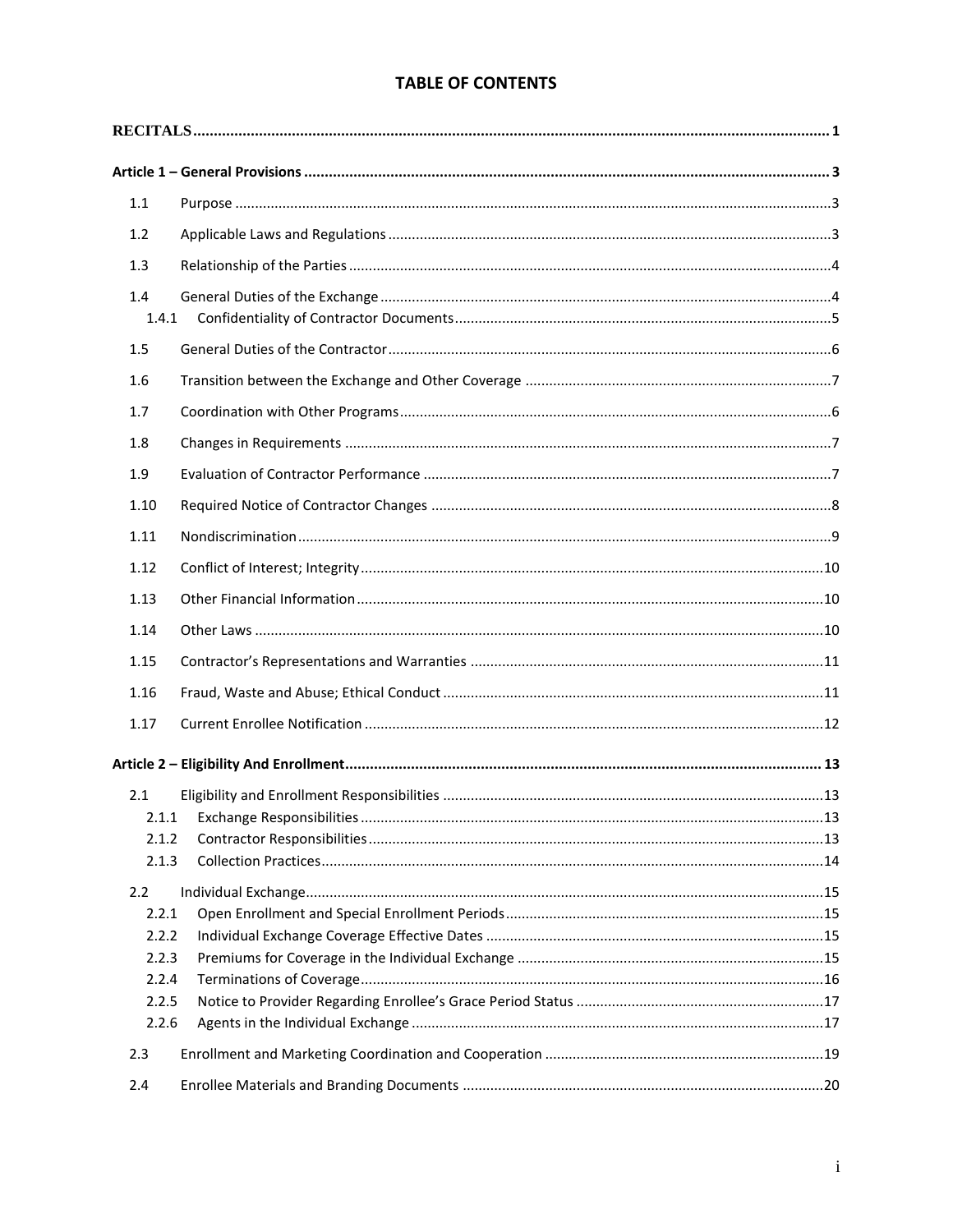| 3.1    |  |
|--------|--|
| 3.1.1  |  |
| 3.1.2  |  |
| 3.1.3  |  |
| 3.1.4  |  |
| 3.1.5  |  |
| 3.2    |  |
| 3.2.1  |  |
| 3.2.2  |  |
| 3.2.3  |  |
| 3.2.4  |  |
| 3.2.5  |  |
| 3.2.6  |  |
| 3.3    |  |
| 3.3.1  |  |
| 3.3.2  |  |
| 3.3.3  |  |
| 3.3.4  |  |
| 3.3.5  |  |
| 3.4    |  |
| 3.4.1  |  |
| 3.4.2  |  |
| 3.4.3  |  |
| 3.4.4  |  |
| 3.5    |  |
| 3.5.1  |  |
| 3.5.2  |  |
| 3.5.3  |  |
| 3.5.4  |  |
| 3.6    |  |
| 3.6.1  |  |
| 3.6.2  |  |
| 3.6.3  |  |
| 3.6.4  |  |
| 3.6.5  |  |
| 3.6.6  |  |
| 3.6.7  |  |
| 3.6.8  |  |
| 3.6.9  |  |
| 3.6.10 |  |
|        |  |
|        |  |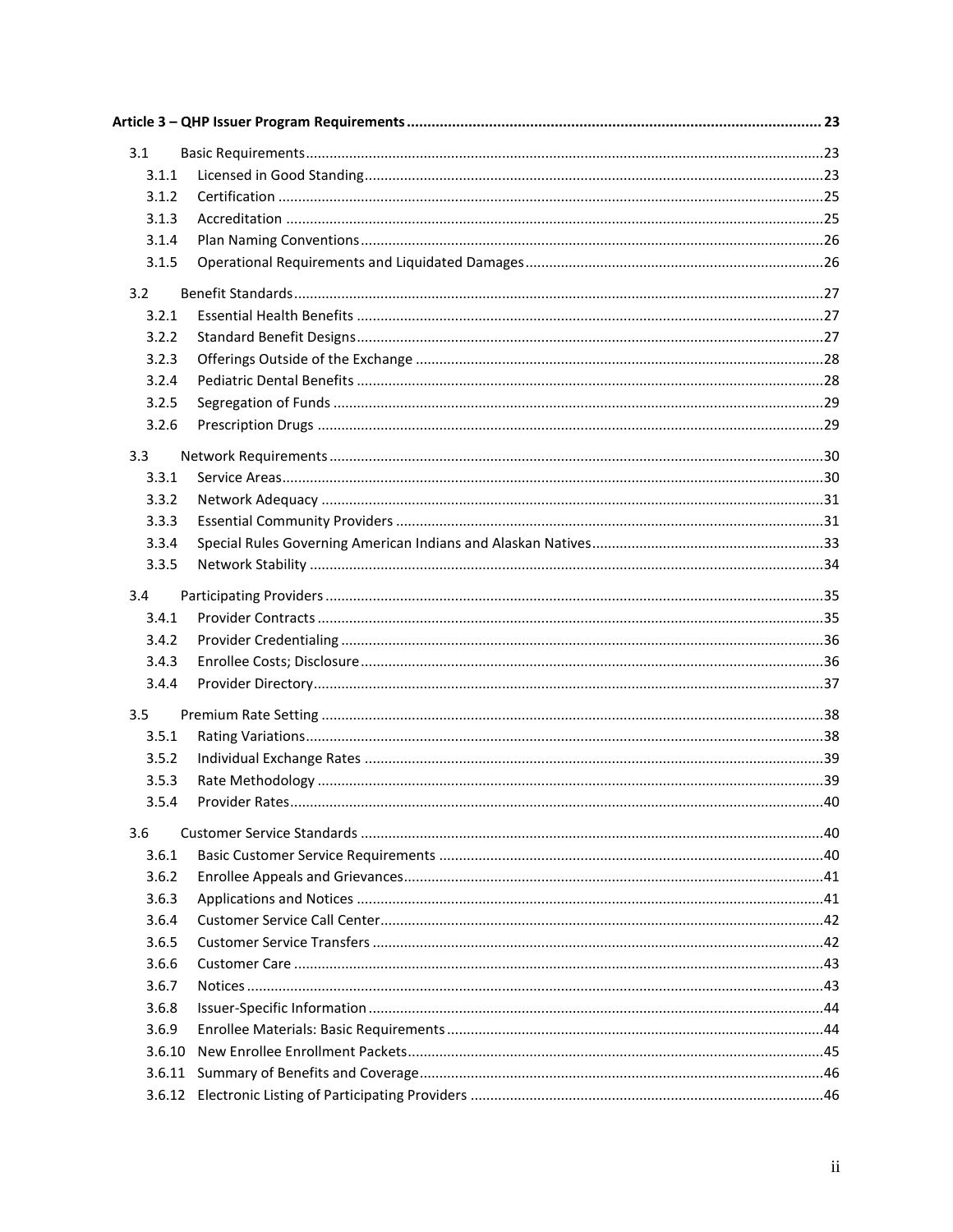| 4.1   |  |
|-------|--|
| 4.2   |  |
| 4.3   |  |
| 4.4   |  |
| 4.5   |  |
| 4.6   |  |
| 4.7   |  |
|       |  |
| 5.1   |  |
| 5.1.1 |  |
| 5.1.2 |  |
| 5.1.3 |  |
|       |  |
| 6.1   |  |
| 6.2   |  |
| 6.3   |  |
|       |  |
| 7.1   |  |
| 7.2   |  |
| 7.2.1 |  |
| 7.2.2 |  |
| 7.2.3 |  |
| 7.2.4 |  |
| 7.2.5 |  |
| 7.3   |  |
| 7.3.1 |  |
| 7.3.2 |  |
| 7.4   |  |
| 7.5   |  |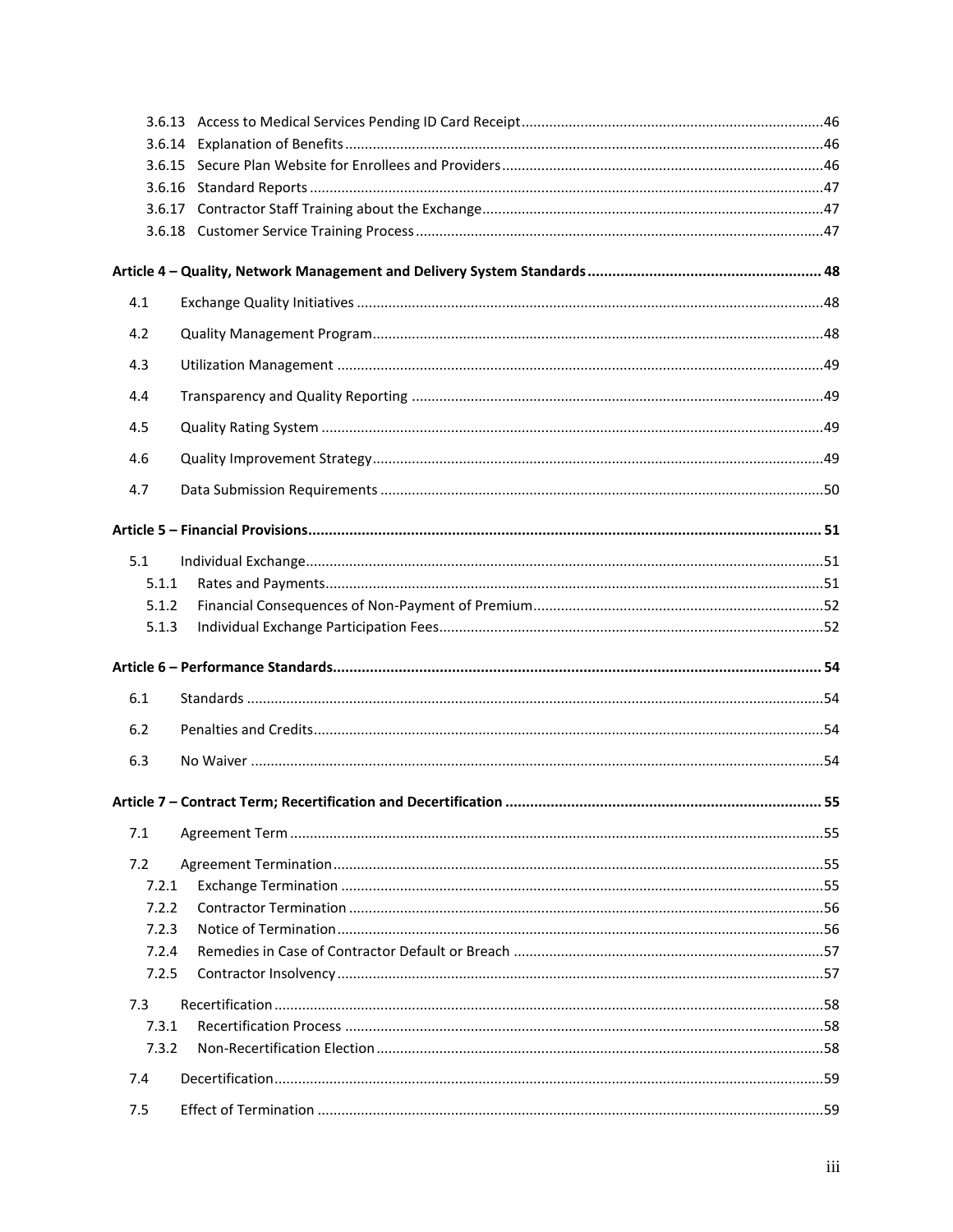| 7.6   |  |
|-------|--|
|       |  |
| 8.1   |  |
| 8.1.1 |  |
| 8.1.2 |  |
| 8.1.3 |  |
| 8.1.4 |  |
| 8.1.5 |  |
| 8.2   |  |
|       |  |
| 9.1   |  |
| 9.2   |  |
|       |  |
| 10.1  |  |
| 10.2  |  |
| 10.3  |  |
| 10.4  |  |
| 10.5  |  |
| 10.6  |  |
| 10.7  |  |
| 10.8  |  |
| 10.9  |  |
|       |  |
| 11.1  |  |
| 11.2  |  |
| 11.3  |  |
| 11.4  |  |
| 11.5  |  |
|       |  |
| 12.1  |  |
| 12.2  |  |
| 12.3  |  |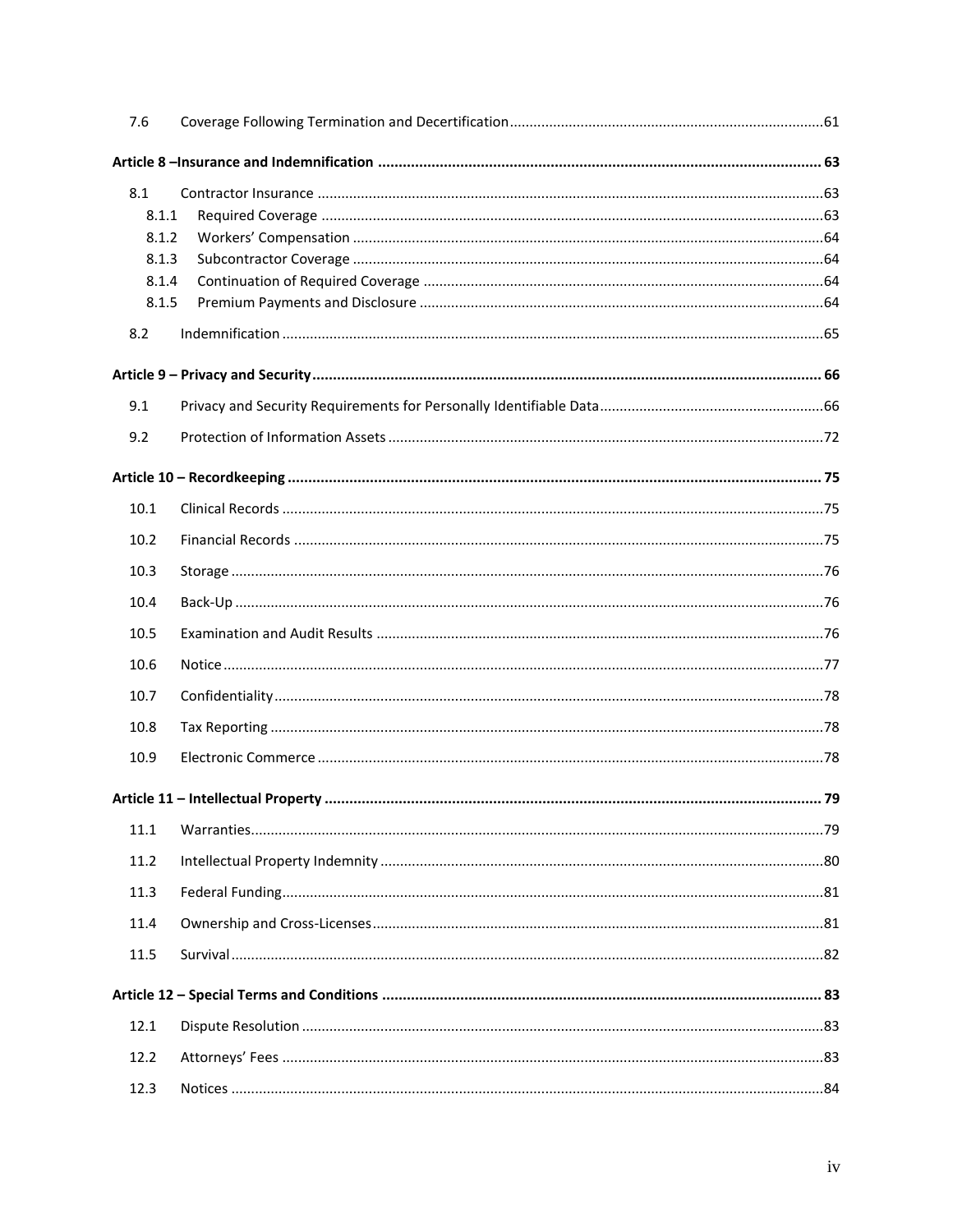| 12.4  |  |
|-------|--|
| 12.5  |  |
| 12.6  |  |
| 12.7  |  |
| 12.8  |  |
| 12.9  |  |
| 12.10 |  |
| 12.11 |  |
| 12.12 |  |
| 12.13 |  |
| 12.14 |  |
| 12.15 |  |
| 12.16 |  |
| 12.17 |  |
| 12.18 |  |
| 12.19 |  |
| 12.20 |  |
| 12.21 |  |
|       |  |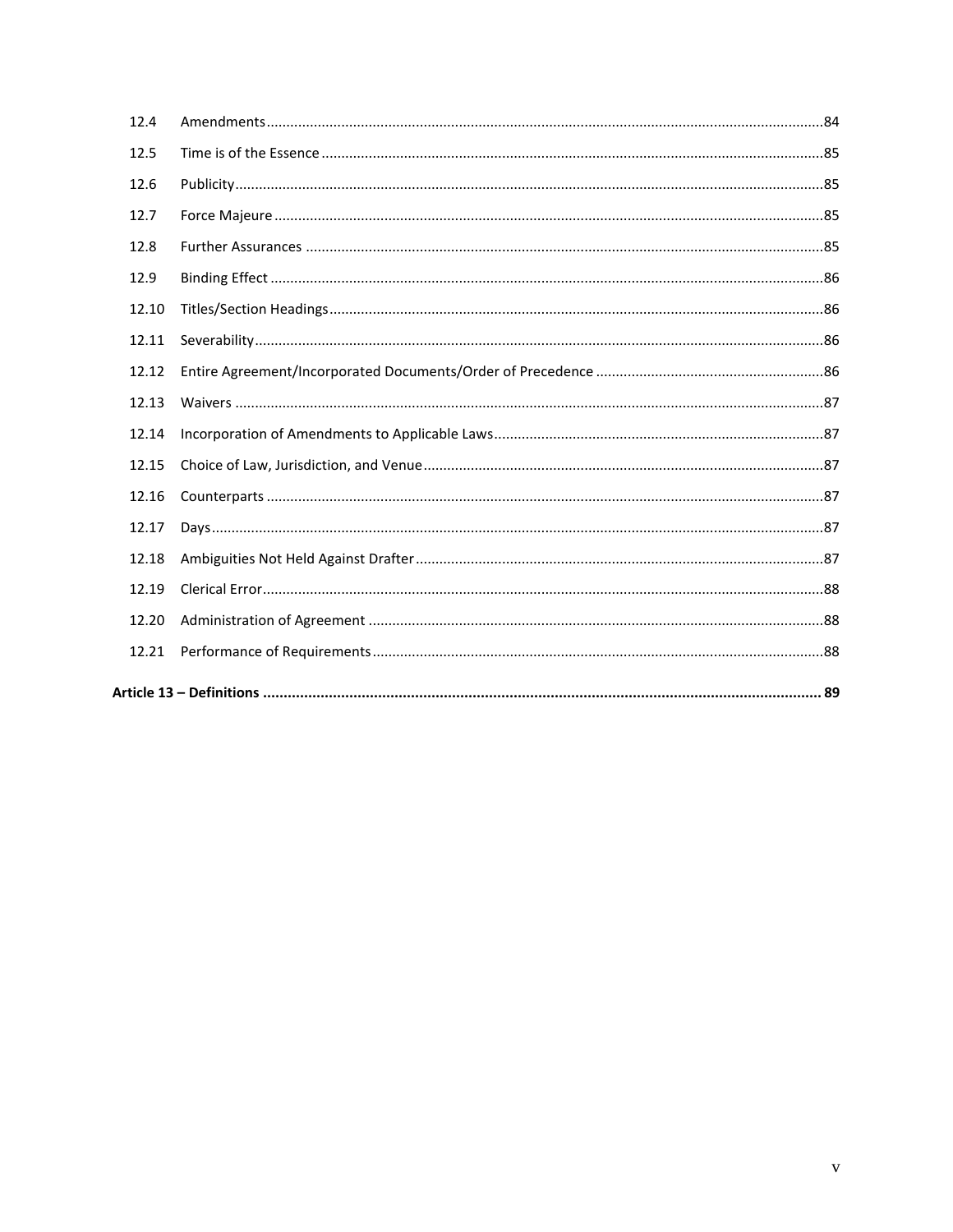# **COVERED CALIFORNIA QUALIFIED HEALTH PLAN ISSUER CONTRACT between Covered California, California Health Benefit Exchange (the "Exchange") and \_\_\_\_\_\_\_\_\_\_\_\_\_\_\_\_\_\_\_\_ ("Contractor")**

THIS QUALIFIED HEALTH PLAN ISSUER CONTRACT ("Agreement") is entered into by and between the California Health Benefit Exchange, an independent entity established within the government of the State of California doing business as Covered California (the "Exchange"), and a health insurance issuer as defined in Title 10 California Code of Regulations ("CCR") § 6410 ("Contractor"). (Except as otherwise expressly defined, capitalized terms shall have the meaning set forth at Article 13 Definitions).

# **RECITALS**

<span id="page-7-0"></span>A. The Exchange is authorized under the Federal Patient Protection and Affordable Care Act (Public Law 111-148), as amended by the Federal Health Care and Education Reconciliation Act of 2010 (Public Law 111-152) (collectively, "Affordable Care Act"), and the California Patient Protection and Affordable Care Act, (Chapter 655, Statutes of 2010 and Chapter 659, Statutes of 2010) ("California Affordable Care Act") to selectively contract with Health Insurance Issuers in order to make available to Enrollees of the Exchange health care coverage choices that seek to provide the optimal combination of choice, value, access, quality, and service to Qualified Individuals;

B. The Application process conducted by the Exchange is based on the assessment of certain requirements, criteria and standards that: (i) the Exchange determines are reasonable and necessary for bidding Health Insurance Issuers to market, offer, and sell Qualified Health Plans (QHPs) through the Exchange, (ii) are set forth in the Application, and (iii) are required under applicable laws, rules and regulations or otherwise necessary to meet the needs of Enrollees in the Exchange, including, those set forth at 10 CCR § 6400 et seq. and 45 C.F.R. Part 155 et seq.;

C. In connection with the evaluation of the responses to the Application received from Health Insurance Issuers, the Exchange is required under 10 CCR § 6428 et seq.: (i) to evaluate the proposed QHP Issuer's compliance with requirements imposed under the Application, and (ii) to give greater consideration to potential QHP Issuers that further the mission of the Exchange by promoting, among other items, the following: (1) affordability for the consumer – both in terms of premium and at point of care, (2) "value" competition based upon quality, service, and price, (3) competition based upon meaningful QHP Issuer choice and ability to demonstrate product differentiation within the required guidelines for standard benefit plans, (4) competition throughout the State, (5) alignment with Providers and delivery systems that serve the low-income population, (6) delivery system improvement, effective prevention programs, and payment reform, and (7) long-term collaboration and cooperation between the Exchange and Health Insurance Issuers;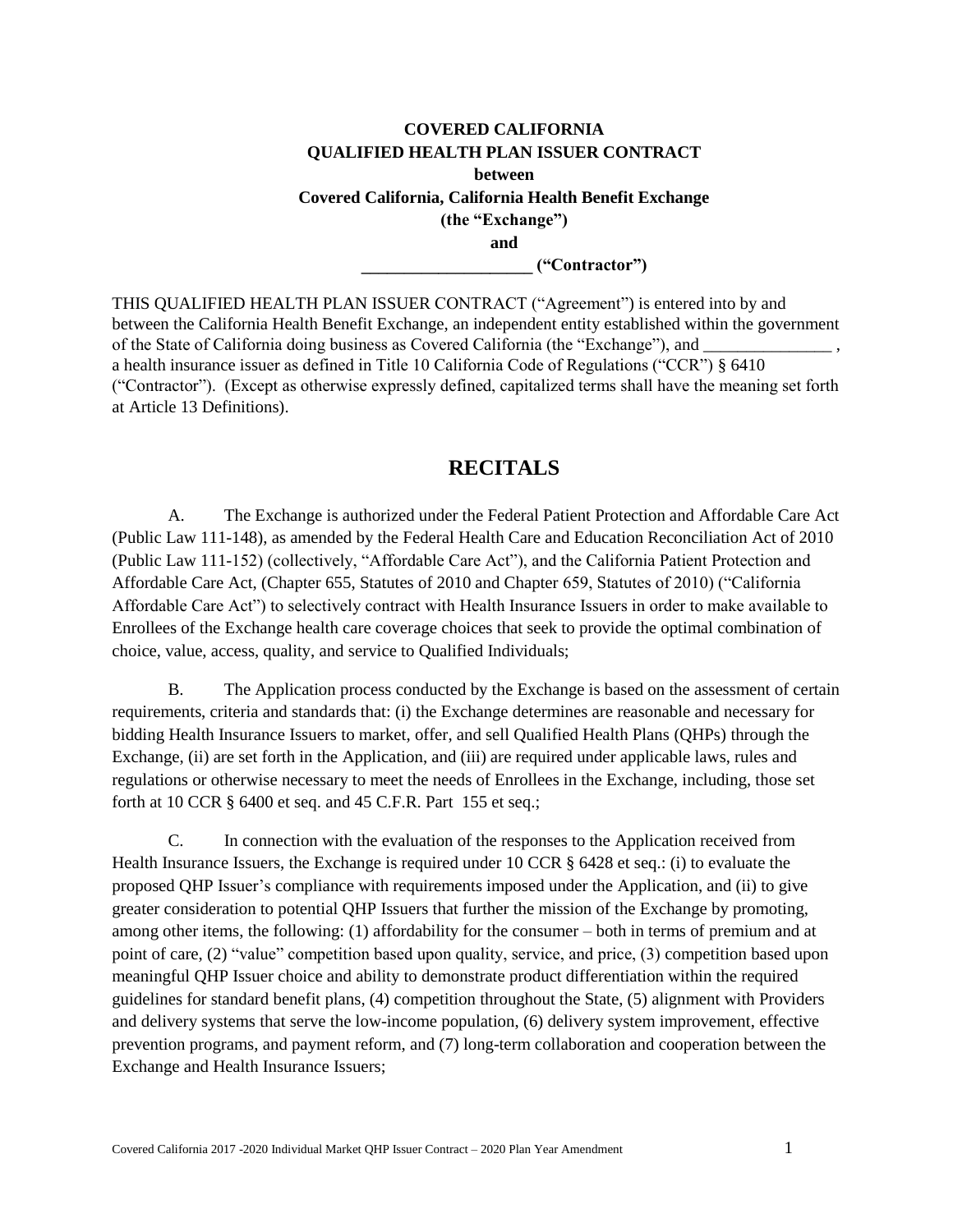D. Contractor is a Health Insurance Issuer authorized to provide Covered Services to Enrollees under applicable laws, rules and regulations pursuant to: (i) a certificate of authority issued by the California Department of Insurance ("CDI") under § 699 et seq. of the California Insurance Code, or (ii) a licensed issued by the Department of Managed Health Care ("DMHC") pursuant to the Knox-Keene Health Care Service Plan Act of 1975 (§ 1340 et seq. of the California Health and Safety Code). (Except as otherwise stated, references to "Codes" set forth herein shall refer to the laws of the State of California.);

E. Based on the Exchange's evaluation of the proposal submitted by Contractor in response to the Application ("Proposal") and its consideration of other factors required to be considered under applicable laws, rules and regulations and/as otherwise necessary to meet the needs of Enrollees, the Exchange intends to designate Contractor as a QHP Issuer (as defined at 10 CCR § 6410) pursuant to the Exchange's determination that Contractor's proposed QHPs meet the requirements necessary to provide health insurance coverage as a QHP to Qualified Individuals who purchase health insurance coverage through the Exchange;

F. Contractor desires to participate in the Exchange as a QHP Issuer; and

G. Contractor and the Exchange desire to enter into this Agreement to set forth the terms and conditions of Contractor's role as a QHP Issuer and operation of the QHPs through the Exchange.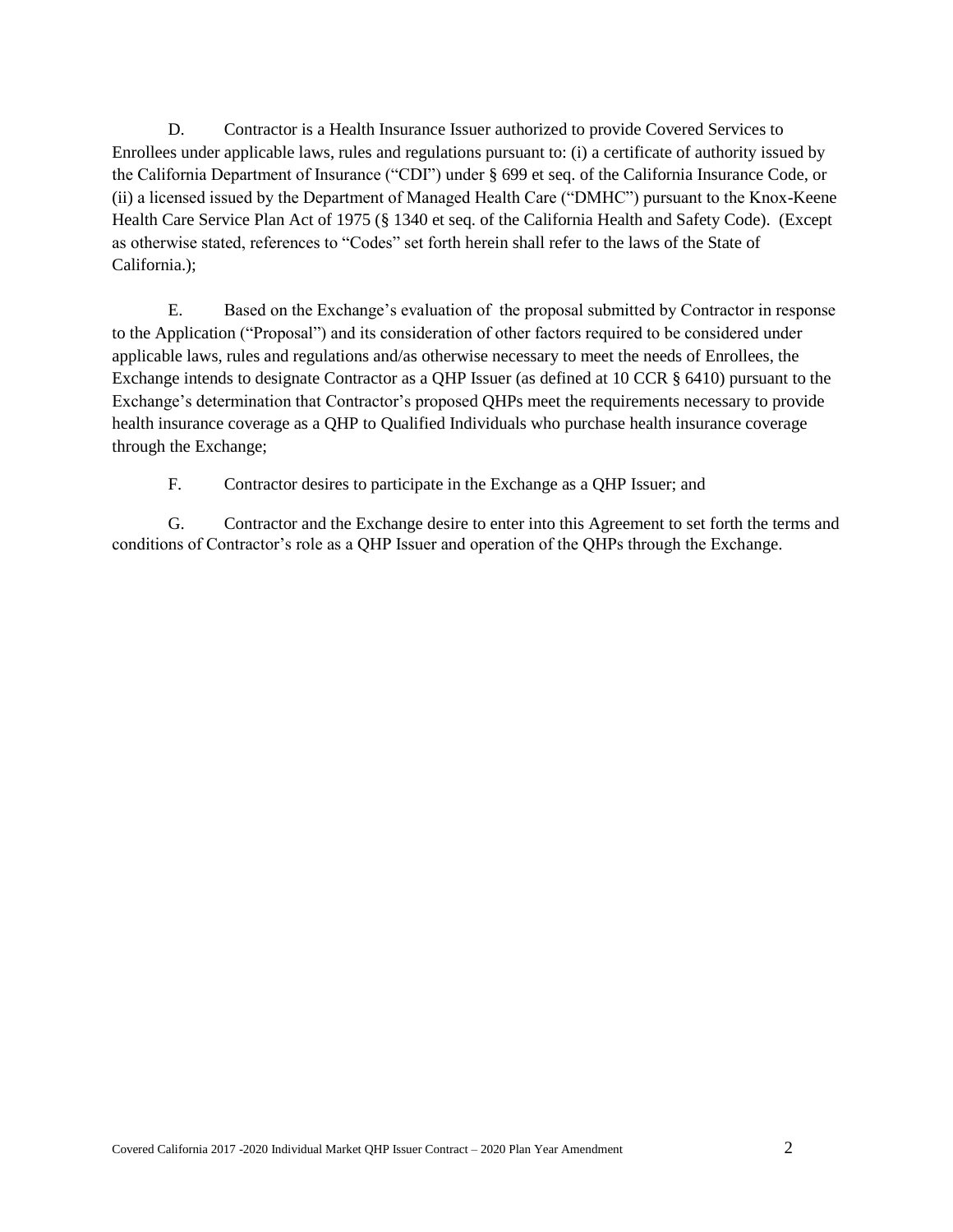# **ARTICLE 1 – GENERAL PROVISIONS**

## <span id="page-9-1"></span><span id="page-9-0"></span>**1.1 Purpose**

This Agreement sets forth the expectations of the Exchange and Contractor with respect to: (a) the delivery of services and benefits to Enrollees; (b) the respective roles of the Exchange and the Contractor related to enrollment, eligibility, and customer service for Enrollees; (c) coordination and cooperation between the Exchange and Contractor to promote quality, high value care for Enrollees and other health care consumers; (d) the Exchange's expectation of enhanced alignment between Contractor and its participating providers to deliver high quality, high value health care services; and (e) administrative, financial, and reporting relationships and agreements between the Exchange and Contractor.

The Exchange enters into this Agreement with Contractor to further its mission to increase the number of insured Californians, improve health care quality and access to care, promote health, lower costs, and reduce health disparities. The Exchange seeks to accomplish this mission by creating an innovative and competitive marketplace that empowers consumers to choose the health plan and providers that offer the best value. The Exchange's "Triple Aim" framework seeks to improve the patient care experience, including quality and satisfaction, improve the health of the population, and reduce the per capita costs of Covered Services. Through the execution of this Agreement, the Exchange and Contractor jointly commit to be actively engaged in promoting change and working collaboratively to define and implement additional initiatives to continuously improve quality and value.

## <span id="page-9-2"></span>**1.2 Applicable Laws and Regulations**

a) This Agreement is in accord with and pursuant to the California Affordable Care Act, Section 100500 et seq., Title 22 of the California Government Code (Chapter 655, Statues of 2010 and Chapter 659, Statutes of 2010) and the implementing regulations, Title 10, Chapter 12 of the California Code of Regulations, § 6400 et seq., as enacted or as modified during the course of this Agreement. This Agreement is also in accord with and pursuant to the Federal Patient Protection and Affordable Care Act and its implementing Federal regulations, as enacted or modified during the course of this Agreement, including but not limited to standards for QHP certification set forth at 45 C.F.R. Part 156 et seq. (Subpart C: Qualified Health Plan Minimum Certification Standards).

b) Contractor is subject to the obligations imposed on Contractor under applicable laws, rules and regulations of the Federal Affordable Care Act, the California Affordable Care Act, and any other applicable Federal, State or local laws, rules and regulations. The parties to this Agreement recognize and acknowledge there may be material changes to the above-referenced rules and regulations and other applicable Federal, State, or local laws, rules and regulations. Should such an event arise, the parties agree that revisions to this Agreement may be necessary to align provisions contained herein with the changes made to these laws. Nothing in this Agreement limits such obligations imposed on Contractor, including any failure to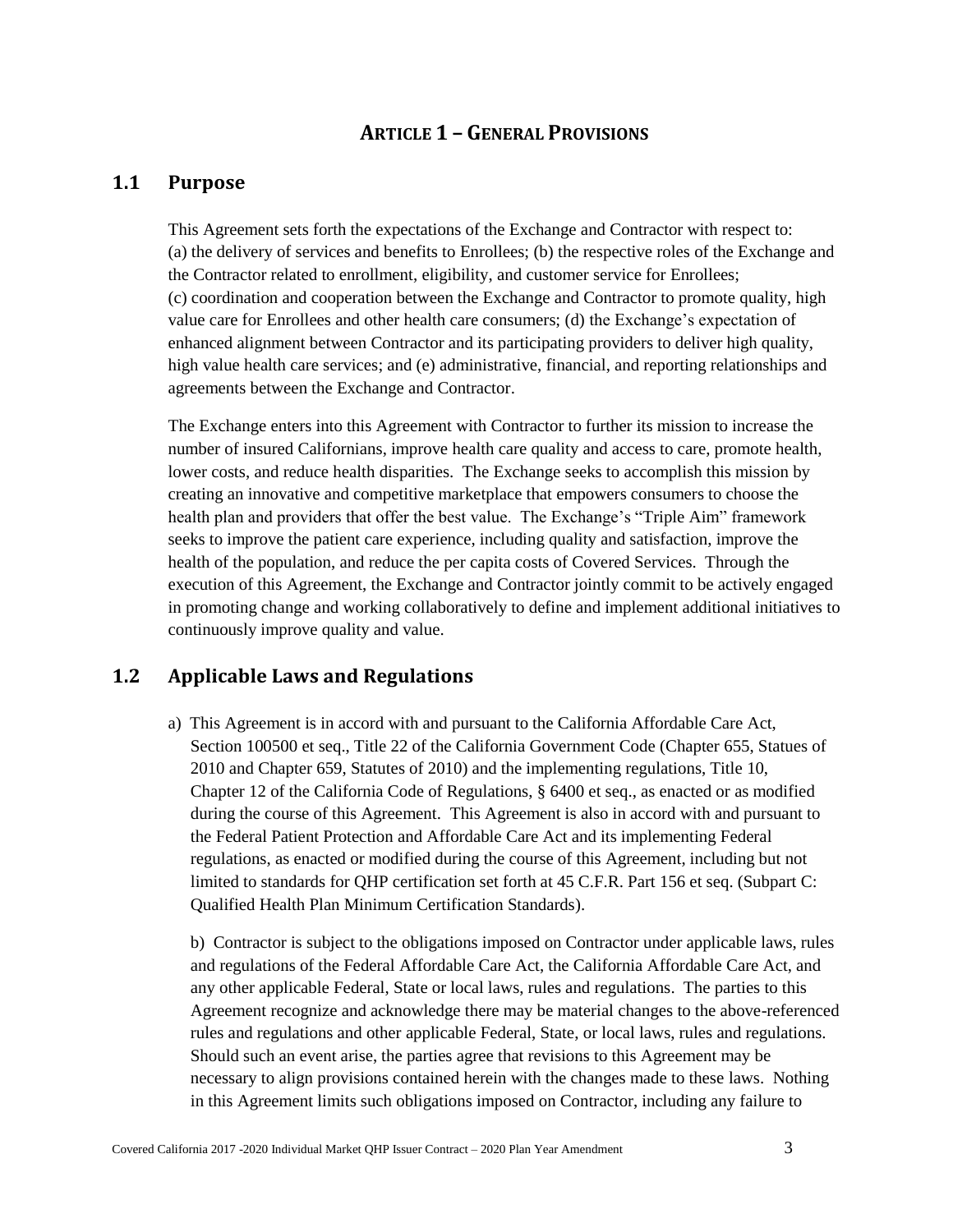reference a specific State or Federal regulatory requirement applicable to the Exchange or Contractor. In those instances where the Exchange imposes a requirement in accordance with the California Affordable Care Act or as otherwise authorized by California law that exceeds a requirement of the Federal Affordable Care Act or other Federal law, the State law and Exchange requirement shall control unless otherwise required by law, rules and regulations.

c) Compliance Programs. Contractor shall, and shall require Participating Providers and all subcontractors to, comply with all applicable Federal, State, and local laws, regulations, executive orders, ordinances and guidance, including without limitation, the Affordable Care Act, the California Affordable Care Act, the Americans with Disabilities Act, the Anti-Kickback Statute, the Public Contracts Anti-Kickback Act, the Stark Law, the Knox-Keene Health Care Service Plan Act of 1975, and California Insurance Code, as applicable.

# <span id="page-10-0"></span>**1.3 Relationship of the Parties**

- a) Independent contractors. The parties acknowledge that in performance of the duties under this Agreement the Exchange and the Contractor are acting and performing as independent contractors. Nothing in this Agreement shall be construed or deemed to create a relationship of employer or employee or partner or joint venture or principal and agent between the Exchange and Contractor. In accordance with State and Federal law, the Exchange is not operating on behalf of Contractor or any subcontractor of Contractor. Neither Contractor nor its Participating Providers, authorized subcontractors, or any agents, officers, or employees of Contractor shall be deemed as agents, officers, employers, partners, or associates of the Exchange.
- b) Subcontractors. Contractor shall require any subcontractor or assignee to comply with applicable requirements in this Agreement. Nothing in this Agreement shall limit Contractor's ability to hold subcontractor liable for performance under a contract between Contractor and its subcontractor(s). Contractor's obligations pursuant to this Agreement and applicable laws, rules and regulations shall not be waived or released if Contractor subcontracts or otherwise delegates services of this contract. Contractor shall exercise due diligence in the selection of subcontractors and monitor services provided by subcontractors for compliance with the terms of this Agreement and applicable laws, rules or regulatory requirements or orders.

# <span id="page-10-1"></span>**1.4 General Duties of the Exchange**

The Exchange is approved by the United States Department of Health and Human Services ("DHHS") pursuant to 45 C.F.R. § 155.105 and performs its duties in accordance with State and Federal laws and this Agreement. The duties of the Exchange include:

- a) Certification of QHP Issuers (45 C.F.R. Part 155, Subpart K);
- b) Consultation with stakeholders (45 C.F.R. § 155.130);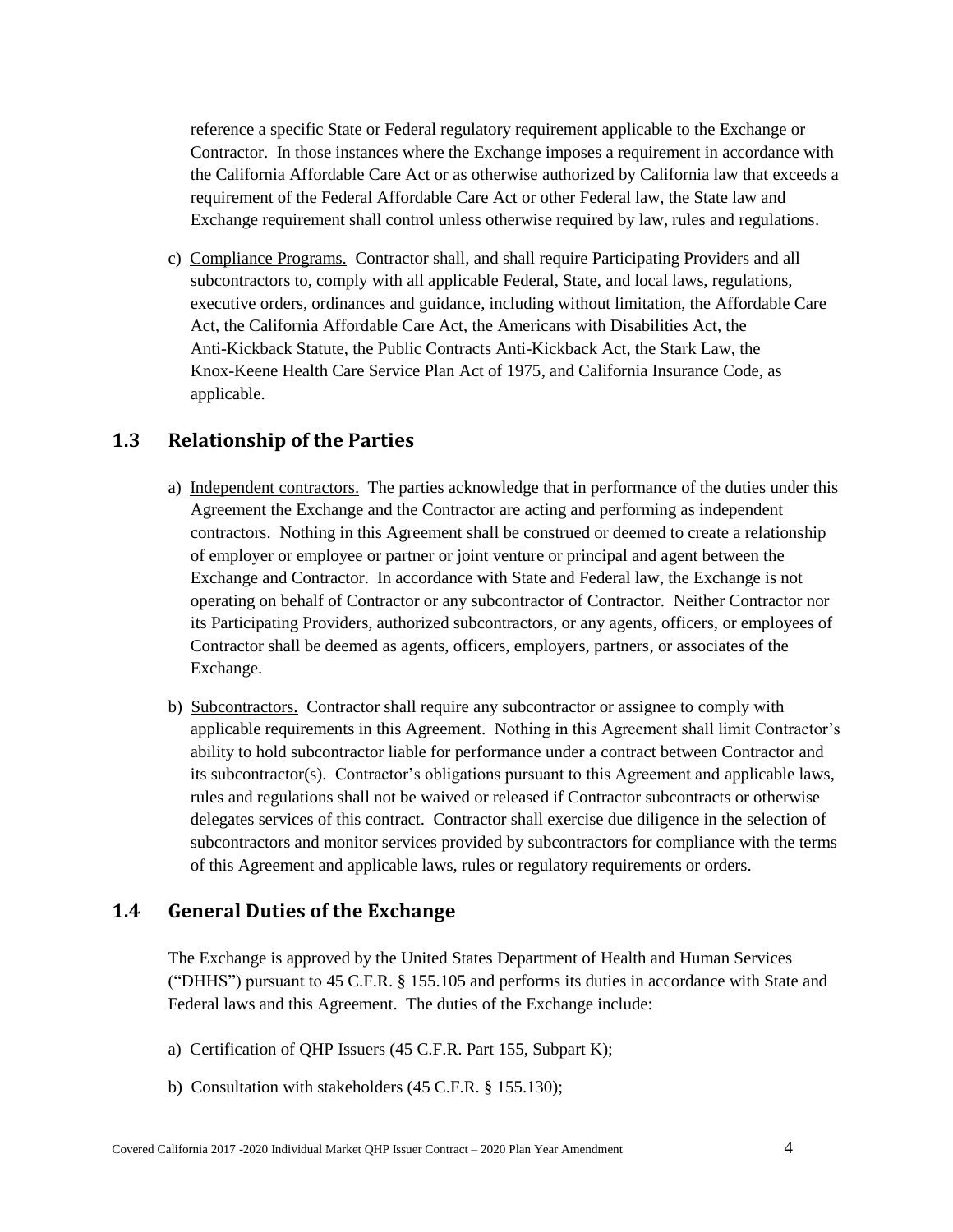- c) Consumer assistance tools and programs, including but not limited to operation of a toll-free call center (45 U.S.C. § 18031 (d) and 45 C.F.R. § 155.205);
- d) Eligibility and enrollment determinations in the Individual Exchange (45 C.F.R. Part 155, Subparts D, E, H, I);
- e) Financial support for continued operation of the Exchange (45 C.F.R. § 155.160);
- f) Navigator program standards, in accordance with Federal rules, designed to raise awareness of the Exchange by providing consumer access to education and other resources regarding eligibility, enrollment, and program specifications (45 C.F.R. § 155.210);
- g) Non-interference with Federal law and nondiscrimination standards (45 C.F.R. § 155.120);
- h) Notices to Enrollees (45 C.F.R. § 155.230);
- i) Oversight, financial, and quality activities (45 C.F.R. § 155.200);
- j) Participation of brokers to enroll Qualified Individuals in QHPs (45 C.F.R. § 155.220);
- k) Ensuring that individuals can pay premiums owed directly to QHP issuers and ensuring compliance with related Federal requirements (45 C.F.R. § 155.240);
- l) Privacy and security of personally identifiable information (45 C.F.R. § 155.260);
- m) Use of standards and protocols for electronic transactions (45 C.F.R. § 155.270);
- n) Operation and management of CalHEERS. The Exchange also has a duty, as part of its management of CalHEERS, to determine how CalHEERS presents information about cost, quality, and provider availability for consumers to inform their selection of issuer and benefit design in the Exchange. The Exchange shall solicit comment from Contractor on the design but retains final authority to make design and presentation decisions in its sole discretion; and
- o) The Exchange agrees to provide a dedicated team member responsible for working with Contractor to resolve any and all issues that arise from implementation of the Exchange.

#### <span id="page-11-0"></span>**1.4.1 Confidentiality of Contractor Documents**

The Exchange shall treat as confidential and exempt from public disclosure all documents and information provided by Contractor to the Exchange, or to the vendor for the Exchange, providing the documents or information are deemed to be, or qualify for treatment as, confidential information under the Public Records Act, Government Code § 6250 et seq., or other applicable Federal and State laws, rules and regulations. Documents and information that the Exchange will treat as confidential include, but are not limited to, provider rates and the Contractor's business or marketing plans.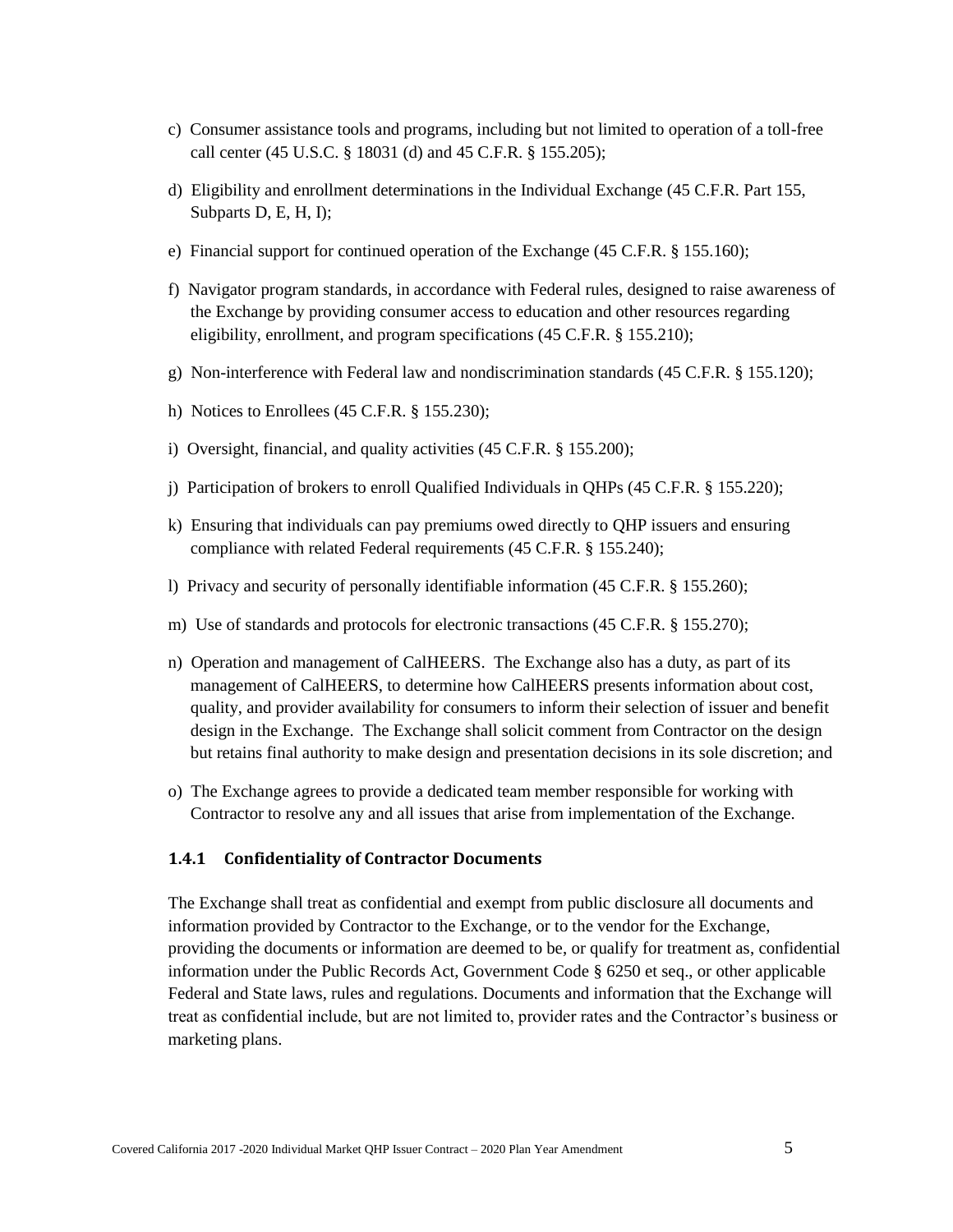# <span id="page-12-0"></span>**1.5 General Duties of the Contractor**

Contractor and the Exchange acknowledge and agree that Contractor's QHPs are important to furthering the goal of the Exchange with respect to delivering better care and higher value. Contractor agrees that Contractor's QHPs identified at Attachment 1 ("Contractor's QHP List") shall be offered through the Exchange to provide access to Covered Services to Enrollees in accordance with the terms and conditions required by this Agreement and as required for designation of each health insurance plan as a QHP.

Contractor shall maintain the organization and administrative capacity to support and ensure implementation and operation of this Agreement. This requirement includes the following:

- a) Contractor maintains the legal capacity to contract with the Exchange and complies with the requirements for participation in the Exchange pursuant to this Agreement and applicable Federal and State laws, rules and regulations;
- b) A dedicated liaison is available as the primary contact person to coordinate and cooperate with the Exchange in the implementation of this Agreement and the contact person and/or other personnel are available to the Exchange as needed to fulfill Contractor's duties under this Agreement.
- c) QHPs identified in Attachment 1 are offered in accordance with the terms and conditions of this Agreement and compliance with the Affordable Care Act and the California Affordable Care Act and implementing regulations, and with applicable Federal and State laws, rules and regulations, as may be amended from time to time as required under applicable laws, rules and regulations, or as otherwise authorized under this Agreement;
- d) Notify the Exchange of:
	- i. all routine or non-routine surveys and audits conducted by State and Federal Regulators concerning Contractor's Covered California lines of business;
	- ii. any material concerns identified by Contractor or by State and Federal Regulators that may impact Contractor's performance under this Agreement; and
- e) Provide the Exchange with copies of any preliminary or final reports, findings, or orders related to Subsection (d) of this Section 1.5, within 48 hours of Contractor receiving them from State and Federal Regulators; and
- f) Participate in quarterly, in-person meetings between the Exchange and Contractor at the Exchange's headquarters to report and review program performance results, including all Services and components of the program, i.e., clinical, financial, contractual reporting requirements, customer service, appeals, and any other program recommendations.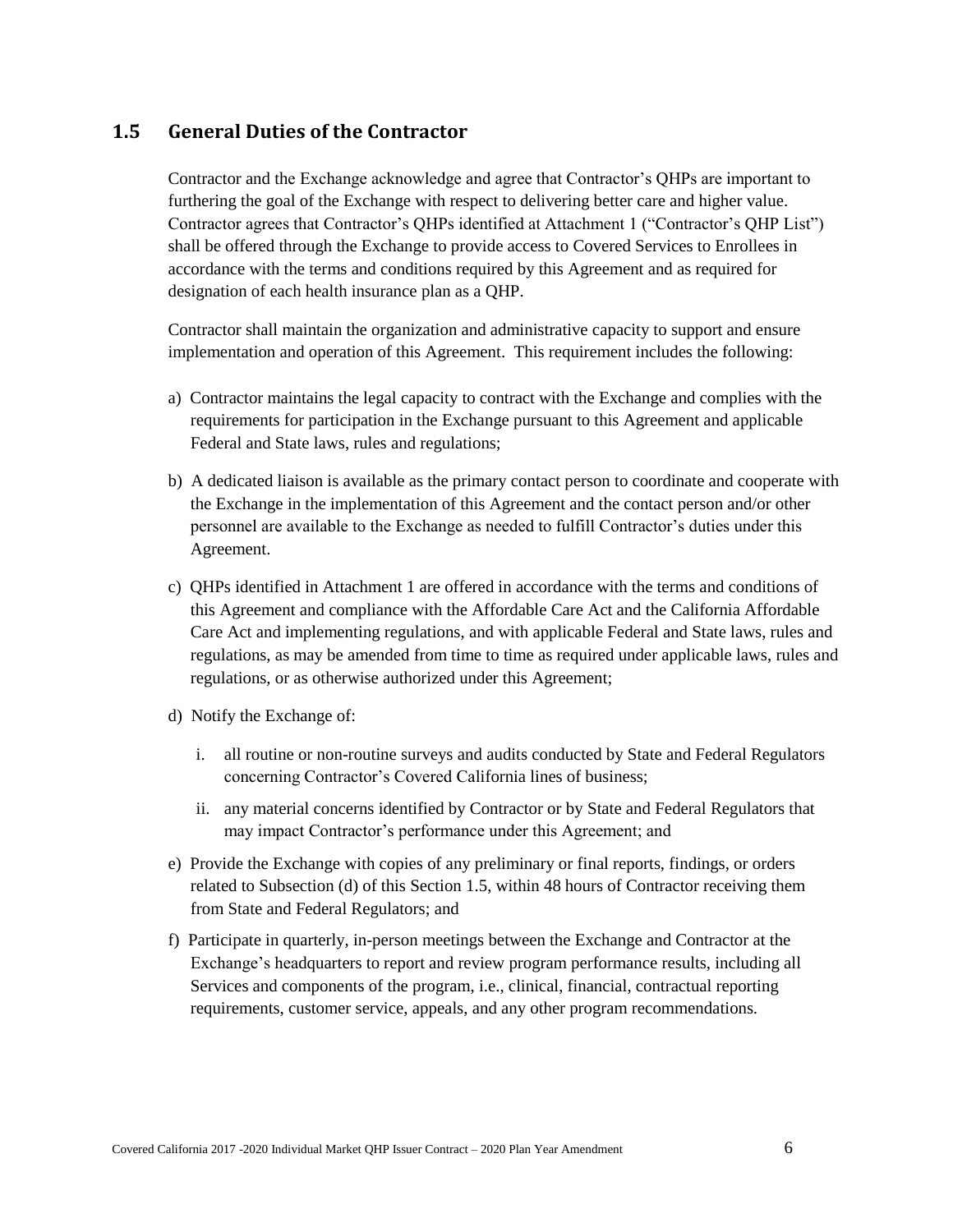# <span id="page-13-0"></span>**1.6 Transition between the Exchange and Other Coverage**

In order to further the Exchange's mission regarding continued access to health insurance coverage, Contractor shall establish policies and practices to maximize smooth transitions and continuous coverage for Enrollees to and from the Medi-Cal program and other governmental health care programs and coverage provided by Employers, including coverage required by the Consolidated Omnibus Budget Reconciliation Act of 1985 ("COBRA") and the California Continuation Benefits Replacement Act, Health and Safety Code § 1366.20 et seq. ("Cal-COBRA").

# **1.7 Coordination with Other Programs**

Contractor and the Exchange recognize that the performance of Services under this Agreement depends upon the joint effort of the Exchange, Contractor, Participating Providers, and other authorized subcontractors of Contractor. Contractor shall coordinate and cooperate with Participating Providers and such subcontractors to the extent necessary, and as applicable, to promote compliance by Participating Providers and such subcontractors with the terms set forth in this Agreement. Contractor shall also coordinate and comply with requirements of other State agencies that affect its Enrollees, including, the Department of Health Care Services ("DHCS") (and the Medi-Cal program) regarding the development and implementation of CalHEERS with respect to eligibility and enrollment considerations or as may be required under inter-governmental agency agreements or other laws, rules, regulations, or program instructions.

<span id="page-13-1"></span>The Contractor shall cooperate with the Exchange and other relevant government agencies to implement coverage or subsidy programs. Such programs may provide State or Federal funding for all or a portion of Enrollee premiums or subsidies to reduce or eliminate cost-sharing charges.

# **1.8 Changes in Requirements**

The parties agree that the Exchange may make prospective changes to benefits and services during a contract year to incorporate changes in State or Federal laws, requirements imposed by State and Federal Regulators, or as mutually agreed by the Exchange and Contractor. The projected cost of any such benefit or service change will be included in the cost of health care projections and changes to the Monthly Rates will be implemented after Contractor has demonstrated the cost impact of the benefit or service change in accordance with the requirements set forth in Article 5.

# <span id="page-13-2"></span>**1.9 Evaluation of Contractor Performance**

The Exchange shall evaluate Contractor's performance with respect to fulfillment of its obligations under this Agreement on an ongoing basis, including, but not limited to, during the 90-day period prior to each anniversary of the Agreement Effective Date set forth in Section 7.1 so long as the Agreement remains in effect. In the event evaluations conducted by the Exchange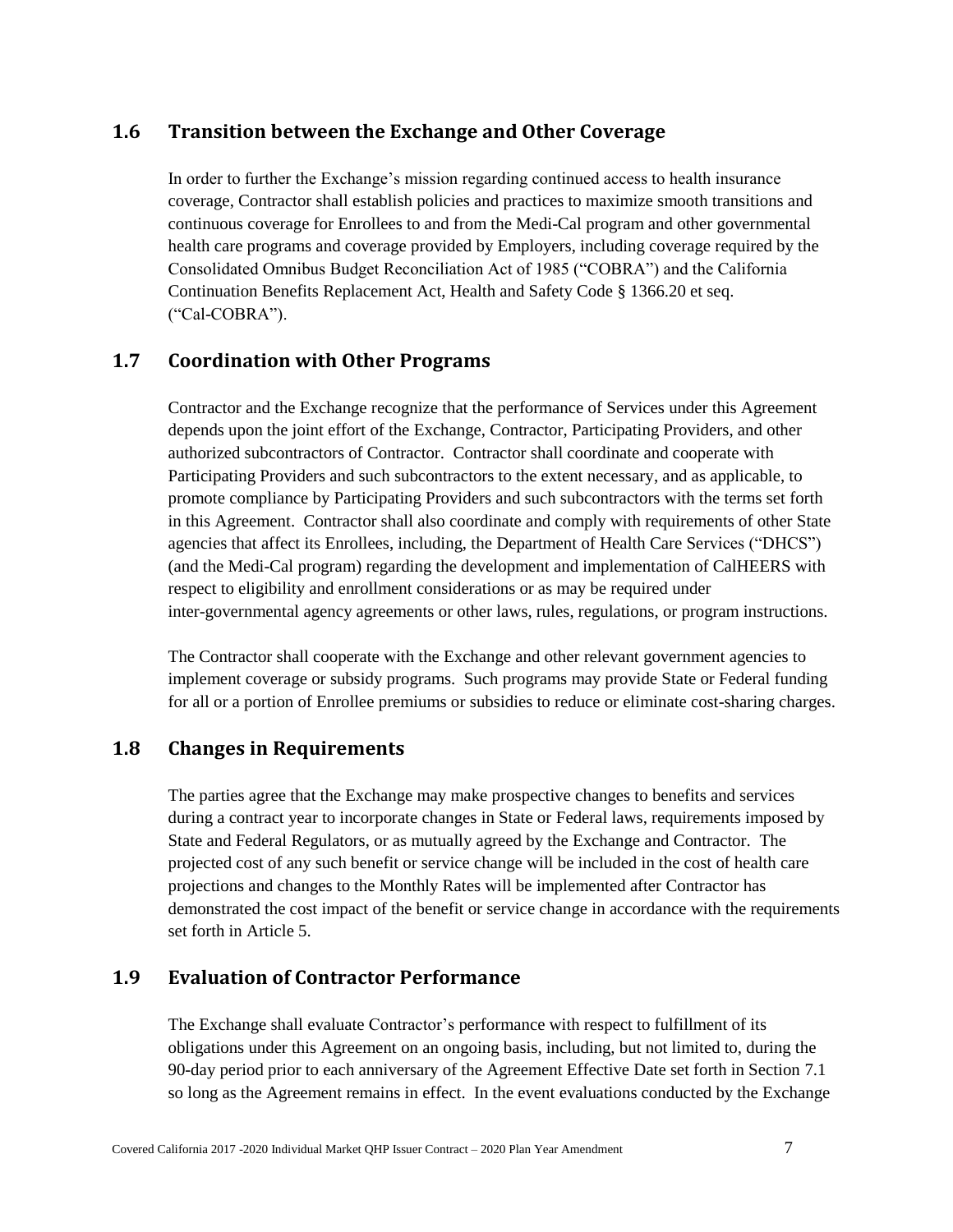reveal a significant problem or pattern of non-compliance with terms of this Agreement as reasonably determined and documented by the Exchange, the Exchange shall have the right, without limitation, to conduct reasonable additional reviews of Contractor's compliance and operational performance. Such evaluations shall also be considered in connection with decisions relating to re-certification and de-certification in accordance with the terms set forth at Article 7.

## <span id="page-14-0"></span>**1.10 Required Notice of Contractor Changes**

Except as set forth below, notices pursuant to this Section shall be provided by Contractor promptly within ten (10) days following Contractor's knowledge of such occurrence; provided, however, (i) such notice shall be provided immediately if such occurrence may reasonably be deemed to adversely affect the quality of care or safety of Enrollees, and (ii) in no event shall notice be provided by Contractor beyond the thirty (30) day period following the date of occurrence. All written notices from Contractor pursuant to this Section shall contain sufficient information to permit the Exchange to evaluate the events under the same criteria that were used by the Exchange in its award of this Agreement to Contractor. Contractor agrees to provide the Exchange with such additional information as the Exchange may request. If Contractor requests confidential treatment for any information it provides, the Exchange shall treat the information as confidential, consistent with Section 1.4.1.

Contractor shall notify the Exchange in writing upon the occurrence of any of the following events:

- a) Contractor is in breach of any of its obligations under this Agreement;
- b) Change in the majority ownership, control, or business structure of Contractor;
- c) Change in Contractor's business, partnership or corporate organization that may reasonably be expected to have a material impact on Contractor's performance of this Agreement or on the Exchange's rights under this Agreement;
- d) Breach by Contractor of any term set forth in this Agreement or Contractor otherwise ceases to meet the requirements for a QHP Issuer, including those set forth at and 45 C.F.R. § 156.200 et seq. (Subpart C Article 3-Qualified Health Plan Minimum Certification Standards);
- e) Immediate notice in the event that Contractor files any federal bankruptcy action or state receivership action, any federal bankruptcy or state receivership action is commenced against Contractor, Contractor is adjudicated bankrupt, or a receiver is appointed and qualifies; and
- f) Changes in Contractor's Provider Network by notice consistent with Section 3.3.
	- i. Contractor shall notify the Exchange with respect to any material changes to its Essential Community Provider (ECP) contracting arrangements consistent with Section 3.3; and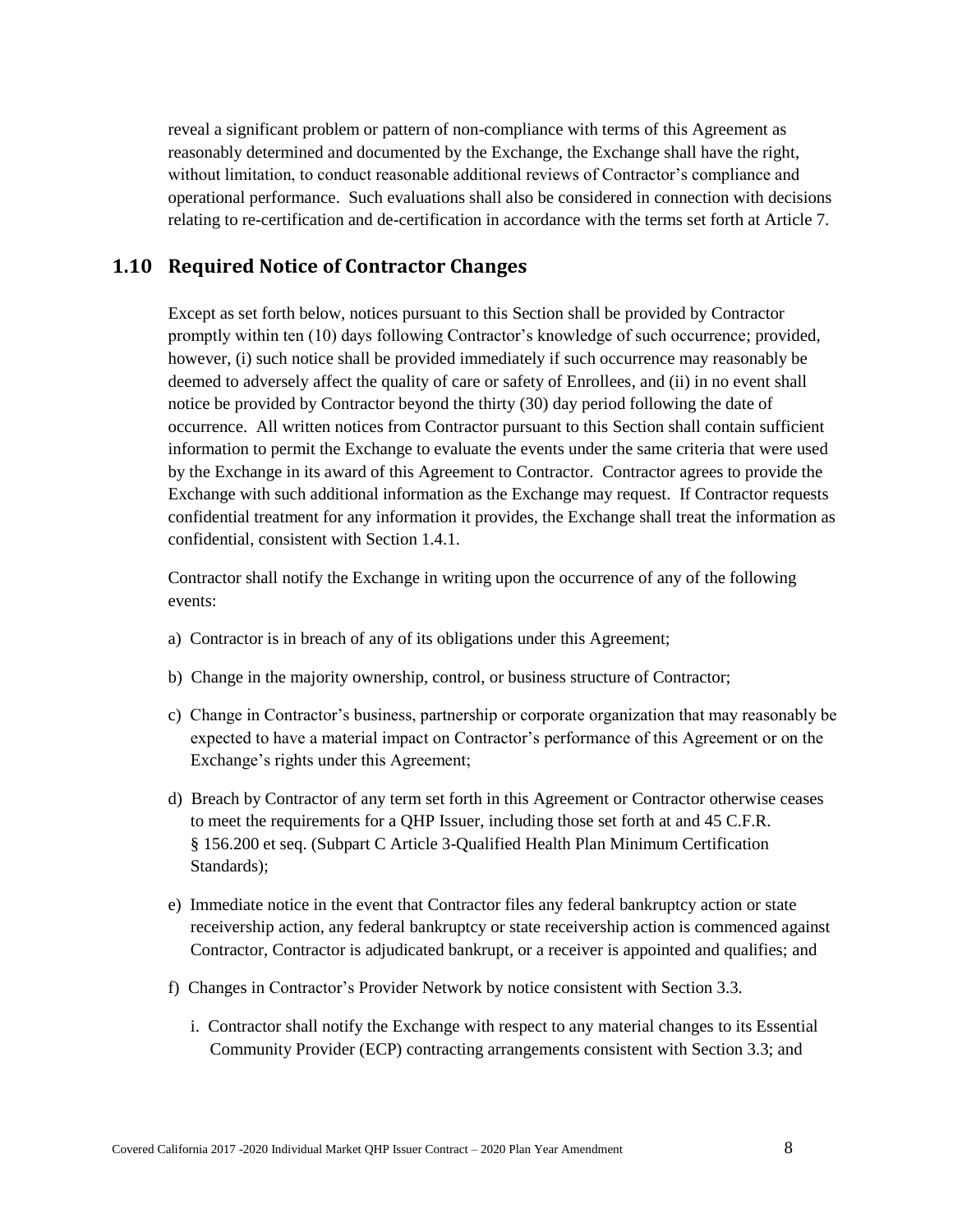ii. Significant changes in operations of Contractor that may reasonably be expected to significantly impair Contractor's operation of QHPs or delivery of Covered Services to Enrollees.

## <span id="page-15-0"></span>**1.11 Nondiscrimination**

- a) Services and Benefits. During the performance of this Agreement, Contractor shall not, and shall require Participating Providers and other subcontractors, as well as their agents and employees to not, in accordance with the Affordable Care Act Section 1557 (42 U.S.C. § 18116), cause an individual to be excluded on the grounds prohibited under Title VI of the Civil Rights Act of 1964 (42 U.S.C. § 2000d et seq.), Title IX of the Education Amendments of 1972 (20 U.S.C. § 1681 et seq.), the Age Discrimination Act of 1975 (42 U.S.C. § 6101 et seq.), or Section 504 of the Rehabilitation Act of 1973 (29 U.S.C. § 794), or subject to any other applicable State and Federal laws, from participation in, be denied the benefits of, or be subjected to discrimination under, any health program or activity offered through the Exchange.
- b) Employment and Workplace. Contractor shall not, and shall require Participating Providers and other subcontractors, as well as their agents and employees to not, unlawfully discriminate, harass or allow harassment, against any employee or applicant for employment because of sex, race, color, ancestry, religious creed, national origin, physical disability (including Human Immunodeficiency Virus (HIV) and Acquired Immunodeficiency Syndrome (AIDS)), mental disability, medical condition (including health impairments related to or associated with a diagnosis of cancer for which a person has been rehabilitated or cured), age (40 or over), marital status, genetic information, sexual orientation, gender identity, or use of family and medical care leave. Contractor shall, and shall require Participating Providers and other subcontractors, as well as their agents and employees, to evaluate and treat employees and applicants for employment in a manner that is free from such discrimination and harassment. Contractor shall, and shall require Participating Providers and subcontractors, as well as their agents and Employees, to comply with the provisions of the Fair Employment and Housing Act (Government Code § 12900 et seq.) and the applicable regulations promulgated thereunder (2 CCR § 7285.0 et seq.). The applicable regulations of the Fair Employment and Housing Commission implementing Government Code §12990, set forth in CCR Chapter 5 of Division 4 of Title 2, including, 2 CCR § 8103 et seq., are incorporated into this Agreement by reference and made a part hereof as if set forth in full. Contractor shall, and shall require Participating Providers and other subcontractors to give written notice of their obligations under this clause to labor organizations with which they have a collective bargaining or other agreement. Contractor shall include the nondiscrimination and compliance provisions of this clause in all subcontracts to perform work under this Agreement.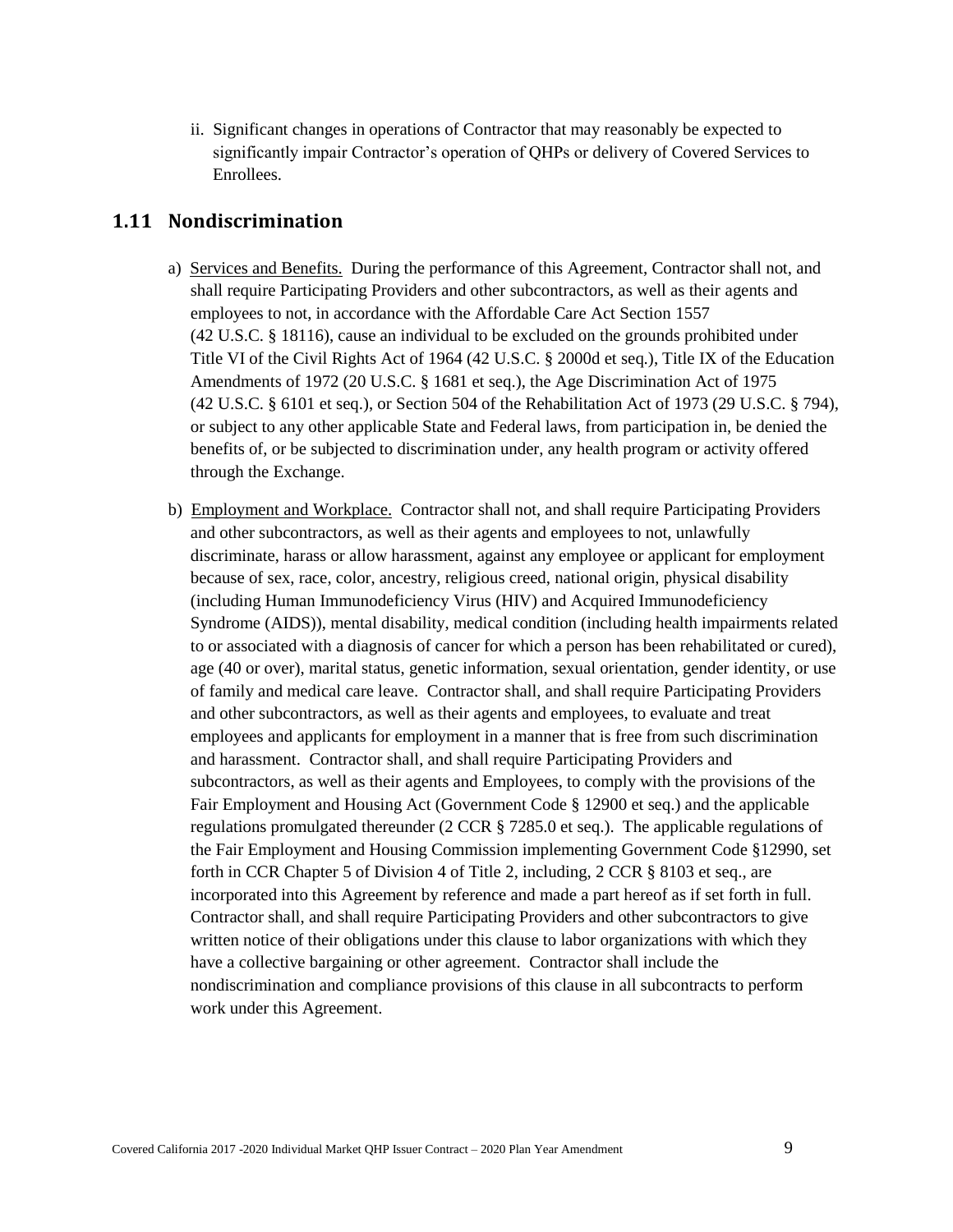# <span id="page-16-0"></span>**1.12 Conflict of Interest; Integrity**

Contractor shall, and shall require Participating Providers to be free from any conflicts of interest with respect to Services provided under this Agreement. Contractor represents that Contractor and its personnel do not currently have, and will not have throughout the term of the Agreement, any direct interest that may present a conflict in any manner with the performance of Services required under this Agreement. Contractor also represents that it is not aware of any conflicts of interest of any Participating Provider or any basis for potential violations of Contractor or Participating Provider with respect to laws, rules and regulations that govern referrals required for the provision of certain Covered Services, including Federal and State anti-kickback and anti-self-referral laws, rules and regulations. Contractor shall immediately (1) identify any conflict of interest that is identified during the term of the Agreement, and (2) take any necessary action to assure that any activities are not properly influenced by a conflict of interest.

Contractor shall comply with any and all other policies adopted by the Exchange regarding conflicts of interest and ethical standards, copies of which shall be made available by the Exchange for review and comment by the Contractor prior to implementation.

# <span id="page-16-1"></span>**1.13 Other Financial Information**

In addition to financial information to be provided to the Exchange under other provisions of this Agreement or pursuant to applicable laws, rules and regulations, at the request of the Exchange, Contractor shall provide the Exchange with financial information that is (i) provided by Contractor to State and Federal Regulators or other regulatory bodies, or (ii) reasonable and customary information prepared by Contractor, including supporting information relating to Contractor's QHP Enrollees. Possible requests may include (but not be limited to) annual audited financial statements and annual profit and loss statements.

## <span id="page-16-2"></span>**1.14 Other Laws**

Contractor shall comply with applicable laws, rules and regulations, including the following:

- a) Americans with Disabilities Act. Contractor shall comply with the Americans with Disabilities Act (ADA) of 1990, (42 U.S.C. § 12101 et seq.), which prohibits discrimination on the basis of disability, as well as all applicable regulations and guidelines issued pursuant to the ADA, unless specifically exempted.
- b) Drug-Free Workplace. Contractor shall comply with the requirements of the Drug-Free Workplace Act of 1990 (Government Code § 8350 et seq.).
- c) Child Support Compliance Act. Contractor shall fully comply with all applicable State and Federal laws relating to child and family support enforcement, including, but not limited to, disclosure of information and compliance with earnings assignment orders, as provided in Chapter 8 (commencing with § 5200) of Part 5 of Division 9 of the Family Code.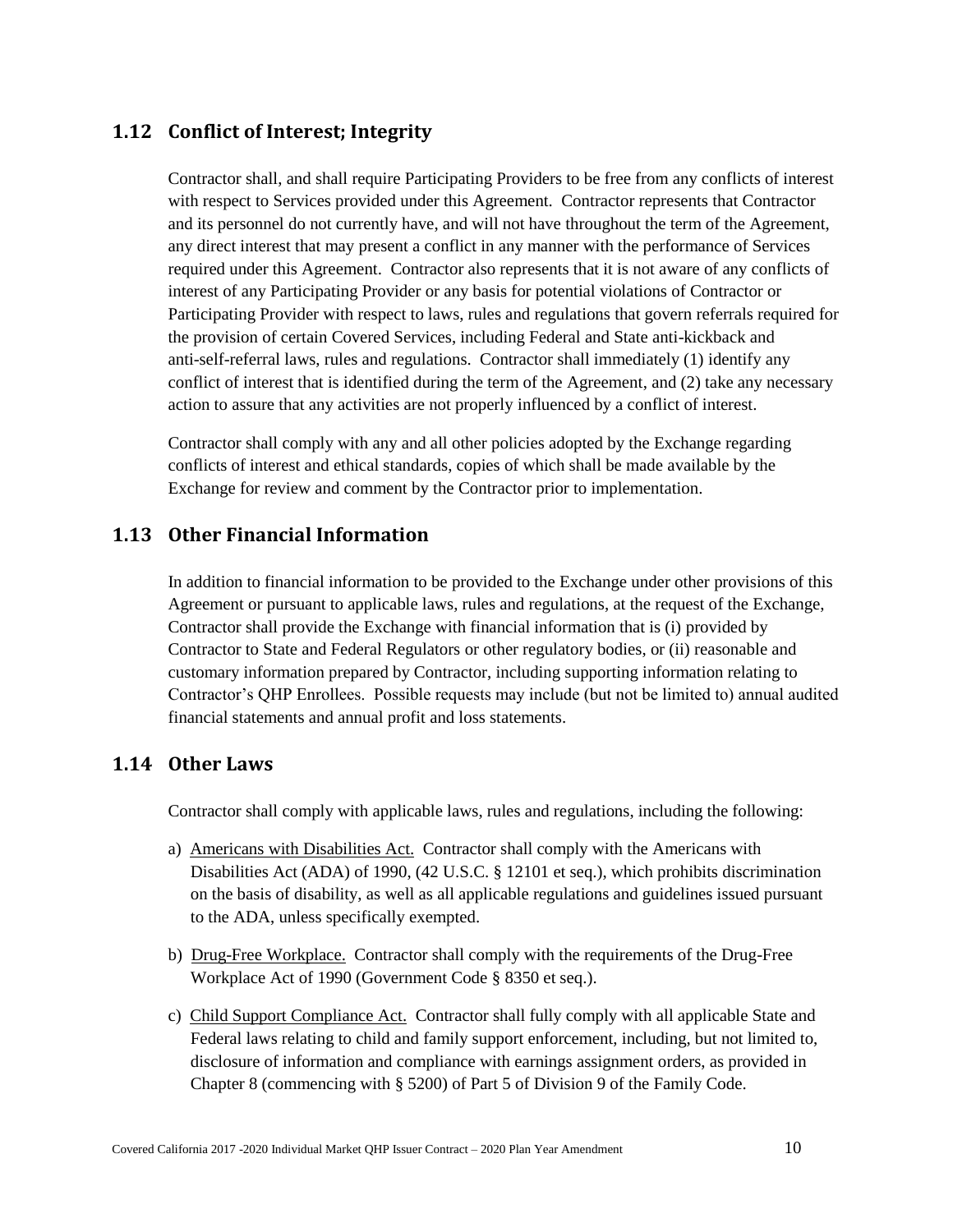- d) Domestic Partners. Contractor shall fully comply with Public Contract Code § 10295.3 with regard to benefits for domestic partners.
- e) Environmental. Contractor shall comply with environmental laws, rules and regulations applicable to its operations, including, those relating to certifies compliance with the requirements of the Electronic Waste Recycling Act of 2003, Chapter 8.5, Part 3 of Division 30, commencing with § 42460 of the Public Resources Code, relating to hazardous and solid waste.
- f) Other Laws. Contractor shall comply with any and all other State and Federal laws, rules and regulations applicable to this Agreement, to the operation of the Exchange, and to Contractor's provision of Services under this Agreement.

# <span id="page-17-0"></span>**1.15 Contractor's Representations and Warranties**

Contractor represents and warrants that neither the execution of this Agreement by Contractor, nor the acts contemplated hereby, nor compliance by Contractor with any provisions hereof will:

- a) Violate any provision of the charter documents of Contractor;
- b) Violate any laws, rules, regulations, or any judgment, decree, order, regulation or rule of any court or governmental authority applicable to Contractor; or
- c) Violate, or be in conflict with, or constitute a default under, or permit the termination of, or require the consent of any person under, any agreement to which Contractor may be bound, the occurrence of which in the aggregate would have a material adverse effect on the properties, business, prospects, earnings, assets, liabilities, or condition (financial or otherwise) of Contractor.

Due Organization. Contractor represents and warrants that it is duly organized, validly existing, and in good standing under the laws of the state of its incorporation or organization.

Power and Authority. Contractor represents and warrants that: (i) it has the power and authority to enter into this Agreement and to carry out its obligations hereunder; (ii) the execution of this Agreement has been duly authorized and executed by Contractor and no other internal proceeding on the part of Contractor is necessary to authorize this Agreement; and (iii) to the best of its knowledge, Contractor has completed, obtained, and performed all registrations, filings, approvals, authorizations, consents, or examinations required by any State and Federal Regulators and other government or governmental authority for its acts contemplated by this Agreement.

# <span id="page-17-1"></span>**1.16 Fraud, Waste and Abuse; Ethical Conduct**

Contractor shall maintain and enforce policies, procedures, processes, systems, and internal controls (i) to reduce fraud, waste, and abuse, and (ii) to enhance compliance with other applicable laws, rules, and regulations in connection with the performance of Contractor's obligations under this Agreement. Contractor shall maintain an effective compliance program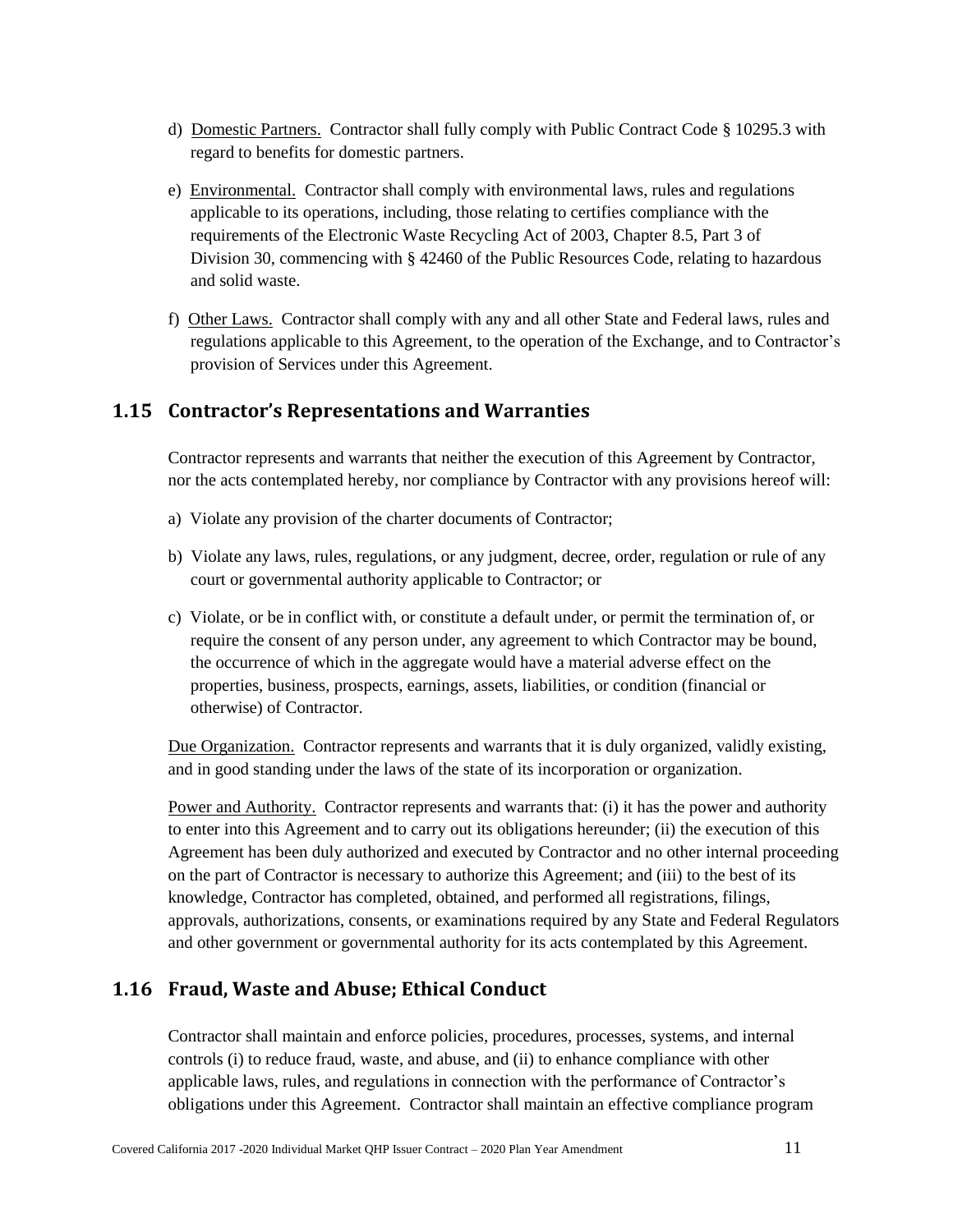that meets the requirements of applicable laws, rules, and regulations. Contractor shall provide evidence of such compliance program as reasonably requested by the Exchange. Contractor shall timely communicate to the Exchange any material concerns identified by Contractor or by State and Federal Regulators related to regulatory compliance that may impact performance under this Agreement.

Contractor shall provide the Exchange with a description of its fraud, waste, and abuse detection and prevention programs and report total monies recovered by Contractor in the most recent 12-month period for Contractor's total book of business as well as, if available, total monies recovered for Covered California business only. This description shall be provided upon the request of the Exchange and will be updated upon request during each year that this Agreement is in effect and shall include an overview of fraud and abuse detection and prevention program activities conducted by Contractor, Participating Providers, other subcontractors and their authorized Agents, including a summary of key findings, relevant data analytics and fraud risk assessments to circumvent fraud, waste, and abuse, and the development, implementation, and enforcement of any corrective action plans for changing, upgrading, or improving these programs.

Contractor shall maintain and enforce a code of ethical conduct and make it available to the Exchange upon request.

Contractor shall refer potential fraud activities identified through fraud detection and response measures to the Exchange. Contractor shall follow the established Carrier Referral Process posted on the Contractor's extranet website provided by the Exchange (Data Home, Contractor's folder, Fraud Referral folder).

Contractor shall not terminate Enrollee coverage for fraud without prior review and approval from the Exchange.

# <span id="page-18-0"></span>**1.17 Current Enrollee Notification**

Contractor shall notify Contractor's individual Enrollees of the availability of Exchange coverage and potential eligibility for subsidies in the Exchange as required in State and Federal law. Contractor shall identify potential subsidy-eligible individuals, educate them about Exchange coverage, and assist them in enrolling in QHPs in the Exchange.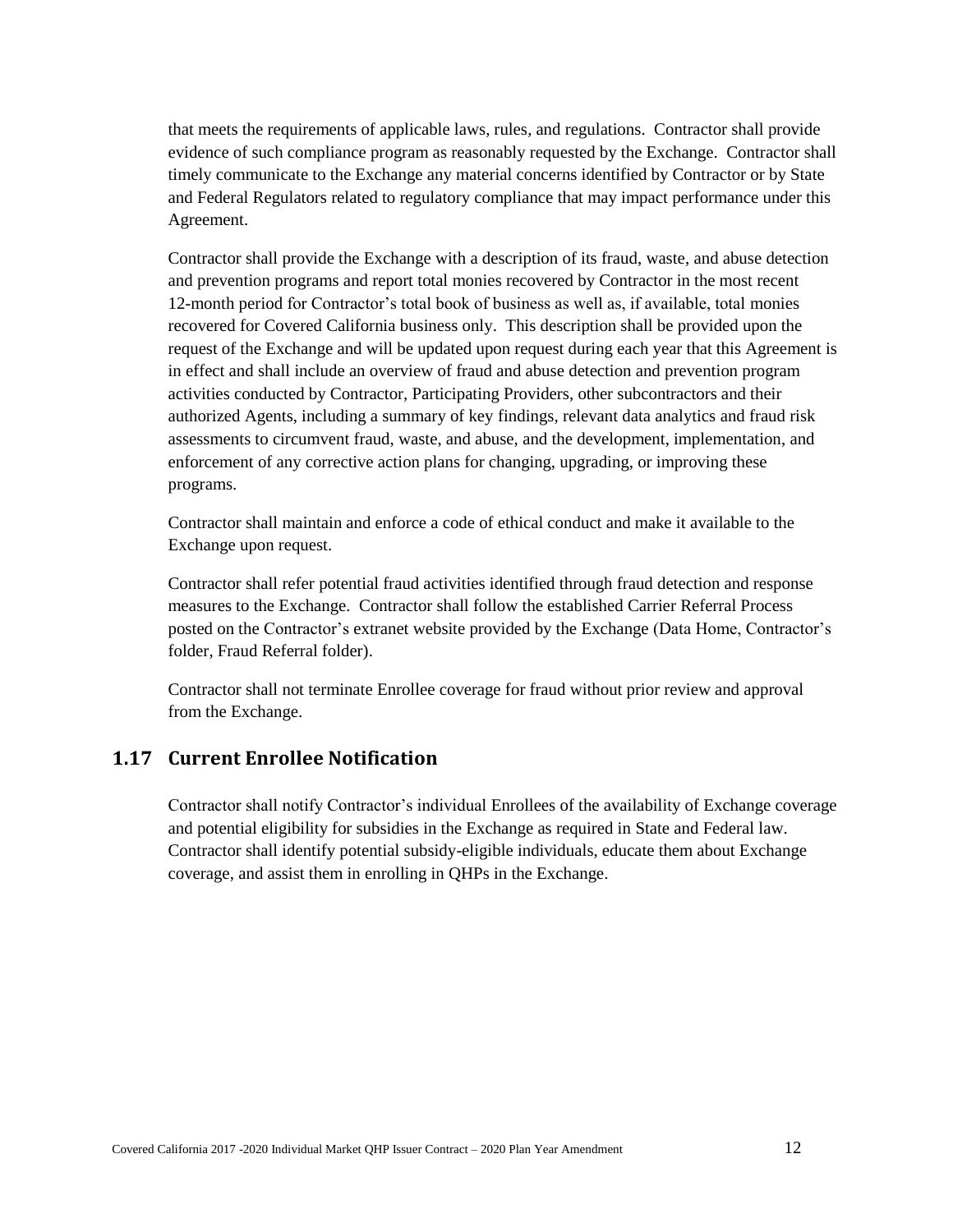# **ARTICLE 2 – ELIGIBILITY AND ENROLLMENT**

# <span id="page-19-2"></span><span id="page-19-1"></span><span id="page-19-0"></span>**2.1 Eligibility and Enrollment Responsibilities**

## **2.1.1 Exchange Responsibilities**

- a) The Exchange shall be solely responsible for the determination of eligibility and enrollment of individuals in the Exchange in accordance with applicable Federal and State laws, rules and regulations.
- b) The Exchange shall determine eligibility and enroll eligible individuals in the Exchange pursuant to its management and participation in CalHEERS, a project jointly sponsored by the Exchange and DHCS with the assistance of the Office of Systems Integration. The Exchange and CalHEERS shall develop, implement, and maintain processes to make the eligibility and enrollment decisions regarding the Exchange and other California health care programs and submit that information to Contractor in a timely manner in accordance with Federal and State laws, rules and regulations, and the terms set forth in this Agreement.
- c) The Exchange shall notify Contractor regarding each eligible applicant who has completed an application for enrollment and selected Contractor as the QHP Issuer. The Exchange shall transmit information required for Contractor to enroll the applicant within five (5) business days of receipt of verification of eligibility and selection of Contractor's QHP.
- d) The Exchange shall send enrollment information to Contractor on a daily basis and Contractor shall reconcile specified enrollment information received from the Exchange with Contractor's enrollment data on a monthly basis through the Reconciliation Process.
- e) The Exchange shall utilize the Dispute Process pursuant to Section 2.1.2 d) to resolve issues related to the Reconciliation Process.

## <span id="page-19-3"></span>**2.1.2 Contractor Responsibilities**

- a) Contractor shall comply with all Federal and State eligibility and enrollment laws and regulations, including, but not limited to, the Affordable Care Act § 1411 et seq. (42 U.S.C. § 18081 et seq.), 45 C.F.R. § 155.400 et seq., Government Code § 100503, and 10 CCR § 6400 et seq.
- b) Contractor shall comply with all Exchange eligibility and enrollment determinations, including those made through CalHEERS and that result from an applicant's appeal of an Exchange determination. Contractor shall implement appeals decisions and provide the Exchange with evidence the appeal resolution has been implemented within ten (10) days of receiving all necessary data elements from the Exchange required to implement the appeals decision. Contractor shall immediately notify the Exchange if it receives an appeal decision that does not have all necessary data elements required for the Contractor to implement the appeal decision. In the event that an Enrollee requires immediate care, the QHP Issuer will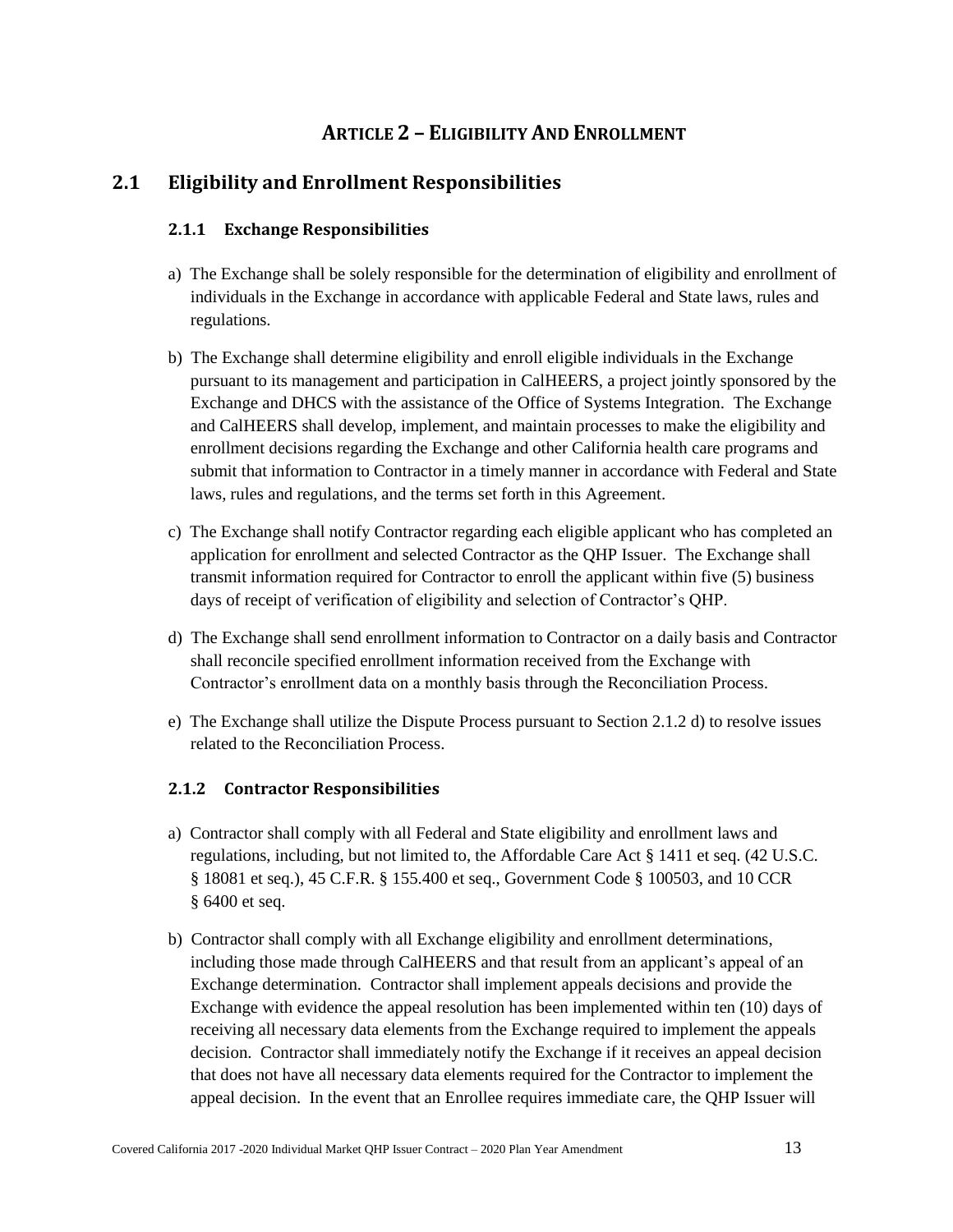work closely with the Exchange to implement the appeals decision as soon as reasonably possible. Contractor shall accept all Enrollees assigned by the Exchange except as otherwise authorized by policies and procedures of the Exchange or upon the approval of the Exchange.

- c) Contractor shall participate in the Reconciliation Process to review and compare the Exchange enrollment reconciliation file, distributed monthly, against the Contractor's membership enrollment and financial databases. Contractor shall prepare a comparison extract in accordance with the file validations and resolution timelines, as mutually agreed upon in the "Data Integrity Reconciliation Process Guide."
- d) Contractor shall participate in the Dispute Process established by the Exchange to resolve issues related to the Reconciliation Process. Contractor shall submit a supplemental file to dispute identified discrepancies found in the Exchange enrollment reconciliation file in accordance with the defined list of fields and technical requirements established by the Exchange through the "Data Integrity Reconciliation Dispute Process Guide."
- e) Contractor shall rely upon the accuracy of current eligibility and enrollment information furnished by the Exchange during the term of this Agreement; provided, however, that Contractor shall: (i) reconcile premium payment information with enrollment and eligibility information received from the Exchange on a monthly basis, and (ii) Contractor shall only accept changes to eligibility information submitted by Enrollees when the Exchange notifies or confirms such change to Contractor.

## <span id="page-20-0"></span>**2.1.3 Collection Practices**

Contractor shall maintain fair and reasonable collection practices that comply with applicable laws, rules and regulations. Contractor shall monitor the collection activities and provide the Exchange with reasonable documentation to facilitate the Exchange's monitoring, tracking, or reporting with respect to Contractor's collection efforts including, policies, and procedures, and copy of any form of delinquency or termination warning, or notice sent to an Enrollee or Employer. Contractor shall not initiate collection activities if they have knowledge of a pending appeal, including notice from the consumer, the Exchange, or Contractor's State Regulators.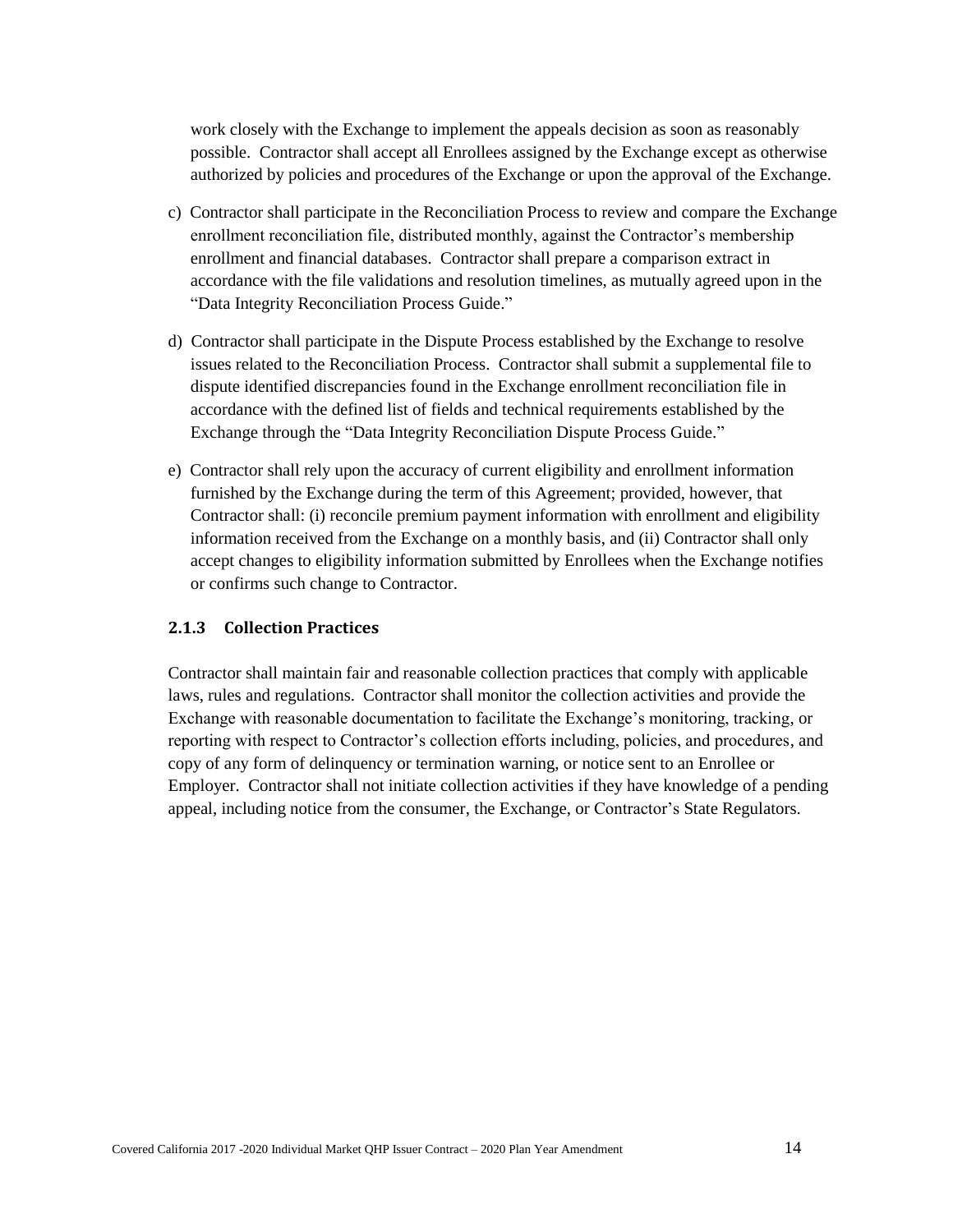# <span id="page-21-1"></span><span id="page-21-0"></span>**2.2 Individual Exchange**

## **2.2.1 Open Enrollment and Special Enrollment Periods**

Contractor acknowledges and agrees that the Exchange is required to: (i) allow Qualified Individuals to enroll in a QHP or change QHPs during annual Open Enrollment Periods, and (ii) allow certain Qualified Individuals to enroll in or change QHPs during Special Enrollment Periods (SEP) as a result of specified triggering events per applicable Federal and State laws, rules and regulations. Contractor agrees to accept new individual Enrollees in the Exchange who enroll during these periods and shall coordinate and participate with the Exchange vendor's automated system for verification of SEP triggering events.

## <span id="page-21-2"></span>**2.2.2 Individual Exchange Coverage Effective Dates**

Contractor shall ensure a coverage effective date for the Enrollee as of  $(1)$  the first  $(1^{st})$  day of the next subsequent month for a QHP selection notice received by the Exchange between the first  $(1<sup>st</sup>)$  day and fifteenth  $(15<sup>th</sup>)$  day of the month, or (2) the first  $(1<sup>st</sup>)$  day of the second  $(2<sup>nd</sup>)$ following month for OHP selections received by the Exchange from the sixteenth  $(16<sup>th</sup>)$  day through the last day of a month, or (3) such other applicable dates specified in 10 CCR § 6502 for the Open Enrollment Period and 10 CCR § 6504 for the Special Enrollment Period and as otherwise established by Contractor in accordance with applicable laws, rules and regulations.

The Exchange shall require payment of premium in accordance with 10 CCR § 6500. Premium payment due date shall not be earlier than the fourth  $(4<sup>th</sup>)$  remaining business day of the month prior to the month coverage begins.

Contractor shall provide the Exchange with information necessary to confirm Contractor's receipt of premium payment from Enrollee that is required to commence coverage. The Exchange shall establish the specific terms and conditions relating to commencement of coverage, including the administration of advance payments of the premium tax credit and cost sharing reductions, and cancellation or postponement of the effective date of coverage in the event of nonpayment or partial payment of an initial premium, in accordance with applicable laws, rules and regulations.

The first premium binder payment shall be either paid directly to the Contractor or processed through a third-party administrator and deposited into an account owned by the third-party administrator and settled by the third-party administrator to the Contractor's own bank account.

## <span id="page-21-3"></span>**2.2.3 Premiums for Coverage in the Individual Exchange**

Contractor shall not be entitled to collect from Enrollees or receive funds above the premium amounts except with respect to cost-sharing amounts or to the extent that such payment (i) is expressly authorized under the QHPs, such as out-of-network services that comply with the notice requirements set forth at Section 3.4.3, or (ii) relates to a charge for non-sufficient funds or transaction fees initiated by Enrollee at rates that are reasonable and customary for such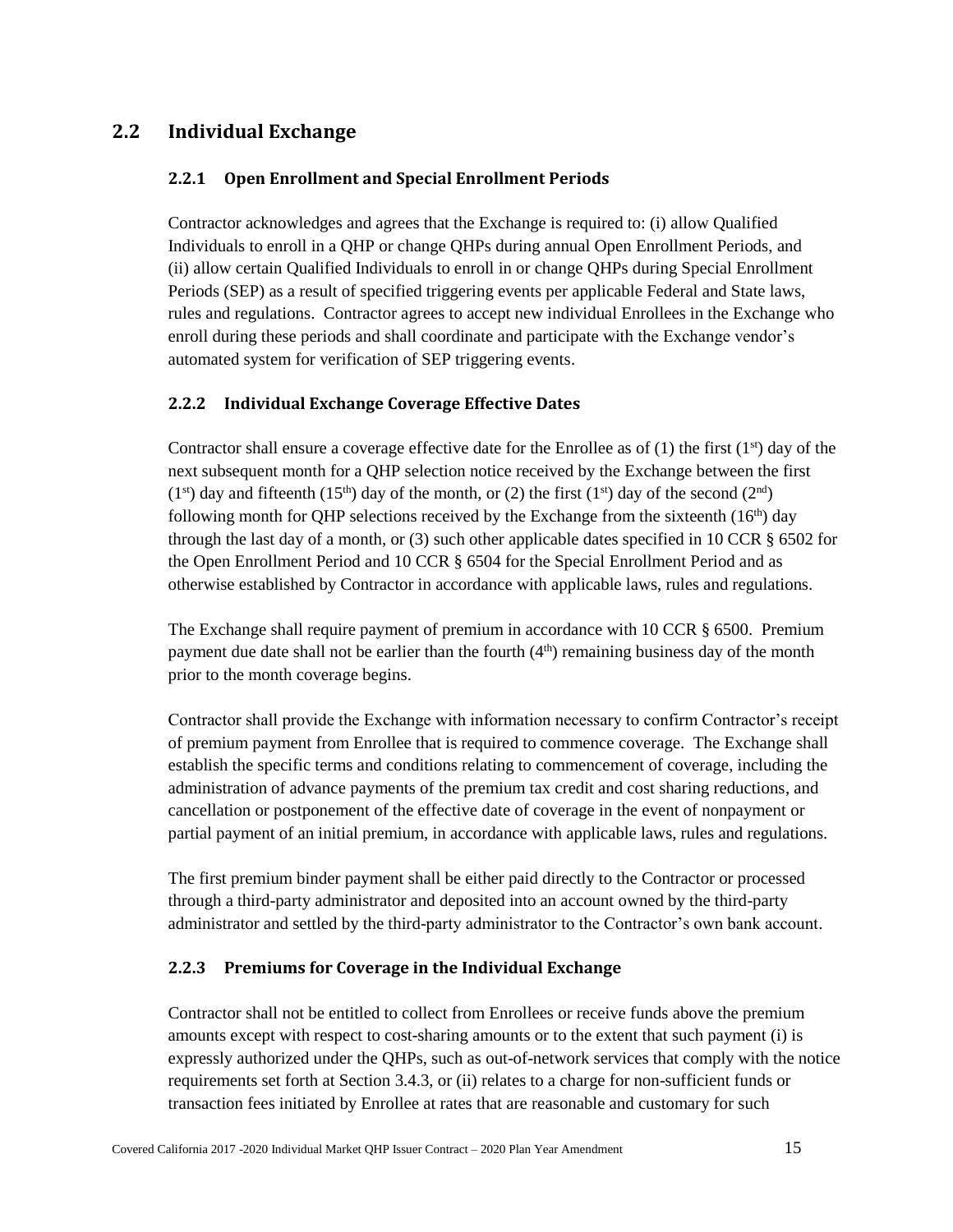transactions. Contractor shall not pursue collections of any said fees from the Exchange. Contractor shall not pursue collection of any delinquent premiums from the Exchange for an Enrollee enrolled in the Individual Exchange who is responsible for directly paying his or her premium to Contractor.

In the case of partial month enrollments Contractor shall follow the methodology specified in 10 CCR § 6500 (i).

The premium for coverage lasting less than one month shall equal the product of:

i. The premium for one month of coverage divided by the number of days in the month; and

ii. The number of days for which coverage is being provided in the month.

The same methodology shall apply to proration of APTC, state premium assistance payments, and CSR amounts for a coverage lasting less than one month.

Premiums charged to individuals includes the assessment of the Participation Fee.

## <span id="page-22-0"></span>**2.2.4 Terminations of Coverage**

Contractor shall terminate coverage in a Contractor's QHP in accordance with the requirements established by the Exchange pursuant to 10 CCR § 6506 and other applicable State and Federal laws, rules, and regulations.

Contractor shall terminate coverage for an individual Enrollee's non-payment of premium as follows: (i) effective as of the last day of the first month of a three (3) month grace period in the event of nonpayment of premiums by individuals receiving advance payments of the premium tax credit or state premium assistance payments; or (ii) effective the last day of coverage established by grace periods under applicable State law, including requirements relating to Health and Safety Code § 1365 and Insurance Code § 10273.6 for individuals not receiving advance payments of the premium tax credit or state premium assistance.

Contractor shall notify the Agent or Agency of Record a late payment notification at the same time the Enrollee receives notification.

The Exchange and Contractor must send a termination transaction to the other party within ten (10) business days of any individual Enrollee termination.

Contractor shall request termination of an enrollee for fraud or misrepresentation through the Carrier Referral Process and provide the Exchange with supporting documentation for each request to terminate. Contractor may not terminate for fraud or misrepresentation without prior approval from the Exchange.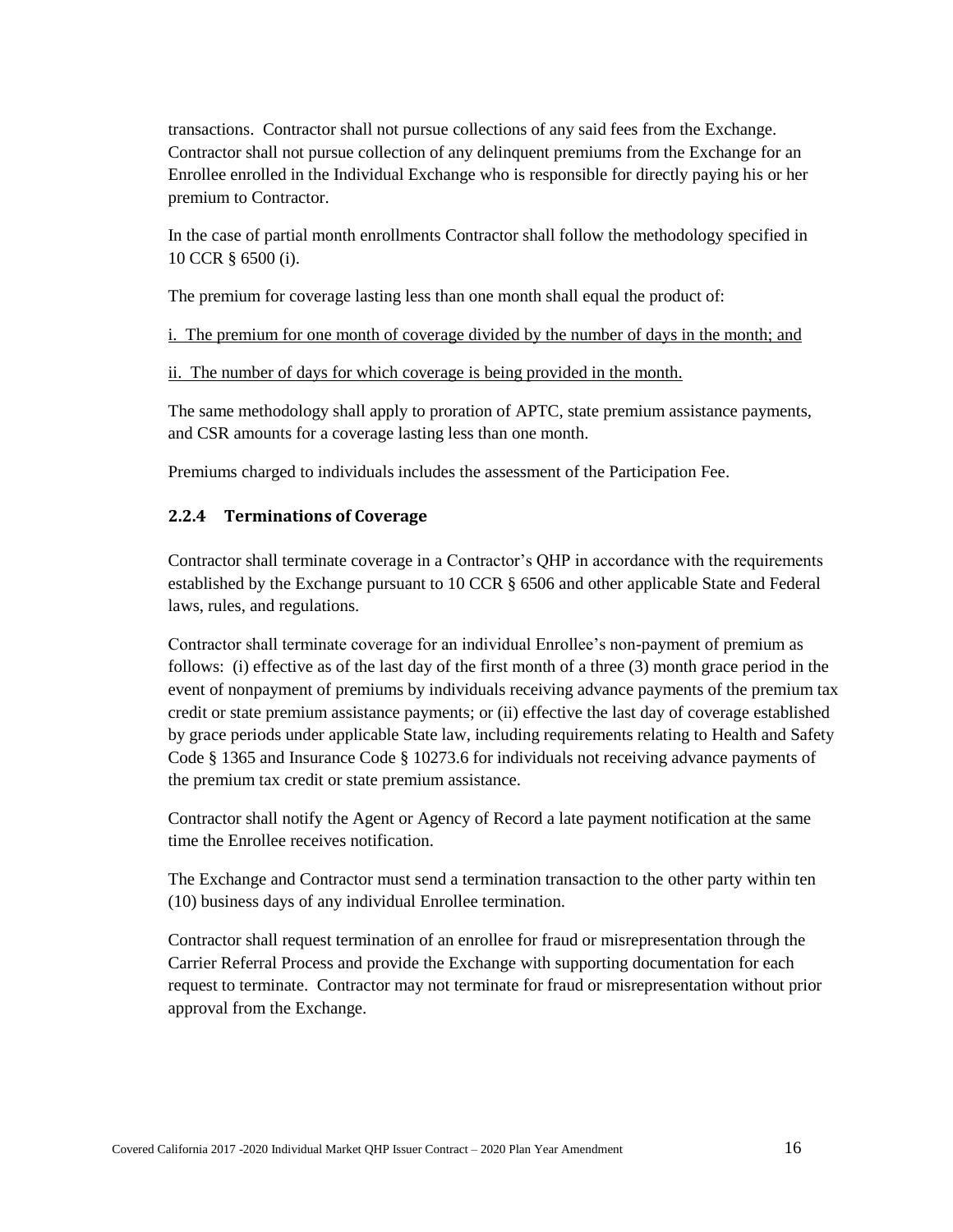### <span id="page-23-0"></span>**2.2.5 Notice to Provider Regarding Enrollee's Grace Period Status**

- a) In the event of nonpayment of premium by an individual Exchange Enrollee receiving advance payments of the premium tax credit, Contractor shall provide notice to its network providers within 15 days of the start of the second month of the three month grace period. This notice shall inform the network provider of the Enrollee's suspension of coverage during the second and third months of the Enrollee's grace period, and shall include any other information required by State and Federal law. This notice obligation only applies to network providers who have submitted claims to the QHP Issuer within the previous two months, any provider who is an assigned Primary Care Provider for that Enrollee, and providers who have an outstanding prior authorization to provide services to the APTC Enrollee.
- b) Notwithstanding (a) above, this notice obligation does not relieve the QHP Issuer from compliance with existing state laws governing claims payment.

## <span id="page-23-1"></span>**2.2.6 Agents in the Individual Exchange**

- a) Compensation. The provisions of this Section apply to Agents who sell Contractor's QHPs though the Individual Exchange.
- b) Compensation Methodology. Contractor must pay a commission to Agents to ensure Contractor is fairly and affirmatively offering all of its products at each metal level during both Open and Special Enrollment Periods. Contractor shall be solely responsible for compensating Agents who sell Contractor's QHP through the individual market of the Exchange. Contractor shall use a standardized Agent compensation program with levels and terms that shall result in the same aggregate compensation amount to Agents whether products are sold within or outside of the Exchange. Contractor shall provide the Exchange with a description of its standard Agent compensation program, standard Agent contract, and policies on an annual basis.
- c) Incentive Compensation Program. In order to enhance consistency in sales efforts for products offered inside and outside of the Exchange, Contractor shall add the Agent's sale of Contractor's QHPs through the Exchange to the Agent's sale of Contractor's individual policies outside the Exchange to determine Agent's aggregate sales that are used by Contractor to determine incentive or other compensation payable by Contractor to Agent, to the extent such aggregation is necessary to determine Agent compensation under Contractor's applicable Agent agreement or compensation program. Contractor shall not change the Agent commission structure or rates during the Plan Year. Contractor must pay the same commission during the Open and Special Enrollment Periods for each Plan Year. Contractor shall not vary Agent commission levels by metal tier. Contractor shall approve and pay Agent commissions on all new Agent-of-record and change of Agent-of-record delegations as outlined in contract Sections 2.2.6 (f) and 2.2.6 (g). Contractor shall provide information as may reasonably be required by the Exchange from time to time to monitor Contractor's compliance with the requirements set forth in this Section. Contractor's standard Agent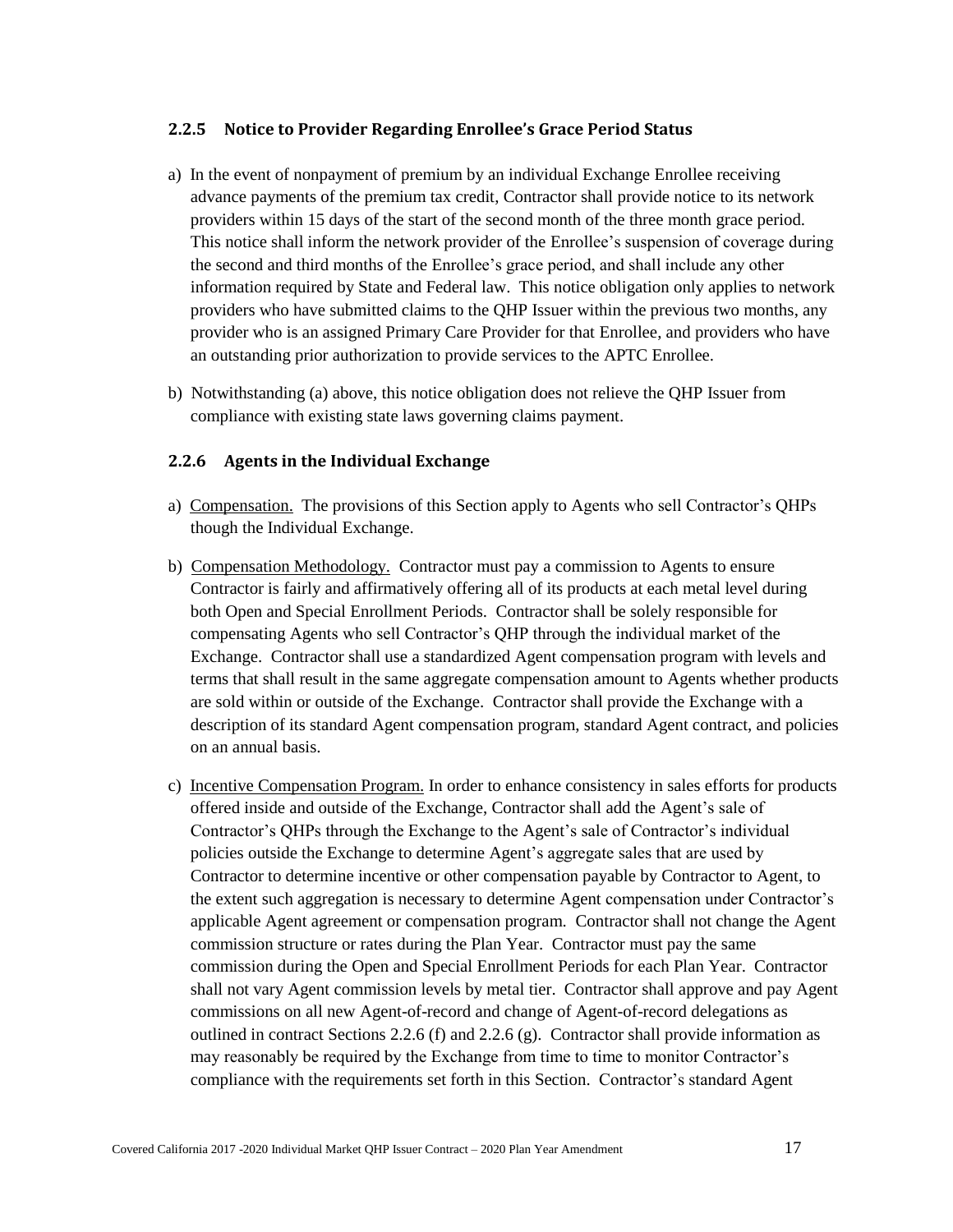compensation and incentive compensation programs entered into or in effect prior to January 1, 2014 shall not be subject to the requirements of this Section.

- d) Agent Appointments. Contractor shall maintain a reasonable appointment process for appointing Agents who contract with Contractor to sell Contractor's QHPs to individuals through the Exchange. Such appointment process shall include: (i) providing or arranging for education programs to assure that Agents are trained to sell Contractor's QHPs through the Exchange, (ii) providing or arranging for programs that enable Agents to become certified by the Exchange; provided, however, that certification by the Exchange shall not be a required condition for an Agent to sell Contractor's QHPs outside of the Exchange, and (iii) confirmation of Agent's compliance with State laws, rules and regulations applicable to Agents, including those relating to confidentiality and conflicts of interest, and such other qualifications as determined in Contractor's reasonable discretion.
- e) Agent Conduct. Contractor shall implement policies and procedures to ensure that only Agents who have been duly certified by the Exchange and maintain that certification may receive compensation for enrolling individuals in the Exchange.
- f) Agent of Record. At initial enrollment, individuals may notify the Exchange of an Agent delegation. The Exchange shall send notice of the delegation to the Contractor via the 834 enrollment file. Upon receipt of the 834 enrollment file, Contractor shall approve the delegation (unless an Agent is not licensed or not appointed) and has five (5) days to update their system. The Exchange recognizes that Contractor may contract with insurance agencies who employ or contract with Agents. The Exchange further understands that Contractor may delegate an employed or contracted Agent writing business for the benefit of an Agency. If requested, the Contractor shall send an Agent of Record Exception Report which includes any changes the Exchange requested, but were not made.
- g) Change to Agent of Record. Individuals may notify the Exchange of an Agent delegation change. The Exchange shall send notice of the delegation change to the Contractor via the 834 maintenance file. Upon receipt of the notification, Contractor shall approve the delegation (unless an Agent is not licensed or not appointed) and has five (5) days to update their system to reflect this change upon receipt of all required information from the Exchange. Contractor shall notify the existing agent of the delegation change within ten (10) business days. If requested, the Contractor shall send an Agent of Record Exception Report which includes any changes the Exchange requested, but were not made. The Exchange recognizes that Contractor may contract with insurance agencies who employ or contract with Agents. The Exchange further understands that Contractor may delegate an employed or contracted Agent writing business for the benefit of an Agency.
- h) Carrier Scorecard. The Exchange will administer an annual Agent survey that rates the services Contractor provides to Agents, including those services required in this Section 2.2.6. The Exchange will solicit comments from the QHP Issuers to develop the Agent Survey prior to finalization. The Exchange will utilize the results of this survey to identify areas of improvement and work with QHP Issuers to improve performance.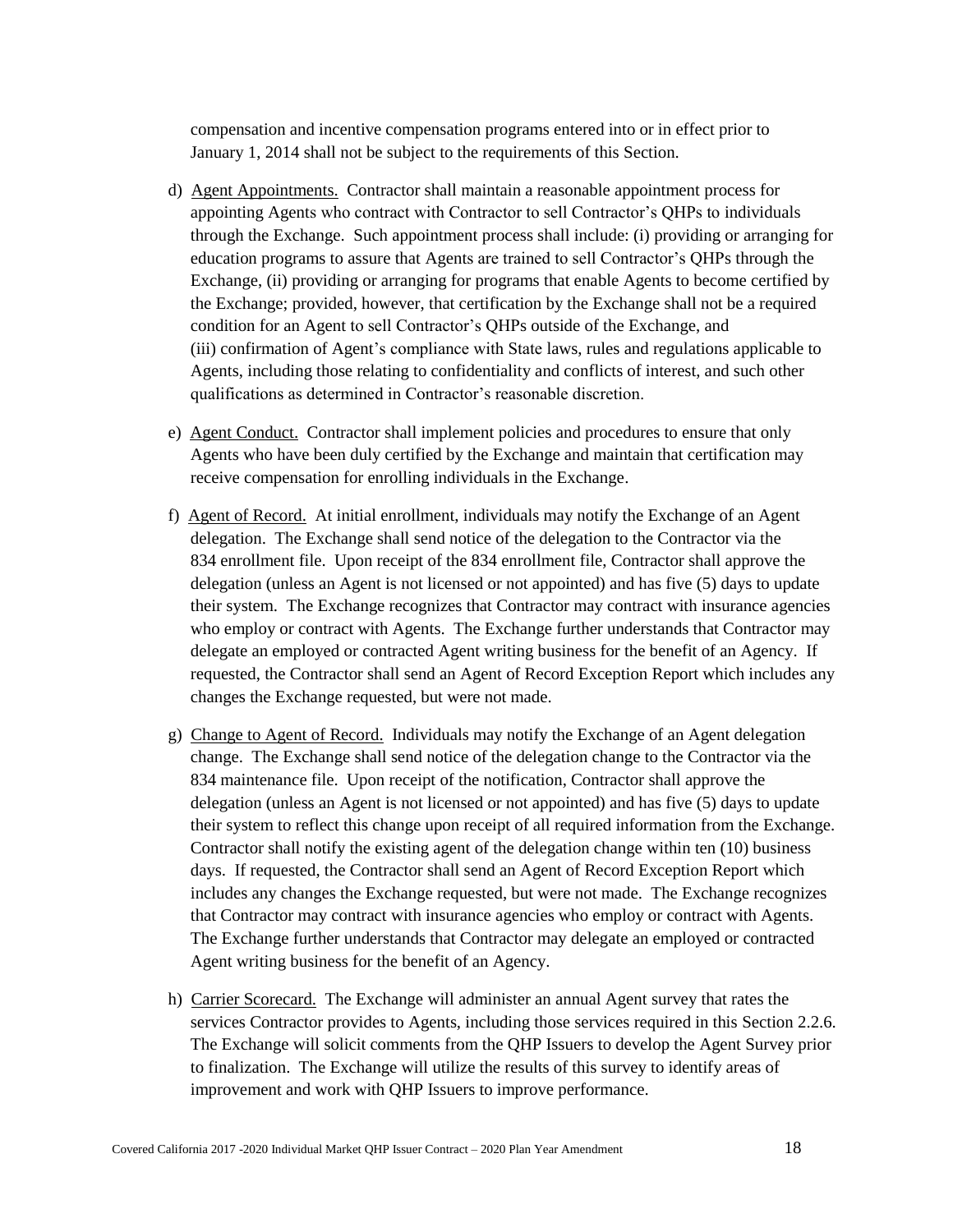# <span id="page-25-0"></span>**2.3 Enrollment and Marketing Coordination and Cooperation**

The Exchange recognizes that the successful delivery of services to Enrollees depends on successful coordination with Contractor in all aspects including collaborative enrollment and marketing.

The Exchange will take such action as it deems necessary and feasible to develop and implement programs and activities to support Contractor in its marketing and enrollment efforts, in accordance with applicable laws, rules and regulations. Such activities may include making available the following programs and resources for use by Contractor:

- a) A subsidy calculator available by electronic means to facilitate a comparison of QHPs that is consistent with tools the Exchange will use for its own eligibility screenings, to ensure that preliminary eligibility screenings use the same tool;
- b) Education, marketing, and outreach programs that will seek to increase enrollment through the Exchange and inform consumers, including Contractor's current Enrollees, that there is a range of QHPs available in the Exchange in addition to Contractor's QHPs;
- c) A standard interface through which Contractor may electronically accept the initial binding payment (via credit card, debit card, ACH, or other mutually acceptable means) to effectuate coverage in the Individual Exchange;
- d) Complete documentation and reasonable testing timelines for interfaces with the Exchange's eligibility and enrollment system;
- e) Eligibility and enrollment training for Contractor's staff and for licensed Agents and brokers;
- f) Joint marketing programs to support renewal, retention, and enrollment in the Exchange of existing members of Contractor's health insurance plans who are eligible for the Federal subsidies;
- g) Joint marketing activities of the Exchange, Contractor, and other Health Insurance Issuers designed to drive awareness and enrollment in the Exchange;
- h) The Exchange will treat as confidential, all Contractor marketing plans and materials consistent with Section 1.4.1;
- i) The Exchange's annual marketing plans, including Open Enrollment Period (OEP), Special Enrollment Period (SEP), and retention and renewal efforts; and
- j) Customer service support that will include substantially extended customer service hours during Open Enrollment Periods.

To support the collaborative marketing and enrollment effort, Contractor shall:

a) Following the Exchange making the technology available and within a reasonable time after the receipt of notice from the Exchange about the technology, and determination of its compatibility with Contractor's system, the Contractor shall prominently display the subsidy calculator on its website;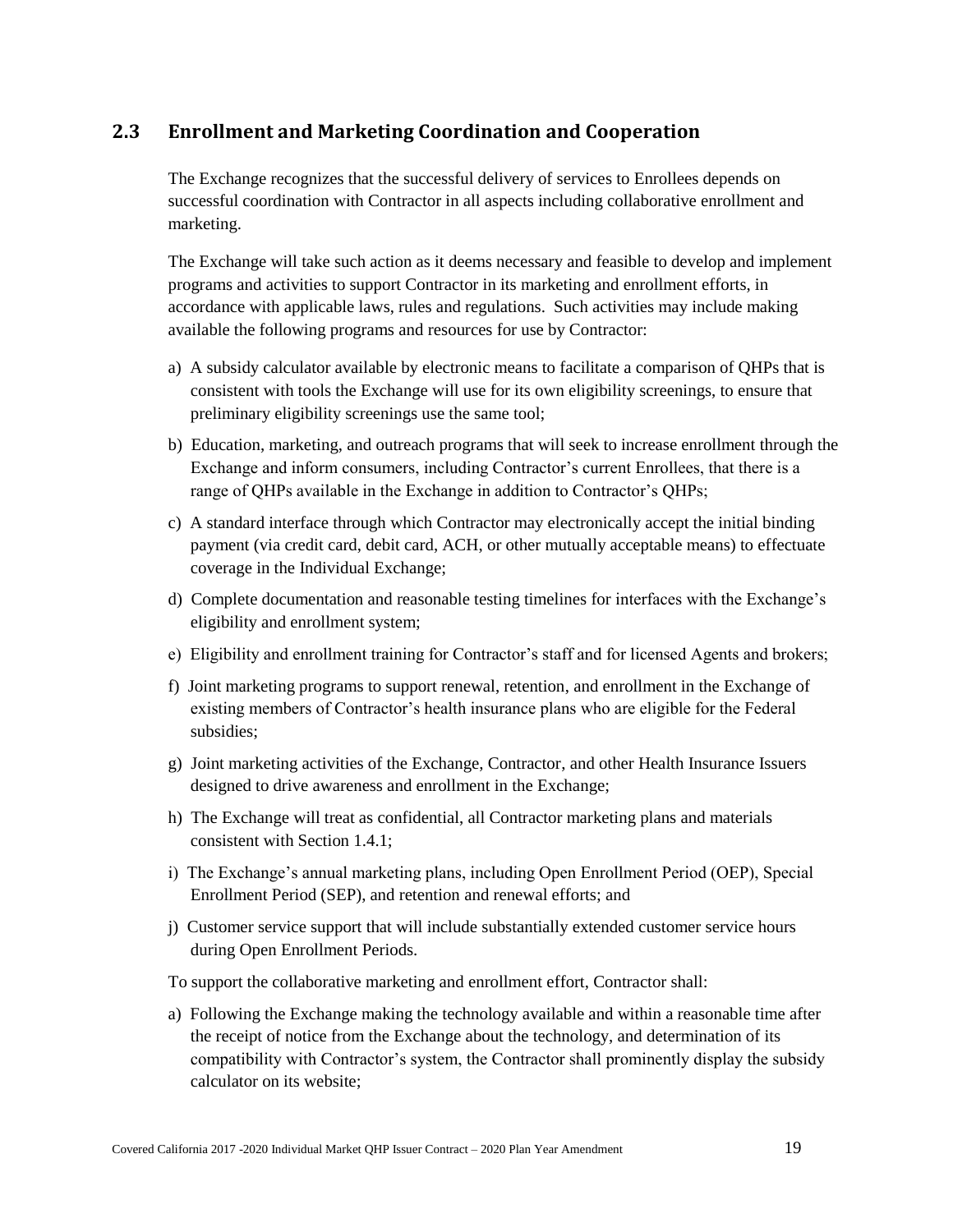- b) Educate its Agents on Contractor's QHPs offered in the Exchange, work with the Exchange to efficiently educate its Agents and brokers about the Exchange's individual marketplace, and inform Agents that a prospective Enrollee's health status is irrelevant to advice provided with respect to health plan selection other than informing individuals about their estimated out-of-pocket costs;
- c) Provide education and awareness regarding eligibility for Federal tax credits, plan offerings and benefits available through the Exchange in connection with any applicable outreach to Contractor's existing members, as mutually agreed;
- d) Cooperate with the Exchange to develop and implement an Enrollee retention plan;
- e) Submit to the Exchange a marketing plan at least thirty (30) days prior to Open Enrollment that details the anticipated budget, objectives, strategy, creative messaging, and ad placement by medium promoting acquisition activities. Marketing plans for Retention and Renewal efforts should be submitted to the Exchange within thirty (30) days after Open Enrollment begins;
- f) Submit to the Exchange actualized spend amounts for: (1) OEP within thirty (30) days after OEP closes, and (2) SEP for the calendar year, thirty (30) days after the calendar year ends, and (3) retention and renewal, thirty (30) days after OEP begins. The Exchange shall treat as confidential consistent with Section 1.4.1; and
- g) Have successfully tested interfaces with the Exchange's eligibility and enrollment system, or be prepared to complete successful interface tests by dates established by the Exchange.

# <span id="page-26-0"></span>**2.4 Enrollee Materials and Branding Documents**

- a) Co-branded Materials. Contractor shall include the Exchange logo on premium invoices, ID cards, and Enrollee termination notices. The Contractor shall include the Exchange logo and other information in notices and other materials based upon the mutual agreement of the Exchange and Contractor as to which materials should include the Exchange logo. Contractor can, at its discretion, co-brand other marketing materials such as TV, radio, Out-of-Home, print, digital, social, etc. Contractor shall comply with the Exchange co-branding requirements related to the format and use of the Exchange logo as outlined in the Covered California Brand Style Guide. The Exchange shall post the updated Brand Style Guide on the Contractors extranet website provided by the Exchange (Marketing Home, in the Resources folder) and notify Contractor when updates are made.
- b) Submission of Co-branded Materials. Contractor must submit all co-branded marketing materials to the Exchange at least ten (10) days prior to releasing materials publicly unless specified otherwise within this Section. The materials provided to the Exchange under this Section will not require prior-approval by the Exchange before the Contractor distributes such materials; provided, however, that Contractor shall make a good faith effort to incorporate any changes proposed by the Exchange with respect to such materials.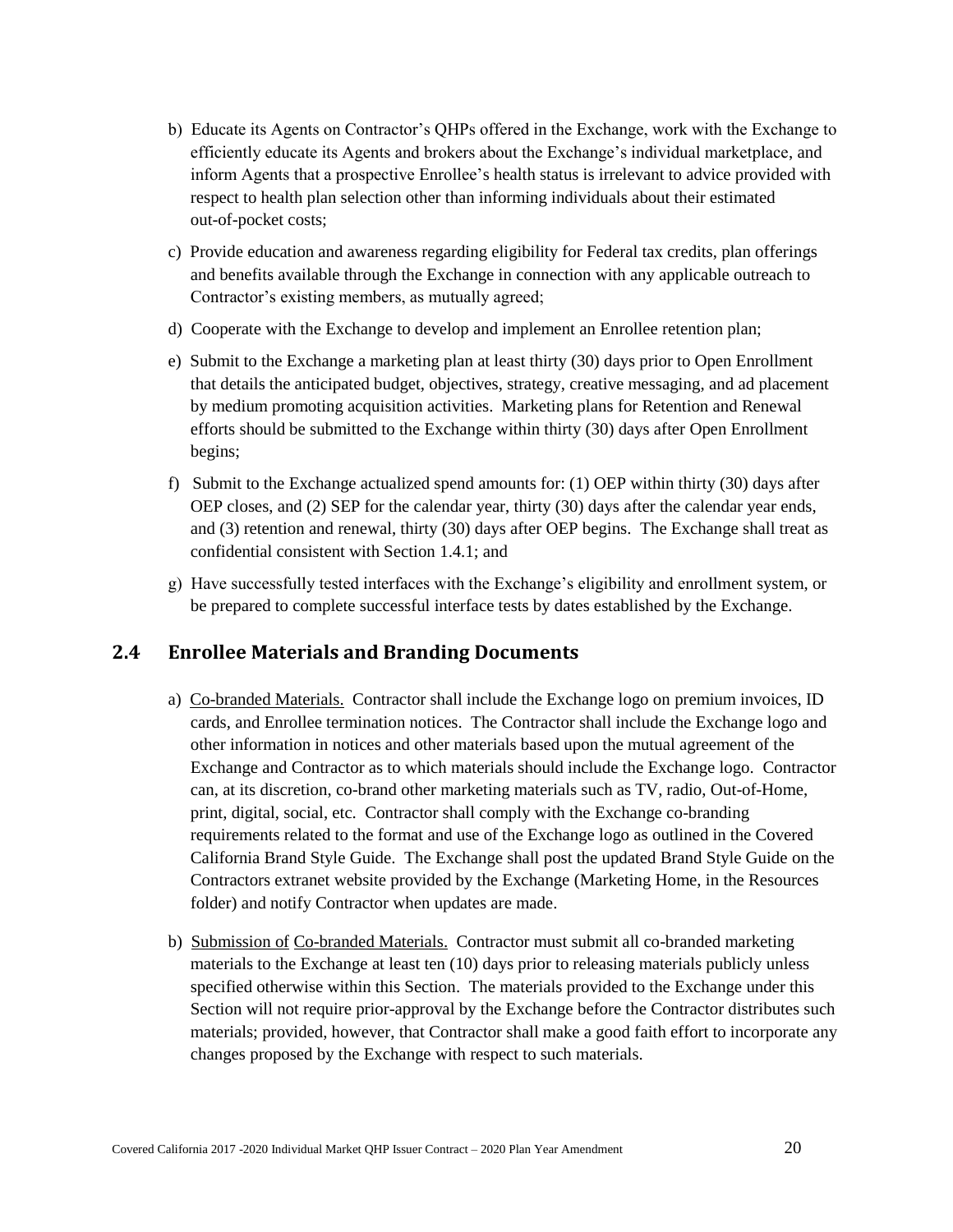- c) Enrollee Materials. Upon request, Contractor shall provide the Exchange with at least one (1) copy, unless otherwise specified, of any information Contractor intends to send or make available to all the Exchange Enrollees, including, but not limited to, Evidence of Coverage (EOC) and disclosure forms, Enrollee newsletters, new Enrollee materials, health education materials, and special announcements. The materials provided to the Exchange under this Section will not require prior-approval by the Exchange before the Contractor distributes such materials; provided, however, that Contractor shall duly evaluate any changes proposed by the Exchange with respect to such materials. Contractor shall maintain an electronic file that is open to the Exchange, or email requested materials to the Exchange. Such files shall be accessible by the Exchange as required by applicable laws, rules and regulations, and as otherwise mutually agreed upon by the parties.
- d) Distribution of Enrollment Materials. Contractor agrees to distribute to prospective Enrollees the Open Enrollment publications developed and printed by the Exchange for Enrollees prior to the Open Enrollment Period at a time mutually agreed to by the Contractor and the Exchange. Contractor shall be responsible for the mailing cost associated with these publications.
- e) Marketing Materials. Contractor shall provide the Exchange with marketing materials and related collateral used by Contractor to promote enrollment of the individual market inside and outside the Exchange, such as TV, radio, Out-of-Home, print, digital, social, or any other media channel used in the campaigns on an annual basis and at such other intervals as may be reasonably requested by the Exchange. Materials submitted should be a representative sample of the larger body of work. The Exchange shall treat such marketing materials as confidential information consistent with Section 1.4.1.
- f) Identification Cards. Contractor shall issue identification cards to Enrollees in a form that shall be agreed to by the Exchange. Identification cards should include the product name matching the naming convention on the Exchange website and provider directory. Contractor shall submit card design to the Exchange annually at least thirty (30) days prior to Open Enrollment. Identification cards shall be co-branded, as specified in Section 2.4(a).
- g) Contact Guidelines. Contractors shall provide Enrollees with information on the instances when Enrollees should contact the Contractor and when they should contact the Exchange to resolve inquiries. The method to provide this information to enrollees is at the discretion of the Contractor and may include, but is not limited to a welcome letter or package, buck slip, insert, website or mail. The Exchange shall make this Contact Guideline document available to Contractor on the Contractors extranet website provided by the Exchange, and notify the Contractor when updates are made. Contractor shall submit to the Exchange how the Contact Guideline information was shared with enrollees at least (30) days prior to Open Enrollment.
- h) Mailing Addresses; Other Information. The Exchange and Contractor shall coordinate with respect to the continuous update of changes in an Enrollee's address or other relevant information.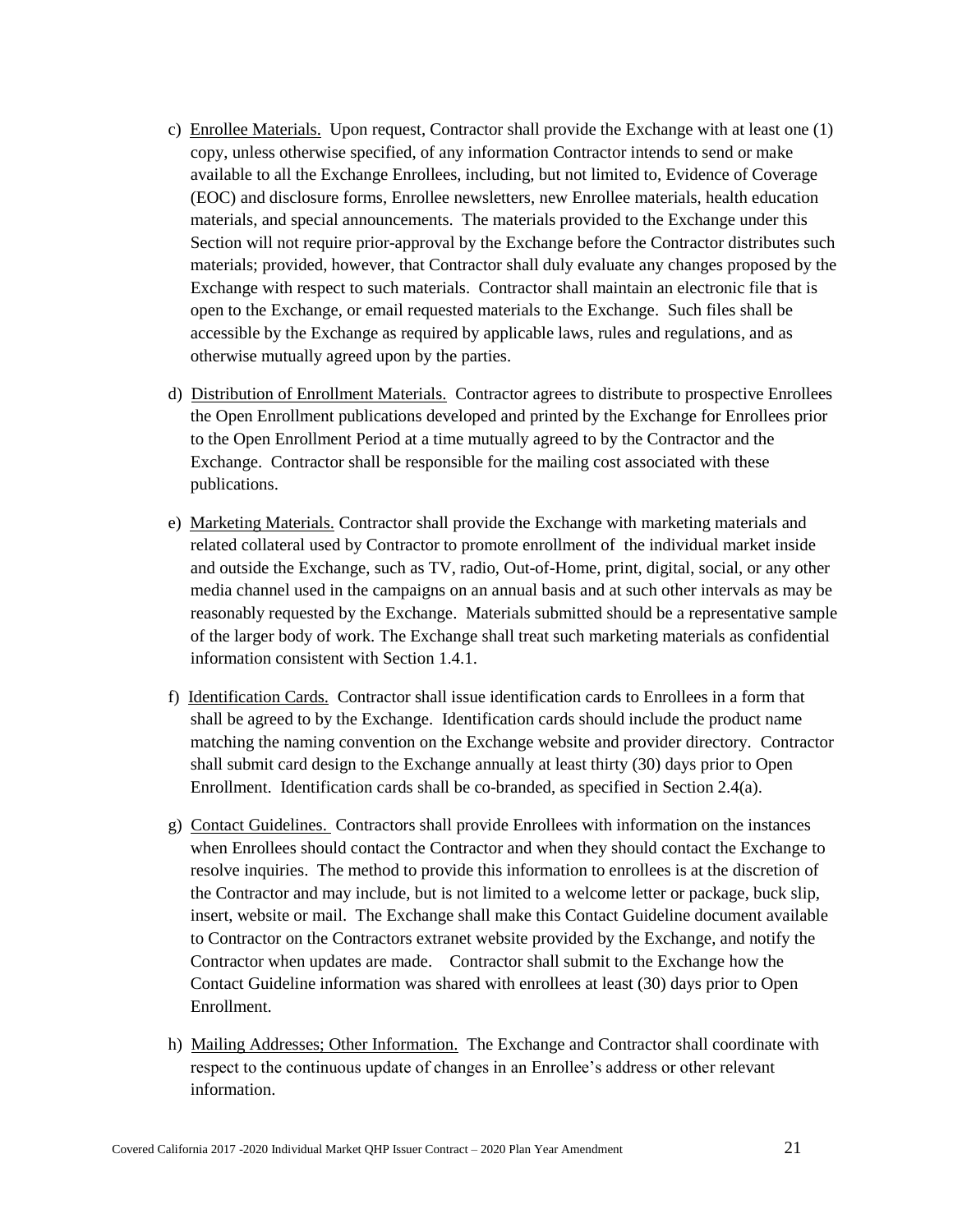- i) Evidence of Coverage Booklet on Contractor's Website. During each year of this Agreement which carries over into a subsequent Plan Year, Contractor shall make the Evidence of Coverage booklet, including any documents referenced in the Evidence of Coverage, for the next benefit year available on Contractor's website no later than the first day of the Open Enrollment Period provided that Contractor has received any revisions in the material that is to be included in the Evidence of Coverage from the Exchange and the State Regulators in sufficient time to allow for posting on the first day of Open Enrollment. The Evidence of Coverage booklet for the then-current benefit year shall remain on Contractor's website through December 31 of the then-current benefit year.
- j) Marketing Plans. Contractor and the Exchange recognize that Enrollees and other health care consumers benefit from efforts relating to outreach activities designed to increase health awareness and encourage enrollment. The parties shall share marketing plans on an annual basis and with respect to periodic updates of material changes. The marketing plans of the Exchange and Contractor shall include proposed and actual marketing approaches, messaging and channels, and provide samples of any planned marketing materials and related collateral as well as planned, and when completed, expenses for the marketing budget. The Contractor shall include this information for both the Exchange and the outside individual market. The Exchange shall treat all marketing information provided under this Section as confidential information consistent with Section 1.4.1. The obligation of the Exchange to maintain confidentiality of this information shall survive termination or expiration of this Agreement.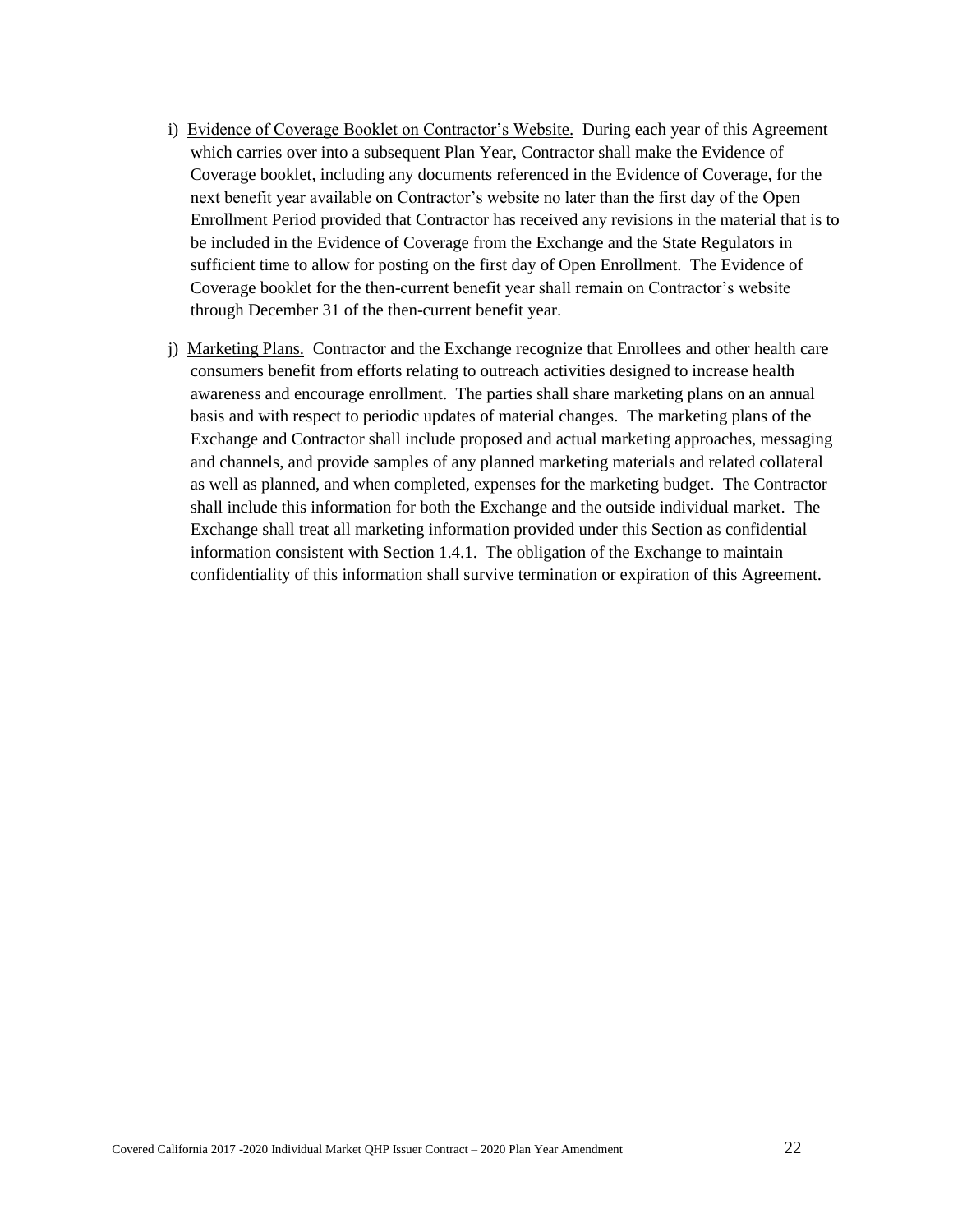# **ARTICLE 3 – QHP ISSUER PROGRAM REQUIREMENTS**

# <span id="page-29-2"></span><span id="page-29-1"></span><span id="page-29-0"></span>**3.1 Basic Requirements**

## **3.1.1 Licensed in Good Standing**

Contractor shall be licensed and in good standing to offer health insurance coverage through its QHPs offered under this Agreement. For purposes of this Agreement, each QHP Issuer must be in "good standing," which is determined by the Exchange pursuant to 45 C.F.R § 156.200(b)(4) and shall require: (i) Contractor to hold a certificate of authority from CDI or a health care service plan ("HCSP") license from DMHC, as applicable, and (ii) the absence of any material statutory or State Regulatory violations, including penalties, during the year prior to the date of the Agreement and throughout the term of Agreement, with respect to the State Regulators categories identified at Table 3.1.1 below ("Good Standing"). The Exchange, in its sole discretion and in consultation with the appropriate State Regulators determines what constitutes a material violation for this purpose.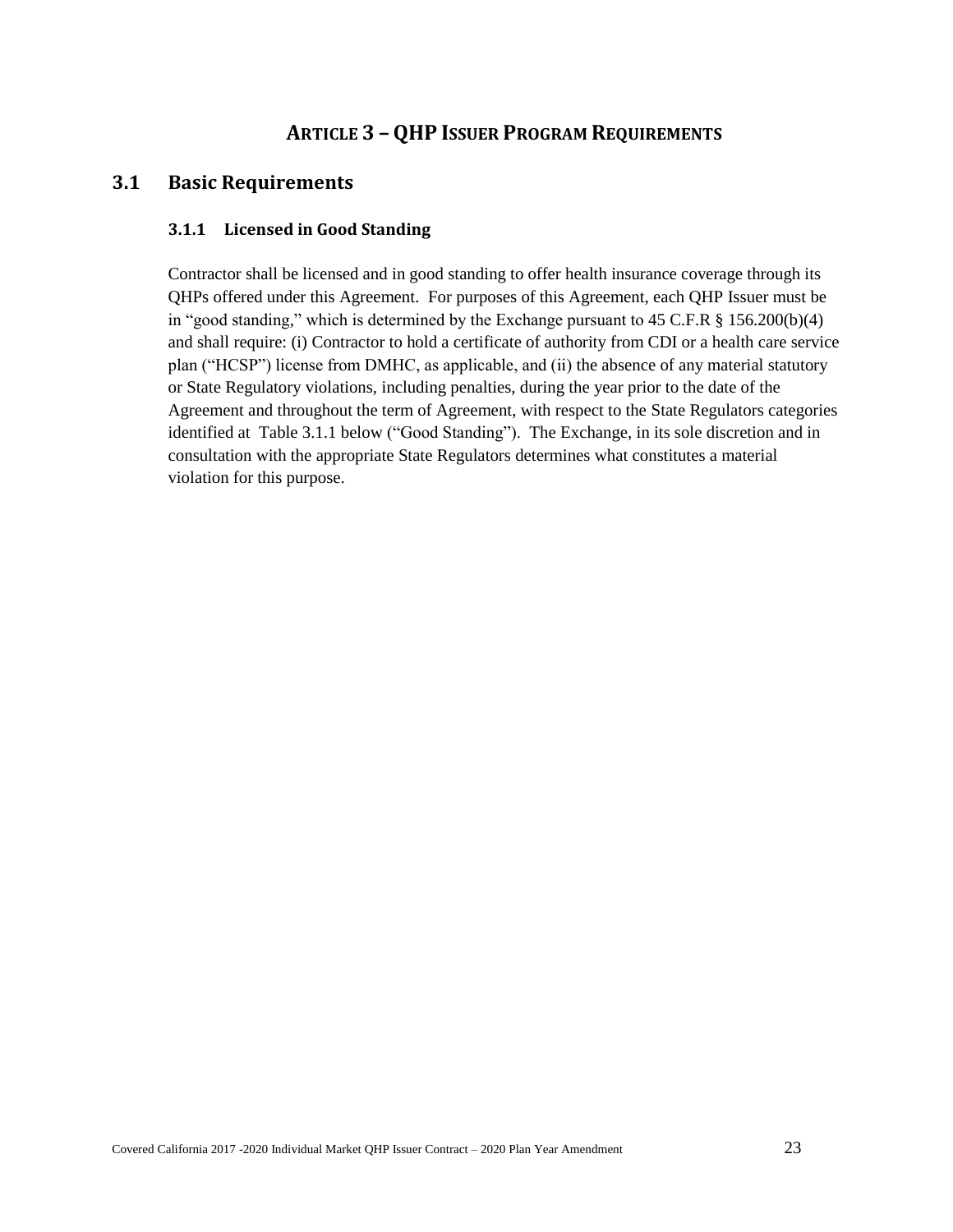| <b>Table 3.1.1</b><br><b>Definition of Good Standing</b>                                                | <b>Agency</b> |
|---------------------------------------------------------------------------------------------------------|---------------|
| Verification that issuer holds a state health care service plan license or insurance                    |               |
| certificate of authority.                                                                               |               |
| • Approved for lines of business sought in the Exchange (e.g. commercial, small                         |               |
| group, individual)                                                                                      | DMHC and CDI  |
| • Approved to operate in what geographic service areas                                                  | DMHC and CDI  |
| • Most recent financial exam and medical survey report reviewed                                         | <b>DMHC</b>   |
| •Most recent market conduct exam reviewed                                                               | <b>CDI</b>    |
| Affirmation of no material <sup>1</sup> statutory or regulatory violations, including penalties levied, |               |
| during the year prior to the date of the Agreement or throughout the term of Agreement in               |               |
| relation to any of the following, where applicable:                                                     |               |
| • Financial solvency and reserves reviewed                                                              | DMHC and CDI  |
| • Administrative and organizational capacity acceptable                                                 | <b>DMHC</b>   |
| • Benefit Design                                                                                        |               |
| • State mandates (to cover and to offer)                                                                | DMHC and CDI  |
| • Essential health benefits (State required)                                                            | DMHC and CDI  |
| • Basic health care services                                                                            | DMHC and CDI  |
| • Copayments, deductibles, out-of-pocket maximums                                                       | DMHC and CDI  |
| • Actuarial value confirmation (using the Federal Actuarial Value Calculator as<br>applicable.)         | DMHC and CDI  |
| • Network adequacy and accessibility standards are met                                                  | DMHC and CDI  |
| • Provider contracts                                                                                    | DMHC and CDI  |
| • Language Access                                                                                       | DMHC and CDI  |
| • Uniform disclosure (summary of benefits and coverage)                                                 | DMHC and CDI  |
| • Claims payment policies and practices                                                                 | DMHC and CDI  |
| • Provider complaints                                                                                   | DMHC and CDI  |
| • Utilization review policies and practices                                                             | DMHC and CDI  |
| • Quality assurance/management policies and practices                                                   | DMHC and CDI  |
| • Enrollee/Member grievances/complaints and appeals policies and practices                              | DMHC and CDI  |
| · Independent medical review                                                                            | DMHC and CDI  |
| • Marketing and advertising                                                                             | DMHC and CDI  |
| • Guaranteed issue individual and small group                                                           | DMHC and CDI  |
| • Rating Factors                                                                                        | DMHC and CDI  |
| • Medical Loss Ratio                                                                                    | DMHC and CDI  |
| • Premium rate review                                                                                   | DMHC and CDI  |
| • Geographic rating regions                                                                             |               |
| • Rate development and justification is consistent with ACA requirements                                | DMHC and CDI  |

l

<sup>1</sup>Covered California, in its sole discretion and in consultation with the appropriate health insurance regulator, determines what constitutes a material violation for this purpose.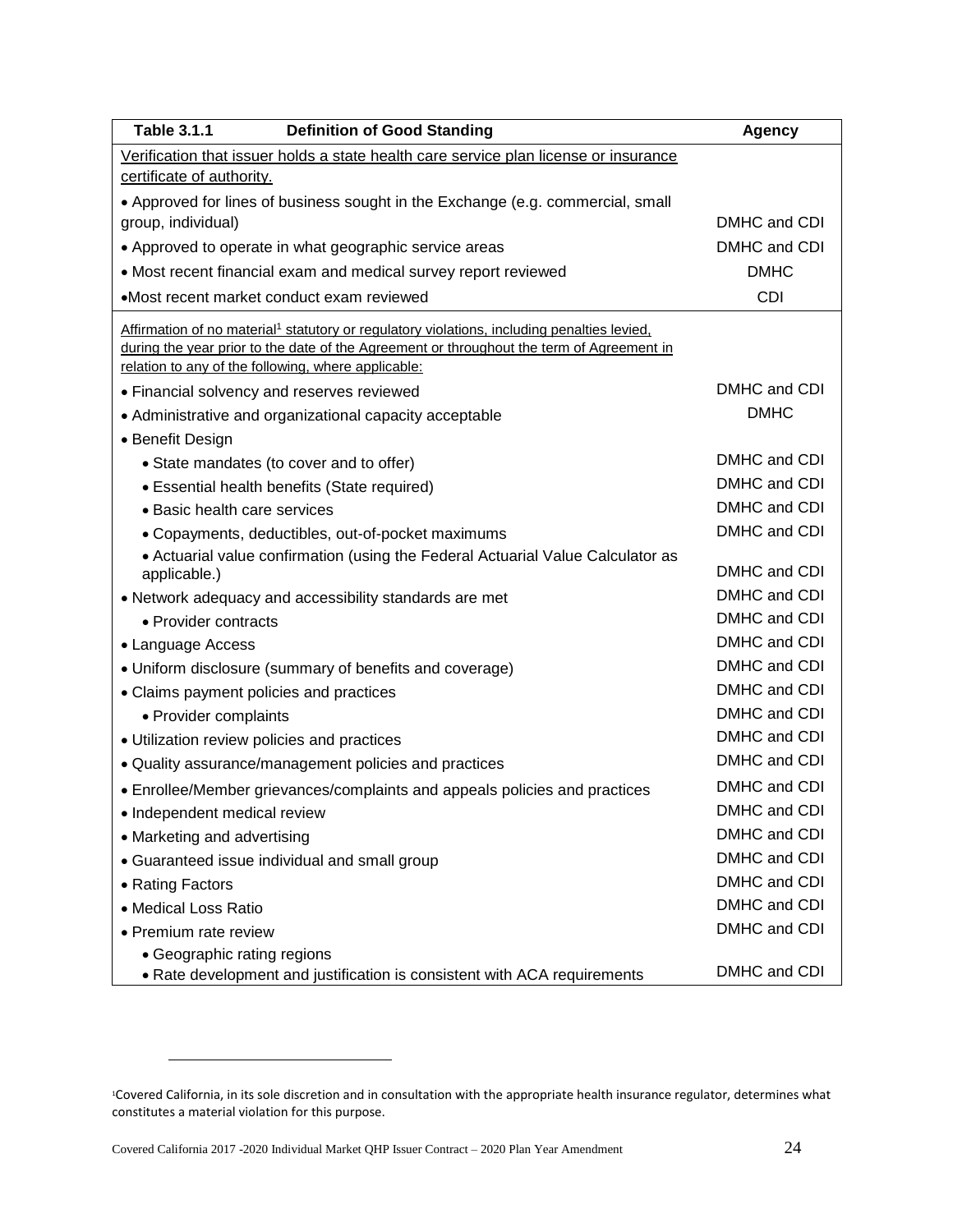## <span id="page-31-0"></span>**3.1.2 Certification**

Contractor shall comply with requirements for QHPs set forth in this Agreement and under the California Affordable Care Act, the Affordable Care Act and other State and Federal laws, rules and regulations*.* Contractor shall maintain timely compliance with standards required for certification that are issued, adopted, or recognized by the Exchange to demonstrate that each health plan it offers in the Exchange qualifies as a QHP.

## <span id="page-31-1"></span>**3.1.3 Accreditation**

- a) Contractor agrees to maintain a current accreditation throughout the term of the Agreement from one of the following accrediting bodies: (i) Utilization Review Accreditation Commission (URAC); (ii) National Committee on Quality Assurance (NCQA); (iii) Accreditation Association for Ambulatory Health Care (AAAHC). Contractor shall provide a copy of the accrediting agency's certificate upon renewal. Contractor shall authorize the accrediting agency to provide information and data to the Exchange relating to Contractor's accreditation, including the most recent accreditation survey and other data and information maintained by accrediting agency as required under 45 C.F.R. § 156.275.
- b) Contractor shall be currently accredited and maintain its NCQA, URAC or AAAHC health plan accreditation throughout the term of the Agreement. Contractor shall notify the Exchange of the date of any accreditation review scheduled during the term of this Agreement and the results of such review. Upon completion of any health plan accreditation review conducted during the term of this Agreement, Contractor shall provide the Exchange with a copy of the Assessment Report within forty-five (45) days of report receipt.
- c) If Contractor receives a rating of less than "accredited" in any category, loses an accreditation, or fails to maintain a current and up to date accreditation, Contractor shall notify the Exchange within ten  $(10)$  business days of such rating(s) change. Contractor will implement strategies to raise the Contractor's rating to a level of at least "accredited" or to reinstate accreditation. Contractor will submit a written corrective action plan (CAP) to the Exchange within forty-five (45) days of receiving its initial notification of the change in category ratings.
- d) Following the initial submission of the  $CAP(s)$ , Contractor shall provide a written report to the Exchange on at least a quarterly basis regarding the status and progress of the submitted  $CAP(s)$ . Contractor shall request a follow-up review by the accreditation entity within twelve (12) months and submit a copy of the follow-up Assessment Report to the Exchange within thirty (30) days of receipt, if applicable.
- e) In the event Contractor's overall accreditation is suspended, revoked, or otherwise terminated, or in the event Contractor has undergone review prior to the expiration of its current accreditation and reaccreditation is suspended, revoked, or not granted at the time of expiration, the Exchange reserves the right to terminate any agreement by and between Contractor and the Exchange or suspend enrollment in Contractor's QHPs, or avail itself of any other remedies in this Agreement, to ensure the Exchange is in compliance with the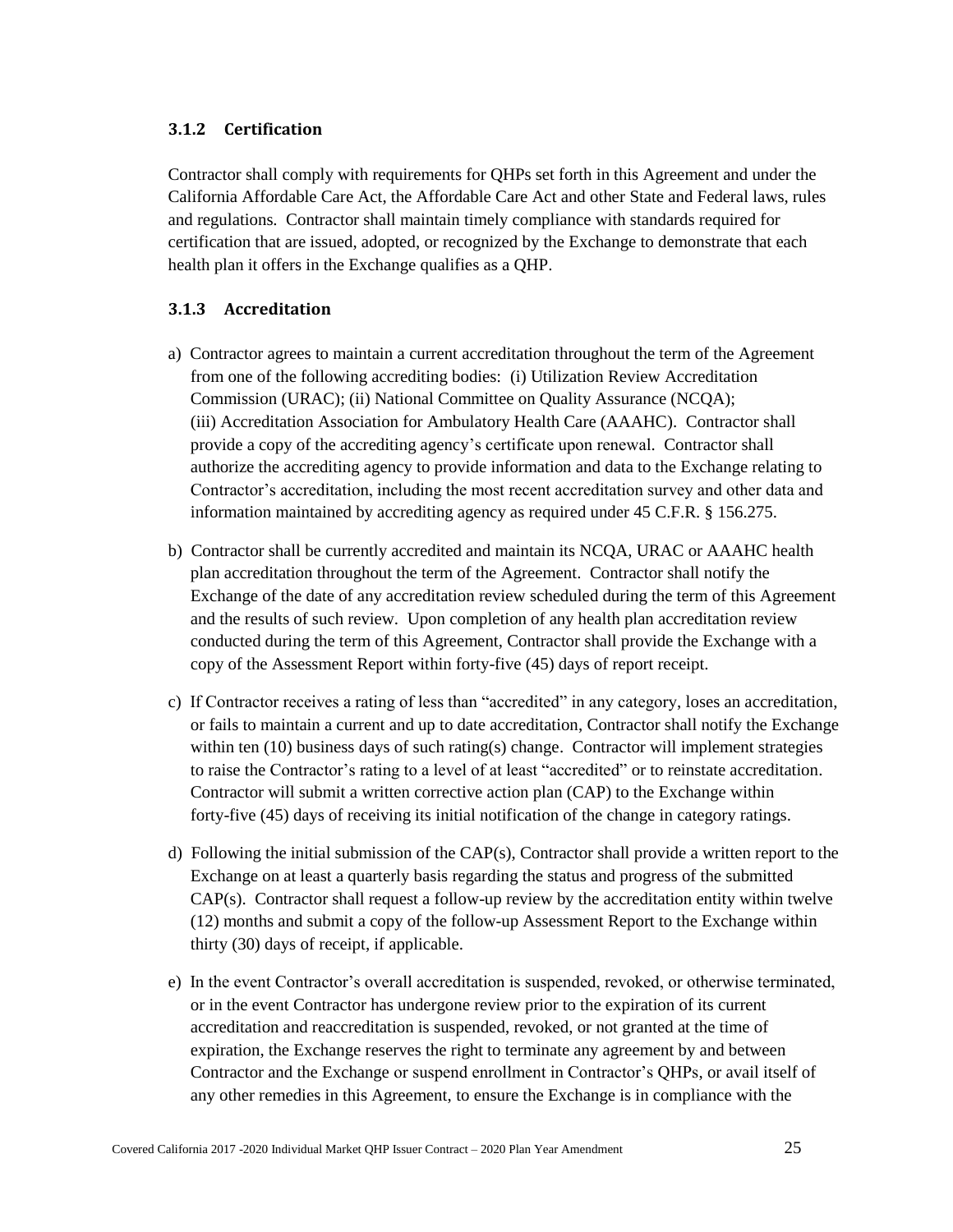federal requirement that all participating QHP Issuers maintain a current approved accreditation pursuant to 45 C.F.R. § 156.275(a).

f) Upon request by the Exchange, Contractor will identify all health plan certification or accreditation programs undertaken, including any failed accreditation or certifications, and will also provide the full written report of such certification or accreditation undertakings to the Exchange.

#### <span id="page-32-0"></span>**3.1.4 Plan Naming Conventions**

Contractor must adhere to Covered California's Plan Naming Conventions on all State Regulators plan filings, marketing material, Enrollee material, and SERFF submissions.

## <span id="page-32-1"></span>**3.1.5 Operational Requirements and Liquidated Damages**

The timely and accurate submission of Contractor's QHP filings and documents to the Exchange for upload into CalHEERS is critical to the successful launch of each Renewal and Open Enrollment Period. When submissions are late, or inaccurate, the Exchange suffers financial harm with each resubmission and such actions put the Renewal and Open Enrollment process at risk. The parties agree that the liquidated damages below are proportional to the damages the Exchange incurs from each respective error made by Contractor. Therefore, Contractor agrees to meet the following operational requirements:

### **SERFF Template Completion**

Contractor must submit complete and accurate SERFF Templates to the Exchange beginning with submissions for the 2017 Plan Year, and each year thereafter. The Exchange will participate in two rounds of validation with the Contractor. Contractor agrees to pay liquidated damages in the amount of \$5,000 for each additional round of validation beyond the first two rounds. Changes to any or all of Contractor's SERFF Templates counts as one round of validation. If instructions provided by the Exchange include inaccurate information which necessitates an additional round of validation, or an additional round of validation is necessary due to required changes by Covered California or Contractor's State Regulators, those rounds of validation will not be counted in the two rounds of validations.

#### **CalHEERS Test and Load Deadlines**

Contractor must participate in CalHEERS testing and provide certification of plan data and documents in the CalHEERS pre-production environment. The pre-production environment is the test environment where the parties can validate templates and documents prior to the Renewal and Open Enrollment Periods. Following Contractor's certification of the QHPs in the pre-production environment, any subsequent upload required to correct Contractor's errors in the production environment will result in liquidated damages in the amount of \$25,000 beginning with uploads for the 2017 Plan Year, and each year thereafter. One upload, for purposes of this paragraph, includes all plan data and documents that must be resubmitted to correct Contractor's errors.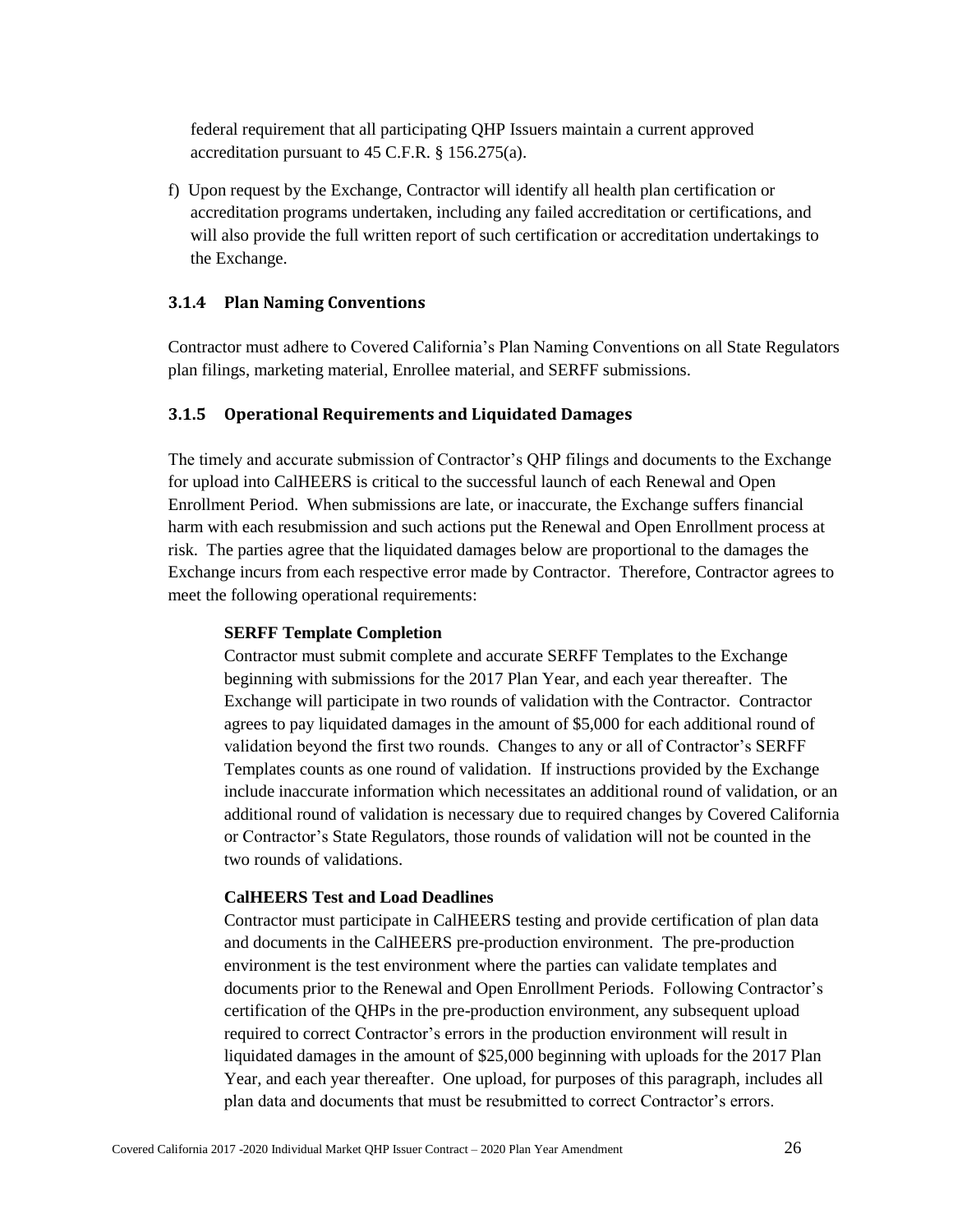Liquidated damages will not apply to additional uploads resulting from errors in the instructions provided by the Exchange, or changes required by Covered California or Contractor's regulator.

If liquidated damages are applied by the Exchange under this section then no other remedies under Section 7.2.4 will apply to the Contractor for that same or any related action.

#### **Deadlines for Regulatory Approval**

The Exchange reserves the right to require that the Contractor receive regulatory approval for Licensure, rates, products, Summary of Benefits and Coverage, Evidence of Coverage documents, policy documents, Network, and Service Area prior to participating in the CalHEERS pre-production environment.

#### **Communication with Plan Manager and the Exchange**

Contractor must notify the Exchange in a timely manner of changes with operational impacts to the Exchange, Enrollees or CalHEERS (e.g. Contractor changes vendors that interface with CalHEERS). Contractor shall attempt to avoid making any operational changes that may impact CalHEERS thirty (30) days prior to and during each Renewal and Open Enrollment Period.

# <span id="page-33-1"></span><span id="page-33-0"></span>**3.2 Benefit Standards**

## **3.2.1 Essential Health Benefits**

Each QHP offered by Contractor under the terms of this Agreement shall provide essential health benefits in accordance with the Benefit Plan Design requirements described in the Covered California Patient-Centered Benefit Plan Designs as approved by the Board for the applicable Plan Year, and as required under this Agreement, and applicable laws, rules and regulations, including California Health and Safety Code § 1367.005, California Insurance Code § 10112.27, California Government Code § 100503(e), and as applicable, 45 C.F.R. § 156.200(b).

## <span id="page-33-2"></span>**3.2.2 Standard Benefit Designs**

- a) During the term of this Agreement, Contractor shall offer the QHPs identified in Attachment 1 and provide the benefits and services at the cost-sharing and actuarial cost levels described in the Covered California Patient-Centered Benefit Plan Designs as approved by the Board for the applicable Plan Year.
- b) During the term of this Agreement, for any Plan Year that the cost of the cost-sharing reduction program is built into the premium for Contractor's Silver-level QHPs, Contractor shall offer a non-mirrored Silver-level plan, that is not a QHP, outside of Covered California that complies with the benefits and services at the cost-sharing and actuarial cost level described in the plan design at Attachment 3 ("Silver 70 Off-Exchange Plan, Non-Mirrored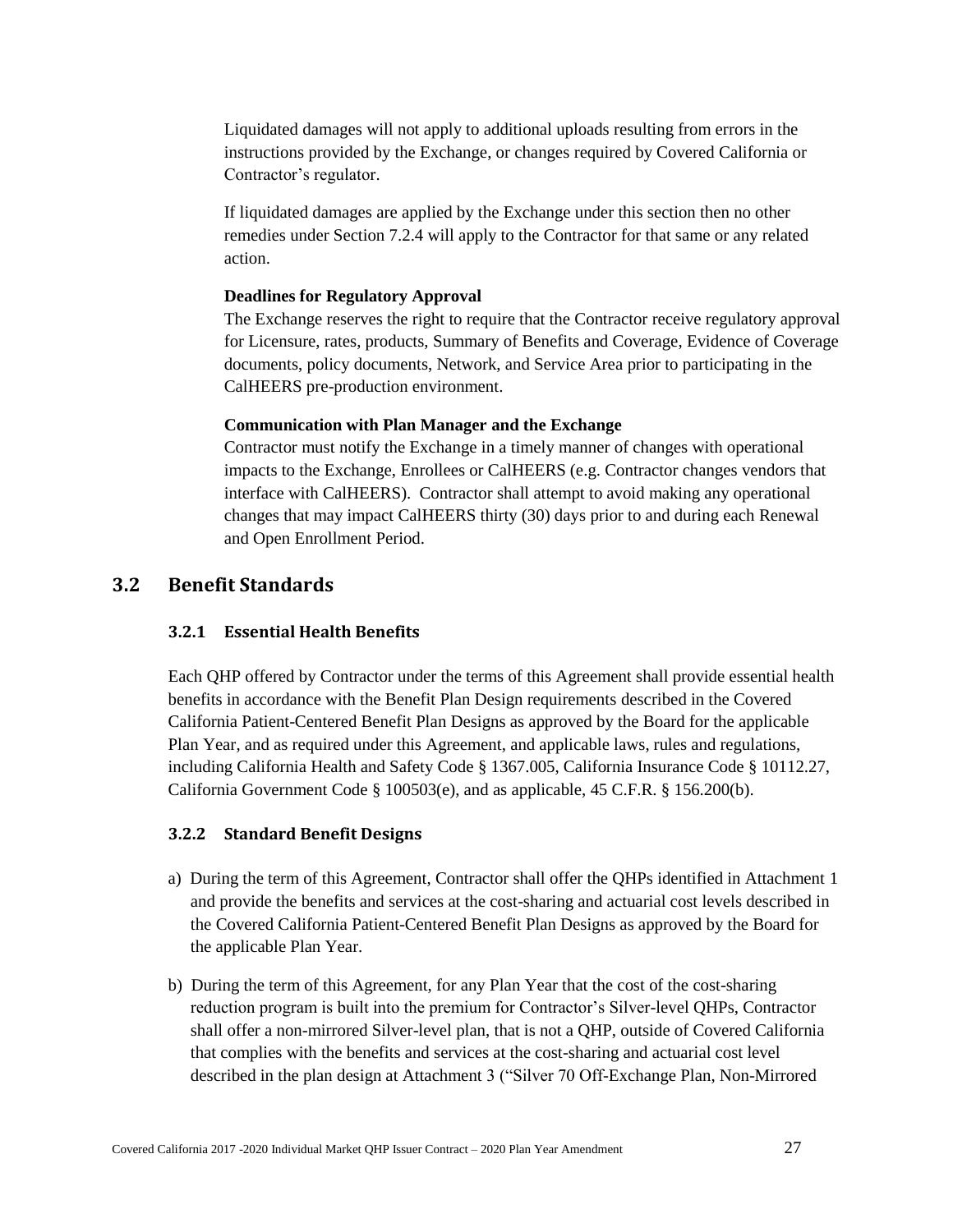Silver Plan Design"). This plan must not have any rate increase or cost attributable to the cost of the cost-sharing reduction program.

## <span id="page-34-0"></span>**3.2.3 Offerings Outside of the Exchange**

- a) Contractor acknowledges and agrees that as required under State and Federal law, QHPs and plans that are identical in benefits, service area, and cost sharing structure offered by Contractor outside the Exchange must be offered at the same premium rate whether offered inside the Exchange or outside the Exchange directly from the Contractor or through an Agent.
- b) In the event that Contractor sells products outside the Exchange, Contractor shall fairly and affirmatively offer, market, and sell all products made available to individuals in the Exchange to individuals seeking coverage outside the Exchange consistent with California law.
- c) For purposes of this section, "product" does not include contracts entered into pursuant to Part 6.2 (commencing with § 12693) of Division 2 of the Insurance Code between the Department of Health Care Services (DHCS) and health care service plans for Healthy Families beneficiaries or to contracts entered into pursuant to Chapter 7 (commencing with § 14000) of, or Chapter 8 (commencing with §14200) of, Part 3 of Division 9 of the Welfare and Institutions Code between the DHCS and health care service plans for enrolled Medi-Cal beneficiaries.

## <span id="page-34-1"></span>**3.2.4 Pediatric Dental Benefits**

When Contractor elects to embed and offer Pediatric Dental Essential Health Benefit services either directly, or through a subcontract with a dental plan issuer authorized to provide Specialized Health Care Services, Contractor shall require its dental plan subcontractor to comply with all applicable provisions of this Agreement, including, but not limited to, standard benefit designs for the embedded pediatric dental benefit, as well as any network adequacy standards applicable to dental provider networks and any pediatric dental quality measures as determined by the Exchange.

Coordination of Benefits. If a Contractor's QHP provides coverage for the Pediatric Dental Essential Health Benefit, Contractor shall include a Coordination of Benefits (COB) provision in its Evidence of Coverage or Policy Form that (i) is consistent with Health and Safety Code § 1374.19 or Insurance Code § 10120.2, and (ii) provides that the QHP is the primary dental benefit plan or policy under that COB provision. This provision shall apply to Contractor's QHPs offered both inside and outside of the Individual Exchange, except where 28 CCR § 1300.67.13 or 10 CCR § 2232.56 provides for a different order of determination for COB in the small group market.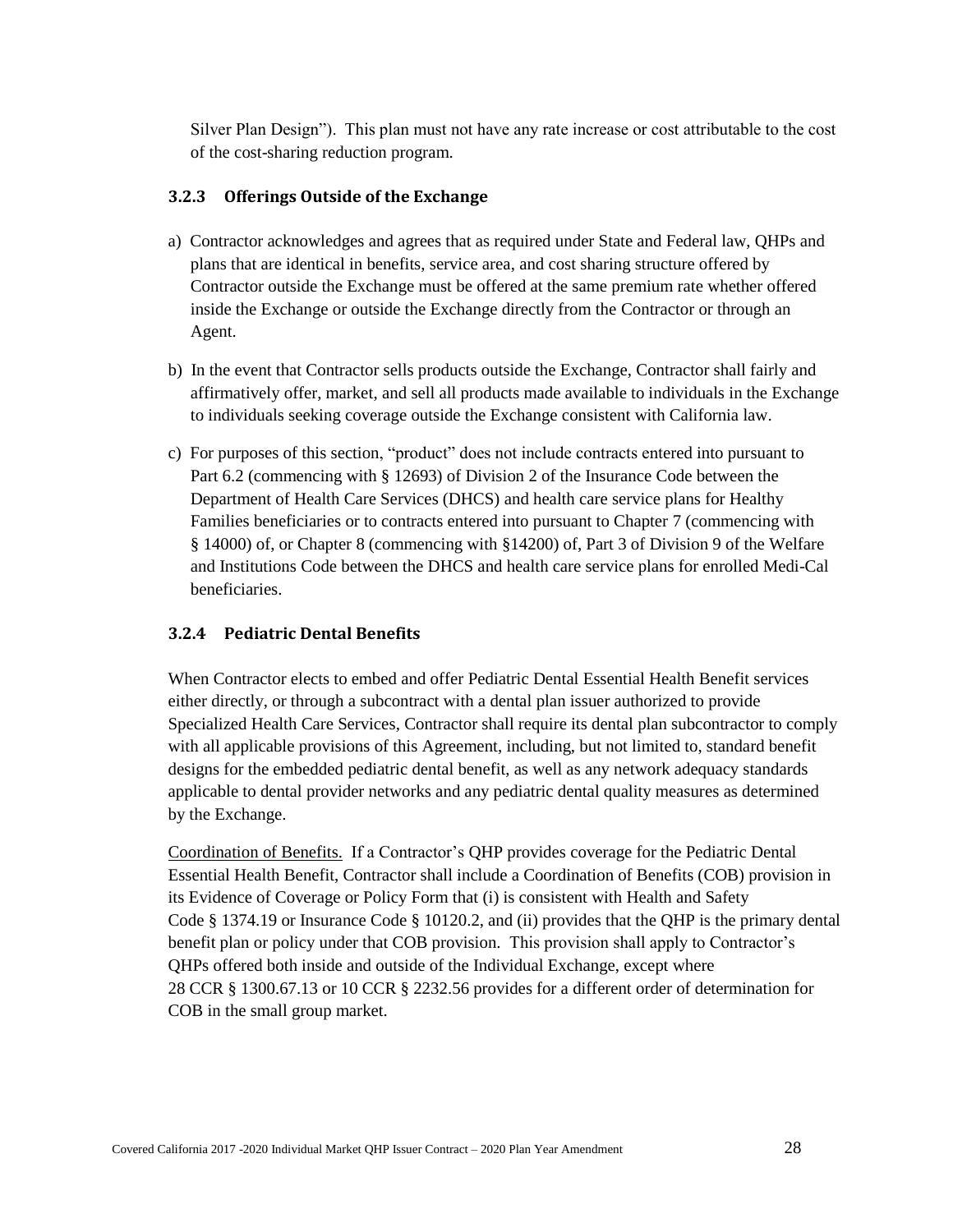### <span id="page-35-0"></span>**3.2.5 Segregation of Funds**

Contractor shall comply with federal requirements relating to the required segregation of funds received for abortion services in accordance with the Affordable Care Act Section 1303 and 45 C.F.R. § 156.280.

### <span id="page-35-1"></span>**3.2.6 Prescription Drugs**

- a) Formulary changes. Except in cases where patient safety is an issue, Contractor shall give affected Exchange Enrollees, and their prescribing physician(s), sixty (60) days written notice prior to the removal of a drug from formulary status, unless it is determined that a drug must be removed for safety purposes more quickly. If Contractor is not reasonably able to provide sixty (60) days written notice, the Contractor must provide affected Enrollees with a sixty (60) day period to access the drug as if was still on the formulary, that begins on the date the drug is removed from the formulary. This notice requirement shall apply only to single source brand drugs and the notice shall include information related to the appropriate substitute(s). The notice shall also comply with all requirements of the Health and Safety Code and Insurance Code, including provisions prohibiting Contractor from limiting or excluding coverage for a drug to a Plan Enrollee in cases where the drug had been previously approved for coverage by Contractor for a medical condition of the Plan Enrollee, except under specified conditions. To the extent permitted in State and Federal law, an exception to the notice requirement will be allowed when Contractor continues to cover a drug prescribed for a Plan Enrollee without interruption and under the same conditions, including copayment and limits that existed prior to the removal of the drug from formulary status.
- b) Internet Link to Formularies. Contractor shall comply with applicable State and Federal laws relating to prescription drug formularies, including posting the formularies for each product offered on the Contractor's website as required by Health and Safety Code § 1367.205 and Insurance Code § 10123.192. Contractor shall provide to the Exchange and regularly update information necessary for the Exchange to link to the Contractor's drug formularies for each of the QHPs Contractor offers so that the Exchange can ensure it complies with its obligation under Government Code § 100503.1.
- c) Contractor shall have an opt-out retail option for mail order drugs to allow consumers to receive in-person assistance, and this option shall have no additional cost. However, as specified in the standard benefit designs, Contractor may offer mail order prescriptions at a reduced cost-share.
- d) Contractor shall provide consumers with an estimate of the range of costs for specific drugs.
- e) Contractor shall have a sufficient number of customer service representatives available during call center hours for consumers and advocates to obtain clarification on formularies and consumer cost-shares for drug benefits.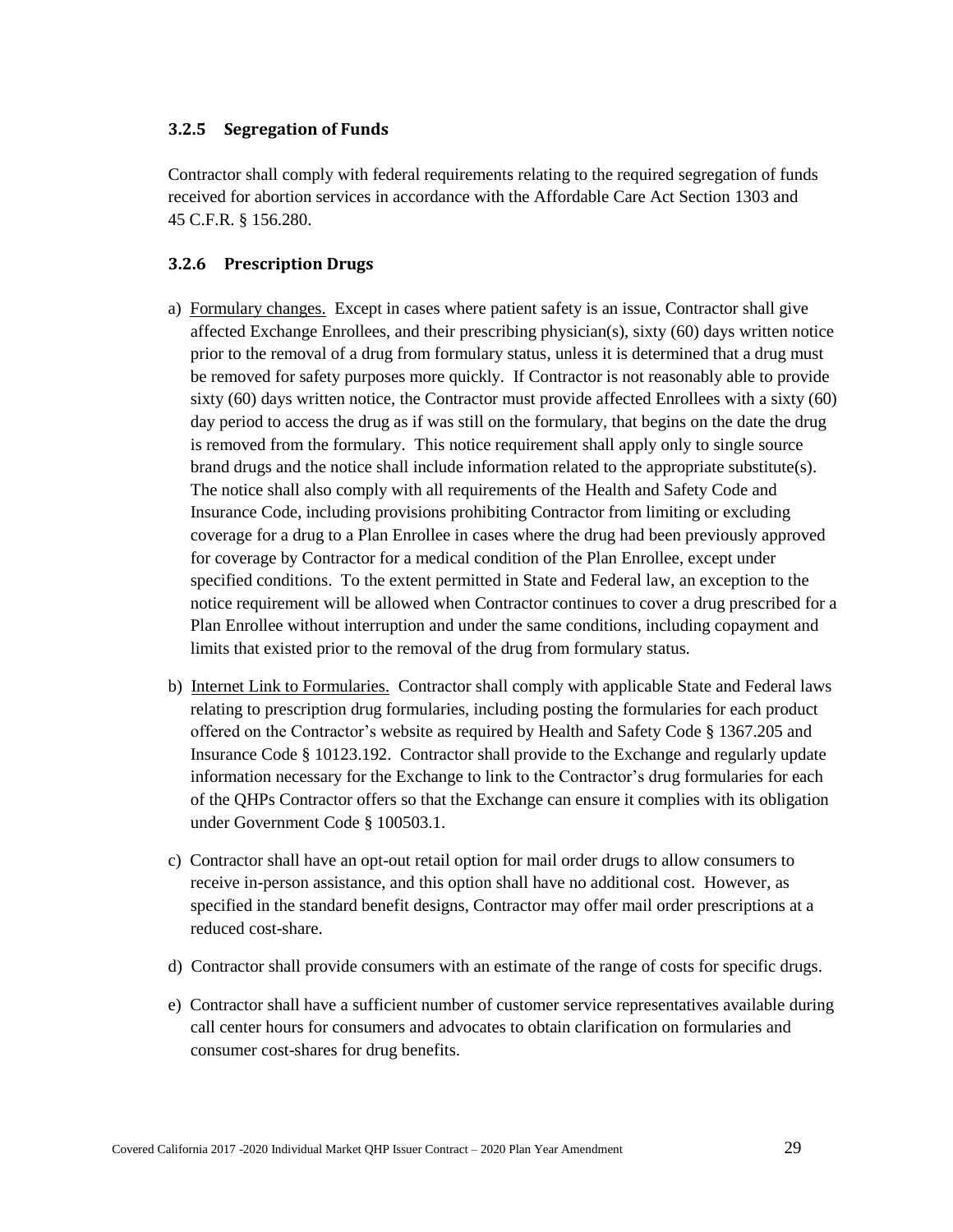## **3.3 Network Requirements**

#### **3.3.1 Service Areas**

a) Service Area Listing. During each year of this Agreement, in conjunction with the establishment of Monthly Rates payable to Contractor under Article 5 below for each of the Contract Years, the Service Area listing set forth in Attachment 4 ("Service Area Listing") shall be amended to reflect any changes in the Service Area of Contractor's QHPs. Any such changes shall be effective as of January 1 of the applicable Contract Year. In the event ZIP codes are added to the current Service Area by the United States Postal Service, the parties agree such added ZIP codes shall be automatically included in the Service Area and shall be reflected in the next scheduled update of the Service Area Listing.

Contractor shall comply with the Exchange's standards, developed in consultation with Health Insurance Issuers, regarding the development of Service Area listings based on ZIP code, including, those relating to: (i) the timing of such submissions prior to the Open Enrollment Period, (ii) the assignment of Enrollees residing in ZIP codes split across two rating regions, and (iii) required updates and notice of changes in ZIP Codes within Contractor's region.

- b) Withdrawal. Contractor shall not withdraw from any geographic region (as defined in Health and Safety Code § 1357.512 and California Insurance Code § 10753.14) for the individual market or modify any portion of its Service Area where Contractor provides Covered Services to Enrollees without providing prior written notice to, and obtaining prior written approval from the Exchange, which shall not be unreasonably denied, and to the extent required, the State Regulators with jurisdiction over Contractor.
- c) Service Area Eligibility. In order to facilitate the Exchange's compliance with State and Federal law, Contractor shall monitor information it receives directly, or indirectly or through its subcontractors to assure continued compliance with eligibility requirements related to participation of Qualified Individuals in the Individual Exchange, including requirements related to residency in the Contractor's service area.

Contractor shall notify the Exchange if it becomes aware that an individual Enrollee enrolled in a QHP of Contractor no longer meets the requirements for eligibility, based on place of residence. The Exchange will evaluate, or cause CalHEERS to evaluate, such information to determine Enrollee's continuing enrollment in the Contractor's Service Area under the Exchange's policies which shall be established in accordance with applicable laws, rules and regulations.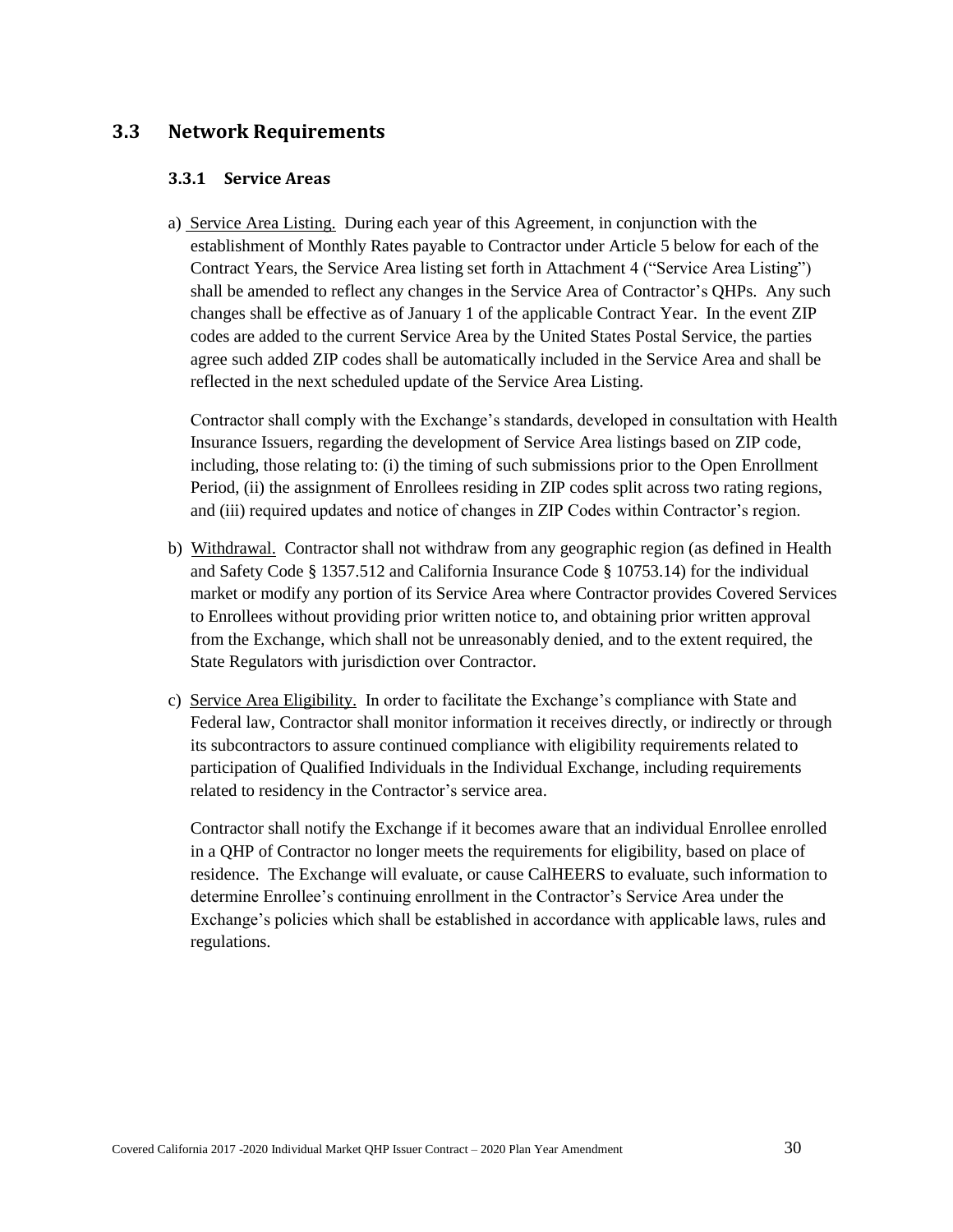### **3.3.2 Network Adequacy**

- a) Network standards. Contractor's QHPs shall comply with the network adequacy standards established by the applicable State Regulators responsible for oversight of Contractor, including, those set forth at Health and Safety Code § 1367.03 and 28 CCR § 1300.67.2 (if Contractor is a licensed health care service plan) or Insurance Code § 10133.5 and 10 CCR § 2240 et seq. (if Contractor is regulated by CDI), and, as applicable, other laws, rules, and regulations, including, those set forth at 45 C.F.R. § 156.230. Contractor shall cooperate with the Exchange to implement network changes as necessary to address concerns identified by the Exchange.
- b) Participating Provider Stability. Contractor shall maintain policies and procedures that are designed to preserve and enhance Contractor's network development by facilitating the recruitment and retention of Participating Providers necessary to provide access to Covered Services. Such policies and procedures shall be consistent with applicable laws, rules and regulations, and will include an ongoing assessment of turnover rates of its Participating Providers to ensure that the turnover rates do not disrupt the delivery of quality care.
- c) Notice of material network changes.

Contractor shall notify the Exchange with respect to changes in its provider network as follows:

- i. Contractor shall notify the Exchange of any pending material change in the composition of its provider network within any of the regions it covers, or its participating provider contracts, of and throughout the term of this Agreement at least 60 days prior to any change or immediately upon Contractor's knowledge of the change if knowledge is acquired less than 60 days prior to the change, and cooperate with the Exchange in planning for the orderly transfer of plan members; and
- ii. Contractor shall ensure that Exchange Enrollees have access to care when there are changes in the provider network, including but not limited to, mid-year contract terminations between Contractor and Participating Providers.

#### **3.3.3 Essential Community Providers**

a) ECP standard. Unless the Exchange determines that Contractor has qualified under the alternate standard for essential community providers pursuant to the Affordable Care Act, Contractor shall maintain a network that includes a sufficient geographic distribution of care, including essential community providers ("ECP"), and other providers available to provide reasonable and timely access to Covered Services for low-income, vulnerable, or medically underserved populations in each geographic region where Contractor's QHPs provide services to Enrollees. Contractor shall comply with other laws, rules and regulations relating to arrangements with ECPs, as applicable, including, those rules set forth at 45 C.F.R. § 156.235.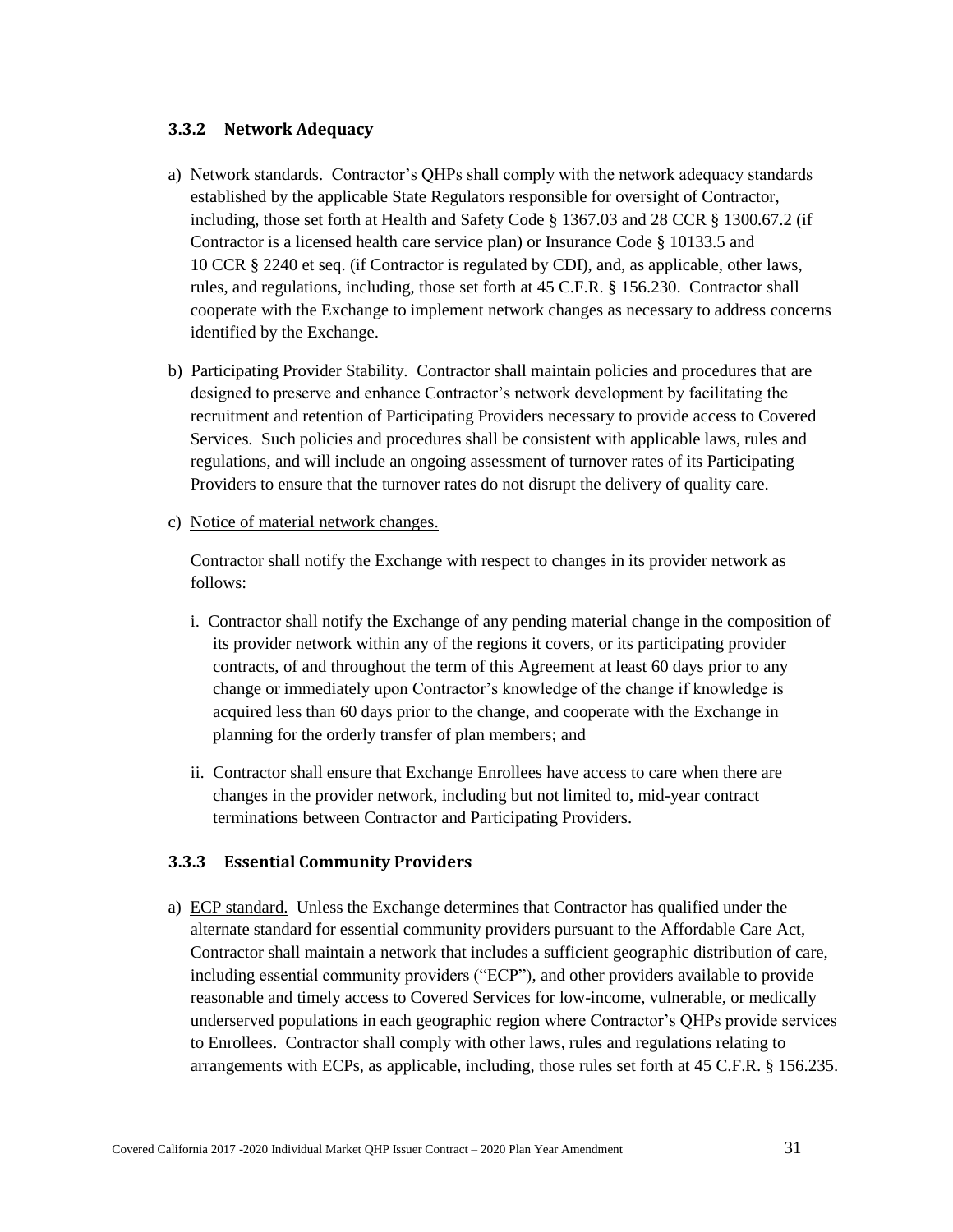- i. Reporting requirements for the ECP standard are contained within the required monthly provider data submission pursuant to Section 3.4.4 and are as follows:
	- 1. Contractor to demonstrate provider agreements with at least 15% of 340B non-hospital providers in each applicable rating region.
	- 2. Contractor to demonstrate provider agreements that reflect a mix of essential community providers (hospital and non-hospital) reasonably distributed to serve the low-income, vulnerable, or medically underserved populations.
- ii. Reporting requirements for Exchange qualified Alternate Standard Contractors are contained within the annual Application for certification and are as follows:
	- 1. Contractor to produce access map to demonstrate low income, medically underserved enrollee access to health care services. Low income, vulnerable, or medically underserved individuals shall be defined as those Covered California enrollees who fall below 200 percent of the Federal Poverty Level (FPL). Maps shall demonstrate the extent to which provider sites are accessible to and have services that meet the needs of specific underserved populations, including:
		- a. Individuals with HIV/AIDS
		- b. American Indians and Alaska Natives
		- c. Low income and underserved individuals seeking women's health and reproductive health services
		- d. Other specific populations served by Essential Community Providers in the service area such as STD Clinics, Tuberculosis Clinics, Hemophilia Treatment Centers, Black Lung Clinics, and other entities that serve predominantly low income, medically underserved individuals.
- b) Sufficient geographic distribution. The Exchange shall determine whether Contractor meets the requirement of a sufficient geographic distribution of care, including ECPs, and other providers in its reasonable discretion, in accordance with the conditions set forth in the Application, and based on a consideration of various factors, including: (i) the nature, type, and distribution of Contractor's ECP contracting arrangements in each geographic rating region in which Contractor's QHPs provides Covered Services to Enrollees, (ii) the balance of hospital and non-hospital ECPs in each geographic rating region, (iii) the inclusion in Contractor's provider contracting network of at least 15% of entities in each applicable geographic rating region that participate in the program for limitation on prices of drugs purchased by covered entities under Section 340B of the Public Health Service Act (42 U.S.C. § 256B) ("340B Entity"), (iv) the inclusion of at least one ECP hospital in each region, (v) the inclusion of Federally Qualified Health Centers, and county hospitals, and (vi) other factors as mutually agreed upon by the Exchange and the Contractor regarding Contractor's ability to serve the low income population.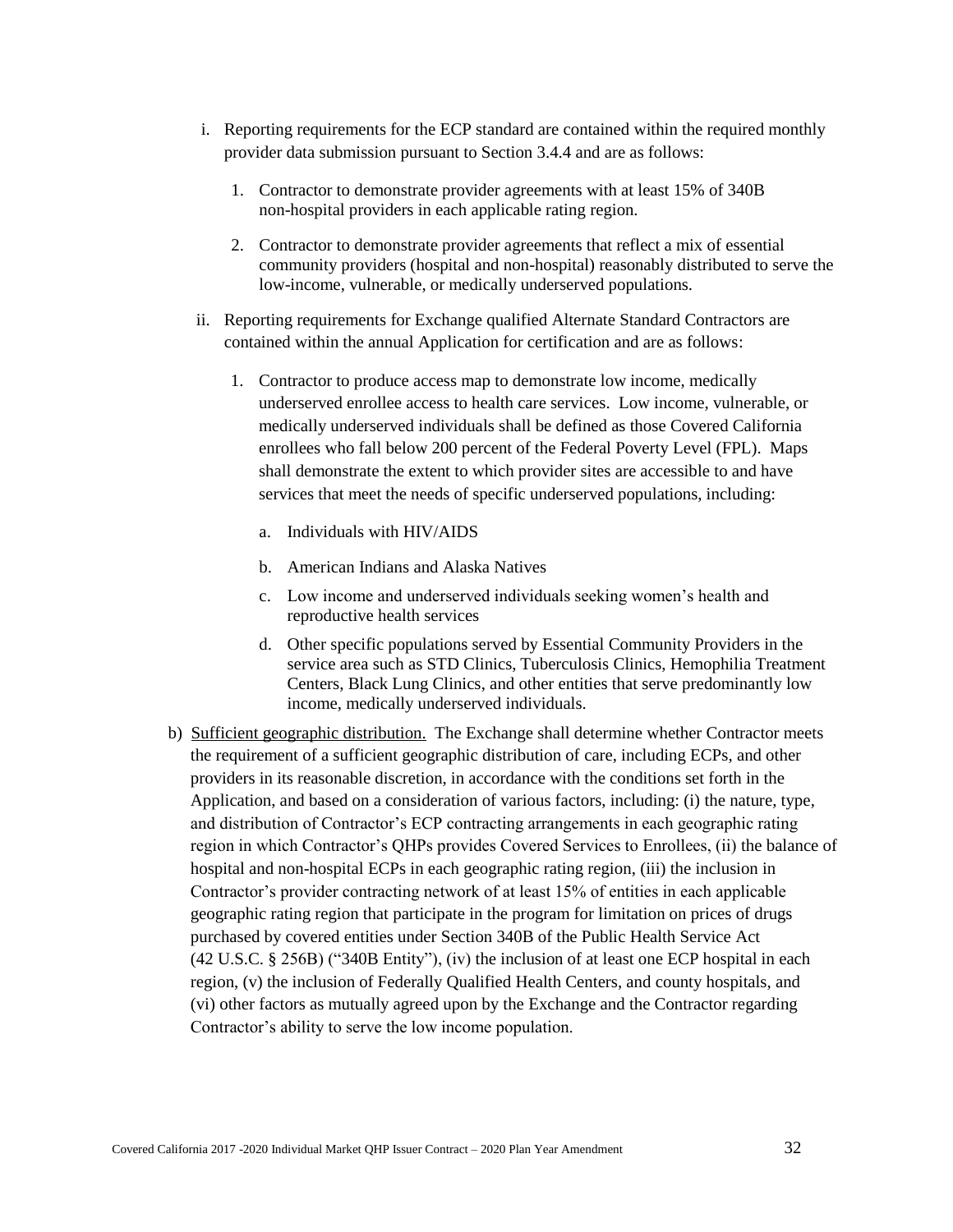- c) Low-income populations shall be defined for purposes of the ECP requirements as families living at or below 200% of Federal Poverty Level. ECPs shall consist of participating entities in the following programs: (i) 340B Entity, (ii) California Disproportionate Share Hospital Program, per the Final DSH Eligibility List for the current fiscal year, (iii) Federally designated 638 Tribal Health Programs and Title V Urban Indian Health Programs, (iv) Community Clinic or health centers licensed as either a "community clinic" or "free clinic", by the State under Health and Safety Code § 1204(a), or is a community clinic or free clinic exempt from licensure under Health and Safety Code § 1206, and (v) Providers with approved applications for the HI-TECH Medi-Cal Electronic Health Record Incentive Program. The Exchange will post a non-exhaustive essential community provider list annually.
- d) Notice of changes to ECP network. Contractor shall notify the Exchange with respect to any material change as of and throughout the term of this Agreement to its ECP contracting arrangements, geographic distribution, percentage coverage, ECP classification type (e.g. 340B), and other information relating to ECPs within thirty (30) business days of any change in ECP contracts.

Contractor shall notify the Exchange of any pending material change in its ECP contracting arrangements at least 60 days prior to any change or immediately upon Contractor's knowledge of the change if knowledge is acquired less than 60 days prior to the change, and cooperate with the Exchange in planning for the orderly transfer of plan members.

e) Indian Health Care Providers. For Contractor's provider contracts entered into on or after January 1, 2015, Contractor shall reference the Centers for Medicare & Medicaid Services "Model QHP Addendum for Indian Health Care Providers" ("Addendum") available by search at: <https://www.cms.gov/CCIIO/Programs-and-Initiatives/Health-Insurance-Marketplaces> . Contractor is encouraged to adopt the Addendum whenever it contracts with those Indian health care providers specified in the Addendum. Adoption of the Addendum is not required; it is offered as a resource to assist Contractor in including specified Indian providers in its provider networks.

### **3.3.4 Special Rules Governing American Indians and Alaskan Natives**

Contractor shall comply with applicable laws, rules and regulations relating to the provision of Covered Services to any individual enrolled in Contractor's QHP in the Individual Exchange who is determined by the Exchange to be an eligible American Indian or Alaskan Native as defined in Section 4(d) of the Indian Self-Determination and Education Assistance Act (25 U.S.C. 450b(d). Such requirements include the following:

a) Contractor shall cover Covered Services furnished through a health care provider pursuant to a referral under contract for directly furnishing an item or service to an American Indian with no cost-sharing as described in the Affordable Care Act § 1402(d)(2).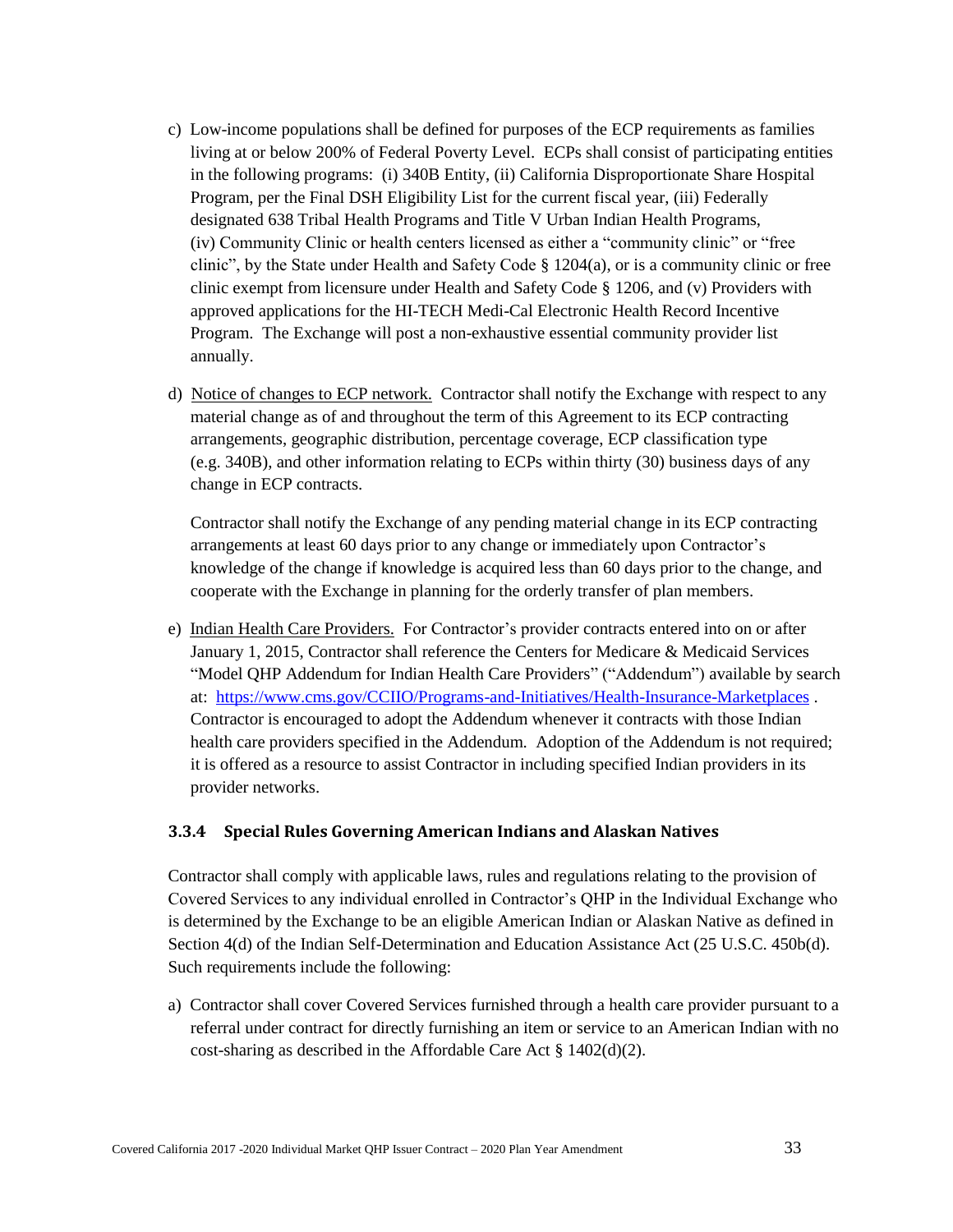- b) Contractor shall not impose any cost-sharing on such individuals under three hundred (300) percent of federal poverty level ("FPL") in accordance with the Affordable Care Act  $\S$  1401(d)(1). The Exchange will have a transparent process to identify Alaskan Natives and American Indians, including a specific identification of those under 300% of FPL so the Contractor has information necessary to comply with Federal law.
- c) Contractor shall provide monthly Special Enrollment Periods for American Indians or Alaskan Natives enrolled through the Exchange.
- d) Contractor shall comply with other applicable laws, rules and regulations relating to the provision of Covered Services to American Indians, including, the Indian Health Care Improvement Act Sections 206 (25 U.S.C. 1621e) and 408 (25 U.S.C. 1647a).

#### **3.3.5 Network Stability**

- a) Contractor shall implement policies and practices designed (i) to reduce the potential for disruptions in Contractor's provider networks, and (ii) to minimize the amount of uncertainty, disruption, and inconvenience of Enrollees in the execution of the transition of care as required under State laws, rules and regulations in connection with any such disruption. Contractor agrees to maintain adequate records, reasonably satisfactory to the Exchange, documenting its policies and its compliance with these requirements by Contractor and Participating Providers.
- b) Block Transfers. If Contractor experiences a termination of a Provider Group(s) or hospital(s) that constitutes a block transfer as defined in Health and Safety Code § 1373.65 and Title 28, C.C.R. § 1300.67.1.3, Contractor shall provide the Exchange with copies of the written notices the Contractor proposes to send to affected Enrollees, in compliance with the notice requirements of Health and Safety Code § 1373.65, prior to mailing the notices to Enrollees.
- c) Network Disruptions. If Contractor experiences provider network disruptions or other similar circumstances that make it necessary for Enrollees to change QHPs or Participating Providers, Contractor agrees to provide prior notice to the Exchange and State Regulators, in accordance with advance notice, meeting, and other requirements set forth in applicable laws, rules, and regulations, including Insurance Code § 10199.1 and Health and Safety Code §§ 1367.23 and 1366.1.
- d) Enrollee transfers. In the event of a change in Participating Providers or QHPs related to network disruption, block transfers, or other similar circumstances, Contractor shall, and shall require Participating Providers to, cooperate with the Exchange in planning for the orderly transfer of Enrollees as necessary and as required under applicable laws, rules and regulations including, those relating to continuity of care.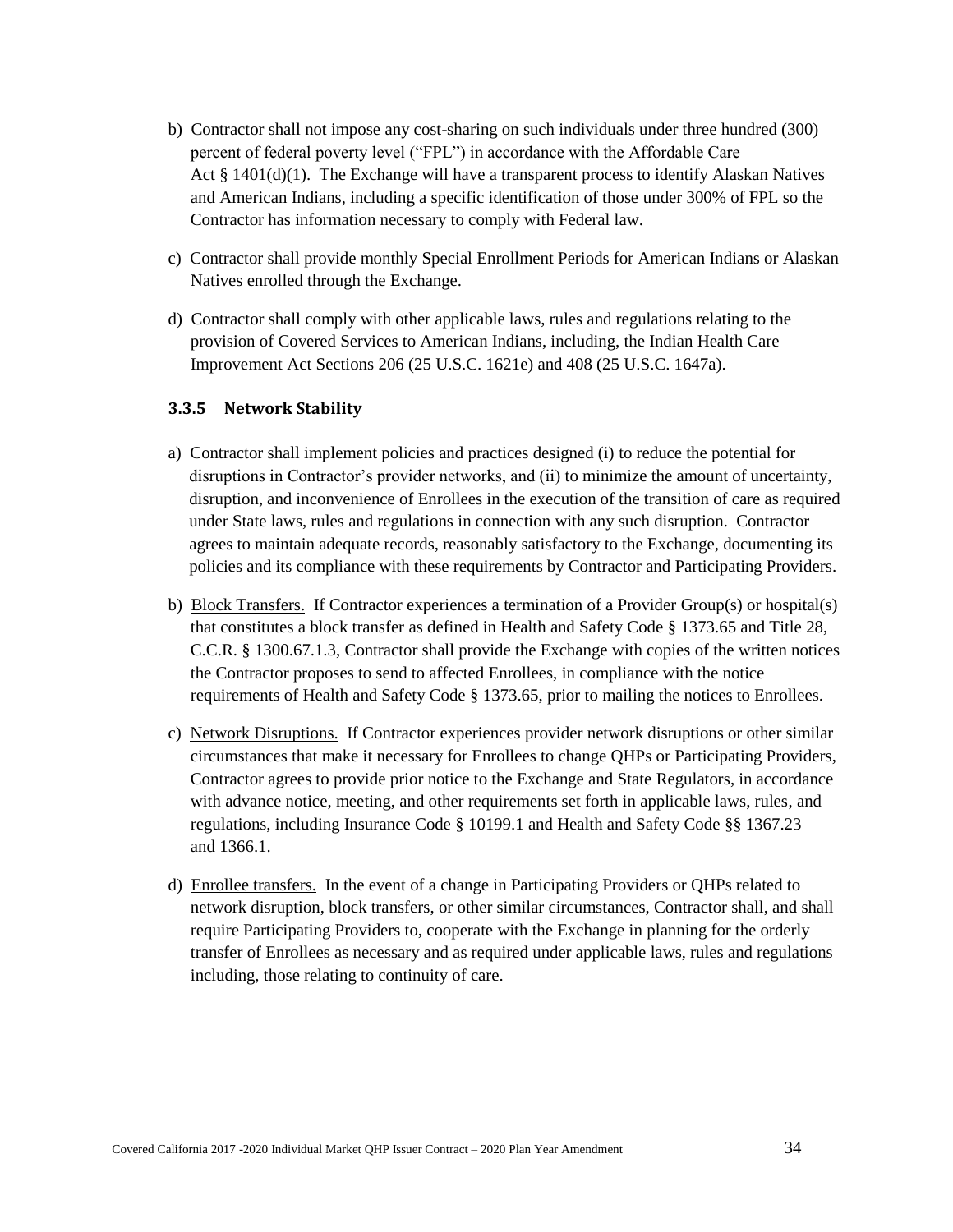# **3.4 Participating Providers**

#### **3.4.1 Provider Contracts**

- a) Contractor shall include in all of its contracts with Participating Providers the requirement for all Covered Services to be provided by duly licensed, certified or accredited Participating Providers consistent with the scope of their license, certification or accreditation and in accordance with applicable laws, rules, regulations, the standards of medical practice in the community, and the terms set forth in agreements entered into by and between Contractor and Participating Providers ("Provider Agreement").
- b) Contractor shall include in each Provider Agreement a requirement that Participating Providers comply with all other applicable laws, rules and regulations.
- c) Contractor shall use commercially reasonable efforts to require the provisions of Subsection (d) to be included in each: (i) Provider Agreement entered into by and between Contractor and a Participating Provider, and (ii) any subcontracting arrangement entered into by a Participating Provider.
- d) Provision of Covered Services. Contractor shall undertake commercially reasonable efforts to ensure that each Participating Provider Agreement and each subcontracting arrangement entered into by each Participating Provider complies with the applicable terms and conditions set forth in this Agreement, as mutually agreed upon by the Exchange and Contractor, and which may include the following:
	- i. Coordination with the Exchange and other programs and stakeholders;
	- ii. Relationship of the parties as independent contractors (Section 1.3(a)) and Contractor's exclusive responsibility for obligations under the Agreement (Section 1.3(b));
	- iii. Participating Provider directory requirements (Section 3.4.4);
	- iv. Implementation of processes to enhance stability and minimize disruption to provider network (Section 3.3.5);
	- v. Notices, network requirements, and other obligations relating to costs of out-of-network services and other benefits (Section 3.4.3);
	- vi. Provider credentialing, including, maintenance of licensure and insurance (Section 3.4.2);
	- vii. Customer service standards (Section 3.6);
	- viii. Utilization review and appeal processes (Section 4.3);
	- ix. Maintenance of a corporate compliance program (Section 1.2);
	- x. Enrollment and eligibility determinations and collection practices (Article 2);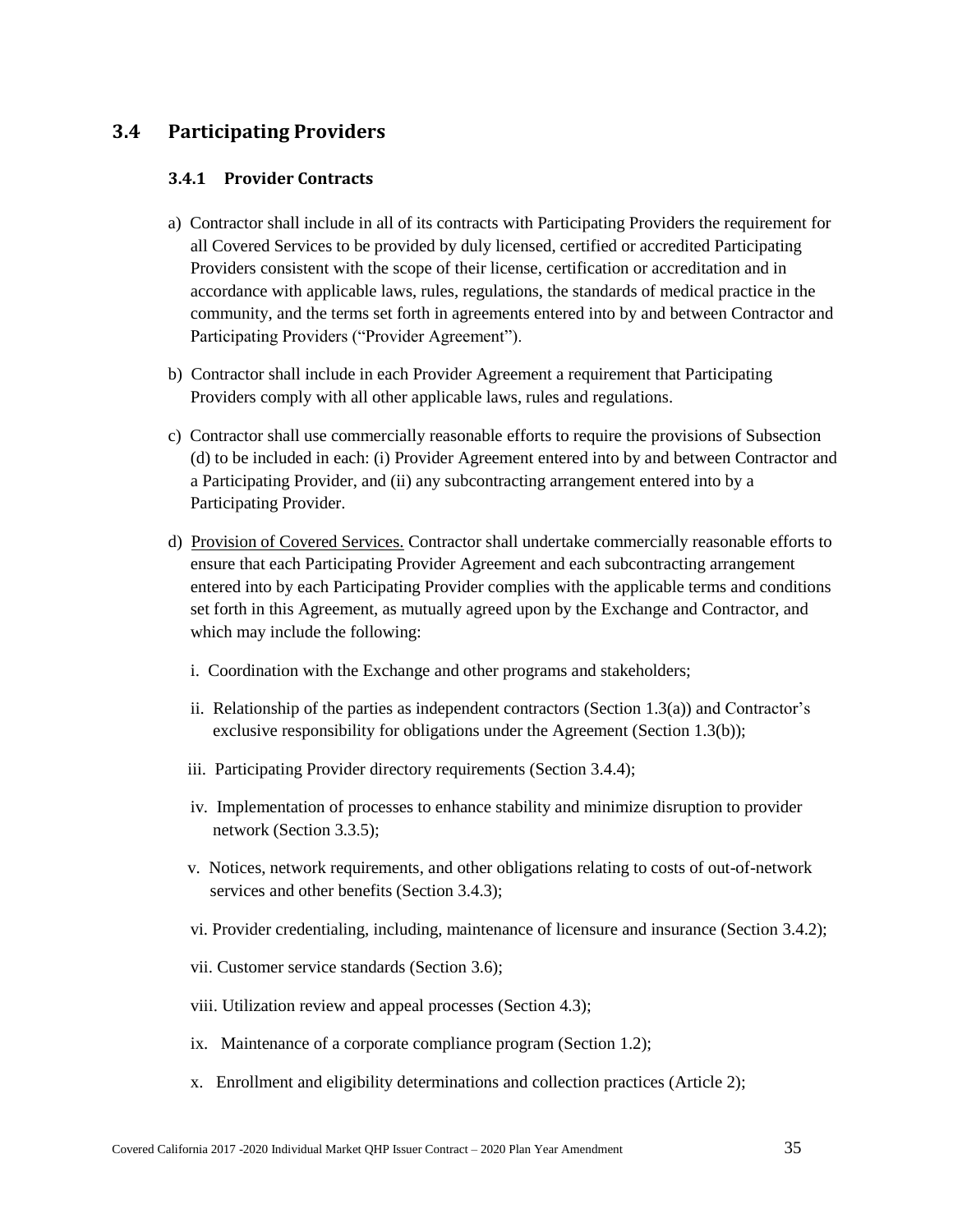- xi. Appeals and grievances (Section 3.6.2);
- xii. Enrollee and marketing materials (Section 2.4);
- xiii. Disclosure of information required by the Exchange, including, financial and clinical (Section 1.13), Quality, Network Management and Delivery System Standards (Article 4), and other data, books, and records (Article 10));
- xiv. Nondiscrimination (Section 1.11);
- xv. Conflict of interest and integrity (Section 1.12);
- xvi. Other laws (Section 1.14);
- xvii. Quality, Network Management and Delivery System Standards to the extent applicable to Participating Providers (Article 4), including, disclosure of contracting arrangements with Participating Providers as required pursuant to Attachment 7;
- xviii. Performance Measures, to the extent applicable to Participating Providers (Article 6);
- xix. Continuity of care, coordination and cooperation upon termination of Agreement and transition of Enrollees (Section 3.3.5 and Article 7);
- xx. Security and privacy requirements, including compliance with HIPAA (Article 9); and
- xxi. Maintenance of books and records (Article 10).

#### **3.4.2 Provider Credentialing**

Contractor shall perform, or may delegate activities related to, credentialing and re-credentialing Participating Providers in accordance with a process reviewed and approved by State Regulators.

#### **3.4.3 Enrollee Costs; Disclosure**

Contractor shall, and shall require Participating Providers to, comply with applicable laws, rules and regulations governing liability of Enrollees for Covered Services provided to Enrollees, including, those relating to holding an Enrollee harmless from liability in the event Contractor fails to pay an amount owing by Contractor to a Participating Provider as required by Federal and State laws, rules and regulations.

To the extent that Contractor's QHPs either (i) provide coverage for out-of-network services, or (ii) impose additional fees for such services, Contractor shall disclose to the Enrollee, at the Enrollee's request, the amount Contractor will pay for covered proposed non-emergency out-of-network services.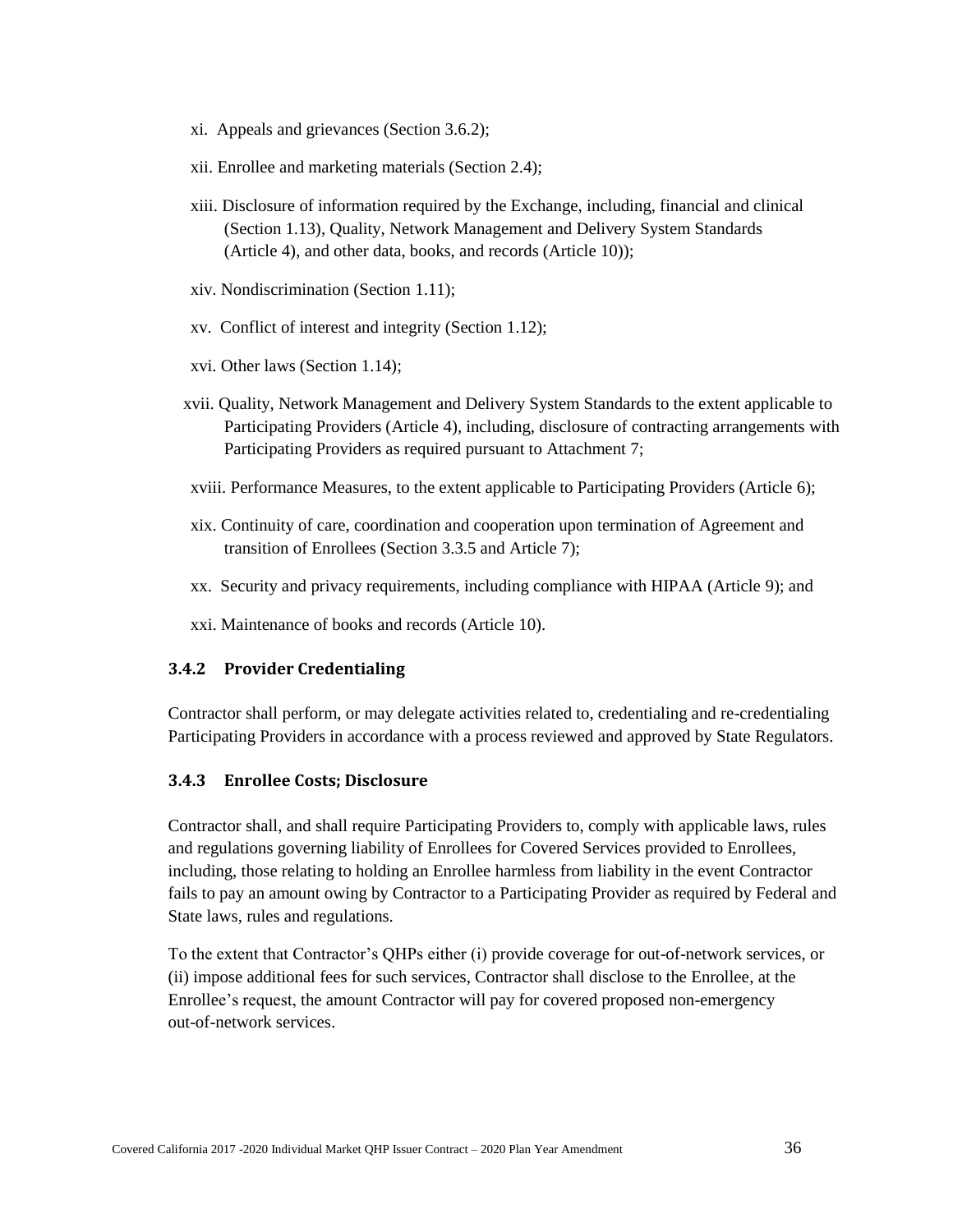Contractor shall require its Participating Providers to inform every Enrollee in a manner that allows the Enrollee the opportunity to act upon a Participating Provider's proposal or recommendation regarding (i) the use of a non-network provider or facility, or (ii) the referral of an Enrollee to a non-network provider or facility for proposed non-emergency Covered Services. Contractor shall require Participating Providers to disclose to an Enrollee considering accessing non-emergency services from a network provider if a non-network provider or facility will be used as part of the network provider's plan of care. The Contractor's obligation for this provision can be met through routine updates to its provider manual. Participating Providers may rely on Contractor's provider directory in fulfilling their obligation under this provision.

### **3.4.4 Exchange Provider Directory**

Contractor shall make its provider directory available to (i) the Exchange electronically for publication online in accordance with guidance from the Exchange, and (ii) in hard copy when potential Enrollees make such request. Unless otherwise agreed to by the Exchange, Contractor shall continue to provide information describing all Participating Providers in its QHP networks in a format prescribed by the Exchange on a monthly basis to support the Exchange's centralized provider directory containing every QHP's network providers, this includes testing, implementation, and continued evaluation. Contractor acknowledges that the Exchange may use Contractor's Participating Provider data for any non-commercial purposes. If the Exchange's centralized provider directory is not operational, Contractor shall continue to provide Participating Provider information to the Exchange on a monthly basis.

The network and directory information provided to the Exchange shall take into consideration the ethnic and language diversity of providers available to serve Enrollees of the Exchange.

Once the Symphony Provider Directory is fully operational, the Exchange will utilize it to populate the Exchange's centralized provider directory as detailed in Article 3, Section 3.4.5.

#### **3.4.5 Use of Symphony Provider Directory**

1) In order to fulfill its obligation to assist Enrollees in making informed decisions when considering health care coverage choices and in choosing QHP Issuers and their associated network of Providers, the Exchange is committed to implementing and participating in the Symphony Provider Directory, formerly known as the California Provider Directory Utility, being developed by the Integrated Health Care Association (IHA). Once fully operational, the Exchange will utilize the Symphony Provider Directory to populate the Covered California Provider Directory.

All QHP Issuers shall utilize the Symphony Provider Directory to populate, maintain, and continually update product, provider network including demographic, licensure, and other relevant information with respect to all their respective QHPs, as well as to provide information regarding the terms and restrictions governing such Providers' participation in the QHPs offered by Contractor through the Exchange.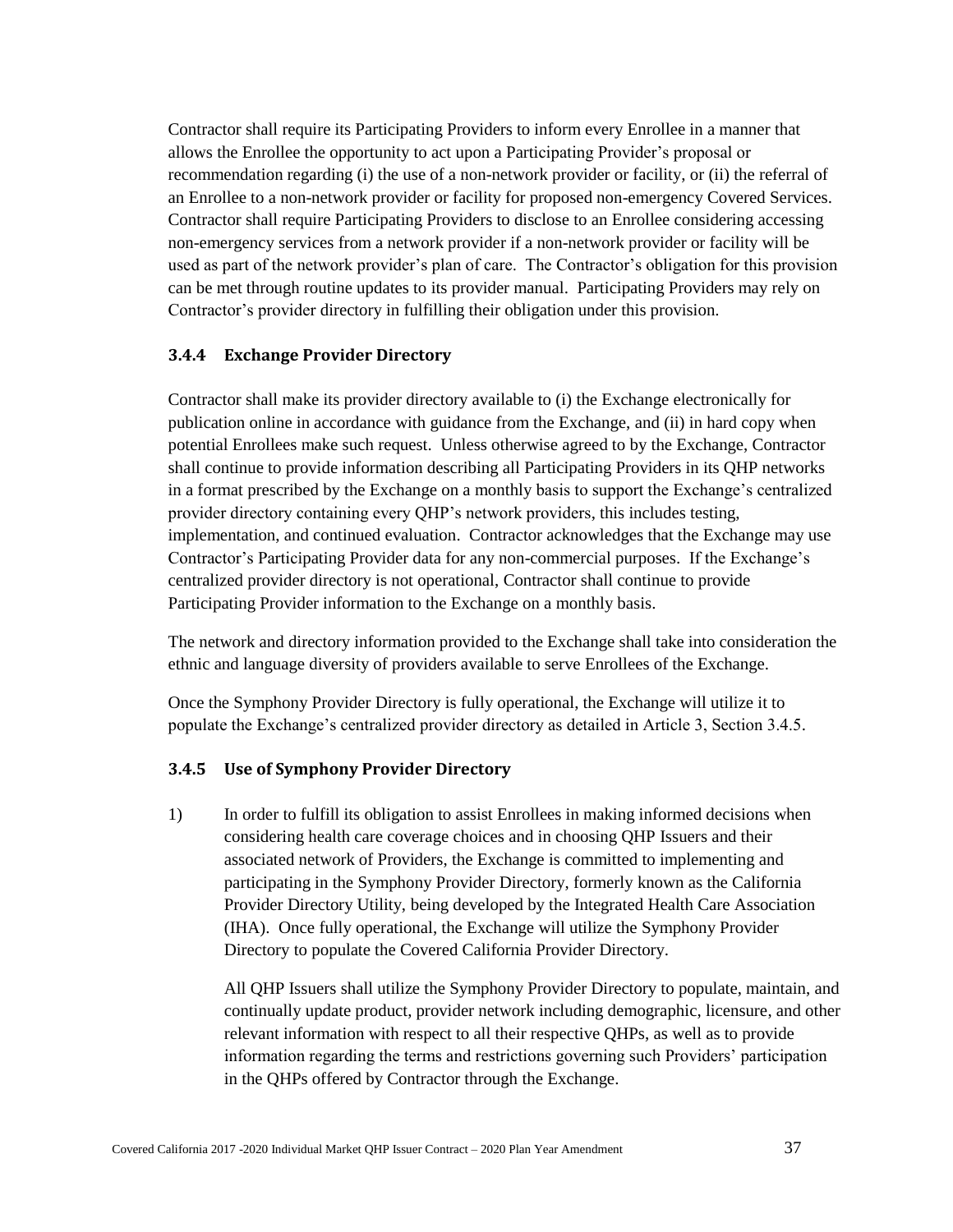- 2) Contractor agrees to participate in the Symphony Provider Directory, beginning on the first day of the first month of the full calendar quarter immediately following IHA's launch of the Symphony Provider Directory. In connection with such participation, Contractor shall:
	- (a) Execute such reasonable participation, subscription, or other agreements required by Covered California or IHA or their vendors to participate in the Symphony Provider Directory;
	- (b) Populate, maintain, and continually update the Symphony Provider Directory with all relevant information with respect to its contracted Providers' participation in its QHPs, including all information regarding the terms and restrictions governing such Providers' participation in the QHPs offered through the Exchange, and provider network data for Contractor's embedded dental plans;
	- (c) Once fully operational with sufficient health plan and provider participation, use the Symphony Provider Directory as the exclusive platform to populate and maintain the information published in the Covered California Online Provider Directory concerning its QHPs; and
	- (d) Work with the Exchange, IHA and their respective vendors to ensure that the Symphony Provider Directory serves its primary purpose of effectively and efficiently assisting Enrollees in making informed decisions in selecting QHPs and Providers.
- 3) At a time and manner mutually agreed upon by Exchange and Contractor, Contractor agrees to report on its strategies to ensure that Contractor, and its contracted Providers, maintain compliance with the provisions of this Section 3.4.5.

# **3.5 Premium Rate Setting**

### **3.5.1 Rating Variations**

Contractor shall charge the premium rate in each geographic rating area for each of Contractor's QHPs as agreed upon with the Exchange. Contractor may vary premiums by geographic area as permitted by State law, including the requirements of State Regulators regarding rate setting and rate variation set forth at Health and Safety Code §§ 1357.512 and 1399.855, Insurance Code §§ 10753.14 and 10965.9, 10 CCR § 2222.12 and, as applicable, other laws, rules and regulations, including, 45 C.F.R. § 156.255(b).

Contractor shall comply with rate filing requirements imposed by State Regulators, including, those set forth under Insurance Code § 10181 et seq. (if Contractor is an insurer regulated by CDI) or Health and Safety Code § 1385 et seq. (if Contractor is a licensed HCSP regulated by DMHC) and as applicable, other laws, rules and regulations.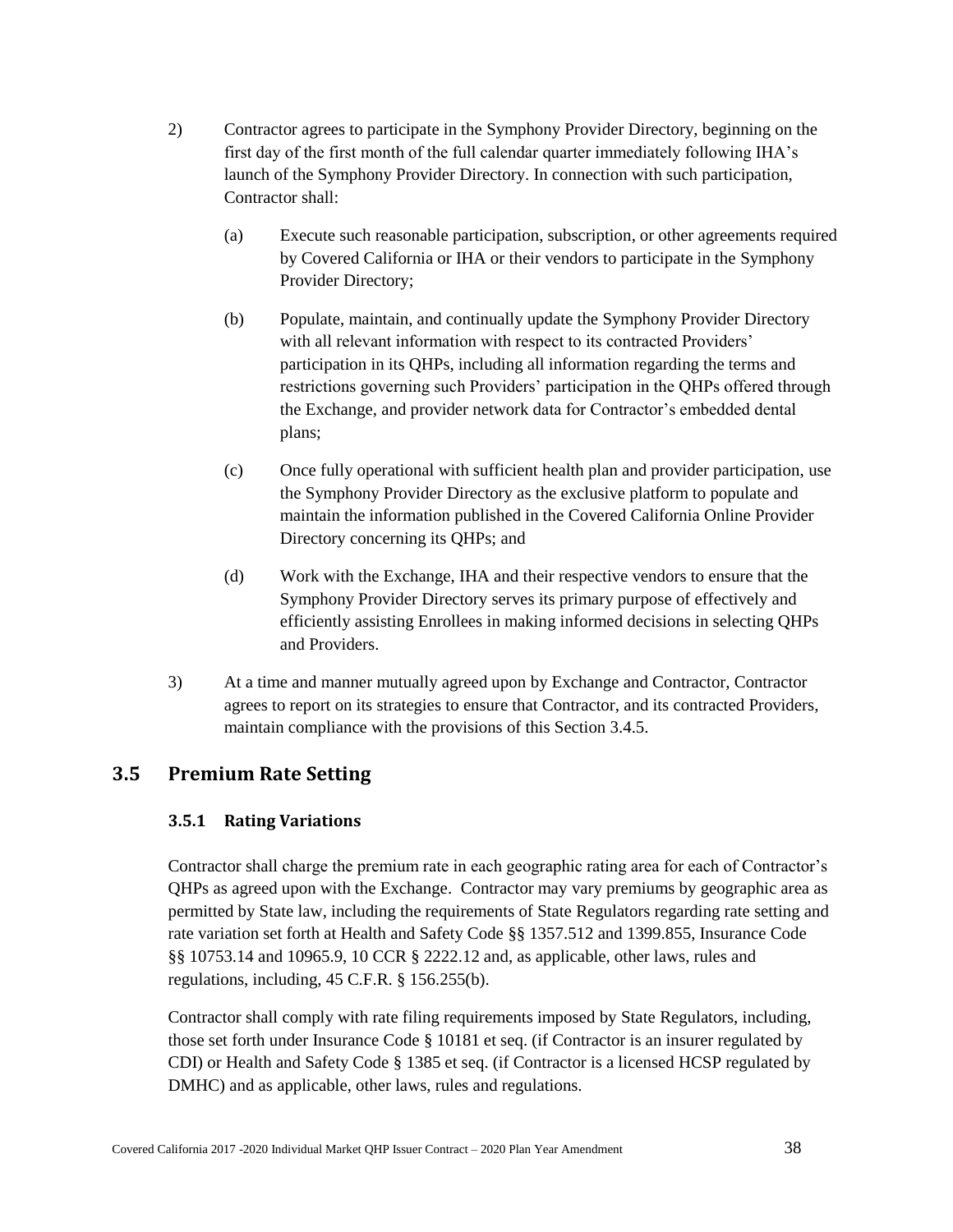#### **3.5.2 Individual Exchange Rates**

For the Individual Exchange, rates shall be established through an annual negotiation process between the Contractor and the Exchange for the following calendar year. The parties acknowledge that: (1) the Agreement does not contemplate any mid-year rate changes for the Individual Exchange in the ordinary course of business, and (2) the annual negotiation process must be supported by Contractor through the submission of information in such form and at such date as shall be established by the Exchange to provide the Exchange with sufficient time for necessary analysis and actuarial certification.

In the Exchange's review of the detailed rationale for each plan's rate development, it has generally taken the view that absent extraordinary circumstances, as determined by the Exchange, profit margins over the range that have historically been considered to be reasonable would be unacceptable. The Exchange understands that considerable uncertainty exists with respect to potential enrollment changes and certain Federal laws and policies that may impact premium rates for the 2018 Plan Year. The Exchange recognizes that "pricing for this uncertainty" could lead health plans to increase premiums in amounts that would have immediate and significant harmful impacts on consumers. In the context of this uncertainty and in recognition of Contractor's establishing prices for the 2018 year to allow for that heightened uncertainty, should Contractor incur additional losses in Plan Year 2018 due to shifts in Federal policy and other uncertainties, the Exchange may allow Contractor, over the course of the next three years (Plan Years 2019, 2020, and 2021) to increase its profit margin to recoup such losses. Likewise, should Contractor receive profits due to shifts in Federal policy and other uncertainties, Contractor should factor such profits into a reduction of its premium rates over the next one to three Plan Years. These adjustments shall be consistent with applicable State and Federal laws, including the medical-loss ratio laws. The Exchange will utilize the annual negotiation process in future years to consider the duration and amount to supplement Contractor's profit margins that may be appropriate to recoup such losses for the purpose of building or maintaining adequate reserves; or to deduct the unanticipated profits for the 2018 Plan Year from Contractor's profit margins. In doing so, the Exchange will consider the Contractor's documented historic profit margin with the Exchange and the need for Contractor to maintain sufficient regulatory reserves. The parties understand that California's State Regulators conduct their own independent review of rates subsequent to the parties' negotiation. In the event the Contractor seeks to invoke this contract provision, the Exchange would convey to the regulator its perspective on the reasonableness of profit margins and reserves given the exceptional circumstances.

#### **3.5.3 Rate Methodology**

Contractor shall provide, upon the Exchange's request, in connection with any contract negotiation or recertification process as reasonably requested by the Exchange, detailed documentation on the Exchange-specific rate development methodology. Contractor shall provide justification, documentation, and support used to determine rate changes, including providing adequately supported cost projections. Cost projections include factors impacting rate changes, assumptions, transactions, and other information that affects the Exchange specific rate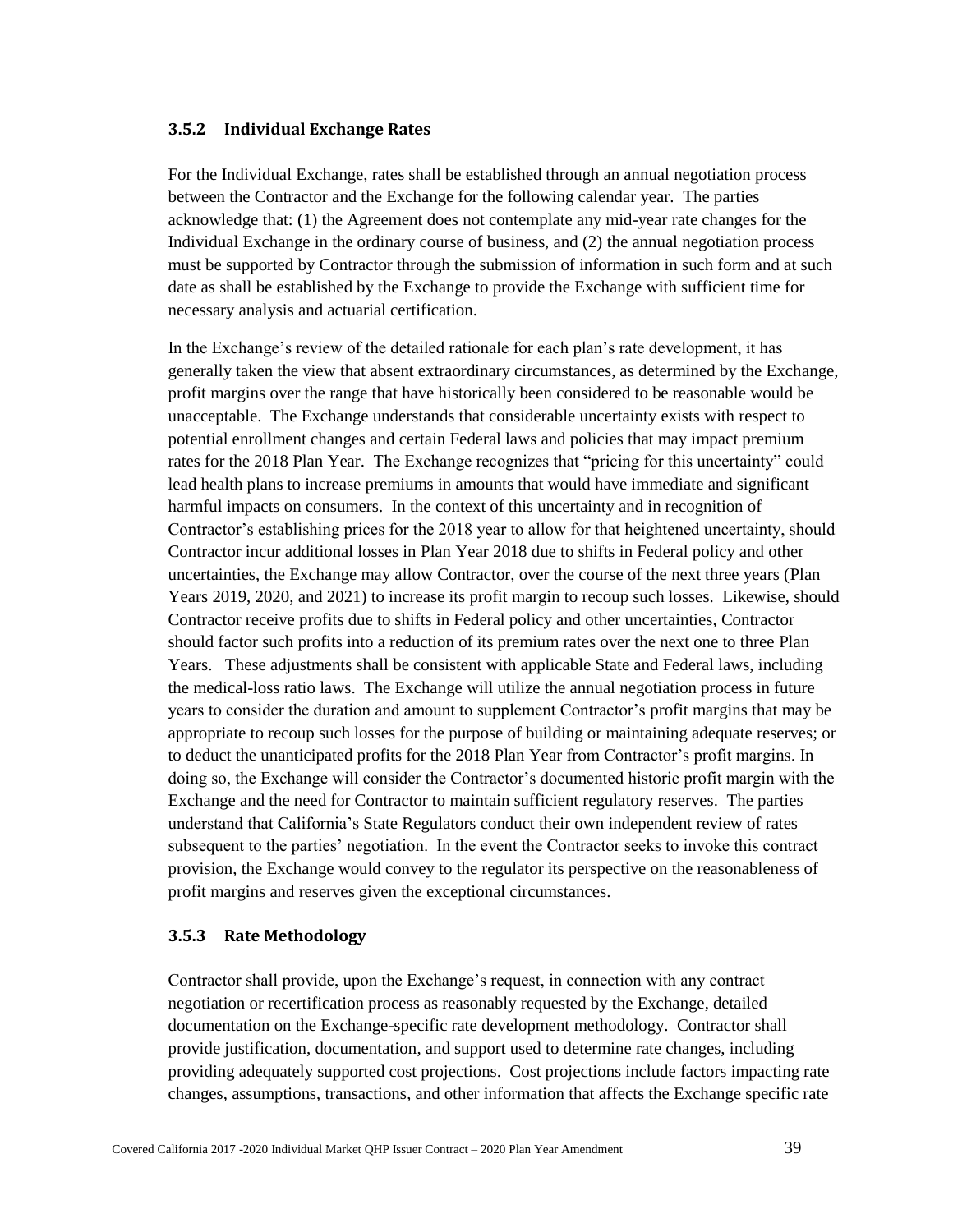development process. Information pertaining to the key indicators driving the medical factors on trends in medical, pharmacy, or other healthcare Provider costs may also be requested to support the assumptions made in forecasting and may be supported by information from the Plan's actuarial systems pertaining to the Exchange-specific account.

### **3.5.4 Provider Rates**

To the extent permitted by law and by Contractor's contracts with Participating Providers, Contractor agrees that the information to be provided to the Exchange under this Agreement may include information relating to contracted rates between Contractor and Participating Providers that is treated as confidential information by State Regulators pursuant to Insurance Code § 10181.7(b) and Health and Safety Code § 1385.07(b).

To the extent that any Participating Provider's rates are prohibited from disclosure to the Exchange by contract, the Contractor shall identify the Participating Provider(s) and shall, upon renewal of its contract, make commercially reasonable efforts to obtain agreement by the Participating Provider(s) to amend such provisions to allow disclosure. In entering into a new contract with a Participating Provider, Contractor agrees to make commercially reasonable efforts to exclude any contract provisions that would prohibit disclosure of such information to the Exchange.

# **3.6 Customer Service Standards**

### **3.6.1 Basic Customer Service Requirements**

Contractor acknowledges that superior customer service is a priority of the Exchange. Contractor shall work closely with the Exchange in an effort to ensure that the needs of Exchange Enrollees are met. Contractor shall provide and maintain all processes and systems required to ensure customer service, record protection and uninterrupted service to the Exchange and Contractor's Enrollees in the Exchange in accordance with the standards set forth in this Section 3.6, applicable laws, rules and regulations, including, those consumer assistance tools and programs required to be offered through the Exchange as set forth at 45 C.F.R. § 155.205 and 45 C.F.R. § 155.210.

800 Numbers: Contractor shall make information available regarding the Exchange pursuant to Contractor's toll-free hotline (i.e. 1-800 number) that shall be available to Enrollees of Contractor both inside and outside the Exchange. The hotline and information services shall be staffed and operated in accordance with the Customer Service Standards set forth in this Section 3.6 to provide support to Exchange Enrollees and in a manner designed to assure compliance with these Performance Standards.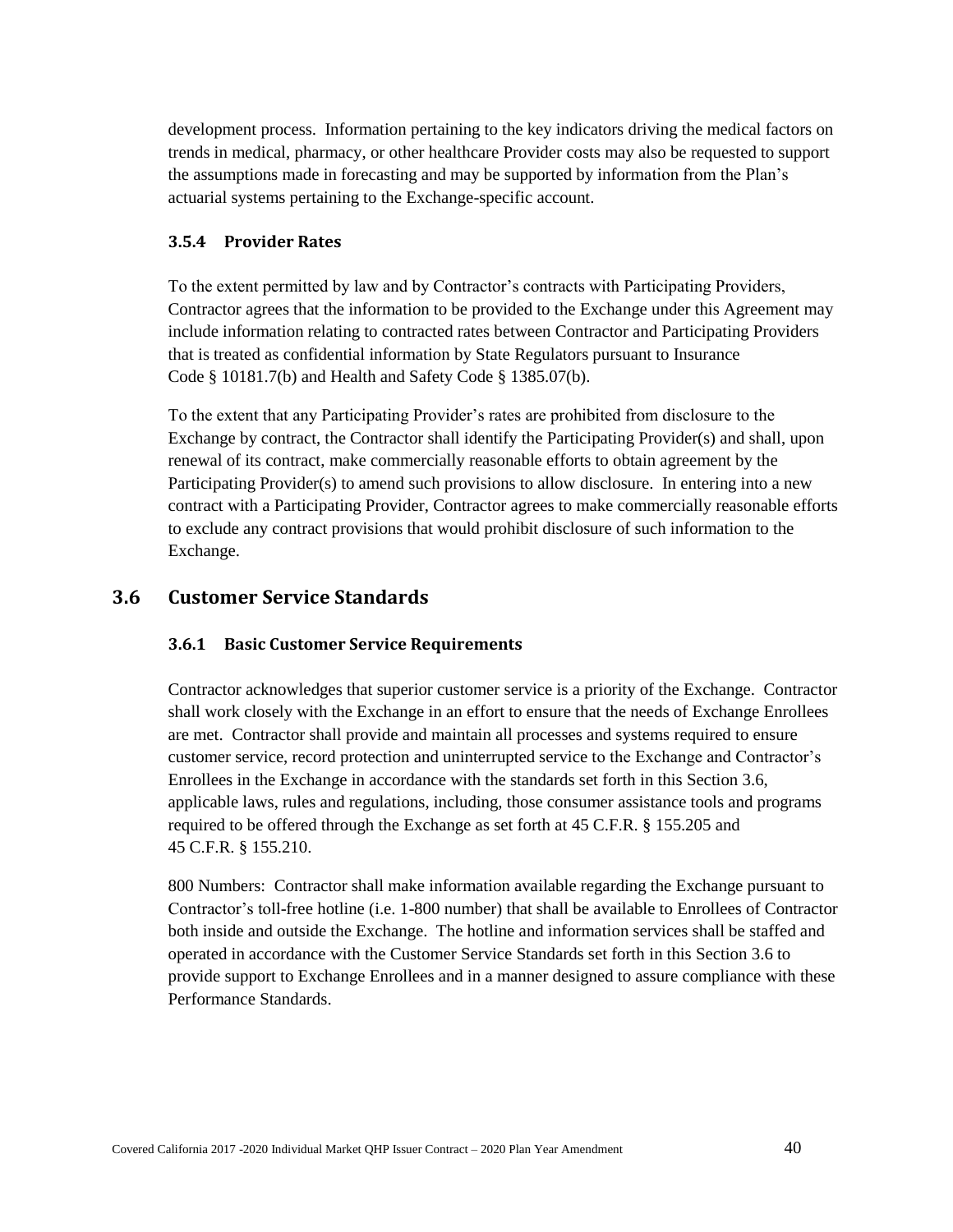Contractor shall meet all State requirements for language assistance services applicable to its commercial lines of business. The Exchange and Contractor will continue to evaluate on an ongoing basis the adequacy of language services provided for verbal and written communications and consider the adoption of additional standards as appropriate. Contractor shall maintain call statistics for languages other than English similar to 1.4 and 1.5 in Group 1 of Attachment 14. The Contractor shall provide this information to the Exchange upon request.

#### **3.6.2 Enrollee Appeals and Grievances**

- a) Internal Grievances and Appeals. Contractor shall maintain an internal review process to resolve an Enrollee's written or oral expression of dissatisfaction regarding the Contractor and Participating Providers, including appeals of claim and benefit determinations, and complaints relating to the scope of Covered Services required to be covered under the QHP. Contractor's processes shall comply with State and Federal laws, rules and regulations relating to Enrollee rights and appeals processes, specifically including grievance requirements set forth at Health and Safety Code § 1368, regardless of the State Regulator for the Contractor's QHPs.
- b) External Review. Contractor shall comply with State and Federal laws, rules and regulations relating to the external review process, including independent medical review, available to Enrollees for Covered Services.

#### **3.6.3 Applications and Notices**

- a) Contractor shall provide applications, forms, and notices to applicants and Enrollees in plain language and in a manner that is accessible and timely to individuals: (1) living with disabilities, including accessible websites and the provision of auxiliary aids and services at no cost to the individual in accordance with the Americans with Disabilities Act and Section 504 of the Rehabilitation Act, or (2) with limited English language proficiency.
- b) Contractor shall provide applications, forms, and notices, including correspondence, in a manner that is accessible and timely to individuals who are limited English proficient as required by Health and Safety Code §§ 1367.04, 1367.041, 1367.042, and Insurance Code §§ 10133.8, and 10133.11. Contractor shall inform individuals of the availability of the services described in this section and otherwise comply with notice requirements imposed under applicable laws, rules and regulations, including, those set forth at 45 C.F.R. § 156.250 and Government Code § 100503(k).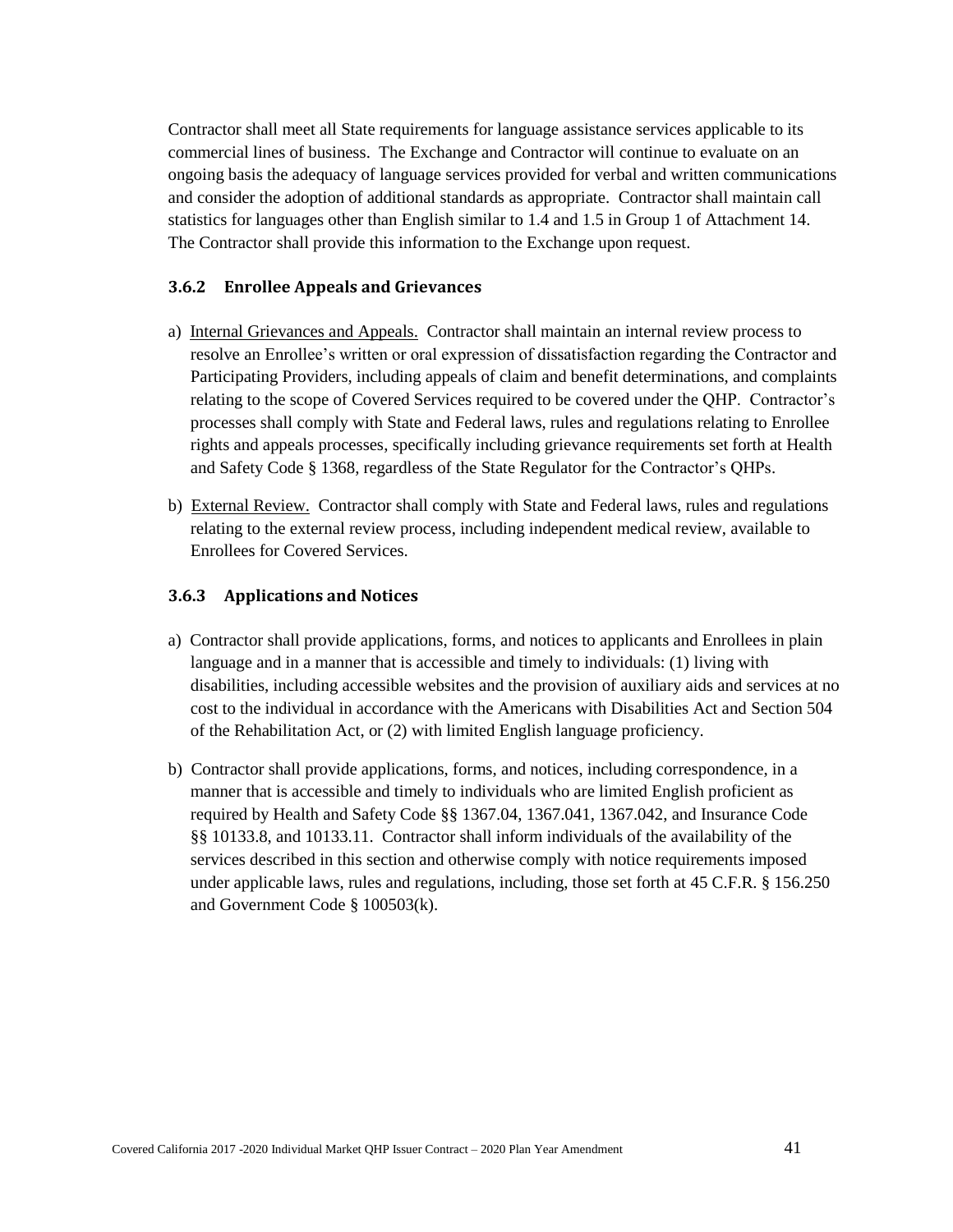### **3.6.4 Customer Service Call Center**

- a) During Open Enrollment Period, Contractor's call center hours shall be, unless otherwise agreed by the Exchange, Monday through Friday eight o'clock (8:00) a.m. to eight o'clock (8:00) p.m., and Saturday eight o'clock (8:00) a.m. to six o'clock (6:00) p.m. (Pacific Standard Time), except on holidays observed by the Exchange. During non-Open Enrollment Periods, the Contractor shall maintain call center hours Monday through Friday eight o'clock (8:00) a.m. to six o'clock (6:00) p.m., and Saturday eight o'clock (8:00) a.m. to five o'clock (5:00) p.m. (Pacific Standard Time), however, Contractor may adjust hours as required by customer demand with prior agreement of the Exchange. Contractor shall inform the Exchange of its standard call center hours and any changes to the call center hours during non-Open-Enrollment Periods.
- b) Contractor's call center shall be staffed at levels reasonably necessary to handle call volume and achieve compliance with Performance Standards set forth in Article 6. Contractor shall staff the Call Center with highly trained individuals to provide detailed benefit information, answer Enrollee questions about QHP benefits and coverage, and to resolve claim and benefit issues.
- c) Contractor shall use a telephone system that includes welcome messages in English, Spanish, and other languages as required by State and Federal laws, rules, and regulations.
- d) Contractor shall make oral interpreter services available at no cost for non-English speaking or hearing-impaired Enrollees during regular business hours as required by Federal and State law. Contractor shall monitor the quality and accessibility of call center services on an ongoing basis. Contractor shall report to the Exchange monthly, in a format determined by the Exchange, on the volume of calls received by the call center and Contractor's rate of compliance with related Performance Standards as outlined in Attachment 14.
- e) Contractor shall meet all State requirements for language assistance services for all of its commercial lines of business.

#### **3.6.5 Customer Service Transfers**

a) During Contractor's regularly scheduled customer service hours, Contractor shall have the capability to accept and handle calls transferred from the Exchange and respond to callers requesting additional information from Contractor. Contractor shall maintain staff resources to comply with Performance Standards and sufficient to facilitate a live transfer (from the Exchange to Contractor) of customers who call the Exchange with escalated issues or complaints that need to be addressed by Contractor. The Exchange shall maintain staff resources sufficient to facilitate a live transfer (from Contactor to the Exchange) of customers who call Contractor with escalated issues, complaints, or address changes that need to be addressed by the Exchange. Contractor and the Exchange shall establish a designated customer service team available to handle the live transfer of escalated calls.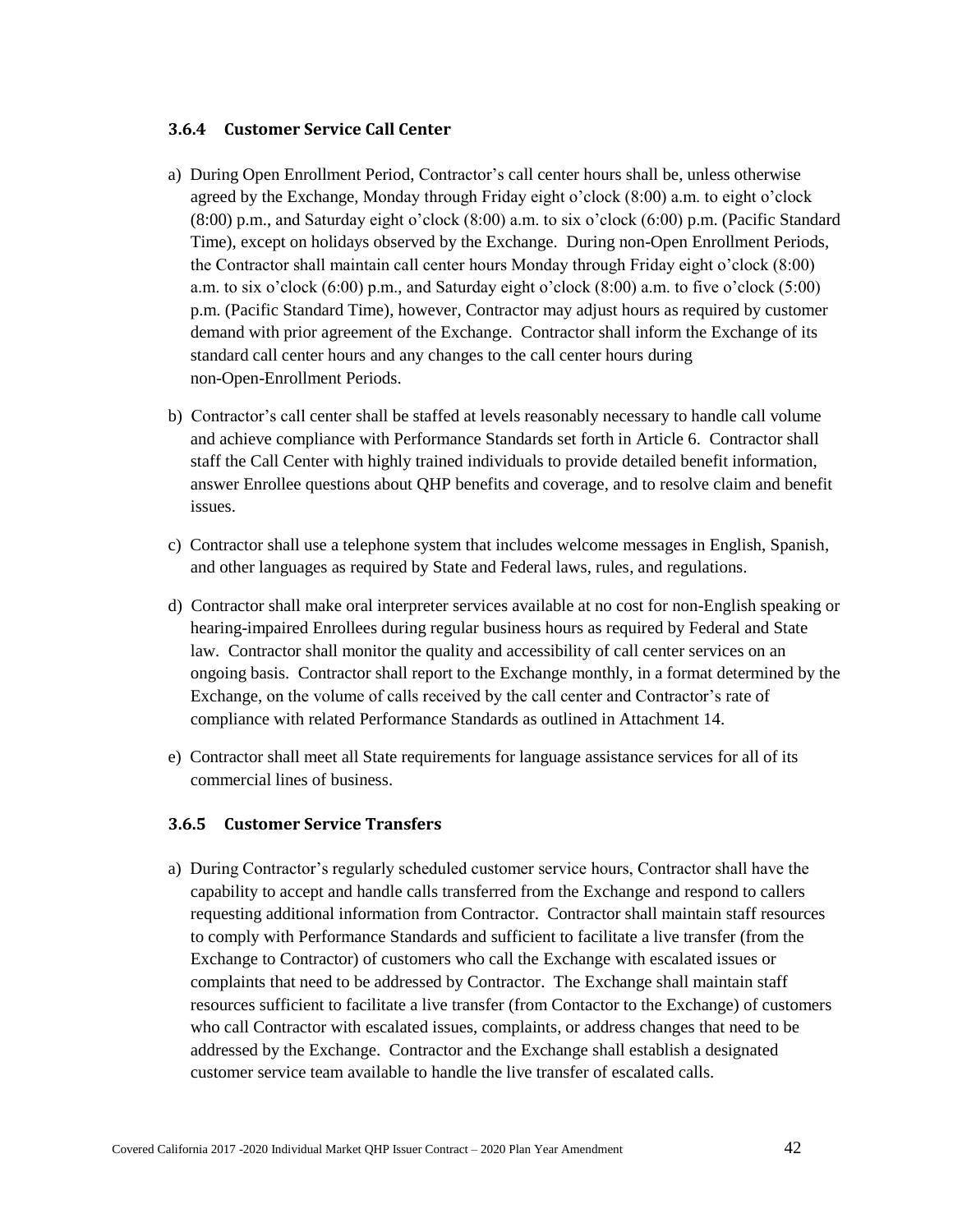- b) Examples of issues or complaints include but are not limited to premium billing or claims issues; benefit coverage questions (before and after enrollment); complaints; network or provider details; and Contractor-specific questions or issues.
- c) Contractor shall refer Enrollees and applicants with questions regarding premium tax credits and Exchange eligibility determinations to the Exchange's website or Service Center, as appropriate.
- d) Contractor shall work with the Exchange to develop a mechanism to track handling and resolution of calls referred from the Exchange to Contractor (such as through the use of call reference numbers).

### **3.6.6 Customer Care**

- a) Contractor shall comply with the applicable requirements of the Americans with Disabilities Act and provide culturally competent customer service to all the Exchange Enrollees in accordance with the applicable provisions of 45 C.F.R. § 155.205 and § 155.210, which refer to consumer assistance tools and the provision of culturally and linguistically appropriate information and related products.
- b) Contractor shall comply with HIPAA rules and other laws, rules and regulations respecting privacy and security.

### **3.6.7 Notices**

- a) For all forms of notices required under Federal and State law to be sent to Enrollees regarding rates, benefit design, network changes, or security/HIPAA references, Contractor shall submit an electronic copy to the Exchange at least five (5) business days in advance of the message transaction. If Contractor is unable to notify the Exchange in advance due to Federal or State notice requirements, Contractor shall send the Exchange notification simultaneously.
- b) Contractor shall provide a link to the Exchange website on its website.
- c) When Contractor provides direct contacts for getting membership assistance, Contractor shall also include the Exchange website for Exchange-related issues.
- d) Contractor shall use standardized member renewal language, developed by the Exchange, and approved by DMHC and CDI for all Enrollee renewal notices.
- e) All legally required notices sent by Contractor to Enrollees shall be translated into and available in languages other than English as required under applicable Federal and State laws, rules and regulations, including, Health and Safety Code §§ 1367.04, 1367.041, 1367.042, and Insurance Code §§ 10133.8, 10133.10, 10133.11.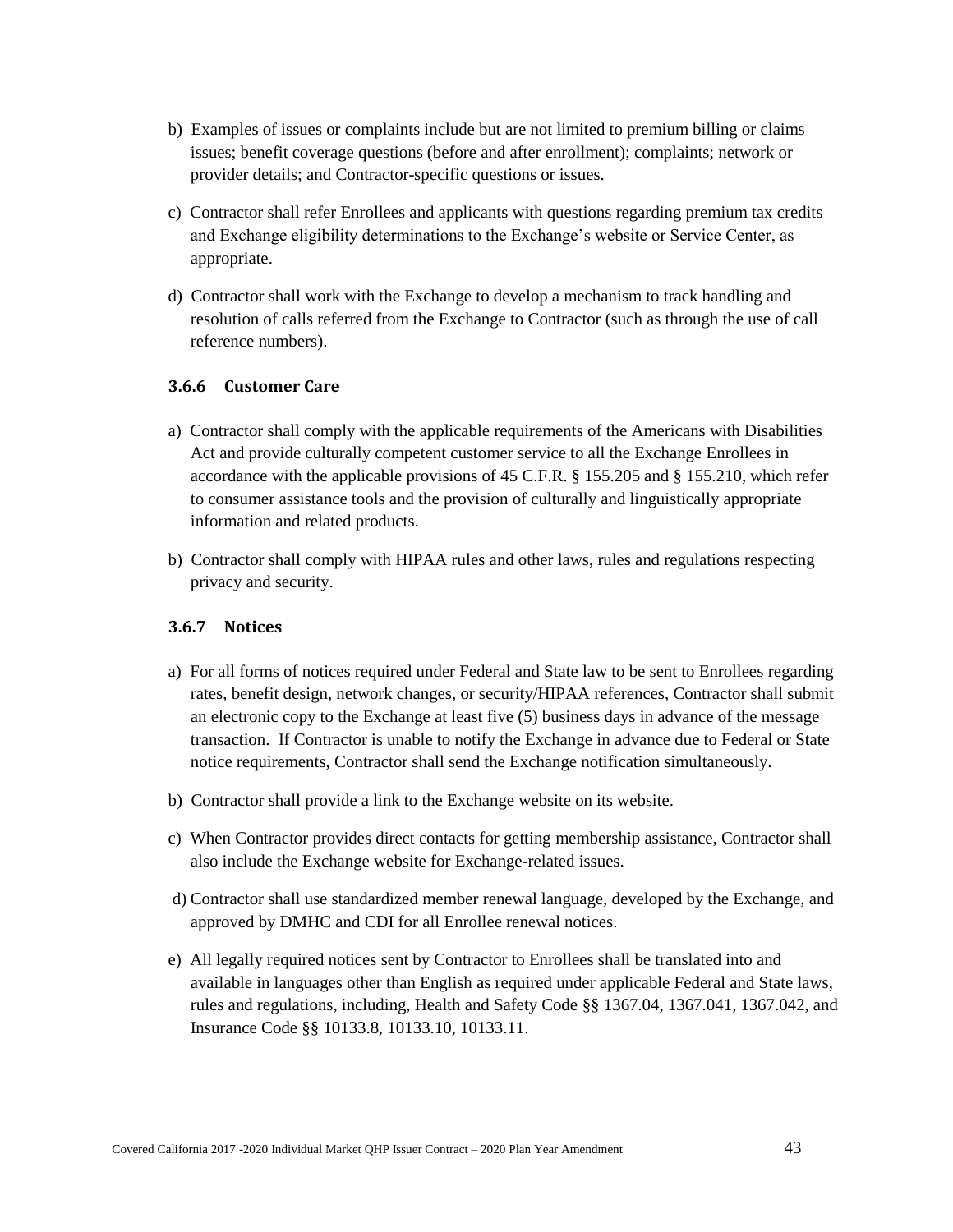f) Contractor shall release notices in accordance with Federal and State law. All such notices shall meet the accessibility and readability standards in the Exchange regulations (45 C.F.R. Parts 155 and 156) located in 10 CCR §§ 6400 et seq.

### **3.6.8 Contractor-Specific Information**

Upon request, Contractor shall provide training materials and participate in the Exchange customer service staff training.

Contractor shall provide summary information about its administrative structure and the QHPs offered on the Exchange. This summary information will be used by the Exchange customer service staff when referencing Contractor or QHP information.

#### **3.6.9 Enrollee Materials: Basic Requirements**

- a) Contractor shall provide or make available to Enrollees Plan materials required under the terms of the Agreement and applicable laws, rules and regulations. Such materials shall be available in languages as required by Federal and State law and receive any necessary regulatory approvals from the relevant State Regulators, be provided to the Exchange as directed by the Exchange, and shall include information brochures, a summary of the Plan that accurately reflects the coverage available under the Plan (a Summary of Benefits and Coverage), and related communication materials. Contractor shall, upon request by the Exchange, provide copies of Enrollee communications and give the Exchange the opportunity to comment and suggest changes in such material.
- b) Enrollee materials shall be available in English, Spanish and other languages as required by applicable laws, rules and regulations. Contractor shall comply with Federal and State laws, rules and regulations regarding language access. To the extent possible, Enrollee materials shall be written in plain language, as that term is defined in applicable laws, rules and regulations. Plan materials that require Exchange notification before usage are those that communicate specific eligibility and enrollment and other key information to Enrollees. Such materials may include, but are not limited to:
	- i. Welcome letters;
	- ii. Enrollee ID card with the same product name as used in the Covered California and QHP Issuer websites;
	- iii. Billing notices and statements;
	- iv. Notices of actions to be taken by QHP Issuer that may impact coverage or benefit letters;
	- v. Termination Grievance process materials;
	- vi. Drug formulary information;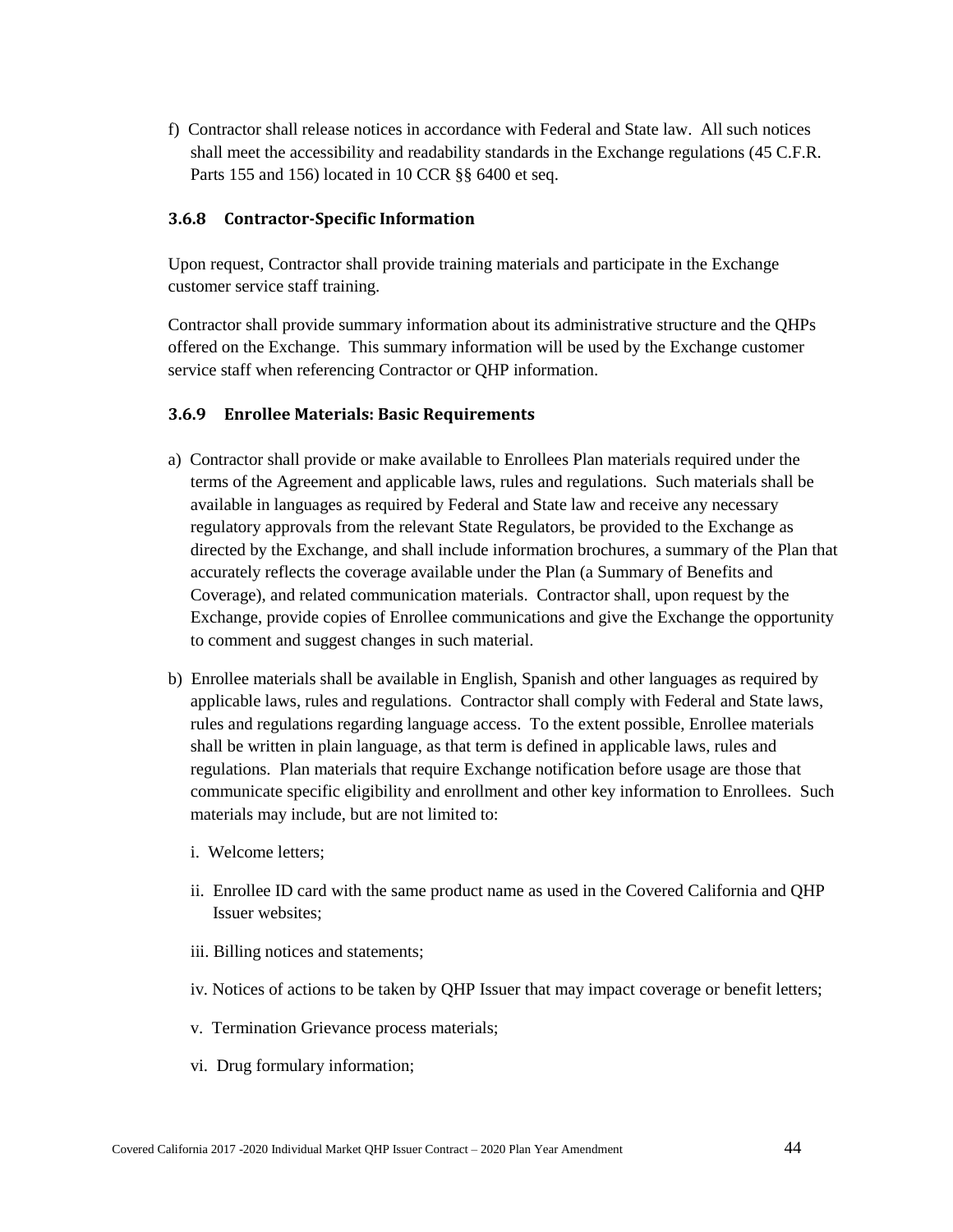- vii. Uniform Summary of Benefits and Coverage; and
- viii. Other materials required by the Exchange.

### **3.6.10 New Enrollee Enrollment Packets**

- a) Contractor shall mail or provide online enrollment packets to all new Individual Exchange Enrollees in individual Exchange QHPs within ten (10) business days of receiving complete and accurate enrollment information from the Exchange and the binder payment. Contractor may deliver Enrollee materials pursuant to other methods that are consistent with: (1) Contractor's submission of materials to Enrollees of its other plans; (2) the needs of Enrollees; (3) the consent of the Enrollee; and (4) with applicable laws, rules and regulations. Contractor shall report to the Exchange monthly, in a format mutually agreed upon by the Exchange and Contractor, on the number and accuracy rate of identification cards that were sent to new Enrollees and Contractor's compliance with the Performance Standards set forth in this Agreement. The enrollment packet shall include, at the minimum, the following:
	- i. Welcome letter;
	- ii. Enrollee ID card, in a form approved by the Exchange;
	- iii. If Enrollee ID card is not included in the enrollment packet, Contractor must send a notice to the Enrollee that states the ID card will be sent separately, when the Enrollee should expect to receive it, and provide the information necessary for the Enrollee to receive services and for providers to file claims;
	- iv. Summary of Benefits and Coverage;
	- v. Pharmacy benefit information;
	- vi. Nurse advice line information; and
	- vii. Other materials required by the Exchange.
- b) Contractor shall maintain access to enrollment packet materials; Summary of Benefits and Coverage; claim forms and other Plan-related documents in both English and Spanish and any other languages required by State and Federal laws, rules and regulations to the extent required to timely meet all requirements of this Agreement for timely mailing and delivery of Plan materials to Enrollees. Contractor shall be responsible for printing, storing, and stocking, as applicable, all materials.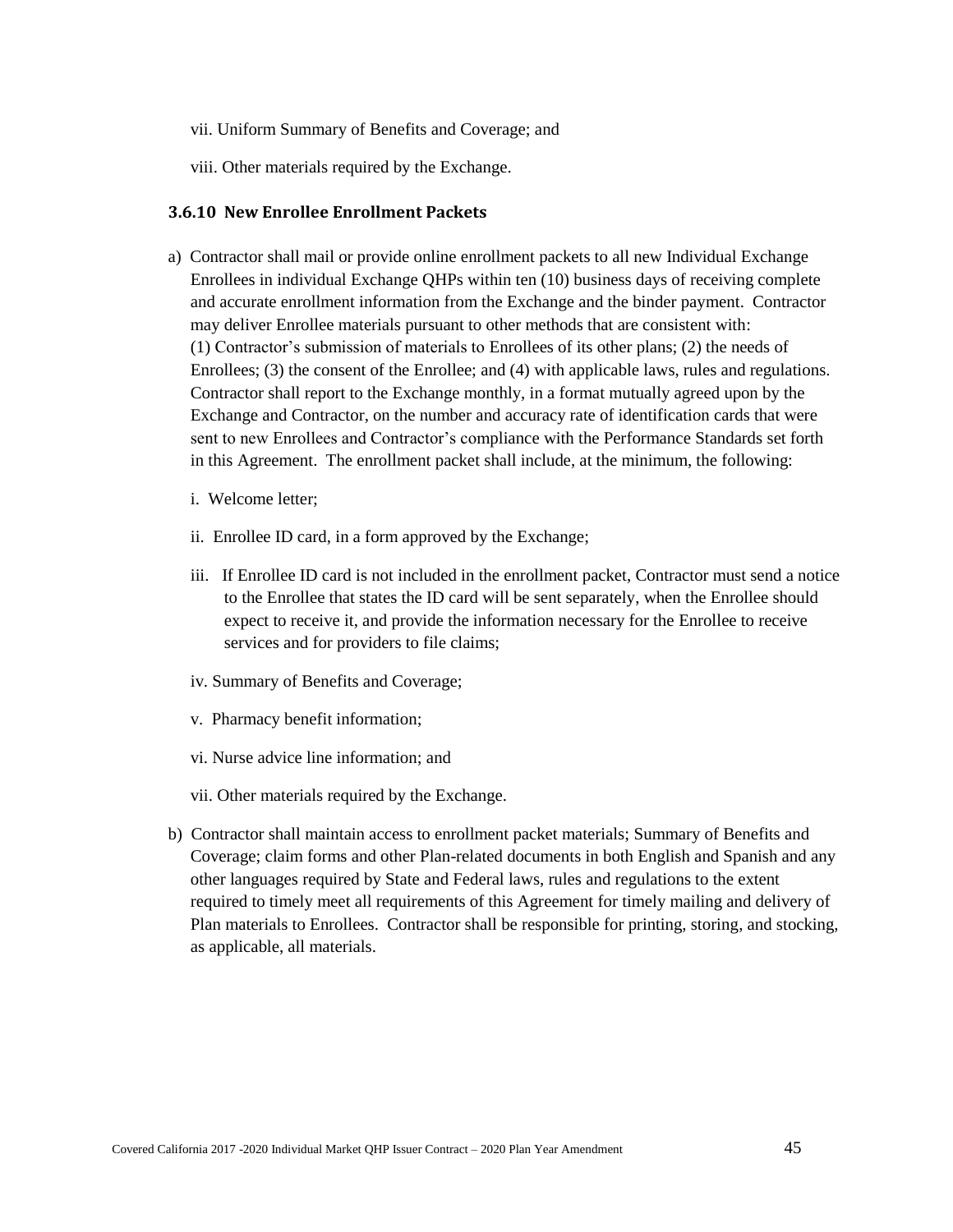### **3.6.11 Summary of Benefits and Coverage**

Contractor shall develop and maintain a Summary of Benefits and Coverage as required by Federal and State laws, rules, and regulations. The Summary of Benefits and Coverage must be available online and the hard copy sent to Enrollees on request shall be available to Enrollees in English, Spanish, and other languages as required by Federal and State laws, rules, and regulations. Contractor shall update the Summary of Benefits and Coverage annually and Contractor shall make the Summary of Benefits and Coverage available to Enrollees pursuant to Federal and State laws, rules, and regulations.

### **3.6.12 Electronic Listing of Participating Providers**

Contractor shall create and maintain a continually updated electronic listing of all Participating Providers and make it available online for Enrollees, potential Enrollees, and Participating Providers, 24 hours a day, 7 days a week as required by Federal and State laws, rules, and regulations, including requirements to identify Providers who are not accepting new Enrollees.

### **3.6.13 Access to Medical Services Pending ID Card Receipt**

Contractor shall promptly coordinate and ensure access to medical services for Enrollees who have not received ID cards but are eligible for services.

### **3.6.14 Explanation of Benefits**

Contractor shall send each Enrollee an Explanation of Benefits to Enrollees in Plans that issue Explanation of Benefits or similar documents as required by Federal and State laws, rules, and regulations. The Explanation of Benefits and other documents shall be in a form that is consistent with industry standards.

### **3.6.15 Secure Plan Website for Enrollees and Providers**

Contractor shall maintain a secure website, 24 hours, 7 days a week. All content on the secure Enrollee website shall be available in English and Spanish and any other languages required under State and Federal law. If Contractor is new to offering coverage on the Exchange, Contractor shall meet the requirements of this section within ninety (90) days after the Effective Date of this Agreement. The secure website shall contain information about the Plan, including, but not limited to, the following:

- a) Upon implementation by Contractor, benefit descriptions, information relating to Covered Services, cost sharing, and other information available;
- b) Ability for Enrollees to view their claims status such as denied, paid, unpaid;
- c) Ability to respond via e-mail to customer service issues posed by Enrollees and Participating Providers;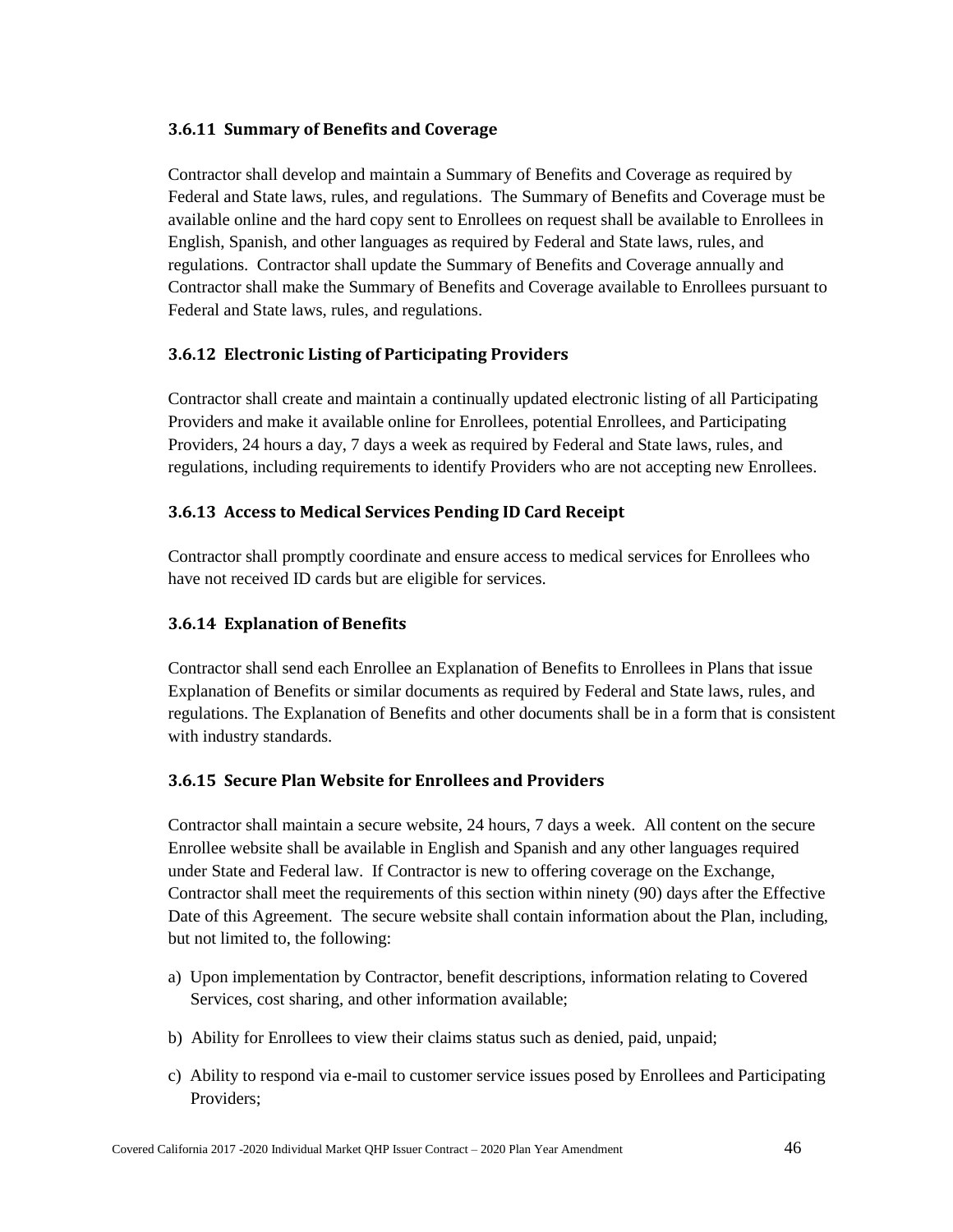- d) Ability to provide online eligibility and coverage information for Participating Providers;
- e) Support for Enrollees to receive Plan information by e-mail; and
- f) Enrollee education tools and literature to help Enrollees understand health costs and research condition information.

### **3.6.16 Required Reports**

Contractor shall submit required reports as defined in this contract. For the contractor's convenience, all required reports are listed in the "Contract Reporting Requirements" table posted on the Contractors extranet website provided by the Exchange (Plan Home, in the Resources folder, Contract Reporting Compliance subfolder).

Upon request, Contractor shall submit standard reports as described below in a mutually agreed upon manner and time:

- a) Enrollee customer service reports including phone demand and responsiveness, initial call resolution, response to written correspondence, and number/accuracy/timeliness of ID card distribution;
- b) Use of Plan website;
- c) Enrollment reports; and
- d) Premiums collected.

### **3.6.17 Contractor Staff Training about the Exchange**

Contractor shall arrange for and conduct staff training regarding the relevant laws, mission, administrative functions and operations of the Exchange, including Exchange program information and products in accordance with Federal and State laws, rules and regulations, using training materials developed by the Exchange.

Upon request by the Exchange, Contractor shall provide the Exchange with a list of upcoming staff trainings and make available training slots for Exchange staff to attend upon request.

#### **3.6.18 Customer Service Training Process**

Contractor shall demonstrate to the Exchange that it has in place initial and ongoing customer service protocols, training, and processes to appropriately interface with and participate in the Exchange. As part of this demonstration, Contractor shall permit the Exchange to inspect and review its training materials. The Exchange will share its customer service training modules with **Contractor**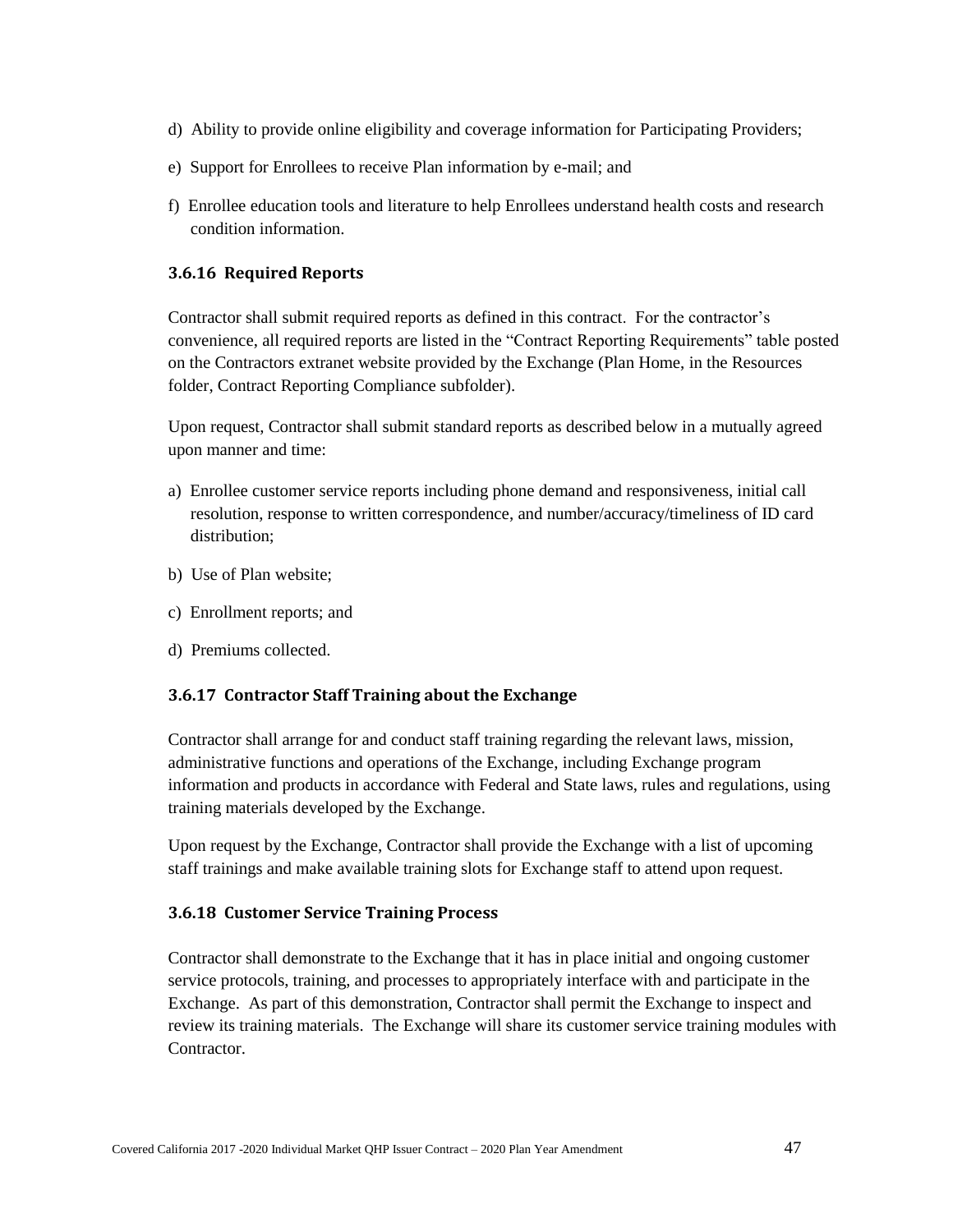# **ARTICLE 4 – QUALITY,NETWORK MANAGEMENT AND DELIVERY SYSTEM STANDARDS**

# **4.1 Exchange Quality Initiatives**

The parties acknowledge and agree that furthering the goals of the Exchange require Contractor to work with the other QHP Issuers and its contracted providers to play an active role in building and supporting models of care to meet consumer and social needs for providing better care, promoting health and lowering per capita costs through improvement.

Contractor agrees to work with the Exchange to develop or participate in initiatives to promote models of care that (i) target excessive costs, (ii) minimize unpredictable quality, (iii) reduce inefficiencies of the current system, and (iv) promote a culture of continuous quality and value improvement, health promotion, and the reduction of health disparities to the benefit of all Enrollees and, to the extent feasible, other health care consumers.

In order to further the mission of the Exchange with respect to these objectives and provide the Covered Services required by Enrollees, the Exchange and Contractor shall coordinate and cooperate with respect to quality activities conducted by the Exchange in accordance with the mutually agreeable terms set forth in this section and in the Exchange's Quality, Network Management and Delivery System Standards set forth at Attachment 7 ("Quality, Network Management and Delivery System Standards").

# **4.2 Quality Management Program**

Contractor shall maintain a quality management program to review the quality of Covered Services provided by Participating Providers and other subcontractors. Contractor's quality management program shall be subject to review by the Exchange annually to evaluate Contractor's compliance with requirements set forth in the Quality, Network Management and Delivery System Standards.

Contractor shall coordinate and cooperate with the Exchange in developing the Quality, Network Management and Delivery System Standards, including (i) participating in meetings and other programs as reasonably requested from time to time by the Exchange, (ii) providing mutually agreed upon data and other information required under the Quality, Network Management and Delivery System Standards, and (iii) as otherwise reasonably requested by the Exchange. The parties acknowledge and agree that quality related activities contemplated under this Article 4 will be subject to and conducted in compliance with any and all applicable laws, rules and regulations including those relating the confidentiality of medical information and will preserve all privileges set forth at Health and Safety Code § 1370.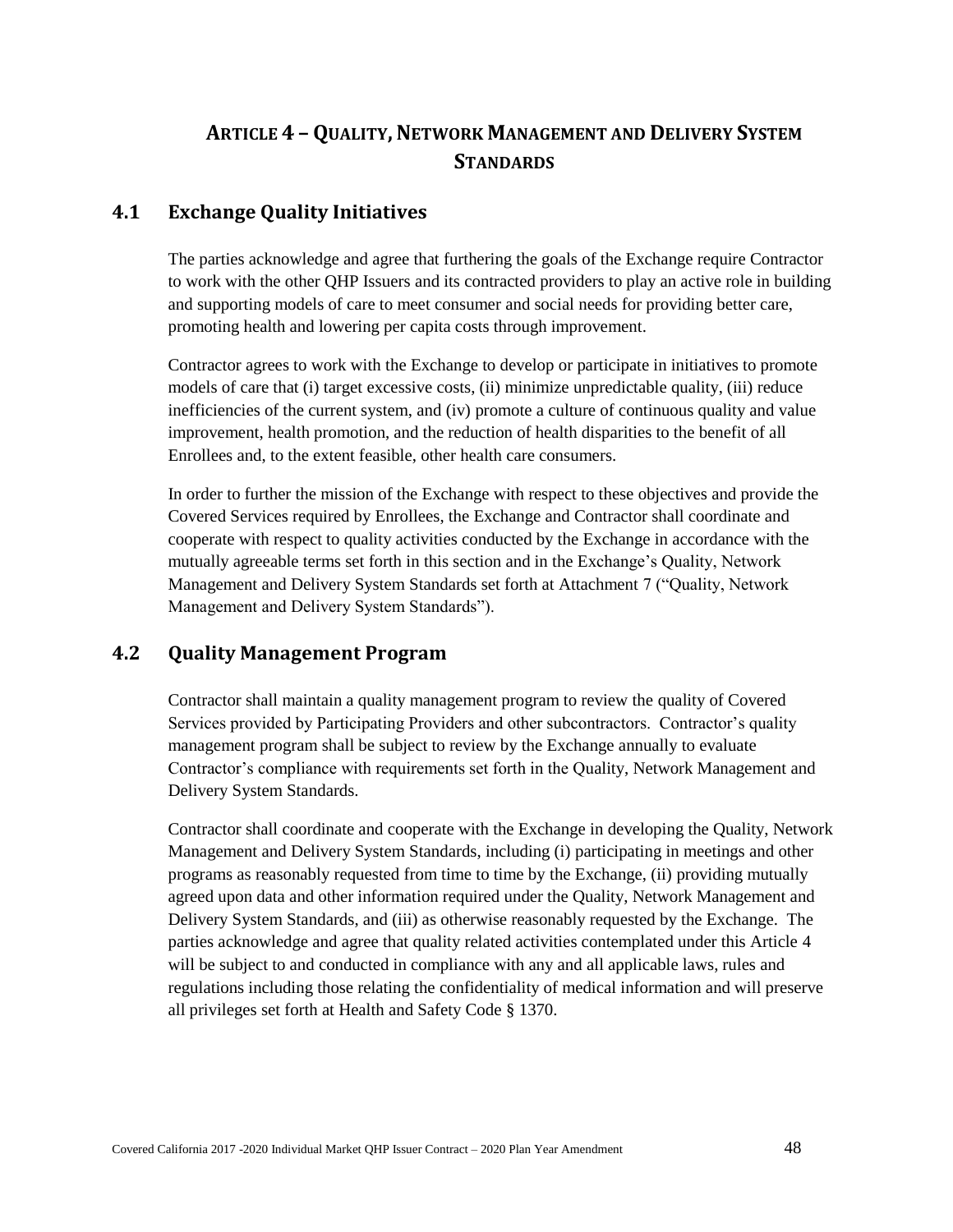# **4.3 Utilization Management**

Contractor shall maintain a utilization management program that complies with applicable laws, rules and regulations, including Health and Safety Code § 1367.01 and other requirements established by the applicable State Regulators responsible for oversight of Contractor.

# **4.4 Transparency and Quality Reporting**

- a) Pursuant to 45 C.F.R. § 156.220, Contractor shall provide the Exchange and Enrollees with information reasonably necessary to provide transparency in Contractor's coverage, and report to the Exchange and Enrollees, the data as required by the Exchange. This includes information relating to claims payment policies and practices, periodic financial disclosures, enrollment, disenrollment, claims denials, rating practices, cost-sharing, payments with respect to any out-of-network coverage, and Enrollee rights. Contractor shall provide information required under this Section to the Exchange and Enrollees in plain language.
- b) Contractor shall timely respond to an Enrollee's request for cost sharing information and shall make cost sharing information available to individuals through the internet and pursuant to other means for individuals without internet access in a timely manner.

# **4.5 Quality Rating System**

Contractor shall collect and annually report to the Exchange, for each QHP Product Type, its Health Care Effectiveness Data and Information Set (HEDIS), Consumer Assessment of Health Care Providers and Systems (CAHPS) data, and other performance data (numerators, denominators, and rates) as required for the federal Quality Rating System and as outlined in Attachments 7 and 14 of this Agreement.

# **4.6 Quality Improvement Strategy**

As part of a new federal requirement in 2017, all health plans with two (2) years of state-based Exchange experience will participate in a Quality Improvement Strategy. (For more information, visit: [https://www.cms.gov/Medicare/Quality-Initiatives-Patient-Assessment-](https://www.cms.gov/Medicare/Quality-Initiatives-Patient-Assessment-Instruments/QualityInitiativesGenInfo/Downloads/QIS-Technical-Guidance-and-User-Guide.pdf)[Instruments/QualityInitiativesGenInfo/Downloads/QIS-Technical-Guidance-and-User-](https://www.cms.gov/Medicare/Quality-Initiatives-Patient-Assessment-Instruments/QualityInitiativesGenInfo/Downloads/QIS-Technical-Guidance-and-User-Guide.pdf)[Guide.pdf.](https://www.cms.gov/Medicare/Quality-Initiatives-Patient-Assessment-Instruments/QualityInitiativesGenInfo/Downloads/QIS-Technical-Guidance-and-User-Guide.pdf))

The Exchange has harmonized federal Quality Improvement Strategy requirements to align with 2017 quality strategy and direction. As part of a federally mandated Quality Improvement Strategy, Contractor must identify the mechanisms planned to promote improvements in health care quality and access to care, population health outcomes, and making care more affordable for each Quality Improvement Strategy initiative listed in the Covered California Quality Improvement Strategy (QIS) Section of the Qualified Health Plan Certification Applications. Contractor shall annually report to the Exchange its Quality Improvement Strategy as part of the Application for Certification.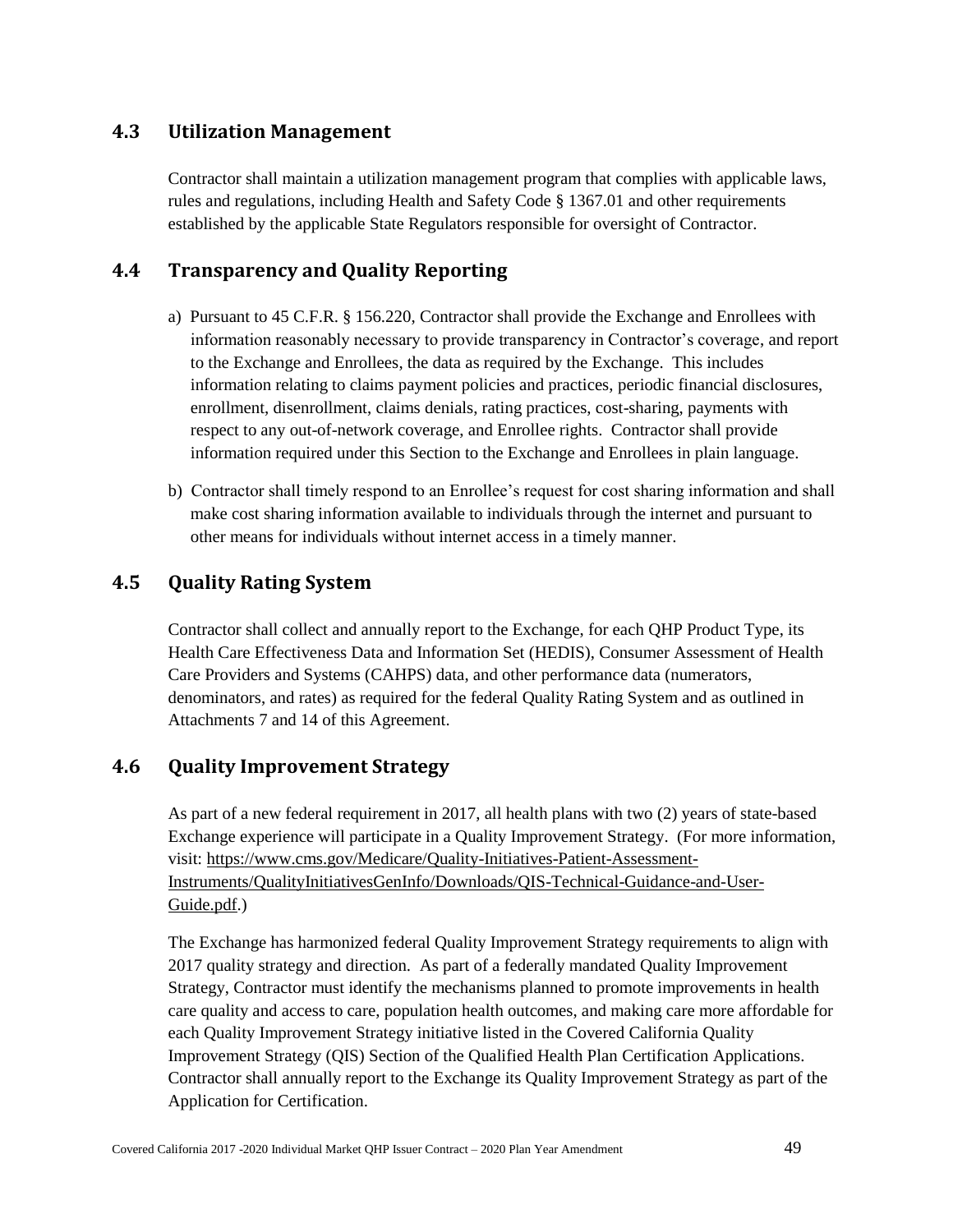# **4.7 Data Submission Requirements**

Contractor shall provide to the Exchange information regarding Contractor's membership through the Exchange in a consistent manner to that which Contractor currently provides to its major purchasers as described in Section 2.02 of Attachment 7.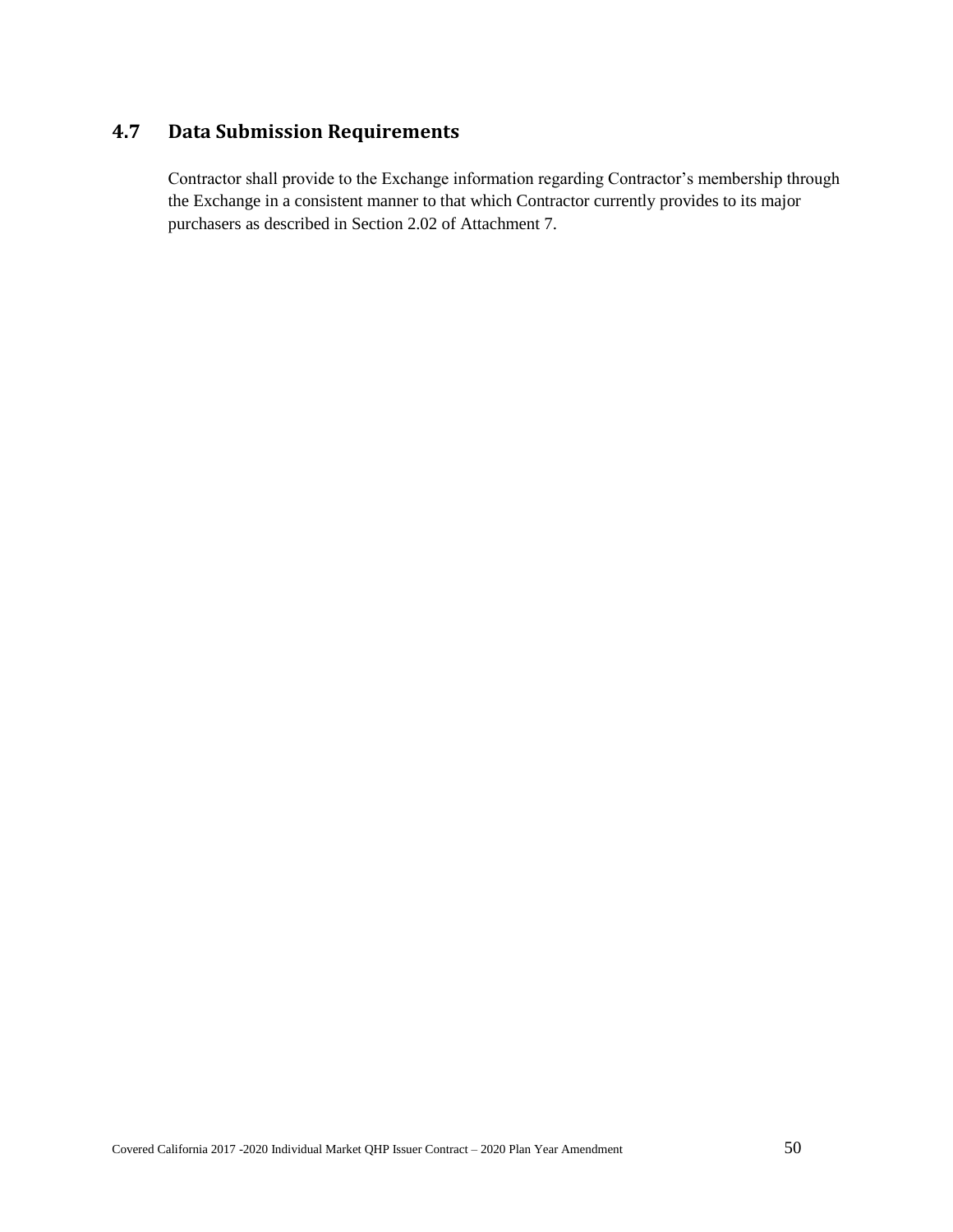# **ARTICLE 5 – FINANCIAL PROVISIONS**

### **5.1 Individual Exchange**

#### **5.1.1 Rates and Payments**

- a) Schedule of Rates. The Exchange and Contractor have agreed upon monthly premium rates ("Monthly Rates") payable to Contractor as compensation for Services provided under this Agreement. The Monthly Rates for the Individual Exchange for Plan Year 2017 are set forth at Attachment 8 ("Monthly Rates - Individual Exchange") and will be updated annually for Plan Years 2018,2019, and 2020 in Attachment 9. The parties acknowledge and agree that the premium amounts set forth under the Monthly Rates are actuarially determined to ensure that premium revenues and cost sharing contributions will provide the total dollar amount necessary to support (i) the provision of Covered Services by Contractor through its QHPs, (ii) administrative expenses and reasonable reserves required by Contractor to meet the requirements outlined in this Agreement and in accordance with applicable laws, rules, and regulations, and (iii) the payment by Contractor of the Participation Fee, as further described in Section 5.1.3.
- b) Updates. If the Term of this Agreement is longer than one year and Contractor's QHPs are certified for another year, the Monthly Rates for each subsequent year of the Agreement will be established no more frequently than annually in accordance with the procedures set forth at and Section 3.5 and Attachment 9 ("Rate Updates - Individual Exchange").
- c) Collection and Remittance. Contractor understands that Contractor is responsible for collection and the Enrollee is responsible for remittance of the agreed-upon premium rates to Contractor in a timely manner. Contractor understands that individual Enrollees will remit their monthly premium payments directly to Contractor and the Exchange will not aggregate premiums. The failure by an Enrollee to timely pay premiums may result in a termination of coverage pursuant to the terms set forth at Section 2.2.4. Contractor further understands that the premium payment collected by Contractor includes amounts allocated to the Participation Fee due to the Exchange. The Participation Fees shall be billed by the Exchange to Contractor and payable by Contractor to the Exchange in accordance with the requirements set forth at Section 5.1.3.
- d) Advanceable Payments. The Exchange will administer a state premium assistance program in accordance with Title 25 of the Government Code, commencing at Section 100800 et seq. The Exchange shall remit advanceable state premium assistance payments to Contractor in accordance with the state premium assistance program design adopted by the Covered California Board for the applicable plan year. This subsidy payment will be calculated and delivered by the Exchange separate from the Participation Fee invoices set forth in Section 5.1.3.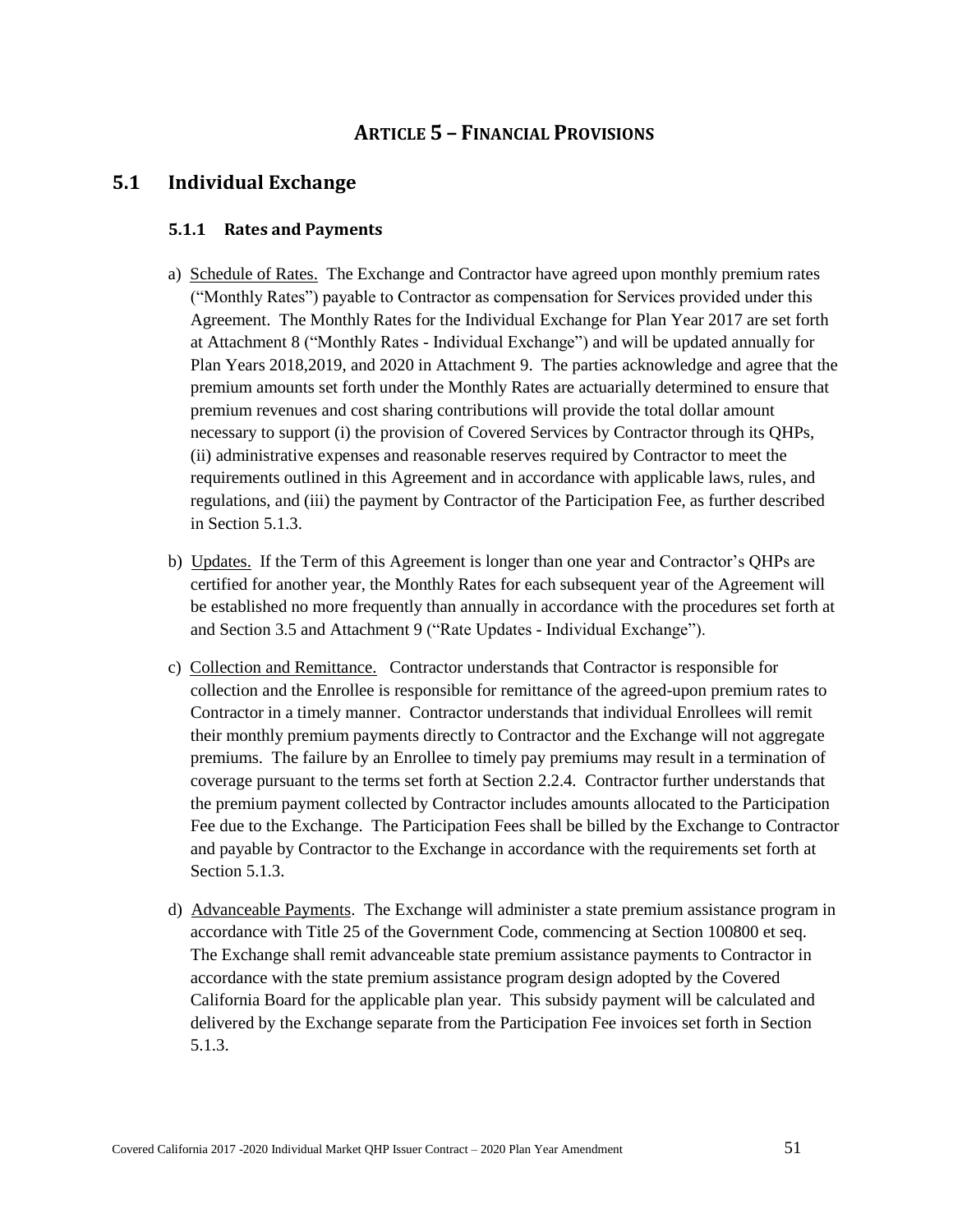### **5.1.2 Financial Consequences of Non-Payment of Premium**

- a) Premium payment rules. Contractor is responsible for enforcement of premium payment rules at its own expense, as outlined in the terms set forth in the Evidence of Coverage regarding the failure by Enrollee to pay the premium in a timely manner as directed by the Enrollee policy agreement and in accordance with applicable laws, rules and regulations. Enforcement by Contractor shall include, but not be limited to, chargebacks, delinquency and termination actions and notices, grace period requirements, and partial payment rules. Such enforcement shall be conducted in accordance with requirements in this Agreement consistent with applicable laws, rules and regulations.
- b) Enrollee Terminations. In the event Contractor terminates an Enrollee's coverage in a QHP due to non-payment of premiums, loss of eligibility, fraud or misrepresentation, change in Enrollees selection of QHP, decertification of Contractor's QHP or as otherwise authorized under Section 2.2.4, Contractor must include the applicable State Regulator-approved appeals language, and any Exchange-required appeals language, in its notice of termination of coverage to the Enrollee.
- c) Grace Period. Contractor acknowledges and agrees that applicable laws, rules, and regulations, including the Affordable Care Act and implementing regulations specify a grace period for individuals who receive advance payments of the premium tax credit through the Exchange and that the Knox-Keene Act and Insurance Code set a grace period for other individuals with respect to delinquent payments. Contractor agrees to abide by the requirements set forth at Section 2.2.4 and required under applicable laws, rules, and regulations with respect to these grace periods.
- d) Offsets. Pursuant to Section 1365 (a) of the Health and Safety Code, Contractor shall return the advanced state premium assistance paid to Contractor on behalf of an enrollee who is terminated for nonpayment of premiums for the second and third months of the three-month grace period. Such repayments will be calculated by the Exchange and offset from future payments of the advanced state premium assistance paid pursuant to Section 5.1.1(d). In the event that an issuer is no longer contracted with the Exchange, the Exchange will bill the issuer for any repayments due.

### **5.1.3 Individual Exchange Participation Fees**

- a) Contractor understands and agrees that: (i) under the Affordable Care Act and the California Affordable Care Act, the Exchange may generate funds through a participation fee ("Participation Fees") on Contractor's QHPs, and (ii) Contractor is responsible for the timely payment of any Participation Fees to the Exchange.
- b) Contractor recognizes that the total cost of all Participation Fees for the Exchange must be spread across Contractor's entire book of business in the single risk pool (both inside and outside the Exchange) for the Individual Market.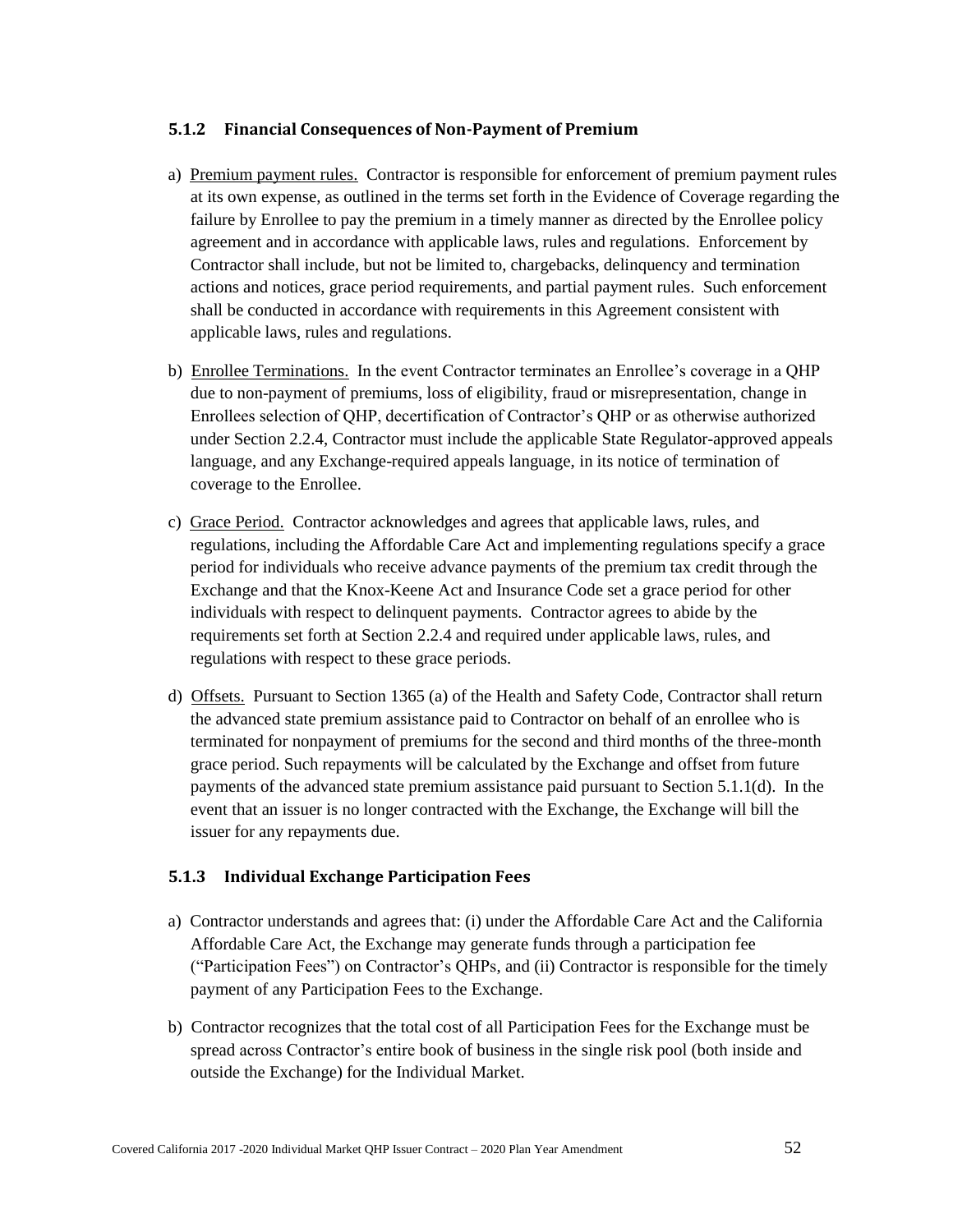c) The Participation Fee payable to the Exchange during each month of this Agreement shall be equal to three point five (3.5) percent of the gross premium attributable to each Enrollee in Contractor's QHPs for such month. The Participation Fee will be assessed by the Exchange and payable monthly by Contractor based on the Exchange's gross premium records attributable to effectuated Enrollees in Contractor's QHPs sold through the Individual Exchange for 2017-2020.

The Participation Fee will be reviewed each year as part of the Exchange's annual budget process. Should the Exchange need to record any positive or negative adjustments to enrollment activity for year 2014-2020, the Participation Fee shall be calculated pursuant to the Contractor's Agreement that was in place during the applicable Plan Year or years.

- d) Participation Fee invoices will be issued by the Exchange to Contractor on the 15th of the month. Contractor's Participation Fee obligation will be determined and billed by evaluating Contractor's then-current QHP effectuated enrollment and may be subject to adjustment to reflect changes in enrollment that may have occurred in prior months (including additions, terminations and cancellations of enrollment). Participation Fee payments will be due 15 days from the date the invoice is emailed to Contractor. For invoices paid after 15 days from the date the invoice is emailed, Contractor may be assessed a 1% per month late fee on the unpaid balance as of that date. The Exchange, in its sole discretion, may assess the late fee for any month that Contractor fails to make the payment by the due date. Participation Fee payments will be applied to the oldest outstanding invoice or overall balance, including prior month late fees, whichever is greater.
- e) In the event that Contractor disputes the amount of Participation Fees billed or deducted by the Exchange, Contractor shall submit a written notice of such dispute to the Exchange within thirty (30) days following receipt of such bill or deduction by the Exchange. Contractor's notice will document the nature of the discrepancies, including, reconciliation of any differences identified by Contractor in enrollment or premiums collected. The Exchange will respond to Contractor within forty-five (45) days of receipt of the notice by either (i) paying the amount claimed by Contractor or (ii) providing a detailed explanation for the denial of the refund. If the Contractor still disputes the findings of the Exchange, Contractor may pursue additional remedies in accordance with Section 12.1.
- f) Subject to the provisions of Section 10.5, Contractor agrees to a periodic audit or other examination by the Exchange or its designee regarding the computation and payment of Participation Fees. In the case of material non-compliance with Participation Fee payments, Contractor shall implement any necessary corrective action. The Exchange may perform follow up audits or examinations more frequently than annually to monitor Contractor's implementation of such corrective actions.
- g) Contractor acknowledges that the Exchange is required under Government Code § 100520(c) to maintain a prudent reserve as determined by the Exchange.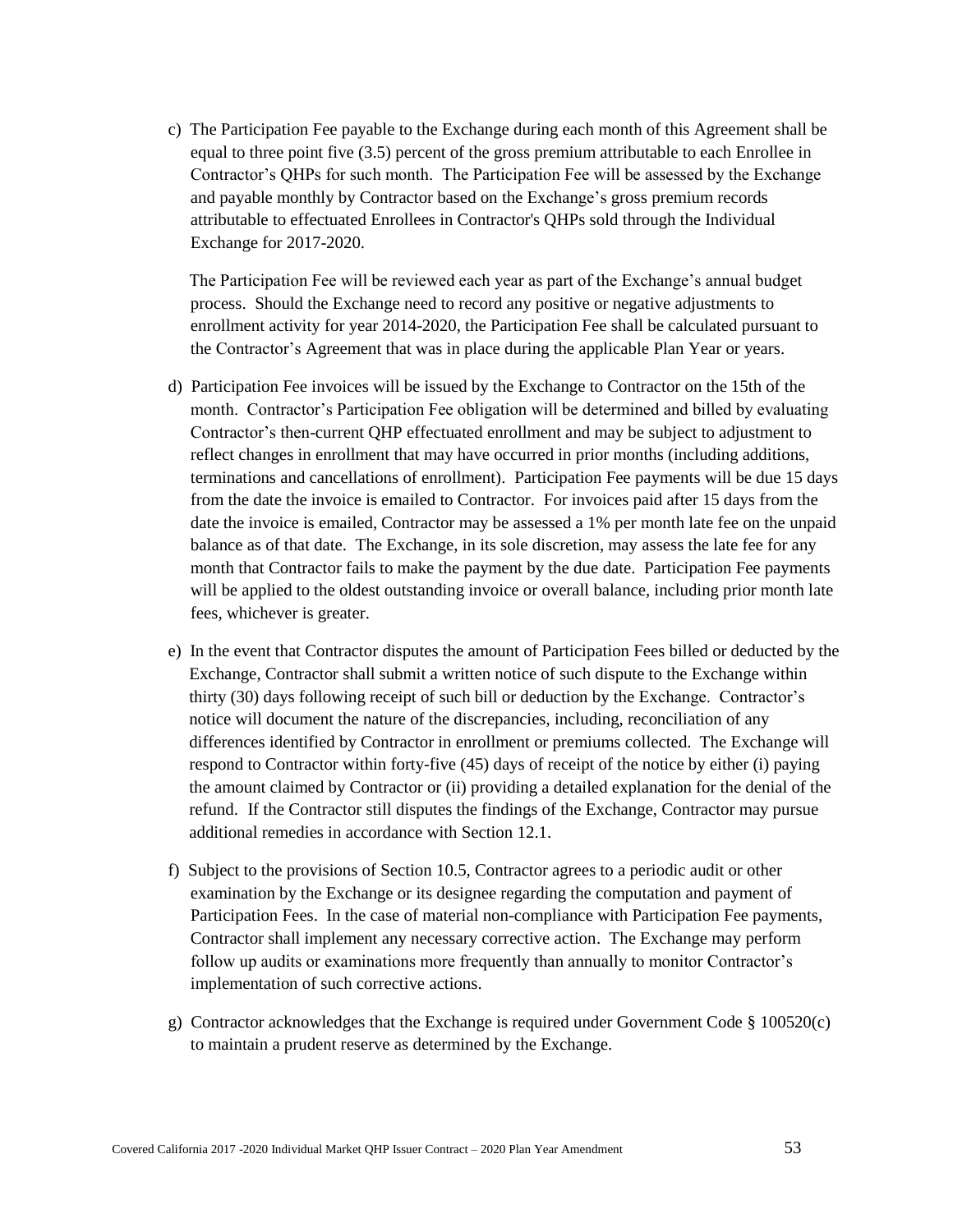# **ARTICLE 6 – PERFORMANCE STANDARDS**

# **6.1 Standards**

Contractor shall comply with the performance standards set forth in Attachment 14 ("Performance Standards"). The Exchange shall conduct or arrange for the conduct of a review of Contractor's performance under the Performance Measures. The Exchange shall be responsible for the actual and reasonable costs of the review, including the costs of any third-party designated by the Exchange to perform such review. The review shall be in addition to any ongoing monitoring that may be performed by the Exchange with respect to the Performance Measures.

The Exchange and Contractor shall agree to performance standards for the Exchange, which, if not satisfied, will provide credits to Contractor which can be applied to any penalties accrued to Contractor. Such credits may reduce up to 15% of Contractor's performance penalties that may be assessed under Section 6.2 below.

### **6.2 Penalties and Credits**

The Exchange may impose penalties ("penalties") in the event that Contractor fails to comply or otherwise act in accordance with the Performance Measures. The Exchange shall also administer and calculate credits ("credits") that may offset or reduce the amount of any performance penalties, but in no event shall such credits exceed the total amount of the penalty levied. Penalties and credits will be calculated in accordance with Attachment 14.

### **6.3 No Waiver**

The Exchange and Contractor agree that the failure to comply with the Performance Standards may cause damages to the Exchange and its Enrollees which may be uncertain and impractical or difficult to ascertain. The parties agree that the Exchange shall assess, and Contractor promises to pay the Exchange, in the event of such delayed, or failed performance that does not meet the Performance Standards, the amounts to be determined in accordance with the Performance Standards set forth at Attachment 14.

The assessment of fees relating to the failure to meet Performance Standards shall be subject to the following: (1) be determined in accordance with the amounts and other terms set forth in the Performance Standards, (2) be cumulative with other remedies available to the Exchange under the Agreement, (3) not be deemed an election of remedies, and (4) not constitute a waiver or release of any other remedy the Exchange may have under this Agreement for Contractor's breach of this Agreement, including, without limitation, the Exchange's right to terminate this Agreement. The Exchange shall be entitled, in its discretion, to recover actual damages caused by Contractor's failure to perform its obligations under this Agreement.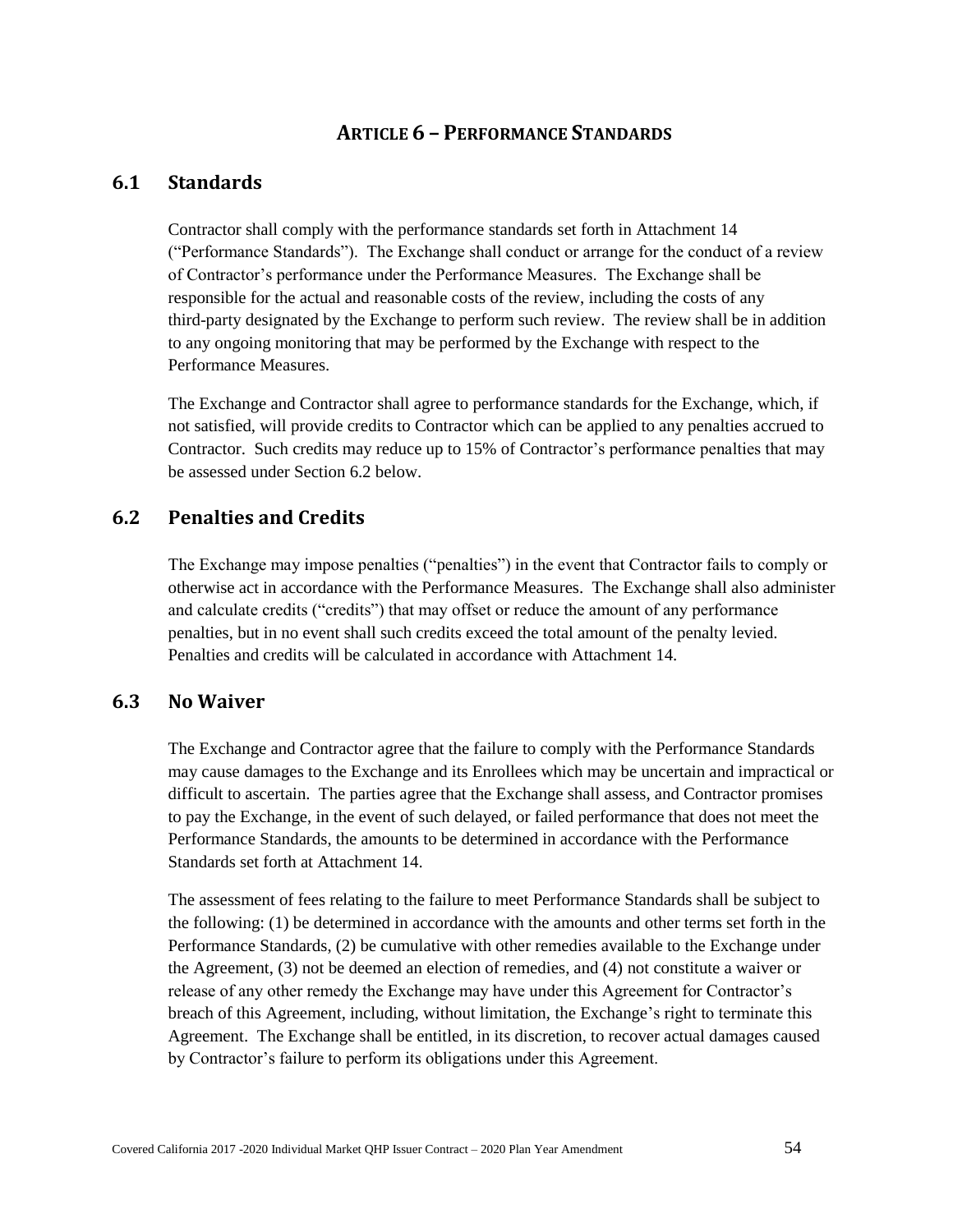# **ARTICLE 7 – CONTRACT TERM; RECERTIFICATION AND DECERTIFICATION**

# **7.1 Agreement Term**

The term of this Agreement is specified on the STD 213, which is the signature page of this Agreement.

# **7.2 Agreement Termination**

### **7.2.1 Exchange Termination**

The Exchange may, by ninety (90) days' written notice to Contractor, and without prejudice to any other of the Exchange remedies, terminate this Agreement for cause based on one or more of the following occurrences:

- a) Contractor fails to fulfill an obligation that is material to its status as a QHP Issuer or its performance under the Agreement;
- b) Contractor no longer holds a license or certificate that is required for Contractor to perform its obligations under this Agreement or Contractor otherwise fails to maintain compliance with the "good standing" requirements pursuant to Section 3.1.1 and which impairs Contractor's ability to provide Services under the Agreement;
- c) Contractor breaches any material term, covenant, warranty, or obligation under this Agreement that is not cured or substantially cured to the reasonable satisfaction of the Exchange within forty-five (45) days after receipt of notice of default from the Exchange; provided, however, that such cure period may not be required and the Exchange may terminate the Agreement immediately if the Exchange determines pursuant to subparagraph (e) below that Contractor's breach threatens the health and safety of Enrollees;
- d) Contractor knowingly has a director, officer, partner, or person with a beneficial ownership of more than five percent (5%) of Contractor's equity or has an employment, consulting, or other subcontractor agreement for the provision of Services under this Agreement who is, or has been: (A) excluded, debarred, or suspended from participating in any federally funded health care program, (B) suspended, or debarred from participation in any state contract or procurement process, or (C) convicted of a felony or misdemeanor (or entered a plea of nolo contendere) related to a crime or violation involving the acquisition or dispersal of funds or delivery of Covered Services to beneficiaries of any State or Federal health care program;
- e) The Exchange reasonably determines that (i) the welfare of Enrollees is in jeopardy if this Agreement continues, as such determination shall be made in the reasonable discretion of the Exchange based on consideration of professionally recognized standards and benchmarks, requirements imposed by accreditation agencies, and applicable laws, rules, and regulations; or (ii) Contractor fails to comply with a change in laws, rules or regulations occurring during the term of this Agreement and/or does not take any and all actions that may be required to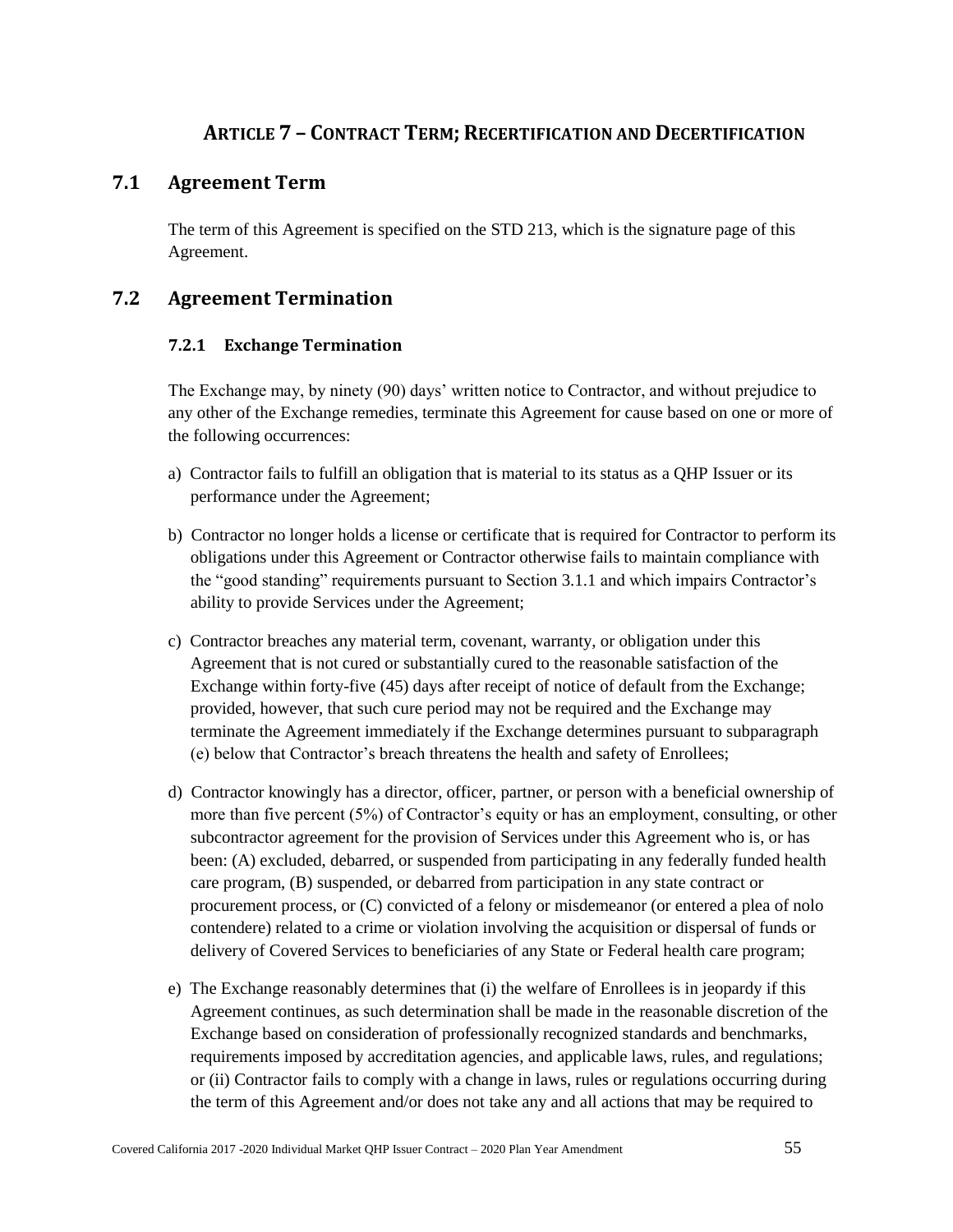amend the Agreement and otherwise establish and document compliance with any such changes; and (iii) the Exchange reasonably determines, based on consultation with legal counsel and/or State and Federal Regulators and/or other State-based or Federal health benefit exchanges, that it may be at risk of being found noncompliant with Federal or State laws, rules, or regulations.

### **7.2.2 Contractor Termination**

Contractor may, by ninety (90) days' written notice to the Exchange, and without prejudice to any other of the remedies, terminate this Agreement for cause based on one or more of the following occurrences:

- a) The Exchange breaches any material term, covenant, warranty, or obligation under this Agreement that is not cured or substantially cured to the reasonable satisfaction of the Contractor within forty-five (45) days after receipt by the Exchange of notice from the Contractor; or
- b) The Exchange fails to comply with a change in laws, rules or regulations occurring during the term of this Agreement or does not take any and all actions that may be required to amend the Agreement and otherwise establish and document compliance with any such changes, and Contractor reasonably determines, based on consultation with legal counsel and/or other State and Federal regulators and/or other State-based or Federal health benefit exchanges, that it may be at risk of being found noncompliant with Federal or State laws, rules, or regulations.

### **7.2.3 Notice of Termination**

If the Exchange determines, based on reliable information, that there is a substantial probability that Contractor will be unable to continue performance under this Agreement or Contractor will be in material breach of this Agreement in the next thirty (30) days, then the Exchange shall have the option to demand that Contractor provide the Exchange with a reasonable assurance of performance. Upon Contractor's receipt of such a demand from the Exchange, Contractor shall provide to the Exchange a reasonable assurance of performance responsive to the Exchange's demand. If Contractor fails to provide assurance within ten (10) days of the Exchange's demand that demonstrates Contractor's reasonable ability to avoid such default or cure within a reasonable time period not to exceed thirty (30) days, the failure shall constitute a breach by Contractor justifying termination of the Agreement by the Exchange.

In case a party elects to terminate this Agreement in whole or in part under Section 7.2, the notifying party shall give the other party ninety (90) days written notice of termination for default, specifying the default or defaults justifying the termination. The termination shall become effective after the expiration of such notice period if the defaults specified by the notifying party in its notice remain uncured at that time; provided, however, that the Exchange may require Contractor to discontinue the provision of certain Services if the Exchange determines that the continuing provision of services may cause harm to Enrollees, Participating Providers, or other stakeholders.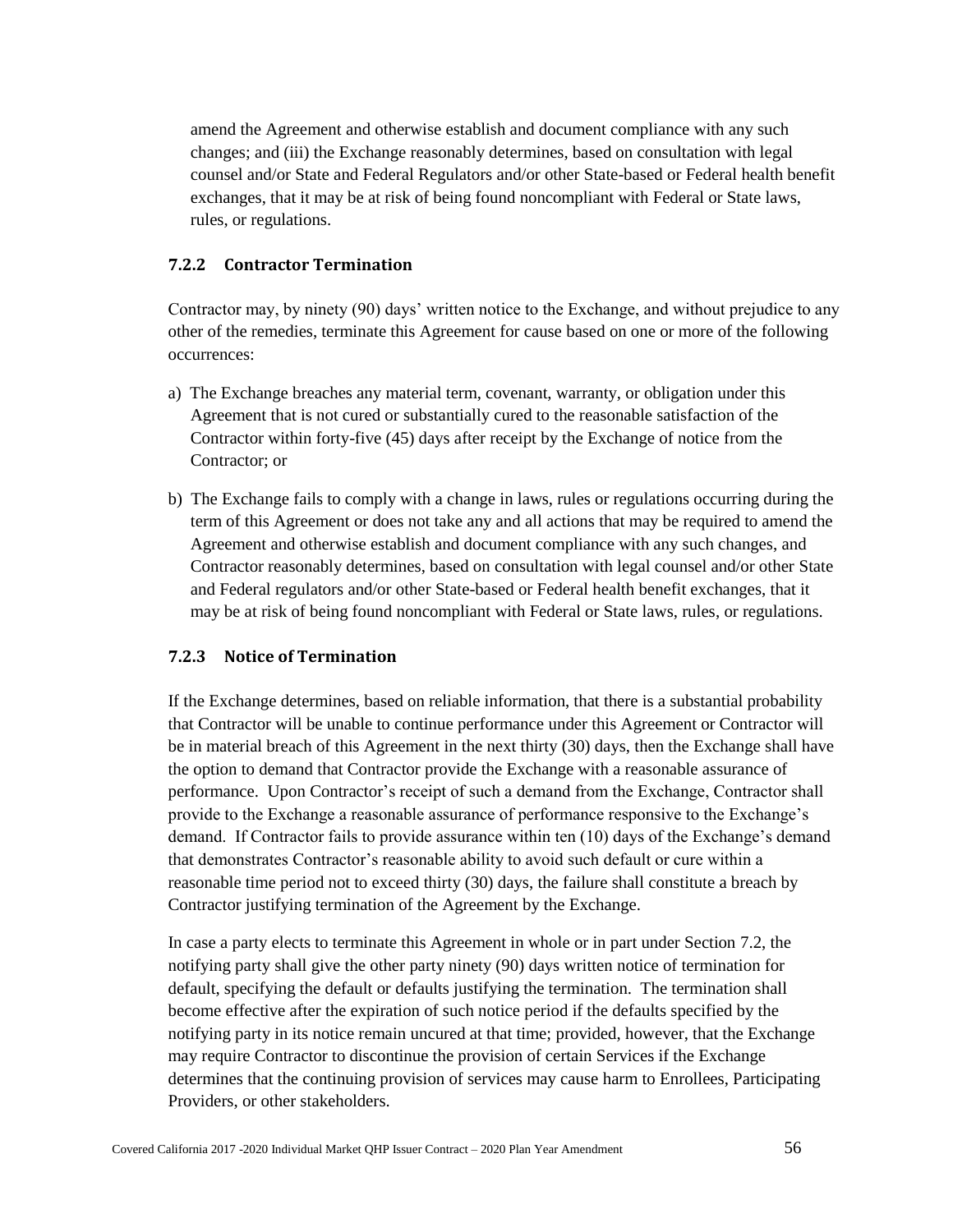The Exchange shall be entitled to retain any disputed amounts that remain in the possession of the Exchange until final resolution of all claims by the parties against each other arising out of any Contractor default alleged by the Exchange.

#### **7.2.4 Remedies in Case of Contractor Default or Breach**

- a) In addition to the termination provisions in Section 7.2.1, the Exchange shall have full discretion to institute any of the following remedies, in accordance with Subsection (b) of this Section, in case of Contractor's breach, whether material or not, or default:
	- i. Changing the order in which Contractor's QHPs are displayed in CalHEERS;
	- ii. Removing Contractor's provider directory from the Covered California website;
	- iii. Freezing Contractor's Enrollment during Open or Special Enrollment Periods;
	- iv. Recovery of damages to the Exchange caused by the breach or default; and
	- v. Specific performance of particular covenants made by Contractor hereunder.
- b) Prior to instituting any of the remedies in Subsection (a), the Exchange shall provide written notice to Contractor that Contractor is in breach or default of this Agreement, identify the basis for such breach or default, and provide Contractor with a thirty (30) day period to cure. During the cure period, the parties agree to meet and confer in an effort to informally resolve the breach or default. Contractor shall have thirty (30) days from the date Contractor received notice of the breach or default to fully cure the breach or default, unless the parties mutually agree to a longer cure period. If Contractor has not cured the breach or default within the thirty (30) day period, or a longer cure period that has been mutually agreed upon, the Exchange may institute any of the remedies identified in Subsection (a) of this section. All remedies of the Exchange under this Agreement for Contractor default or breach are cumulative to the extent permitted by law.
- c) This section shall not apply to any contractual requirements that are associated with a performance guarantee in Attachment 14 or for failure to meet any quality targets in Attachment 7.

#### **7.2.5 Contractor Insolvency**

Contractor shall notify the Exchange immediately in writing in the event that Contractor files any federal bankruptcy action or state receivership action, any federal bankruptcy or state receivership action is commenced against Contractor, Contractor is adjudicated bankrupt, or a receiver is appointed and qualifies. In case any of the foregoing events occurs, the Exchange may terminate this Agreement upon five (5) days written notice. If the Exchange does so, the Exchange shall have the right to recover damages from Contractor as though the Agreement had been terminated for Contractor default.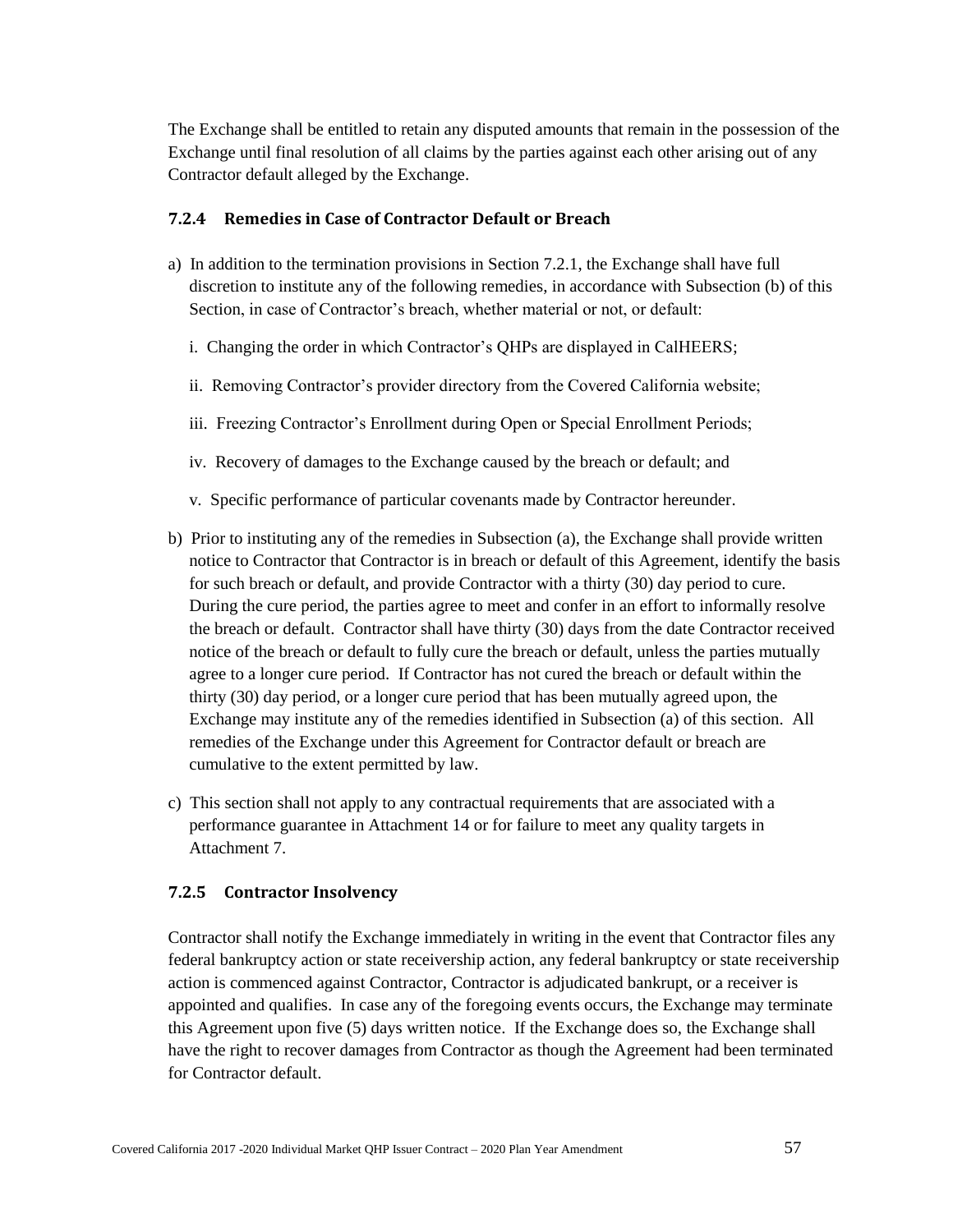# **7.3 Recertification**

### **7.3.1 Recertification Process**

During each year of this Agreement, the Exchange will evaluate Contractor for recertification based on an assessment process conducted by the Exchange in accordance with its procedures and on a basis consistent with applicable laws, rules and regulations, including, the requirements set forth under the California Affordable Care Act, 10 CCR § 6400 et seq., and the Affordable Care Act. The Exchange shall consider the Contractor for recertification unless (i) the Agreement is terminated sooner than the Expiration Date by the Exchange in accordance with the requirements set forth at Section 7.2 or pursuant to other terms set forth in the Agreement, or (ii) Contractor makes a Non-Recertification Election pursuant to Section 7.3.2.

### **7.3.2 Non-Recertification Election**

- a) Contractor election. Contractor shall provide the Exchange with notice on or before July 1 of each Plan Year whether Contractor will elect to not seek recertification of its QHPs for the following Plan Year ("Non-Recertification Election"). Contractor shall comply with conditions set forth in this Section 7.3.2 with respect to continuation of coverage and transition of Enrollees to new QHPs following the Exchange's receipt of Contractor's Non-Recertification Election.
- b) Continuation and Transition of Care. Except as otherwise set forth in this Section 7.3.2, Contractor shall continue to provide Covered Services to Enrollees in accordance with the terms set forth in the Agreement from and after Contractor's Non-Recertification Election up through the termination of coverage for Enrollees, as such termination of coverage shall be determined in accordance with the requirements of this section.

Contractor shall take any further action reasonably required by the Exchange to provide Covered Services to Enrollees and transition care following the Non-Recertification Election.

Contractor shall coordinate and cooperate with respect to communications to Enrollees in the Individual Exchange and other stakeholders regarding the transition of Enrollees to another QHP.

- c) Individual Exchange. The following provisions shall apply to the Individual Exchange:
	- i. Following the Exchange's receipt of the Non-Recertification Election, Contractor must continue to participate in the enrollment and eligibility assignment process, and may be assigned new Enrollees through the end of the calendar year;
	- ii. Contractor will provide coverage for Enrollees assigned to Contractor until the earlier of (i) the end of the calendar year, or (ii) the Enrollee's transition to another QHP during a Special Enrollment Period.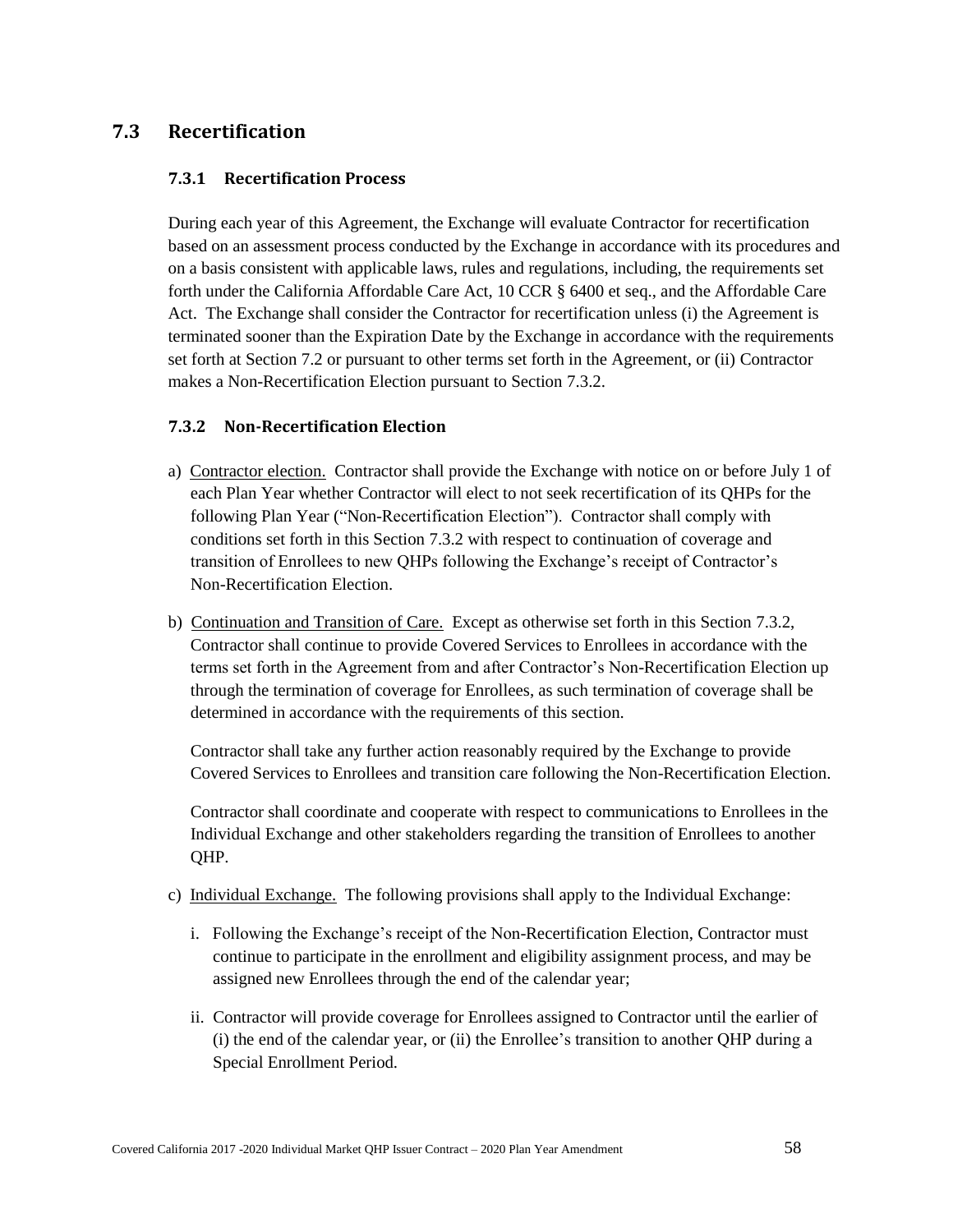## **7.4 Decertification**

Notwithstanding any other language set forth in this Section 7.4, the Agreement shall expire on the Expiration Date set forth in Section 7.1 in the event that the Exchange elects to decertify Contractor's QHP based on the Exchange's evaluation of Contractor's QHP during the recertification process that shall be conducted by Exchange pursuant to Section 7.2.

# **7.5 Effect of Termination**

- a) This Agreement shall terminate on the Expiration Date unless otherwise terminated earlier in accordance with the provisions set forth in this Agreement.
- b) Contractor's QHPs shall be deemed decertified and shall cease to operate as QHPs as defined at 10 CCR § 6410 immediately upon termination or expiration of this Agreement in the event uninterrupted continuation of agreement between the Exchange and Contractor is not achieved pursuant to either: (i) an extension of the term of the Agreement based upon the mutual agreement of the parties that is documented pursuant to a written amendment, or (ii) Contractor and the Exchange enter into a new agreement that is effective immediately upon the expiration of this Agreement. There shall be no automatic renewal of this Agreement or recertification of Contractor's QHPs upon expiration of the term of this Agreement. Contractor may appeal the decertification of its QHP that will result in connection with the termination of this Agreement and such appeal shall be conducted pursuant to the Exchange's process and in accordance with applicable laws, rules and regulations.
- c) All duties and obligations of the Exchange and Contractor shall cease upon termination of the Agreement and the decertification of Contractor's QHPs that shall occur upon the termination of this Agreement, except as set forth below or otherwise provided in the Agreement:
	- i. Each party shall remain liable for any rights, obligations, or liabilities that have accrued or arise from activities carried on by it under this Agreement prior to the effective date of termination.
	- ii. Any information of the other party that is in the possession of the other party will be returned promptly, or upon the request of owner of such property, destroyed using reasonable measures to protect against unauthorized access to or use of the information in connection with its destruction, following the earlier of: (i) the termination of this Agreement, (ii) receipt of a written request to return or destroy the Information Assets, or (iii) the termination of the business relationship between the parties. If both parties agree that return or destruction of information is not feasible or necessary, the receiving party will continue to extend the protections outlined in this Agreement to all assets in its possession and will limit further use of that information to those purposes that make the return or destruction of the information or assets. The Exchange reserves the right to inspect the storage, processes, and destruction of any Information Assets provided under this Agreement.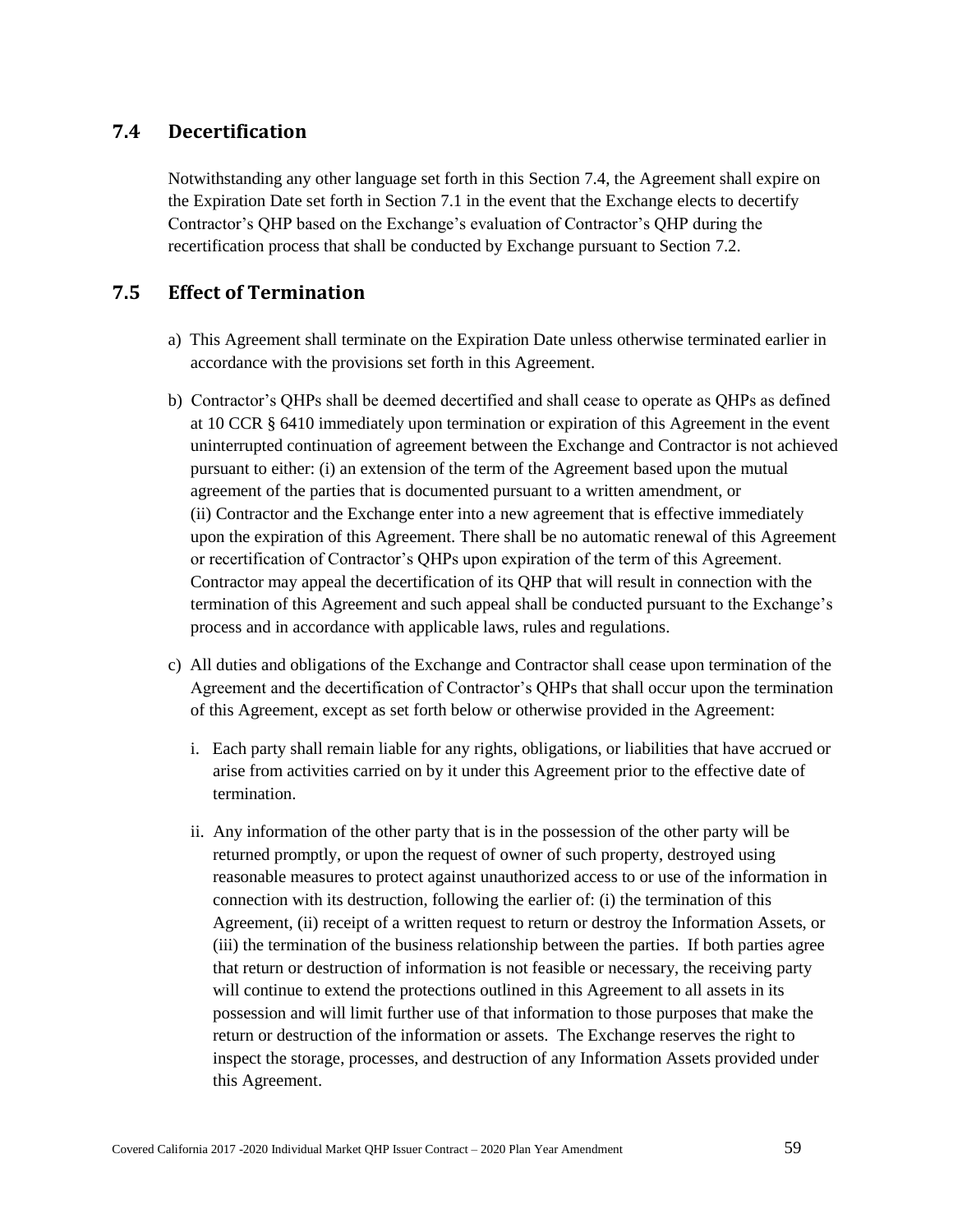- d) Contractor shall comply with the requirements set forth at Section 7.3.2 in the event that Contractor makes a Non-Recertification Election.
- e) Contractor shall cooperate fully to effect an orderly transfer of Covered Services to another QHP during (i) any notice period set forth at Sections 7.2.3, 7.2.5, or 7.3.2, and (ii) if requested by the Exchange to facilitate the transition of care or otherwise required under Section 7.6, following the termination of this Agreement. Such cooperation shall include the following:
	- i. Upon termination, Contractor, if offering a HMO, shall complete the processing of all claims for benefit payments under the QHP for Covered Services other than Capitated Services, and if offering a PPO, shall complete the processing of all medical claims for benefit payments under Contractor's QHP for Covered Services rendered on or before the termination date.
	- ii. Contractor will provide communications developed or otherwise approved by the Exchange to communicate new QHP information to Enrollees in accordance with a timeline to be established by the Exchange.
	- iii. In order to ensure the proper transition of Services provided prior to, and subsequent to, termination, Contractor will forward to any new QHP Issuer the electronic and direct paper claims that are received by Contractor, but which relate to Services provided by new contractor. Any such information shall be subject to compliance with applicable laws, rules and regulations and shall be sent at such time periods and in the manner requested by the Exchange for a period of up to three (3) months following the termination date.
	- iv. Contractor shall provide customer service to support the processing of claims for Covered Services rendered on or before the termination date for a period of two (2) months or such other longer period reasonably requested by the Exchange at a cost to be mutually agreed upon per Enrollee.
	- v. If so instructed by the Exchange in the termination notice, Contractor shall promptly discontinue the provision of Services requested by the Exchange to be discontinued as of the date requested by the Exchange.
	- vi. Contractor will perform reasonable and necessary acts requested by the Exchange and as required under applicable laws, rules, regulations, consistent with industry standards to facilitate transfer of Covered Services herewith to a succeeding Contractor. Contractor shall comply with requirements reasonably imposed by the Exchange relating to (i) the discontinuation of new enrollment or re-enrollment in Contractor's QHP, (ii) the transfer of Enrollee coverages to another QHP prior to the commencement date, (iii) the expiration of existing quotes, and (iv) such other protocols that may reasonably be established by the Exchange.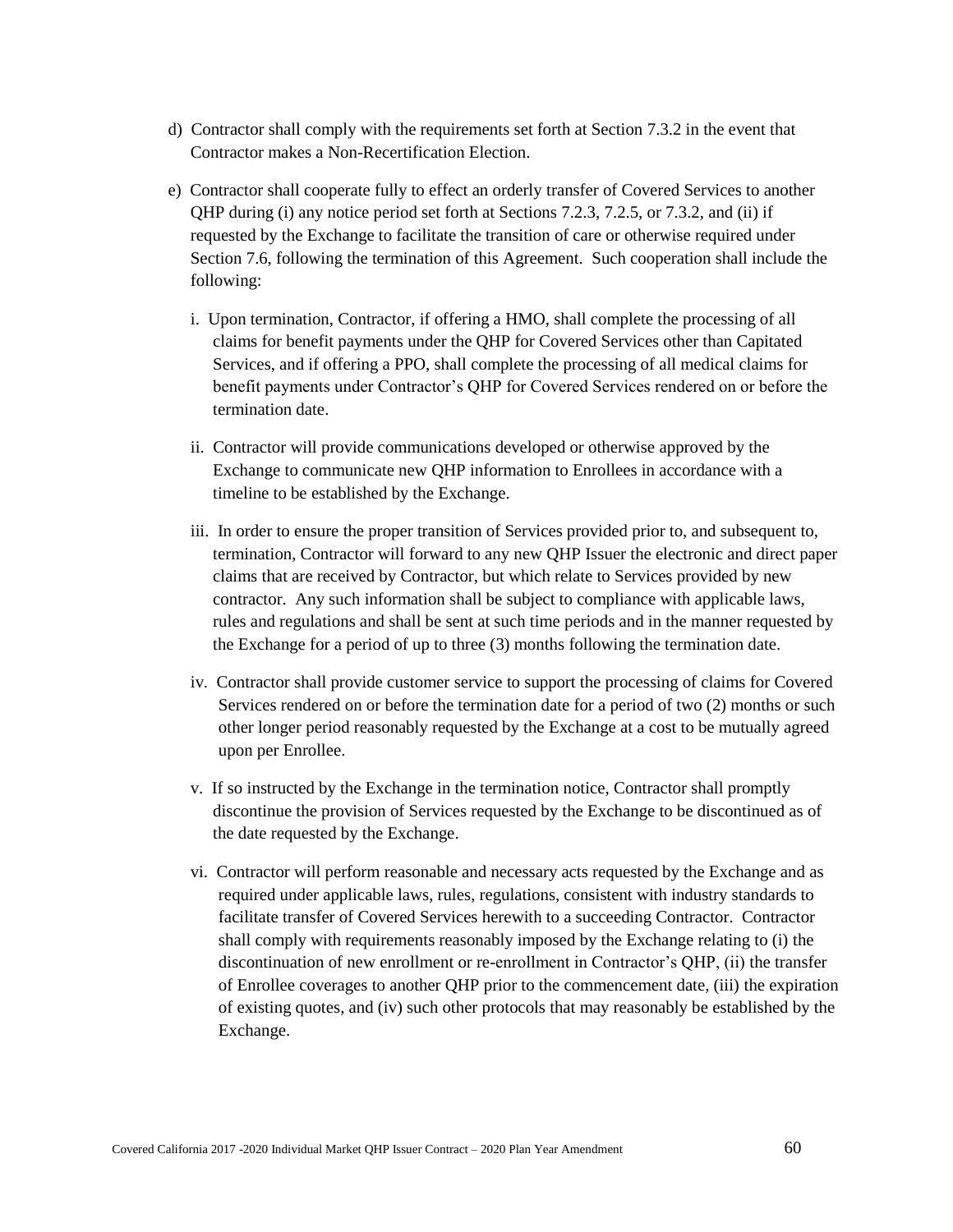- vii. Contractor will reasonably cooperate with the Exchange and any successor QHP Issuer in good faith with respect to taking such actions that are reasonably determined to be the best interest of the QHP Issuer, and Enrollees.
- f) Contractor shall cooperate with the Exchange's conduct of an accounting of amounts paid or payable and Enrollees enrolled during the month in which termination is effective in order to assure an appropriate determination of premiums earned by and payable to Contractor for Services rendered prior to the date of termination, which shall be accomplished as follows:
	- 1) Mid-Month Termination: For a termination of this Agreement that occurs during the middle of any month, the premium for that month shall be apportioned on a pro rata basis. Contractor shall be entitled to premiums from Enrollees for the period of time prior to the date of termination and Enrollees shall be entitled to a refund of the balance of the month. Contractor shall follow the methodology specified in 10 CCR § 6500 (i) for the refund of any excess premiums paid.

The same methodology shall apply to proration of APTC and CSR amounts for a coverage lasting less than one month.

- 2) Responsibility to Complete Contractual Obligations: Contractor is responsible for completing submission and corrections to Encounter Data for Covered Services received by Enrollees during the period of the Agreement. Contractor is responsible for submitting any outstanding financial or other reports required for Covered Services rendered or Claims paid during the term of the Agreement.
- g) Contractor shall (i) provide such other information to the Exchange, Enrollees and/or the succeeding QHP Issuer, and/or (ii) take any such further action as is required to effect an orderly transition of Enrollees to another QHP in accordance with requirements set forth under this Agreement and/or necessary to the continuity and transition of care in accordance with applicable laws, rules, and regulations.

### **7.6 Coverage Following Termination and Decertification**

- a) Upon the termination of the Agreement or decertification of one or more of Contractor's QHPs, Contractor shall cooperate fully with the Exchange in order to effect an orderly transition of Enrollees to another QHP as directed by the Exchange. This cooperation shall include: (i) attending post-termination meetings, (ii) providing or arranging for the provision of Covered Services as may be deemed necessary by Participating Providers to assure the appropriate continuity of care, and (iii) communicating with affected Enrollees in cooperation with the Exchange and the succeeding contractor as applicable, as reasonably requested by the Exchange.
- b) In the event the termination or expiration of the Agreement requires the transfer of some or all Enrollees into any other health plan, the terms of coverage under Contractor's QHP shall not be carried over to the replacement QHP, but rather the transferred Enrollees shall be entitled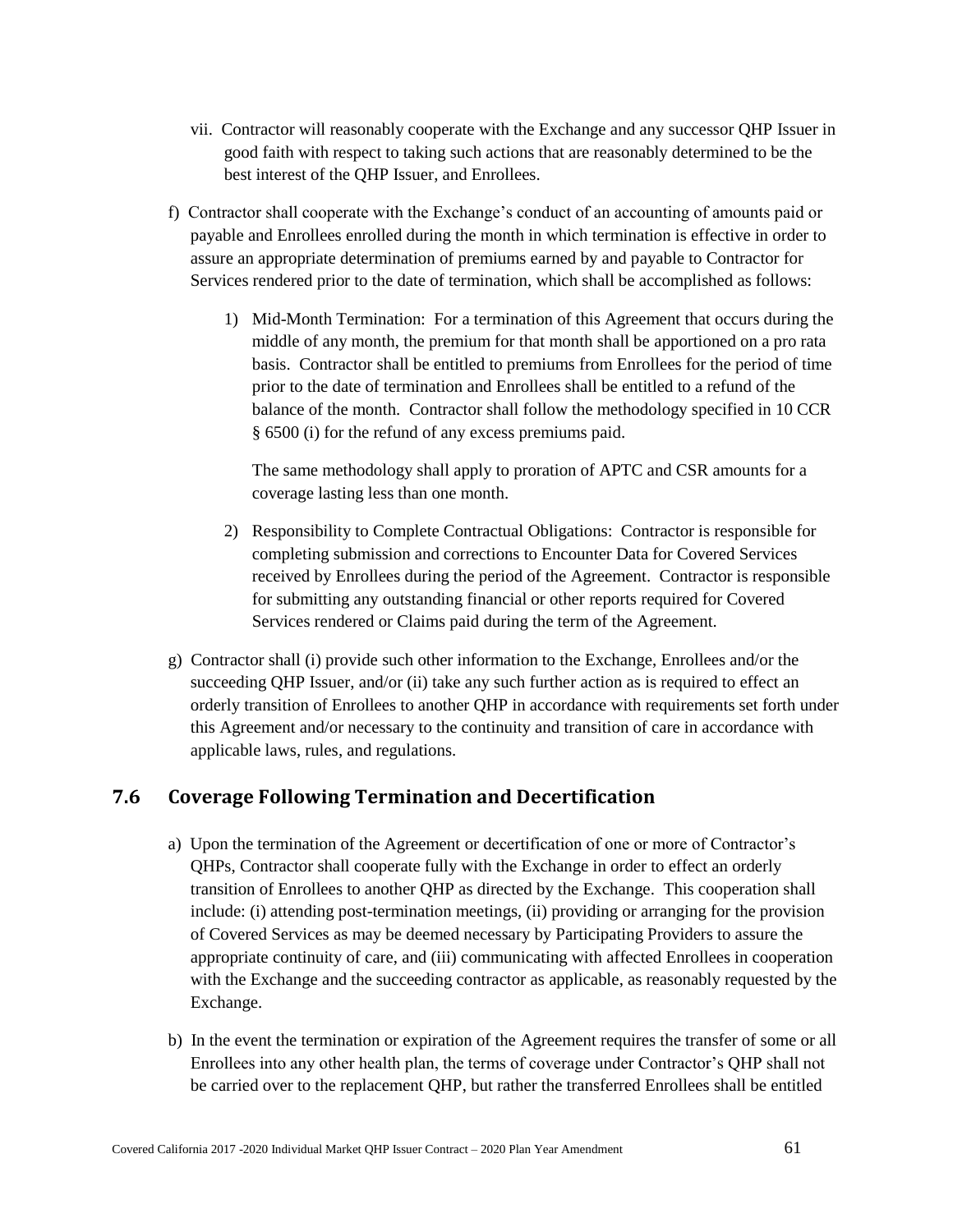only to the extent of coverage offered through the replacement QHP as of the effective date of transfer to the new QHP.

- c) Notwithstanding the foregoing, the coverage of Enrollee under Contractor's QHP may be extended to the extent that an Enrollee qualifies for an extension of benefits including, those to effect the continuity of care required due to hospitalization or disability. For purposes of this Agreement, "disability" means that the Enrollee has been certified as being totally disabled by the Enrollee's treating physician, and the certification is approved by Contractor. Such certification must be submitted for approval within thirty (30) days from the date coverage is terminated. Recertification of Enrollee's disability status must be furnished by the treating Provider not less frequently than at sixty (60) calendar day intervals during the period that the extension of benefits is in effect. The extension of benefits shall be solely in connection with the condition causing total disability. This extension, which is contingent upon payment of the applicable premiums, shall be provided for the shortest of the following periods:
	- i. Until total disability ceases;
	- ii. For a maximum period of twelve (12) months after the date of termination, subject to plan maximums;
	- iii. Until the Enrollee's enrollment in a replacement plan; or
	- iv. Recertification.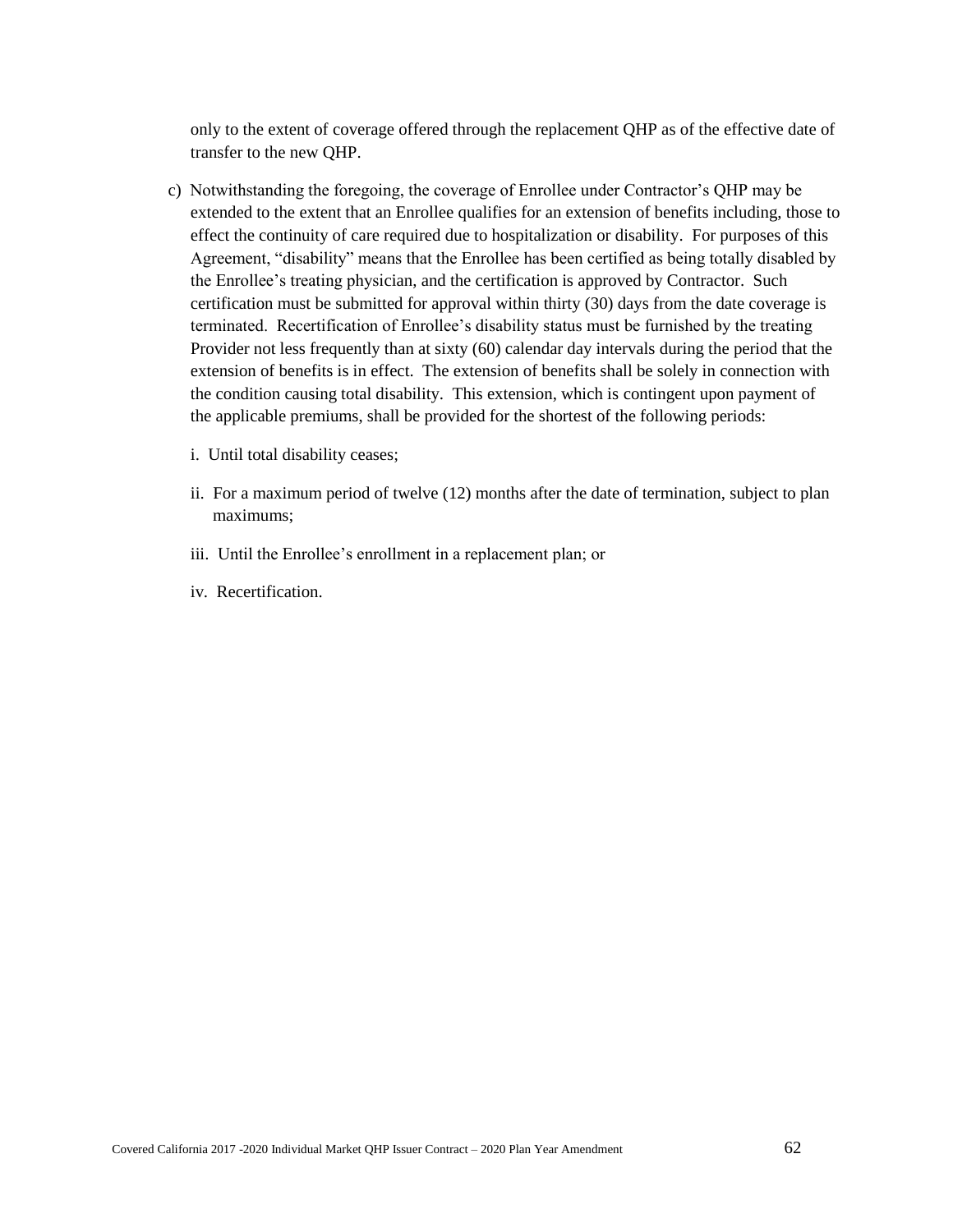### **ARTICLE 8 –INSURANCE AND INDEMNIFICATION**

### **8.1 Contractor Insurance**

### **8.1.1 Required Coverage**

- a) Without limiting the Exchange's right to obtain indemnification or other forms of remedies or relief from Contractor or other third-parties, Contractor shall, at its sole cost and expense, obtain, and during the term of this Agreement, maintain in full force and effect, the insurance coverage described in this section and as otherwise required by law, including, without limitation, coverage required to be provided and documented pursuant to § 1351 (o) of the Health and Safety Code and relating to insurance coverage or self-insurance: (i) to respond to claims for damages arising out of the furnishing of Covered Services, (ii) to protect against losses of facilities where required by the director, and (iii) to protect against workers' compensation claims arising out of work-related injuries that might be brought by the employees and staff of Contractor. All insurance shall be adequate to provide coverage against losses and liabilities attributable to the acts or omissions of Contractor in performance of this Agreement and to otherwise protect and maintain the resources necessary to fulfill Contractor's obligations under this Agreement. The minimum acceptable limits shall be as indicated below:
	- i. Commercial general liability or equivalent self-insurance covering the risks of bodily injury (including death), property damage, and personal injury, including coverage for contractual liability, with a limit of not less than \$1 million per occurrence/\$2 million general aggregate;
	- ii. Comprehensive business automobile liability (owned, hired, or non-owned vehicles used by Contractor in connection with performance of its obligations under this Agreement) covering the risks of bodily injury (including death) and property damage, including coverage for contractual liability, with a limit of not less than \$1 million per accident;
	- iii. Employers liability insurance covering the risks of Contractor's employees and employees' bodily injury by accident or disease with limits of not less than \$1 million per accident for bodily injury by accident, and \$1 million per employee for bodily injury by disease, and \$1 million disease policy limit;
	- iv. Umbrella policy providing excess limits over the primary general liability, automobile liability, and employer's liability policies in an amount not less than \$10 million per occurrence and in the aggregate;
	- v. Crime coverage at such levels consistent with industry standards and reasonably determined by Contractor to cover occurrences falling in the following categories: computer and funds transfer fraud; forgery; money and securities; and employee theft; and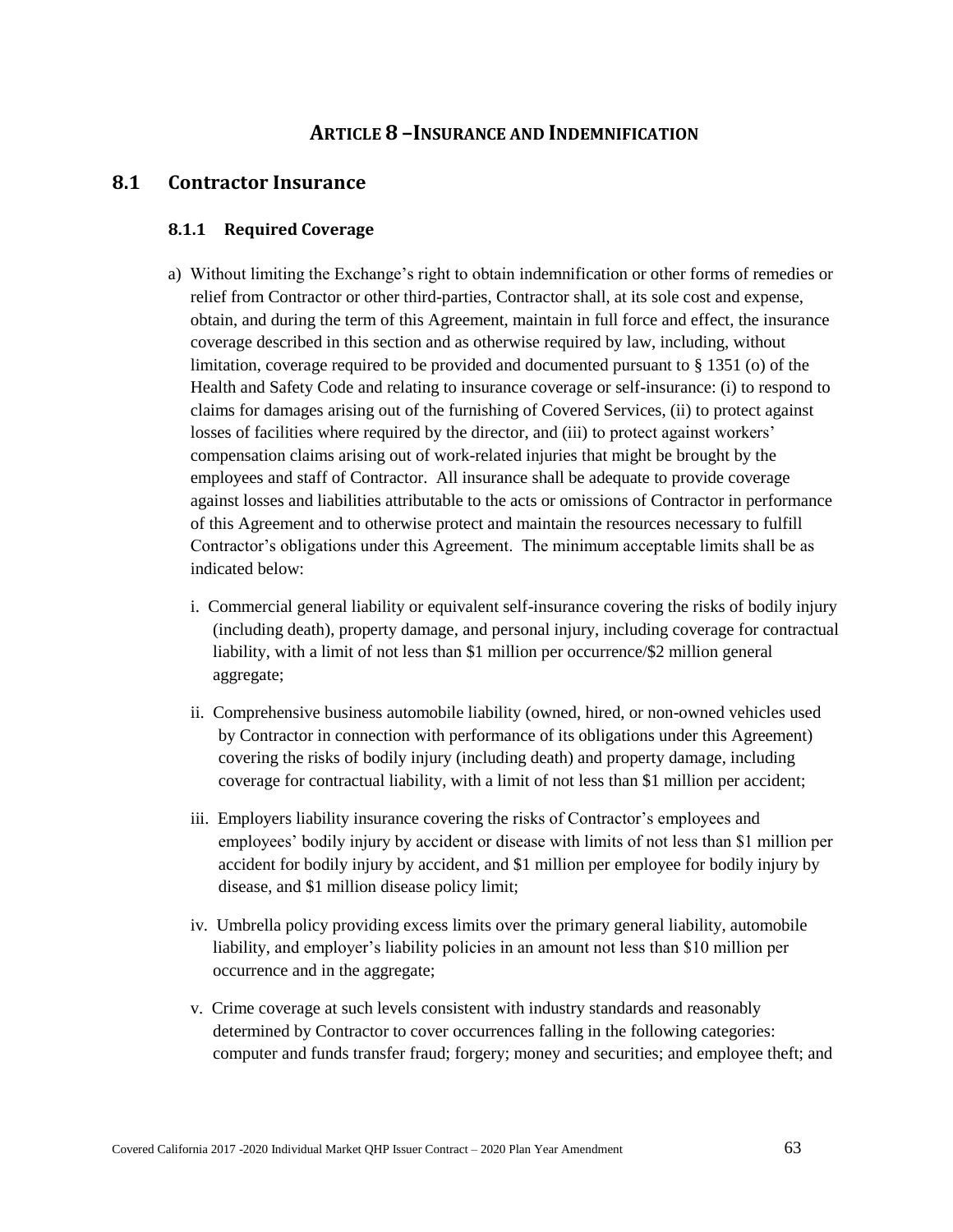vi. Professional liability or errors and omissions with coverage of not less than \$1 million per claim/\$2 million general aggregate.

### **8.1.2 Workers' Compensation**

Contractor shall, in full compliance with State law, provide or purchase, at its sole cost and expense, statutory California's workers' compensation coverage which shall remain in full force and effect during the term of this Agreement.

### **8.1.3 Subcontractor Coverage**

Contractor shall require all subcontractors that may be authorized to provide Services on behalf of Contractor or otherwise under this Agreement to maintain insurance commensurate with the nature of such subcontractors' work and all coverage for subcontractors shall be subject to all the requirements set forth in this Agreement and applicable laws, rules and regulations. Failure of subcontractor(s) to comply with insurance requirements does not limit Contractor's liability or responsibility.

### **8.1.4 Continuation of Required Coverage**

For professional liability and errors and omissions coverage and crime coverage, Contractor shall continue such coverage beyond the expiration or termination of this Agreement. In the event Contractor procures a claim made policy as distinguished from an occurrence policy, Contractor shall procure and maintain prior to termination of such insurance, continuing extended reporting coverage for the maximum terms provided in the policy so as to cover any incidents arising during the term of this Agreement. Contractor shall arrange for continuous insurance coverage throughout the term of this Agreement.

### **8.1.5 Premium Payments and Disclosure**

Premium on all insurance policies shall be paid by Contractor or its subcontractors. Contractor shall provide thirty (30) days' notice of cancellation to the Exchange. Contractor shall furnish to the Exchange copies of certificates of all required insurance prior to the Execution Date, and copies of renewal certificates of all required insurance within thirty (30) days after the renewal date. The Exchange reserves the right to review the insurance requirements contained herein to ensure that there is appropriate coverage that is in accordance with this Agreement. The Exchange is to be notified by Contractor promptly if any aggregate insurance limit is exceeded. In such event, Contractor must purchase additional coverage to meet these requirements.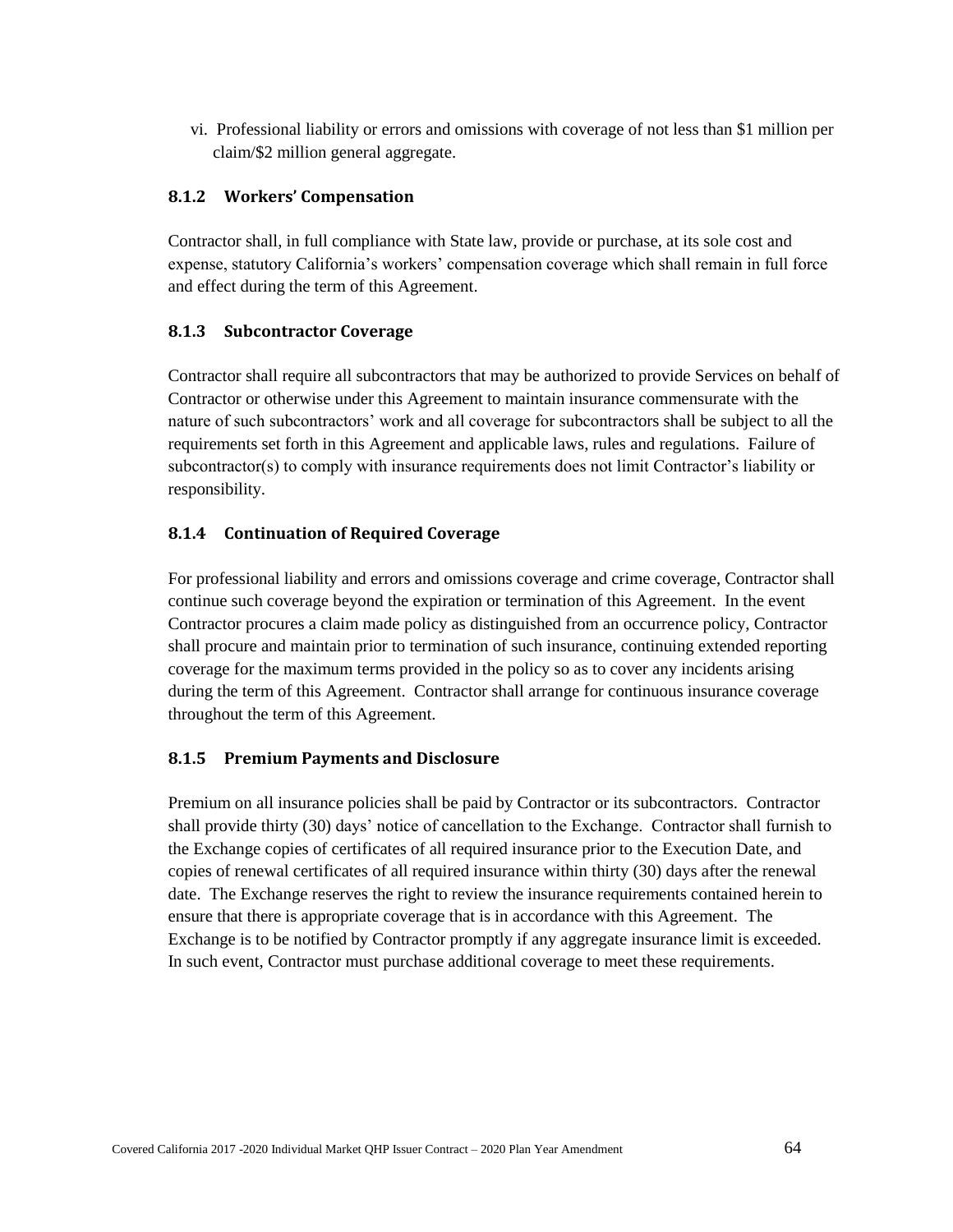## **8.2 Indemnification**

Contractor shall indemnify, defend, and hold harmless the Exchange, the State, and all of the officers, trustees, Agents, and Employees of the foregoing, from and against any and all demands, claims, actions, losses, costs, liabilities, damages or deficiencies, including interest, penalties and attorneys' fees, related to any of the following:

- a) Arise out of or are due to a breach by Contractor of any of its representations, warranties, covenants or other obligations contained in this Agreement; or
- b) Are caused by or resulting from Contractor's acts or omissions constituting bad faith, willful misfeasance, negligence, or reckless disregard of its duties under this Agreement or applicable laws, rules, and regulations; or
- c) Accrue or result to any of Contractor's subcontractors, material men, laborers, or any other person, firm, or entity furnishing or supplying services, material, or supplies in connection with the performance of this Agreement.

The obligation to provide indemnification under this Agreement shall be contingent upon the Exchange:

- a) Providing Contractor with reasonable written notice of any claim for which indemnification is sought;
- b) Allowing Contractor to control the defense and settlement of such claim; provided, however, that the Contractor consults with the Exchange regarding the defense of the claim and any possible settlements and agrees not to enter into any settlement or compromise of any claim or action in a manner that admits fault or imposes any restrictions or obligations on the Exchange without the Exchange's prior written consent, which will not be unreasonably withheld; and,
- c) Cooperating fully with the Contractor in connection with such defense and settlement. Indemnification under this section is limited as described herein.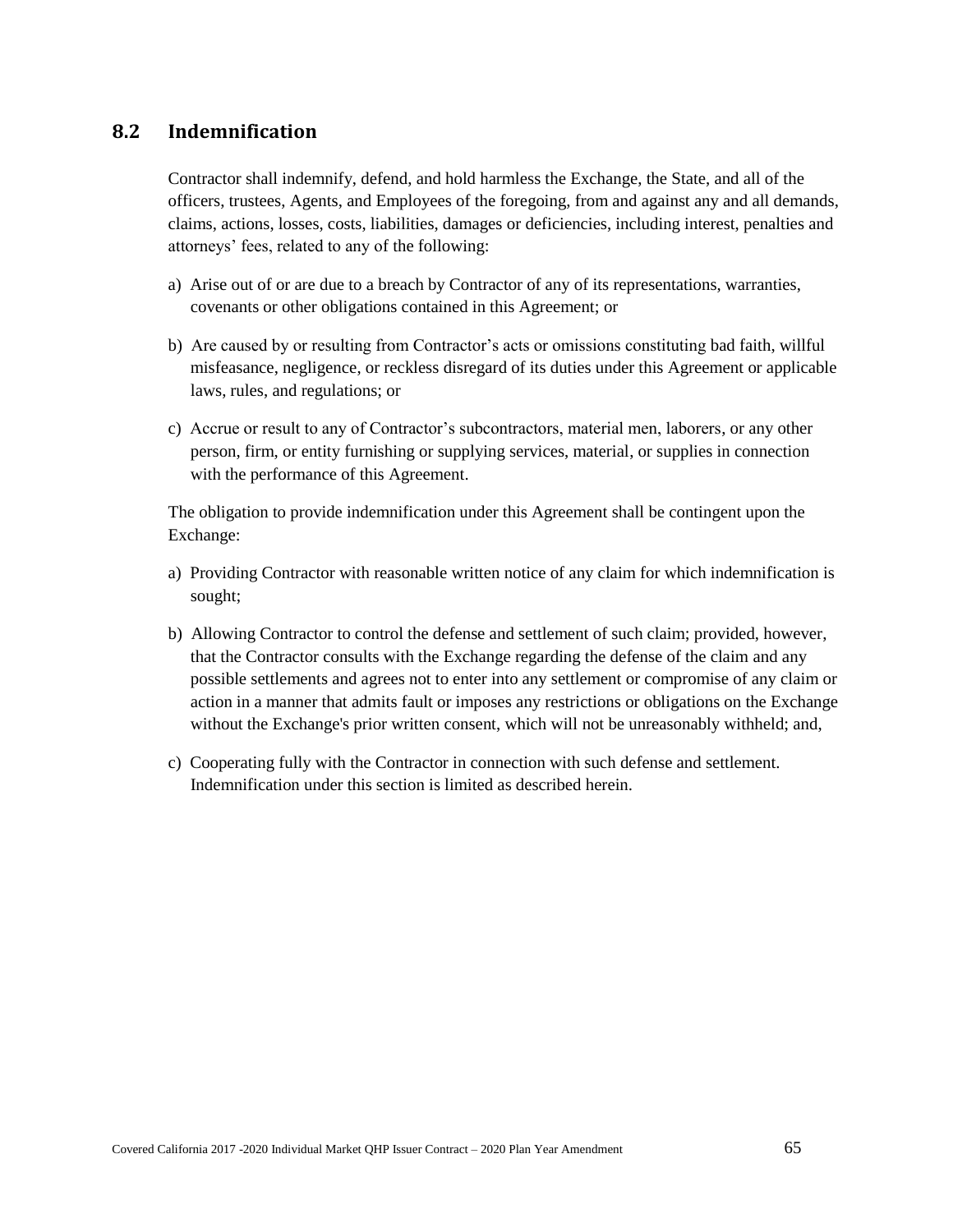# **ARTICLE 9 – PRIVACY AND SECURITY**

### **9.1 Privacy and Security Requirements for Personally Identifiable Data**

- a) HIPAA Requirements. Contractor agrees to comply with applicable provisions of the Health Insurance Portability and Accountability Act of 1996 ("HIPAA"), including the Administrative Simplification Provisions of HIPAA, as codified at 42 U.S.C. § 1320d et seq., the Health Information Technology for Economic and Clinical Health Act of 2009 ("HITECH"), and any current and future regulations promulgated under HITECH or HIPAA, all as amended from time to time and collectively referred to herein as the "HIPAA Requirements". Contractor agrees not to use or further disclose any Protected Health Information, other than as permitted or required by the HIPAA Requirements and the terms of this Agreement.
- b) Exchange Requirements. With respect to Contractor Exchange Functions, Contractor agrees to comply with following privacy and security requirements and standards applicable to Personally Identifiable Information which have been established and implemented by the Exchange in accordance with the requirements of 45 C.F.R. Part 155 (collectively, "the Exchange Requirements"):
	- i. Uses and Disclosures. Pursuant to the terms of this Agreement, Contractor may receive from the Exchange Protected Health Information and/or Personally Identifiable Information in connection with Contractor Exchange Functions that is protected under applicable Federal and State laws and regulations. Contractor shall not use or disclose such Protected Health Information or Personally Identifiable Information obtained in connection with Contractor Exchange Functions other than as is expressly permitted under the Exchange Requirements and only to the extent necessary to perform the functions called for within this Agreement.
	- ii. Fair Information Practices. Contractor shall implement reasonable and appropriate fair information practices to ensure:
		- 1. Individual Access. Contractor shall provide access to, and permit inspection and copying of Protected Health Information and Personally Identifiable Information in either an electronic or hard copy format as specified by the individual and as required by law, within thirty (30) days of such request from the individual. If the Contractor denies access, in whole or in part, the Contractor must provide a written denial within the time limits for providing access, which includes the basis for the denial and a statement of the individual's review rights, if applicable. In the event any individual requests access to Protected Health Information or Personally Identifiable Information maintained by the Exchange or another health plan directly from Contractor, Contractor shall within five (5) days forward such request to the Exchange and the relevant health plan as needed.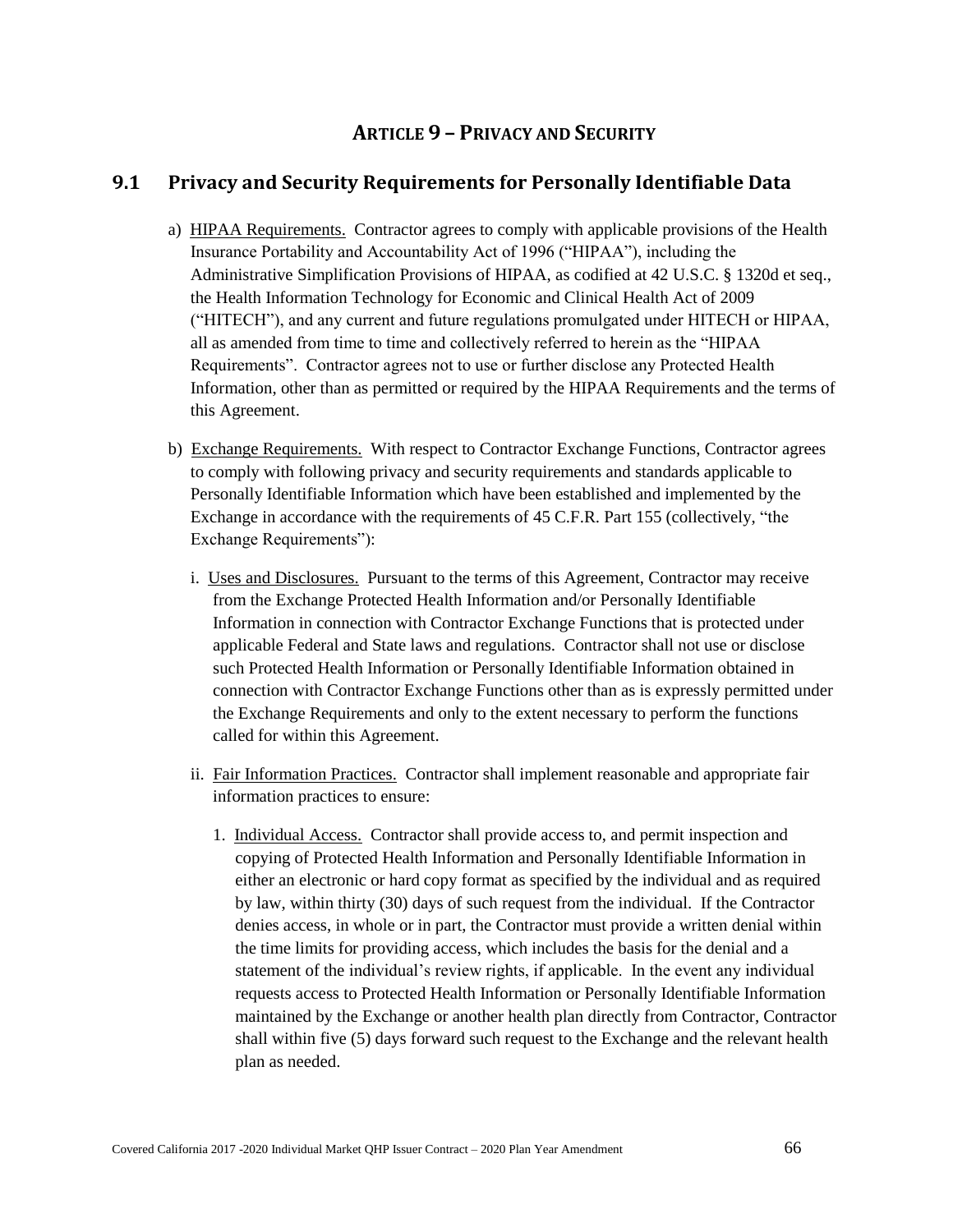- 2. Amendment. Contractor shall provide an individual with the right to request an amendment of inaccurate Protected Health Information and Personally Identifiable Information. Contractor shall respond to such individual within sixty (60) days of such a request either by making the correction and informing the individual of such correction or notifying the individual in writing that the request was denied, which notice shall provide an explanation for the denial and explain that the individual may submit a statement of disagreement with the denial.
- 3. Openness and Transparency. Contractor shall make available to individuals applicable policies, procedures, and technologies that directly affect such individuals and/or their Protected Health Information and Personally Identifiable Information.
- 4. Choice. Contractor shall provide individuals with a reasonable opportunity and capability to make informed decisions about the collection, use, and disclosure of their Protected Health Information and Personally Identifiable Information.
- 5. Limitations. Contractor represents and warrants that all Protected Health Information and Personally Identifiable Information shall be collected, used, and/or disclosed under this Agreement only to the extent necessary to accomplish a specified purpose under the terms of this Agreement or as permitted by the Exchange Requirements and never to discriminate inappropriately.
- 6. Data Integrity. Contractor shall implement policies and procedures reasonably intended to ensure that Protected Health Information and Personally Identifiable Information in its possession is complete, accurate, and current, to the extent necessary for the Contractor's intended purposes, and has not been altered or destroyed in an unauthorized manner.
- 7. Safeguards. Contractor shall have in place administrative, physical, and technical safeguards that reasonably and appropriately protect the confidentiality, integrity, and availability of the Protected Health Information and Personally Identifiable Information that it creates, receives, maintains, or transmits pursuant to the Agreement and to prevent the use or disclosure of Protected Health Information and/or Personally Identifiable Information other than as provided for in this Agreement, or as required by law. In furtherance of compliance with such requirements, Contractor shall:
	- a. Encrypt all Protected Health Information and/or Personally Identifiable Information that is in motion or at rest, including but not limited to data on portable media devices, using commercially reasonable means, consistent with applicable Federal and State laws, regulations and agency guidance, including but not limited to the U.S. Department of Health and Human Services Guidance Specifying the Technologies and Methodologies That Render Protected Health Information Unusable, Unreadable, or Indecipherable to Unauthorized Individuals for Purposes of the Breach Notification Requirements or issued by the National Institute for Standards and Technology ("NIST") concerning the protection of identifiable data such as Protected Health Information and/or Personally Identifiable Information.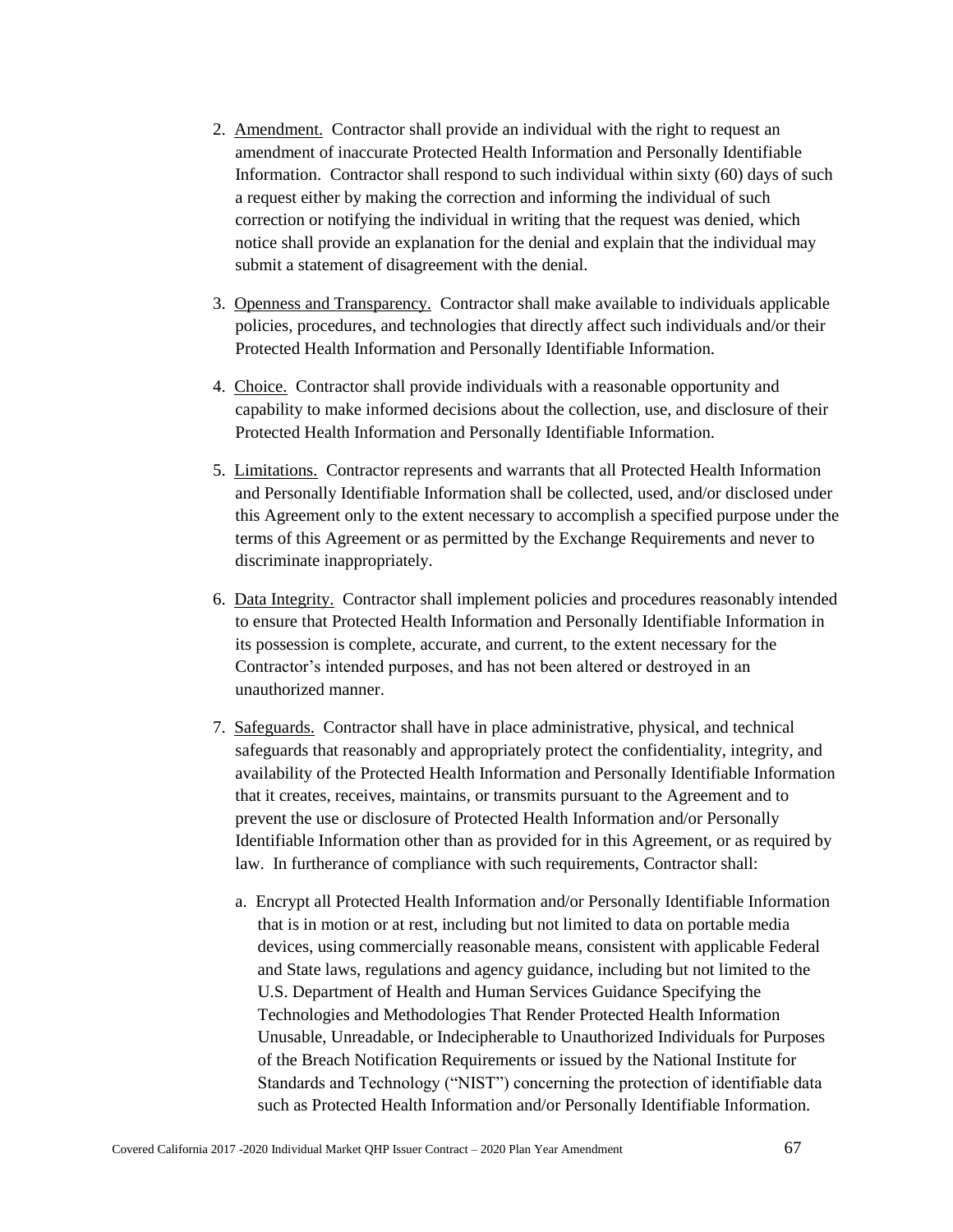Data centers shall be encrypted or shall otherwise comply with industry data security best practices;

- b. Implement a contingency plan for responding to emergencies and/or disruptions to business that in any way affect the use, access, disclosure, or other handling of Protected Health Information and/or Personally Identifiable Information;
- c. Maintain and exercise a plan to respond to internal and external security threats and violations;
- d. Maintain an incident response plan;
- e. Maintain technology policies and procedures that provide reasonable safeguards for the protection of Protected Health Information and Personally Identifiable Information stored, maintained, or accessed on hardware and software utilized by Contractor and its subcontractors and Agents;
- f. Mitigate to the extent practicable, any harmful effect that is known to Contractor of any Security Incident related to Protected Health Information and/or Personally Identifiable Information or of any use or disclosure of Protected Health Information and/or Personally Identifiable Information by Contractor or its subcontractors or Agents in violation of the requirements of this Agreement or applicable privacy and security laws and regulations and agency guidance;
- g. Ensure that each individual user, including any employees, sub-contractors, agents or other such individuals, of any Exchange computer system through which Protected Health Information and/or Personally-Identifiable Information is accessed be assigned and maintain his or her own unique user-id and password. Contractor shall immediately notify the Exchange via e-mail through an e-mail address provided by the Exchange once any such employees, sub-contractors, agents or other such individuals are no longer employed or retained by Contractor. Contractor shall likewise cooperate in good faith to ensure the accounts of any such individuals are de-activated to prevent unauthorized access to Protected Health Information and/or Personally-Identifiable Information through any such Exchange computer system; and
- h. Destroy Protected Health Information and Personally Identifiable Information in a manner consistent with applicable State and Federal laws, regulations, and agency guidance on the destruction of Protected Health Information and Personally Identifiable Information, including but not limited to NIST special publication 800-88 "Guidelines for Media Sanitization; and
- i. Comply with all applicable Exchange policies within Section 9.2. Protection of Information Assets, including, but not limited to, executing non-disclosure agreements and other documents required by such policies. Contractor shall also require any subcontractors and Agents to comply with all such Exchange policies.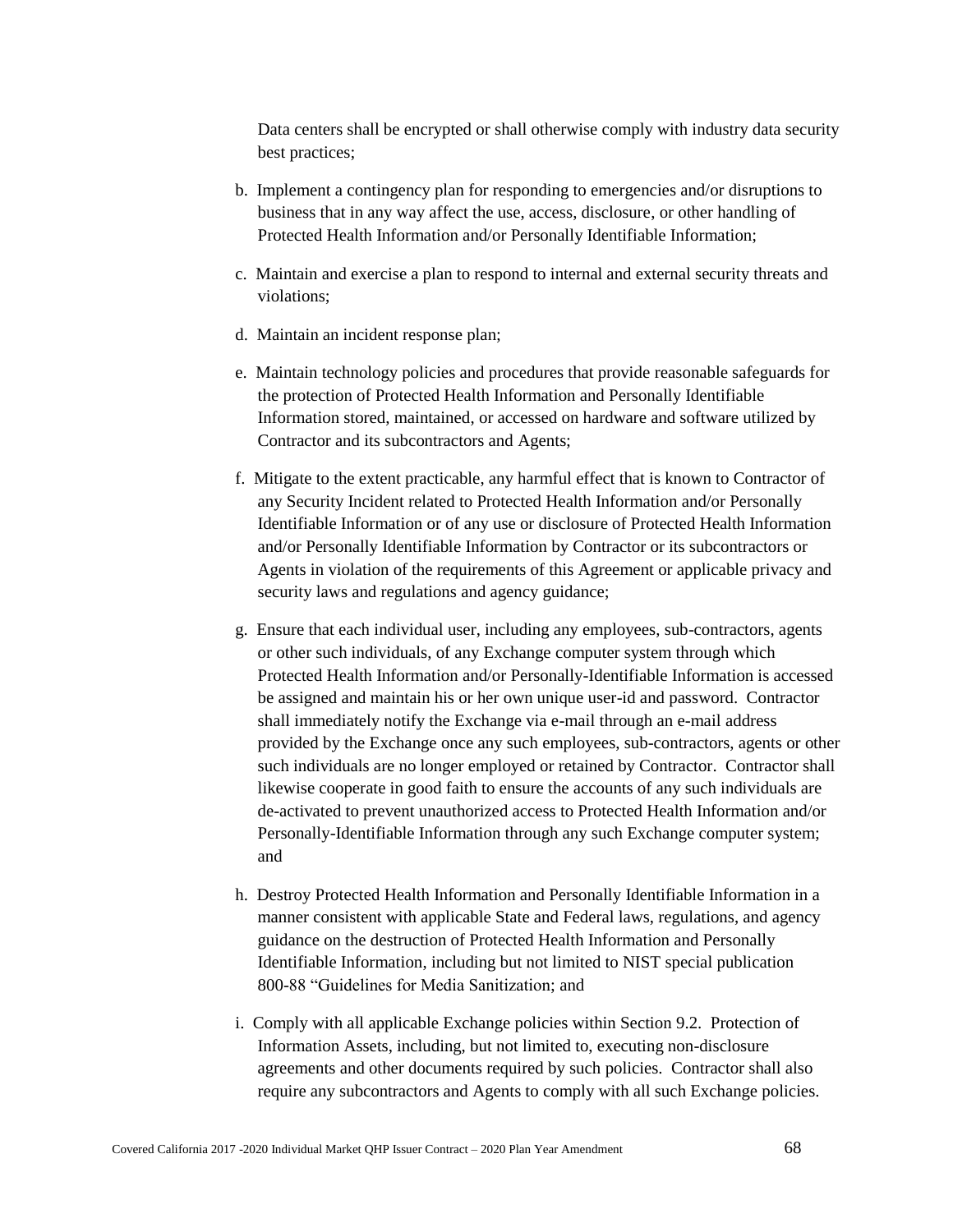- c) California Requirements. With respect to all provisions of information under this Agreement, Contractor agrees to comply with all applicable California state health information privacy and security laws applicable to Personally Identifiable Information, including but not limited to the confidentiality of the Medical Information Act, the California Insurance Information and Privacy Protection Act, and the Information Practices Act, all collectively referred to as "California Requirements."
- d) Interpretation. Notwithstanding any other provisions in this section, to the extent a conflict arises between the permissibility of a use or disclosure of Protected Health Information or Personally Identifiable Information under the HIPAA Requirements, the Exchange Requirements, or California Requirements with respect to Contractor Exchange Functions, the applicable requirements imposing the more stringent privacy and security standards to such uses and disclosures shall apply. In addition, any ambiguity in this Agreement regarding the privacy and security of Protected Health Information and/or Personally Identifiable Information shall be resolved to permit the Exchange and Contractor to comply with the most stringent of the applicable privacy and security laws or regulations.
- e) Breach Notification.
	- i. Contractor shall report to the Exchange any Breach or Security Incident reasonably calculated to result in the Breach of PII or PHI created or received in connection with Contractor Exchange Functions in accordance with the provisions set forth herein. For purposes of this Paragraph (e), a "Breach" shall, in accordance with the HIPAA Breach Notification Rule, mean the impermissible use or disclosure of PII or PHI within Contractor's custody or control which is reasonably calculated to compromise the security or privacy of any such PII or PHI [45 CFR § 164.400-414]. For purposes of this Paragraph (e), a "Security Incident" shall, in accordance with the HIPAA Security Rule, mean the attempted or successful unauthorized access, use, disclosure, modification, or destruction of information or the interference with system operations in an information system [45 CFR § 164.304].
	- ii. Contractor shall, without unreasonable delay, but no later than within three (3) business days after Contractor's discovery of a Breach or Security Incident reasonably calculated to result in a Breach of PII or PHI subject to this agreement, submit an initial report regarding any such Breach or Security Incident to the Exchange. Reports shall be made on a form made available to Contractor by the Exchange.
	- iii. Contractor shall cooperate with the Exchange in investigating any such Breach or Security Incident and in meeting the Exchange's obligations, if any, under applicable State and Federal security breach notification laws, regulatory obligations, or agency requirements. If the cause of the Breach or Security Incident is attributable to Contractor or its Agents or subcontractors, Contractor shall be responsible for Breach notifications and reporting as required under applicable Federal and State laws, regulations, and agency guidance. Such notification(s) and required reporting shall be done in cooperation with the Exchange.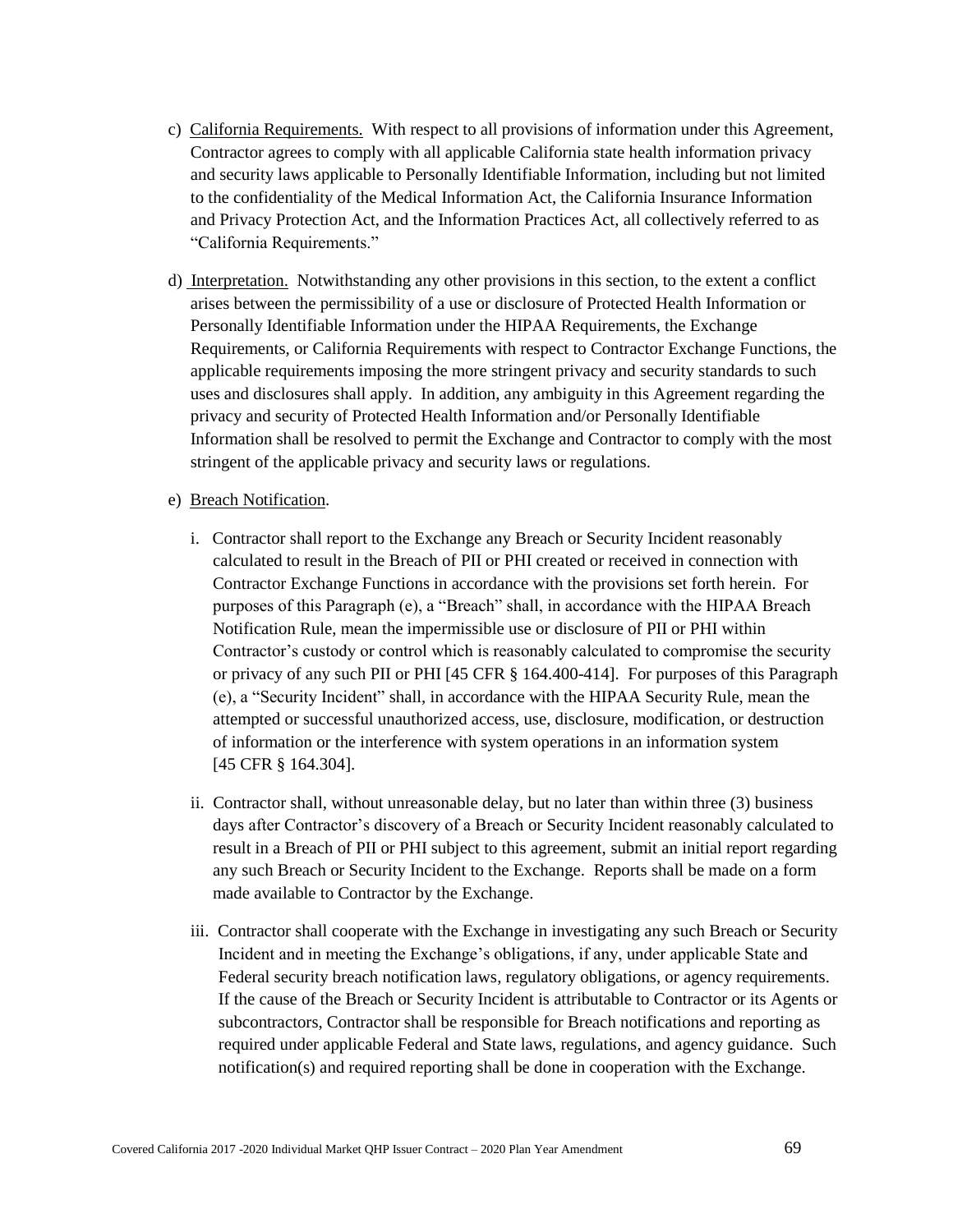- iv. To the extent possible, Contractor's initial report shall include: (a) the names of the individual(s) whose Protected Health Information and/or Personally Identifiable Information has been, or is reasonably believed by Contractor to have been accessed, acquired, used, or disclosed. In the event of a Security Incident, Contractor shall provide such information regarding the nature of the information system intrusion and any systems potentially compromised; (b) a brief description of what happened including the date of the incident and the date of the discovery of the incident, if known; (c) a description of the types of Protected Health Information and/or Personally Identifiable Information that were involved in the incident, as applicable; (d) a brief description of what Contractor is doing or will be doing to investigate, to mitigate harm to the individual(s) and to its information systems, and to protect against recurrences; and (e) any other information that the Exchange determines it needs to include in notifications to the individual(s) or relevant regulatory authorities under applicable privacy and security requirements.
- v. Within three (3) days of conducting its investigation, unless an extension is granted by the Exchange, Contractor shall file a final report, which shall identify and describe the results and outcome of Contractor's above-referenced investigation and mitigation efforts. Contractor shall make all reasonable efforts to obtain the information listed above and shall provide an explanation if any information cannot be obtained. Contractor and the Exchange will cooperate in developing content for any public statements.
- f) Other Obligations. The following additional obligations apply to Contractor:
	- i. Subcontractors and Agents. Contractor shall enter into an agreement with any Agent or subcontractor that will have access to Protected Health Information and/or Personally Identifiable Information that is received from, or created or received by, Contractor on behalf of the Exchange or in connection with this Agreement, or any of its contracting Plans pursuant to which such Agent or subcontractor agrees to be bound by the same or more stringent restrictions, terms and conditions as those that apply to Contractor pursuant to this Agreement with respect to such Protected Health Information and Personally Identifiable Information.
	- ii. Exchange Operations. Unless otherwise agreed to by the Contractor and the Exchange, Contractor shall provide de-identified patient medical and pharmaceutical information needed by the Exchange to effectively oversee and administer the Plans. As used in this Subsection (f), the term "de-identified" shall have the meaning set forth in 45 C.F.R. § 164.514.
	- iii. Records and Audit. Contractor agrees to make its internal practices, books and records relating to the use and disclosure of Protected Health Information and/or Personally Identifiable Information received from the Exchange, or created or received by Contractor on behalf of the Exchange or in connection with this Agreement available to the Secretary of the U.S. Department of Health and Human Services for purposes of determining the Contractor's and/or the Exchange's compliance with HIPAA Requirements. In addition, Contractor shall provide the Exchange with information concerning its safeguards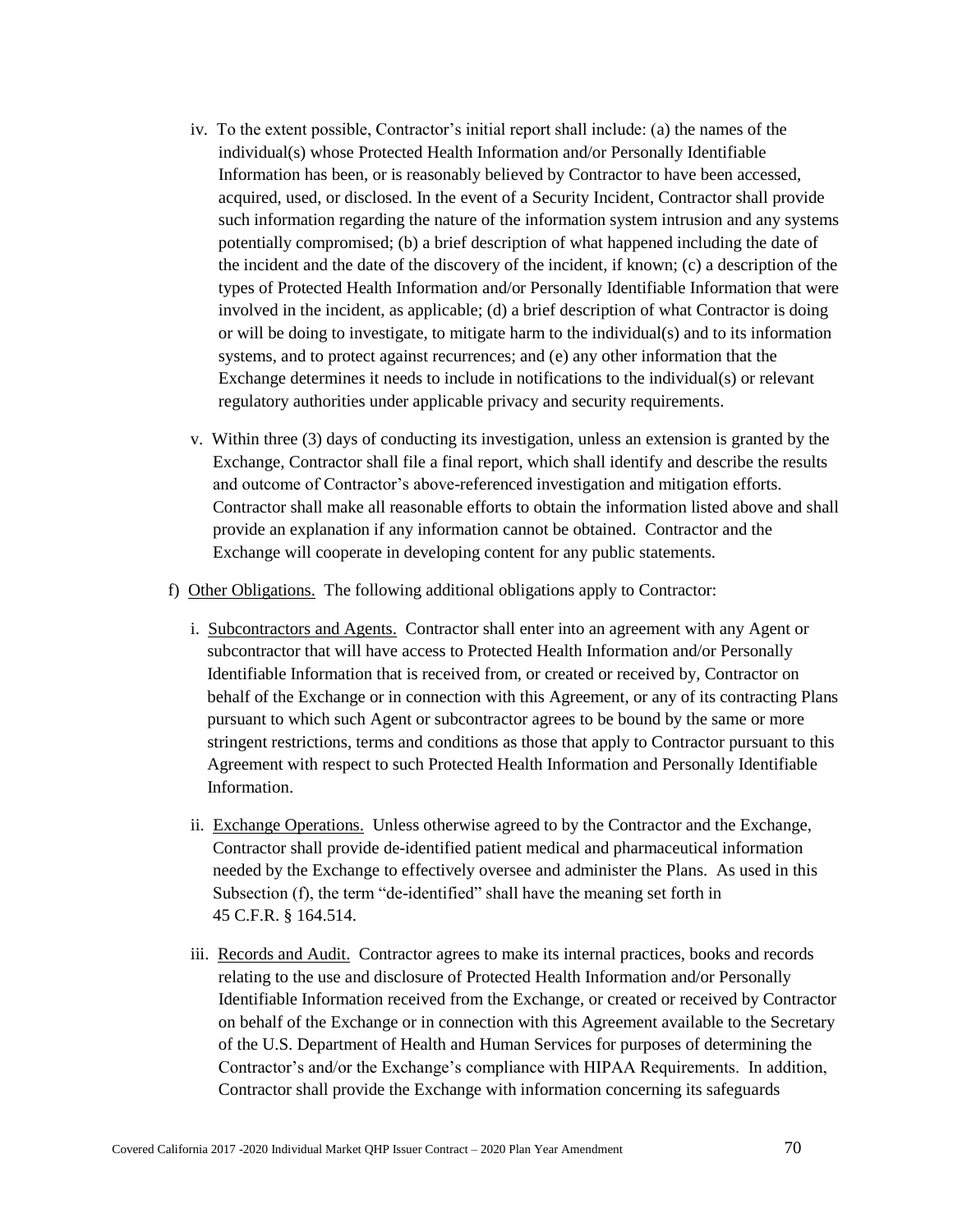described throughout this section and/or other information security practices as they pertain to the protection of Protected Health Information and Personally Identifiable Information, as the Exchange may from time to time request. Failure of Contractor to complete or to respond to the Exchange's request for information within the reasonable timeframe specified by the Exchange shall constitute a material breach of this Agreement. In the event of a Breach or Security Incident related to Protected Health Information and/or Personally Identifiable Information or any use or disclosure of Protected Health Information and/or Personally Identifiable Information by Contractor in violation of the requirements of this Agreement, the Exchange will be permitted access to Contractor's facilities in order to review policies, procedures, and controls relating solely to compliance with the terms of this Agreement.

- iv. Electronic Transactions Rule. In conducting any electronic transaction that is subject to the Electronic Transactions Rule on behalf of any Plan, Contractor agrees to comply with all applicable requirements of the Electronic Transactions Rule set forth in 45 C.F.R. Part 162. Contractor agrees to require that any Agent, including a subcontractor, of Contractor that conducts standard transactions with Protected Health Information and/or Personally Identifiable Information of the Plan comply with all applicable requirements of the Electronic Transactions Rule.
- v. Minimum Necessary. Contractor agrees to request and use only the minimum necessary type and amount of Protected Health Information required to perform its services and will comply with any regulations promulgated under the HIPAA Requirements and agency guidance concerning the minimum necessary standard pertaining to Protected Health Information. Contractor will collect, use, and disclose Personally Identifiable Information only to the extent necessary to accomplish a specified purpose under this Agreement.
- vi. Indemnification. Contractor shall indemnify, hold harmless, and defend the Exchange from and against any and all costs (including mailing, labor, administrative costs, vendor charges, and any other costs the Exchange determines to be reasonable), losses, penalties, fines, and liabilities arising from or due to a Breach or other non-permitted use or disclosure of Protected Health Information and/or Personally Identifiable Information by Contractor or its subcontractors or Agents, including without limitation, (1) damages resulting from any action under applicable (a) HIPAA Requirements, (b) the Exchange Requirements or (c) California Requirements, and (2) the costs of the Exchange actions taken to: (i) notify the affected individual(s) and other entities of and to respond to the Breach; (ii) mitigate harm to the affected individual(s); and (iii) respond to questions or requests for information about the Breach or other impermissible use or disclosure of Protected Health Information and/or Personally Identifiable Information.
- g) Privacy Policy. The Exchange shall notify Contractor of any limitation(s) in its Privacy Policy, to the extent that such limitation may affect Contractor's use or disclosure of Protected Health Information and/or Personally Identifiable Information.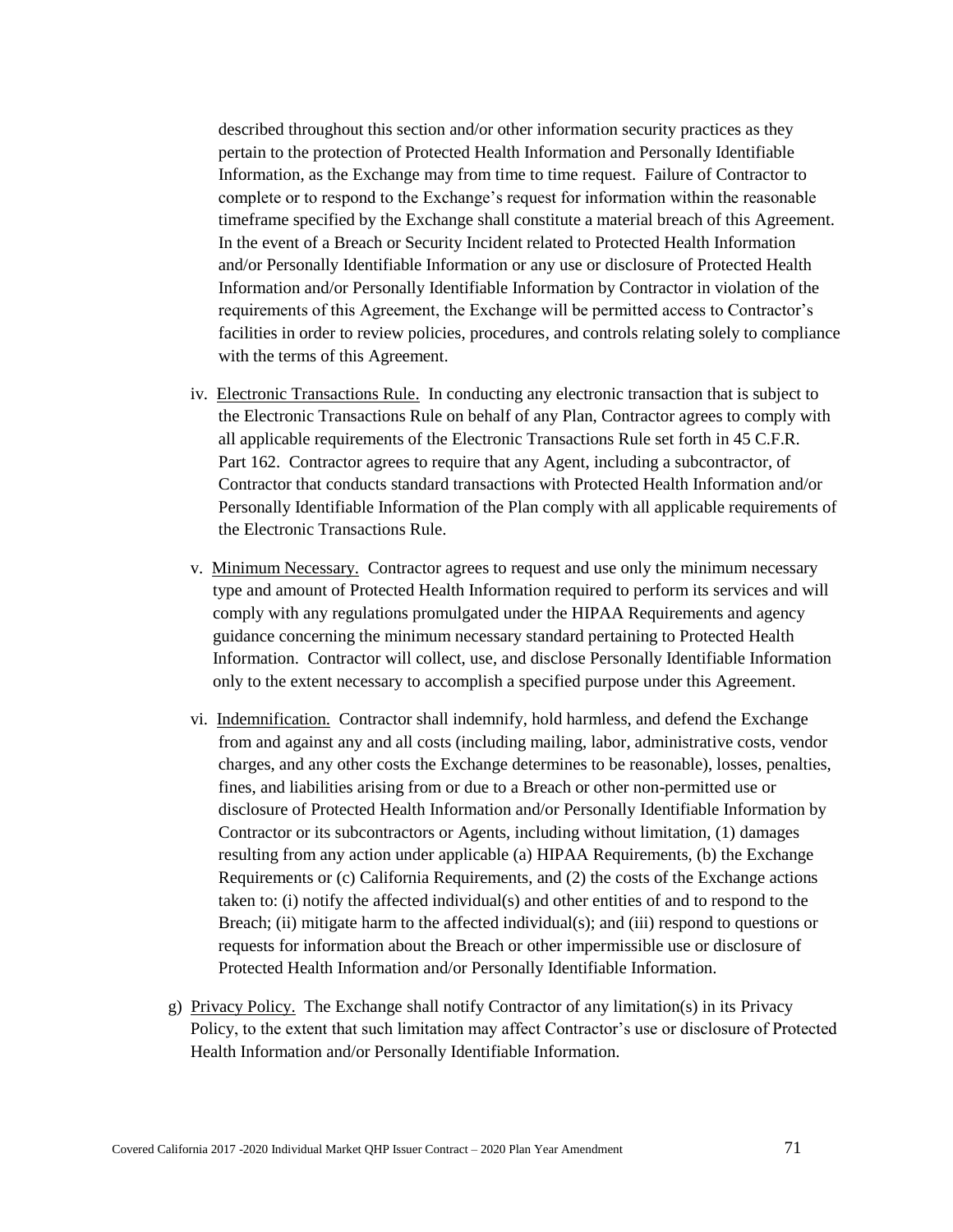- h) Reporting Violations of Law. Contractor may use Protected Health Information to report violations of law to appropriate Federal and State authorities, consistent with 45 C.F.R. § 164.502(j)(2), other provisions within the HIPAA Requirements, or any other applicable State or Federal laws or regulations.
- i) Survival. Notwithstanding anything to the contrary in the Agreement, the provisions of this Section 9.1 on the Protection of Personally Identifiable Information shall survive termination of the Agreement with respect to information that relates to Contractor Exchange functions until such time as all Personally Identifiable Information and Protected Health Information is destroyed by assuring that hard copy Personally Identifiable Information and Protected Health Information will be shredded and electronic media will be cleared, purged, or destroyed consistent with National Institute of Standards and Technology Guidelines for Media Sanitization, or is returned to the Exchange, in a manner that is reasonably acceptable to the Exchange.
- j) Contract Breach. Without limiting the rights of the parties pursuant to this Agreement, if Contractor breaches its obligations under this section, the Exchange may, at its option: (a) exercise any of its rights of access and inspection under this Agreement; (b) require Contractor to submit to a plan of monitoring and reporting, as the Exchange may determine necessary to maintain compliance with this Agreement and such plan shall be made part of this Agreement; or (c) notwithstanding any other provisions of this Agreement, after giving Contractor opportunity to cure the breach, terminate this Agreement. If Contractor materially breaches its obligations under this section, the Exchange may terminate this Agreement, with or without opportunity to cure the breach. The Exchange's remedies under this section and any other part of this Agreement or provision of law shall be cumulative, and the exercise of any remedy shall not preclude the exercise of any other.

# **9.2 Protection of Information Assets**

- a) The following terms shall apply as defined below:
	- i. "Information Assets" means any information, including Confidential Information, necessary to the operation of either party that is created, stored, transmitted, processed, or managed on any hardware, software, network components, or any printed form, or is communicated orally. "Information Assets" does not include information that has been transferred from the Disclosing Party to the Receiving Party under applicable laws, regulations, and agency guidance, and that is being maintained and used by the Receiving Party solely for purposes that are not Contractor Exchange Functions.
	- ii. "Confidential Information" includes, but is not limited, to any information (whether oral, written, visual, or fixed in any tangible medium of expression), relating to either party's services, operations, systems, programs, inventions, techniques, suppliers, customers and prospective customers (excluding the Exchange), cost and pricing data, trade secrets, know-how, processes, plans, reports, designs, and any other information of or relating to the business or either party, including Contractor's programs, but does not include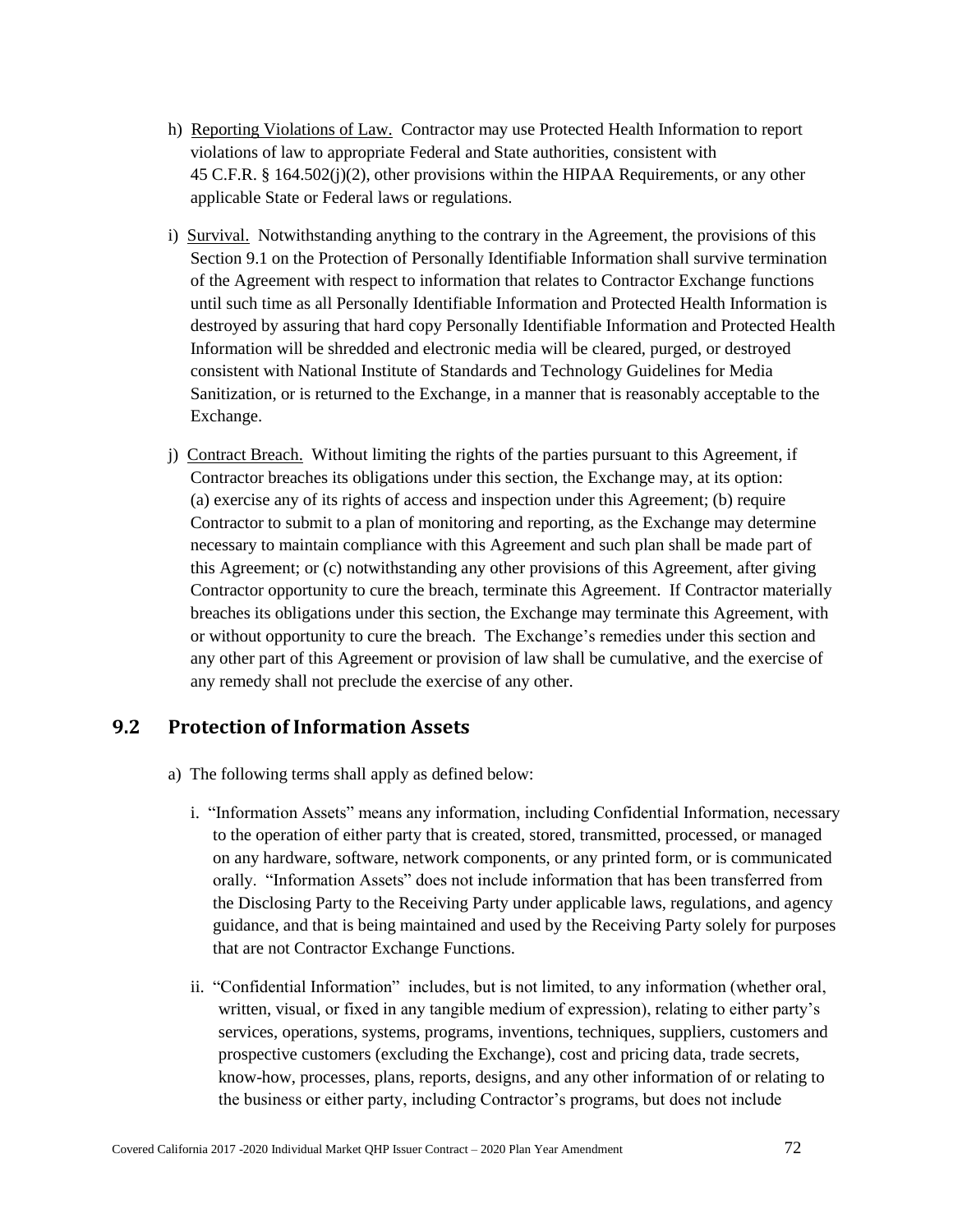information that (a) is described in the Evidence of Coverage booklets; (b) was known to the Receiving Party before it was disclosed to the Receiving Party by the Disclosing Party, (c) was or becomes available to the Receiving Party from a source other than the Disclosing Party, provided such fact is evidenced in writing and the source is not bound by a confidentiality obligation regarding such information to Disclosing Party, or (d) is developed by either party independently of the other party's Confidential Information, provided that such fact can be adequately documented.

- iii. "Disclosing Party" means the party who sends Information Assets that it owns to the other party for the purposes outlined in this Agreement.
- iv. "Receiving Party" means the party who receives Information Assets owned by the other party.
- b) The Receiving Party shall hold all Information Assets of the Disclosing Party in confidence and will not use any of the Disclosing Party's Information Assets for any purpose, except as set forth in this Agreement, or as otherwise required by law, regulation, or compulsory process.
- c) The Receiving Party must take all reasonable and necessary steps to prevent the unauthorized disclosure, modification, or destruction of the Disclosing Party's Information Assets. The Receiving Party must, at a minimum, use the same degree of care to protect the Disclosing Party's Information Assets that it uses to protect its own Information Assets.
- d) The Receiving Party agrees not to disclose the Disclosing Party's Information Assets to anyone, except to employees or third parties who require access to the Information Assets pursuant to this Agreement, but only where such third parties have signed agreements regarding the Information Assets containing terms that are equivalent to, or stricter than, the terms of this section, or as otherwise required by law.
- e) In the event the Receiving Party is requested to disclose the Disclosing Party's Information Assets pursuant to a request under the California Public Records Act (PRA), a summons, subpoena, or in connection with any litigation, or to comply with any law, regulation, ruling, or government or public agency request, the Receiving Party shall, to the extent it may do so lawfully, give the Disclosing Party five (5) business days' notice of such requested disclosure and afford the Disclosing Party the opportunity to review the request before Receiving Party discloses the Information Assets. The Disclosing Party shall, in accordance with applicable law, have the right to take such action as it reasonably believes may be necessary to protect the Information Assets, and such action shall not be restricted by the dispute resolution process of this Agreement. If such request is pursuant to the PRA, the Exchange shall give Contractor five (5) business days' notice to permit Contractor to consult with the Exchange prior to disclosure of any Confidential Information. This subdivision shall not apply to restrict disclosure of any information to the State or in connection with a dispute between the Exchange and Contractor or any audit or review conducted pursuant to this Agreement.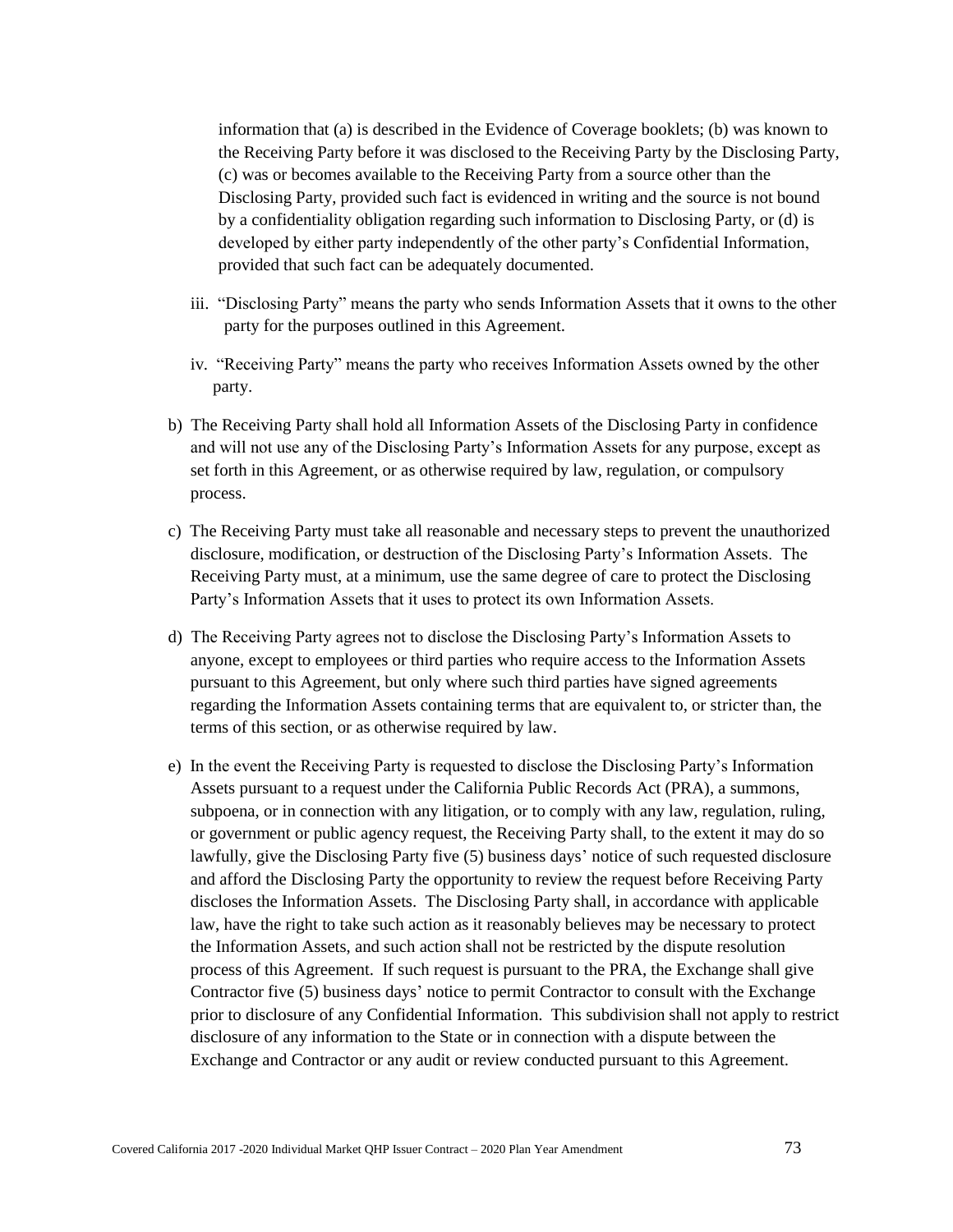- f) The Receiving Party shall notify the Disclosing Party in writing of any unauthorized disclosure, modification, or destruction of the Disclosing Party's Information Assets by the Receiving Party, its officers, directors, employees, contractors, Agents, or third parties. The Receiving Party shall make this notification promptly upon becoming aware of such disclosure, modification, or destruction, but in any event, not later than four (4) days after becoming aware of the unauthorized disclosure, modification, or destruction. After such notification, the Receiving Party agrees to cooperate reasonably, at the Receiving Party's expense, with the Disclosing Party to remedy or limit the unauthorized disclosure, modification, or destruction, and/or its effects.
- g) The Receiving Party understands and agrees the Disclosing Party may suffer immediate, irreparable harm in the event the Receiving Party fails to comply with any of its obligations under this section, that monetary damages will be inadequate to compensate the Disclosing Party for such breach and that the Disclosing Party shall have the right to enforce this section by injunctive or other equitable remedies. The provisions of this section shall survive the expiration, or termination, for any reason, of this Agreement.
- h) To the extent that information subject to this section on Protection of Information Assets is also subject to HIPAA Requirements, the Exchange Requirements or California Requirements in Section 9.1(b) and (c), such information shall be governed by the provisions of Section 9.1. In the event of a conflict or inconsistency between the requirements of the various applicable sections and attachments of this Agreement, including Section 9.1 and this Section 9.2, Contractor shall comply with the provisions that provide the greatest protection against access, use, or disclosure.
- i) Survival. Notwithstanding anything to the contrary in the Agreement, the provisions of this Section 9.2 on Information Assets shall survive termination of the Agreement until such time as all Information Assets provided by the Exchange to Contractor, or created, received, or maintained by Contractor on behalf of the Exchange, is destroyed by assuring that hard copy Information Assets will be shredded and electronic media will be cleared, purged, or destroyed consistent with National Institute of Standards and Technology Guidelines for Media Sanitization or is returned to the Exchange, in a manner that is reasonably acceptable to the Exchange.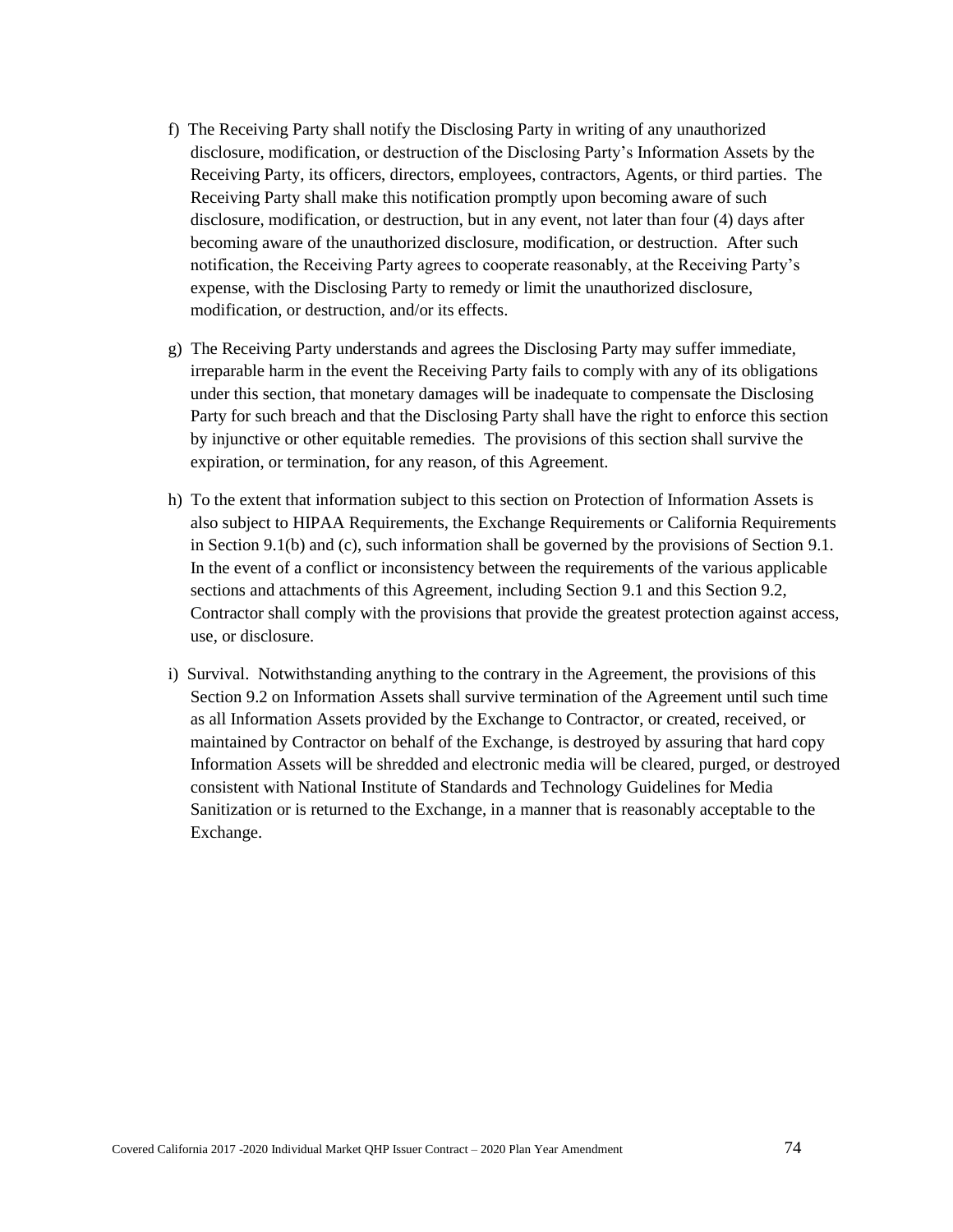### **ARTICLE 10 – RECORDKEEPING**

#### **10.1 Clinical Records**

Except with respect to any longer periods that may be required under applicable laws, rules and regulations, Contractor shall maintain, and require each Participating Provider and subcontractor to maintain, a medical record documentation system adequate to fully disclose and document the medical condition of each Enrollee and the extent of Covered Services provided to Enrollees. Clinical records shall be retained for at least seven (7) years following the year of the final Claims payment. Except as otherwise required by State and Federal laws, rules, and regulations, if an audit, litigation, research, evaluation, claim, or other action involving the records has not been concluded before the end of the seven (7) year minimum retention period, the clinical records must be retained until all issues arising out of the action have been resolved. If responsibility for maintenance of medical records is delegated by Contractor to a Participating Provider or subcontractor, Contractor shall require such Participating Provider or other subcontractor to comply with the document retention requirements set forth in this Agreement and as otherwise required by applicable laws, rules and regulations.

#### **10.2 Financial Records**

- a) Except as otherwise required to be maintained for a longer period by law or this Agreement, financial records, supporting documents, statistical records and all other records pertinent to amounts paid to or by Contractor in connection with this Agreement shall be retained by Contractor for at least ten (10) years from the date of the final claims payment. Contractor shall maintain accurate books, accounts, and records and prepare all financial statements in accordance with Generally Accepted Accounting Principles, applicable laws, rules and regulations, and requirements imposed by any governmental, or State or Federal Regulator having jurisdiction over Contractor.
- b) Contractor shall maintain adequate data customarily maintained and reasonably necessary to properly document each of its transactions with Participating Providers, the Exchange, and Enrollees during the period this Agreement remains in force and will keep records of claims, including medical review and high dollar special audit claims, for a period of ten (10) years or for such length of time as required by Federal or State law, whichever is longer. Subject to compliance with applicable laws, rules and regulations, including, those relating to confidentiality and privacy, at the end of the ten (10) year retention period, at the option of the Exchange, records shall either be transferred to the Exchange at its request or destroyed.
- c) Contractor shall maintain historical claims data and other records and data relating to the utilization of Covered Services by Enrollees on-line for two (2) years from date that the Agreement is terminated with respect to Covered Services provided to Enrollees during the term of this Agreement. These records shall include, but are not limited to, the data elements necessary to produce specific reports mutually agreed upon by the Exchange and Contractor and in such form reasonably required by the Exchange that is consistent with industry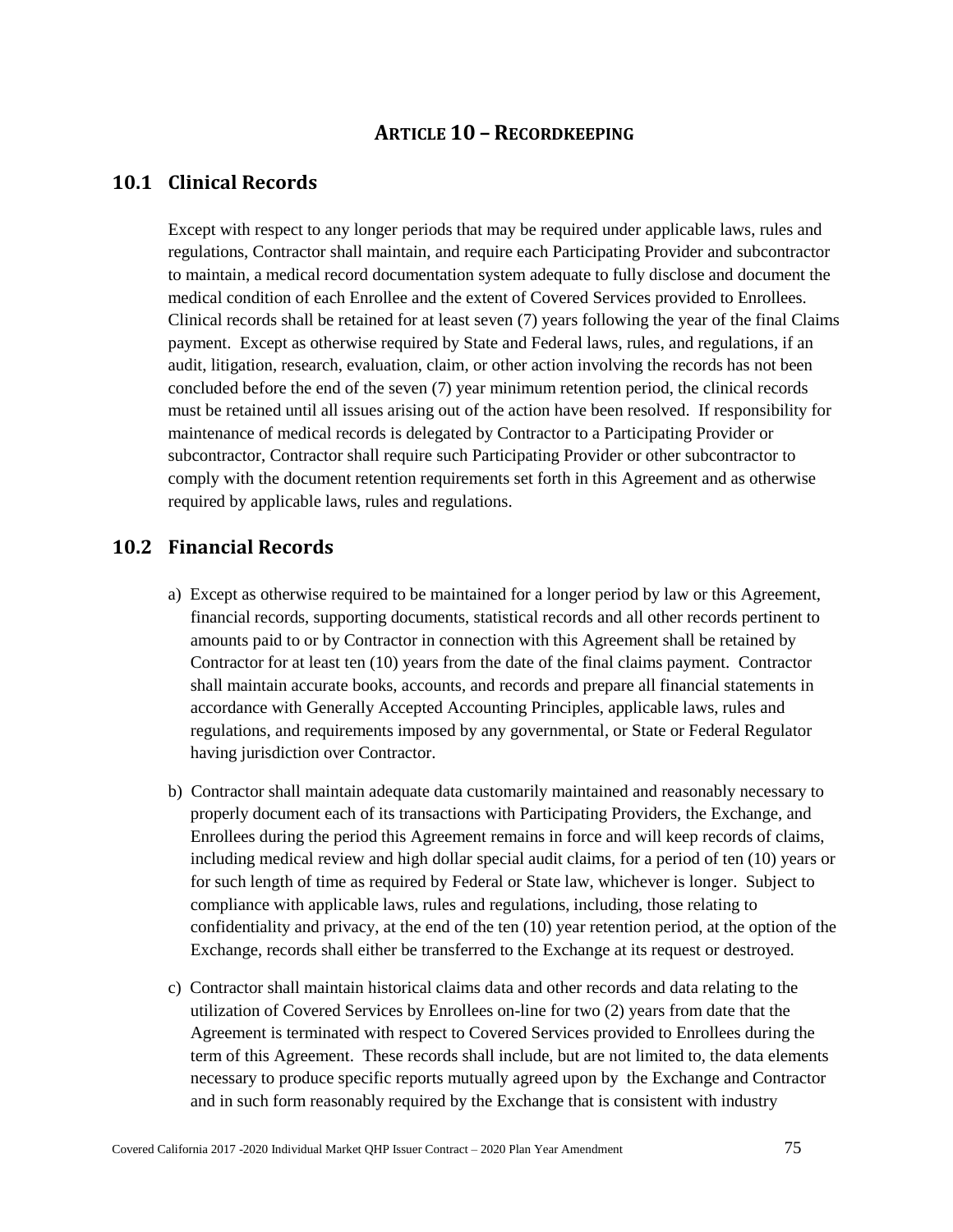standards and requirements of Health Insurance Regulators regarding statistical, financial, and/or data reporting requirements, including information relating to diagnosis, treatment, amounts billed (allowed and paid), dates of service, procedure numbers, deductible, out-of-pocket, and other cost sharing for each claim.

#### **10.3 Storage**

Such books and records shall be kept in a secure location at the Contractor's office(s), and books and records related to this Agreement shall be available for inspection and copying by the Exchange, the Exchange representatives, and such consultants and specialists as designated by the Exchange, at any time during normal business hours as provided in Section 10.5 hereof and upon reasonable notice. Contractor shall also ensure that related books and records of Participating Providers and subcontractors shall be accurately maintained. If any inquiry, audit, investigation, litigation, claim, or other action involving the records is ongoing and has not been finally concluded before the end of the ten (10) year minimum retention period, the applicable financial records must be retained until all issues arising out of the action have been resolved.

#### **10.4 Back-Up**

Contractor shall maintain a separate back-up system for its electronic data processing functions and a duplicate data file which is updated regularly and stored off-site in a secured, controlled environment. Contractor's back-up system shall comply with applicable laws, rules and regulations, including, those relating to privacy and confidentiality, and shall be designed to meet or exceed industry standards regarding the preservation of access to data.

### **10.5 Examination and Audit Results**

- a) Contractor shall immediately submit to the Exchange the results of final financial, market conduct, or special audits/reviews performed by State and Federal Regulators that have jurisdiction where Contractor serves Enrollees.
- b) Contractor agrees to subject itself to the Exchange for audits/reviews, either by the Exchange or its designee, or the Department of General Services, the Bureau of State Audits or their designee, as they deem necessary to determine the correctness of premium rate setting, the Exchange's payments to Agents based on the Contractor's report, questions pertaining to Enrollee premium payments and advance premium tax credit payments and participation fee payments Contractor made to the Exchange. Contractor also agrees to all audits subject to applicable State and Federal law regarding the confidentiality of and release of confidential Protected Health Information of Enrollees.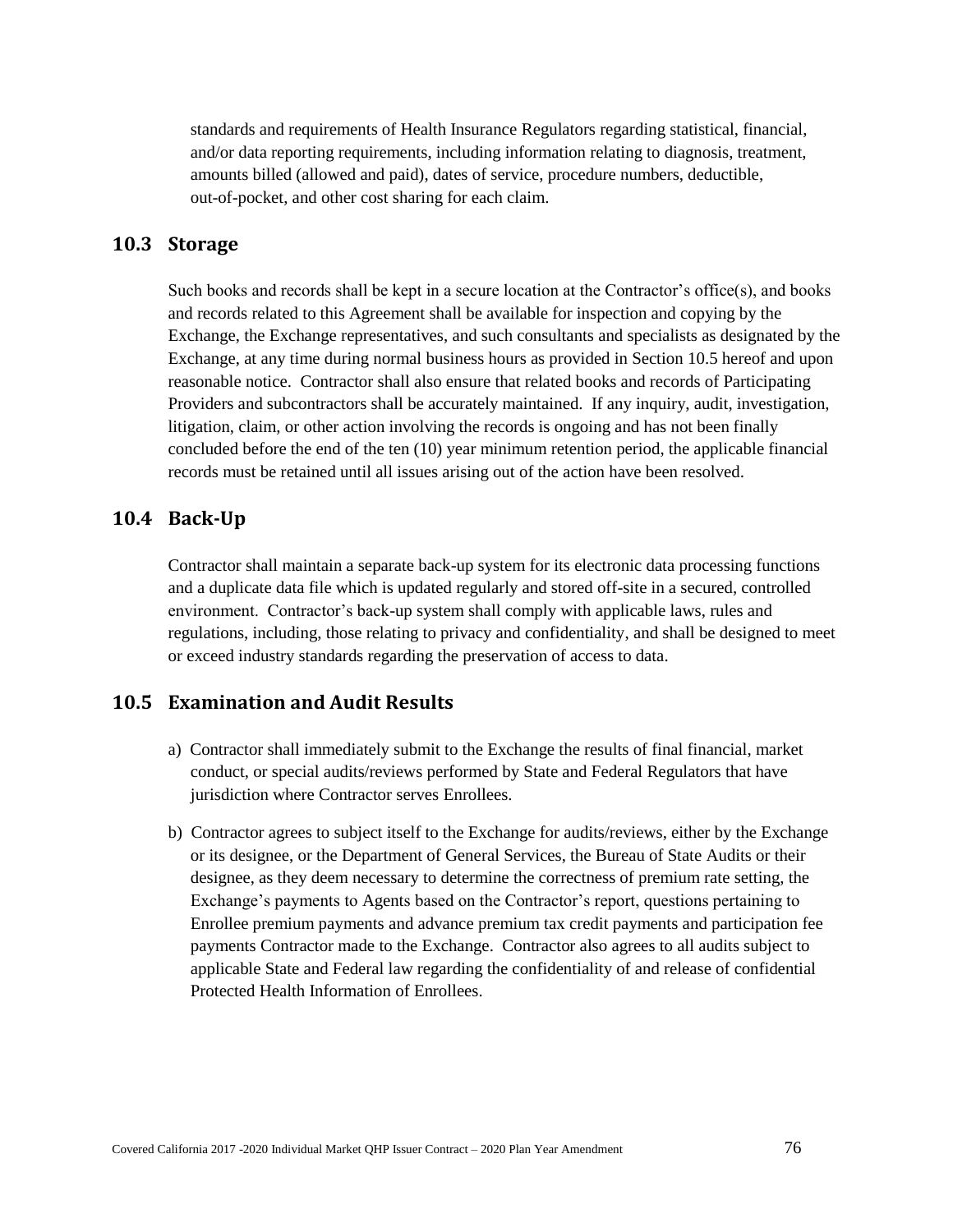- c) Contractor agrees that the Exchange, the Department of General Services, the Bureau of State Audits, or their designated representative, shall, subject to applicable State and Federal law regarding the confidentiality and release of Protected Health Information of Enrollees, have the right to review and to copy any records and supporting documentation pertaining to the performance of this Agreement. Contractor agrees to maintain such records for possible audit for a minimum of three (3) years after final payment, unless a longer period of records retention is stipulated. Contractor agrees to allow the auditor(s) access to such records during normal business hours and to allow interviews of any employees who might reasonably have information related to such records. Further, Contractor agrees to include a similar right of the State to audit records and interview staff in any subcontract related to performance of this Agreement.
- d) Contractor agrees to take corrective actions of an audit/review findings within ninety (90) days. In the instance Contractor cannot complete the corrective action of a finding within ninety (90) days, it shall submit a status report to the Exchange stating why it cannot correct the finding within the specified time frame and shall propose another date for correction. In all instances, Contractor and the Exchange will do their best to resolve an audit/review finding within one hundred sixty (160) days. Should Contractor disagree with the Exchange's management decision on an audit/review finding, it may appeal such management decision to the Exchange Executive Director whose decision is final and binding on the parties, in terms of administrative due process.

#### **10.6 Notice**

Contractor shall promptly notify the Exchange in writing of any inquiry, audit, investigation, litigation, claim, examination, or other proceeding involving Contractor, or any Contractor personnel, Participating Provider or other authorized subcontractor, that is threatened or commenced by any State and Federal Regulatory agency or other party that a reasonable person might believe could materially affect the ability of Contractor to perform in accordance with the terms set forth in this Agreement. Such notice shall be provided by Contractor to the Exchange within ten (10) days of Contractor's receipt of notice regarding such action; provided, however, that any such exchange of information shall be subject to compliance with applicable laws, rules and regulations, and shall not occur to the extent prohibited by order of the court, administrative agency, or other tribunal. or State or Federal regulatory authority having jurisdiction over the matter or by the laws and regulations governing the action. This section shall not be required with respect to disputes relating to claims and other matters noticed to the Exchange in the ordinary course of business pursuant to other terms and conditions set forth in this Agreement or required by law.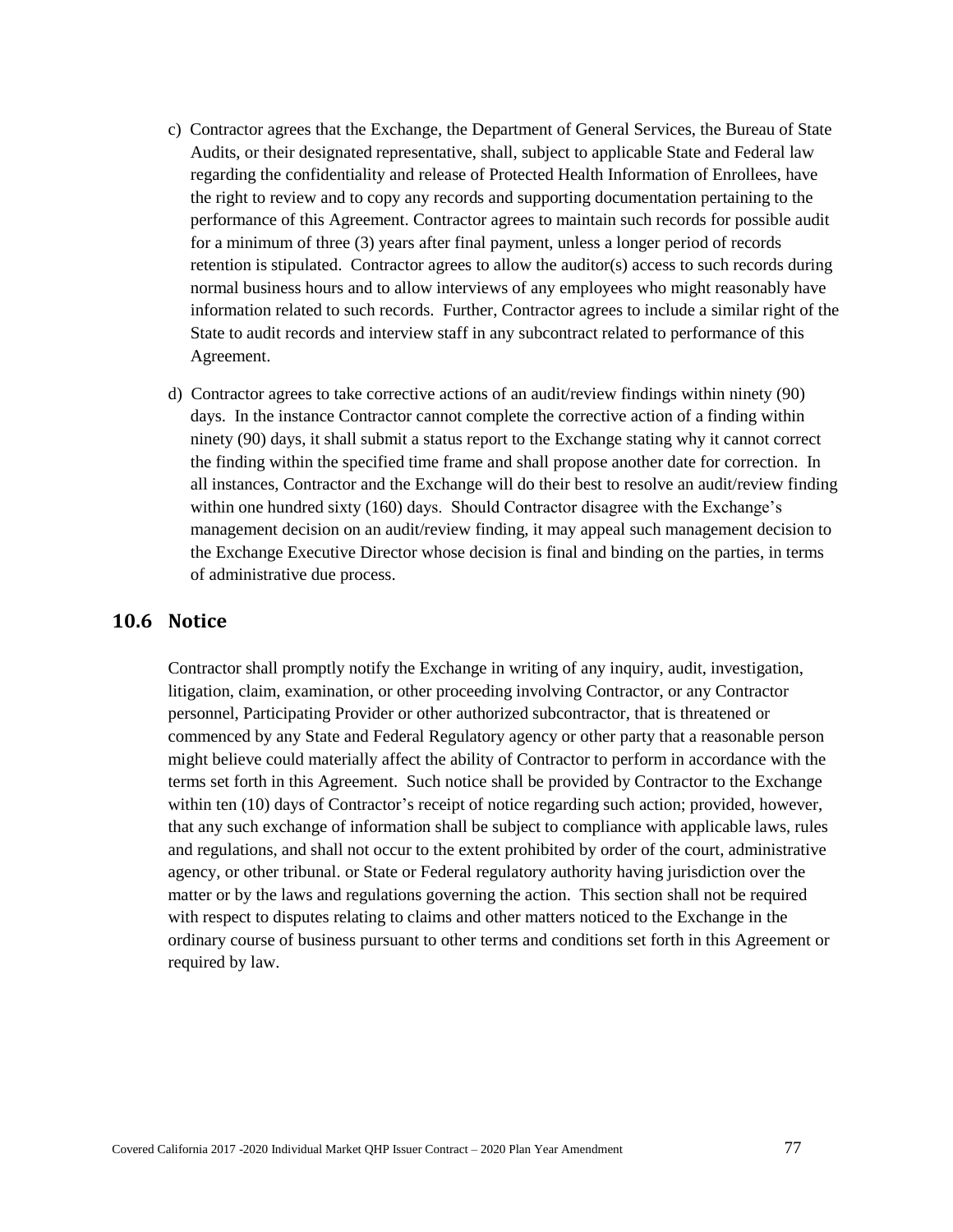# **10.7 Confidentiality**

The Exchange understands and agrees that Contractor shall only be obligated to provide access to such information to the extent that: (1) access to such information is permitted by applicable State and Federal law and regulation, including, but not limited to, State and Federal law or regulation relating to confidential or private information; and (2) it would not cause Contractor to breach the terms of any contract to which Contractor is a party. Contractor shall use efforts reasonably acceptable to obtain any necessary consents relating to Contractor's access to information.

### **10.8 Tax Reporting**

Contractor shall provide such information to the Exchange upon request and in such form as mutually agreed upon by the parties and reasonably required to document Contractor's compliance with, and/or to fulfill the Exchange's obligations with respect to, income tax eligibility, computation and reporting requirements required under applicable laws, rules and regulations that applicable to the operation of the Exchange, including, those relating to premium tax credit, and other operations of the Exchange set forth at 45 C.F.R. Part 155*.*

#### **10.9 Electronic Commerce**

Contractor shall use commercially reasonable efforts, which shall include, without limitation, Contractor's development, implementation and maintenance of processes and systems consistent with industry standards, to comply with the requirements of the Exchange and applicable laws, rules and regulations relating to Contractor's participation in electronic commerce activities required under the terms of this Agreement. Contractor shall comply with service levels and system interface specifications documented by the Exchange in appropriate CalHEERS documentation.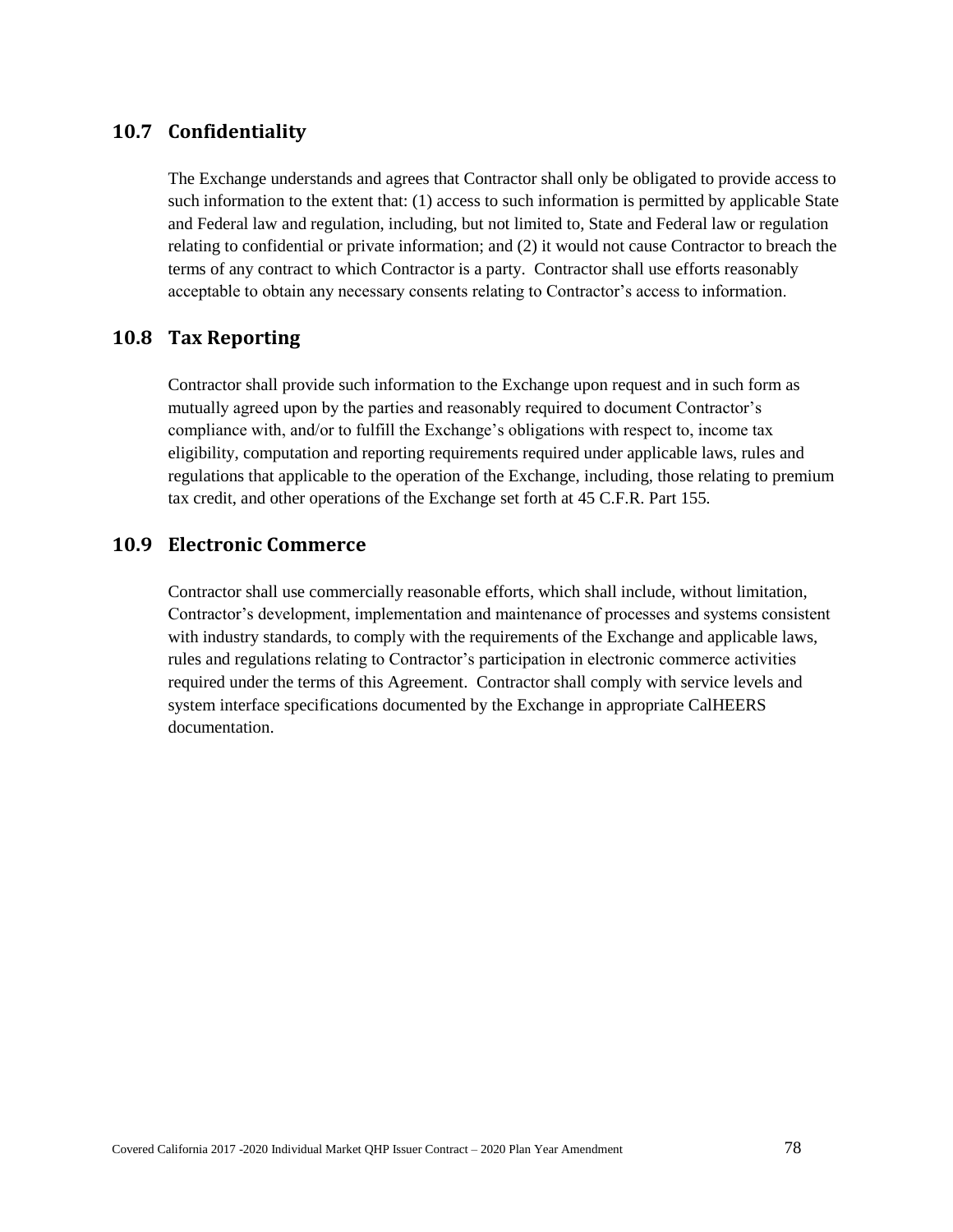# **ARTICLE 11 – INTELLECTUAL PROPERTY**

# **11.1 Warranties**

- a) Contractor represents, warrants and covenants to the best of its knowledge that:
	- i. It has secured and will secure all rights and licenses necessary for its performance of this Agreement, including but not limited to consents, waivers, releases from all authors of or owners of any copyright interests in music or performances used, individuals, and talent (radio, television, and motion picture talent), owners of any interest in and to real estate site, locations, property, or props that may be used or shown.
	- ii. To the best of the Contractor's knowledge, neither Contractor's performance of this Agreement, nor the exercise by either Party of the rights granted in this Agreement, nor any use, reproduction, manufacture, sale, offer to sell, import, export, modification, public and private display/performance, distribution, and disposition of the Intellectual Property made, conceived, derived from, or reduced to practice by Contractor and which result directly or indirectly from this Agreement will infringe upon or violate any Intellectual Property right, non-disclosure obligation, or other proprietary or contractual right or interest of any third-party or entity now existing under the laws of, or hereafter existing or issued by, any state, the United States, or any foreign country. There is currently no actual or threatened claim by any such third party based on an alleged violation of any such right by Contractor.
	- iii. Neither Contractor's performance nor any part of its performance will violate the right of privacy of, or constitute false or misleading advertising or a libel or slander against any person or entity.
	- iv. It has not granted and shall not grant to any person or entity any right that would or might derogate, encumber, or interfere with any of the rights granted to the Exchange in this Agreement.
	- v. It has appropriate systems and controls in place to ensure that state funds will not be used in the performance of this Agreement for the acquisition, operation, or maintenance of computer software in violation of copyright laws.
	- vi. It has no knowledge of any outstanding claims, licenses or other charges, liens, or encumbrances of any kind or nature whatsoever that could affect in any way Contractor's performance of this agreement.
- b) EXCEPT AS EXPRESSLY STATED ELSEWHERE IN THIS AGREEMENT, THE EXCHANGE AND CONTRACTOR MAKE NO WARRANTY AND EXPRESSLY DISCLAIM ANY WARRANTY, EXPRESS OR IMPLIED, THAT THEIR INTELLECTUAL PROPERTY OR THE INTELLECTUAL PROPERTY RESULTING FROM THIS AGREEMENT IS MERCHANTABLE, FIT FOR A PARTICULAR PURPOSE,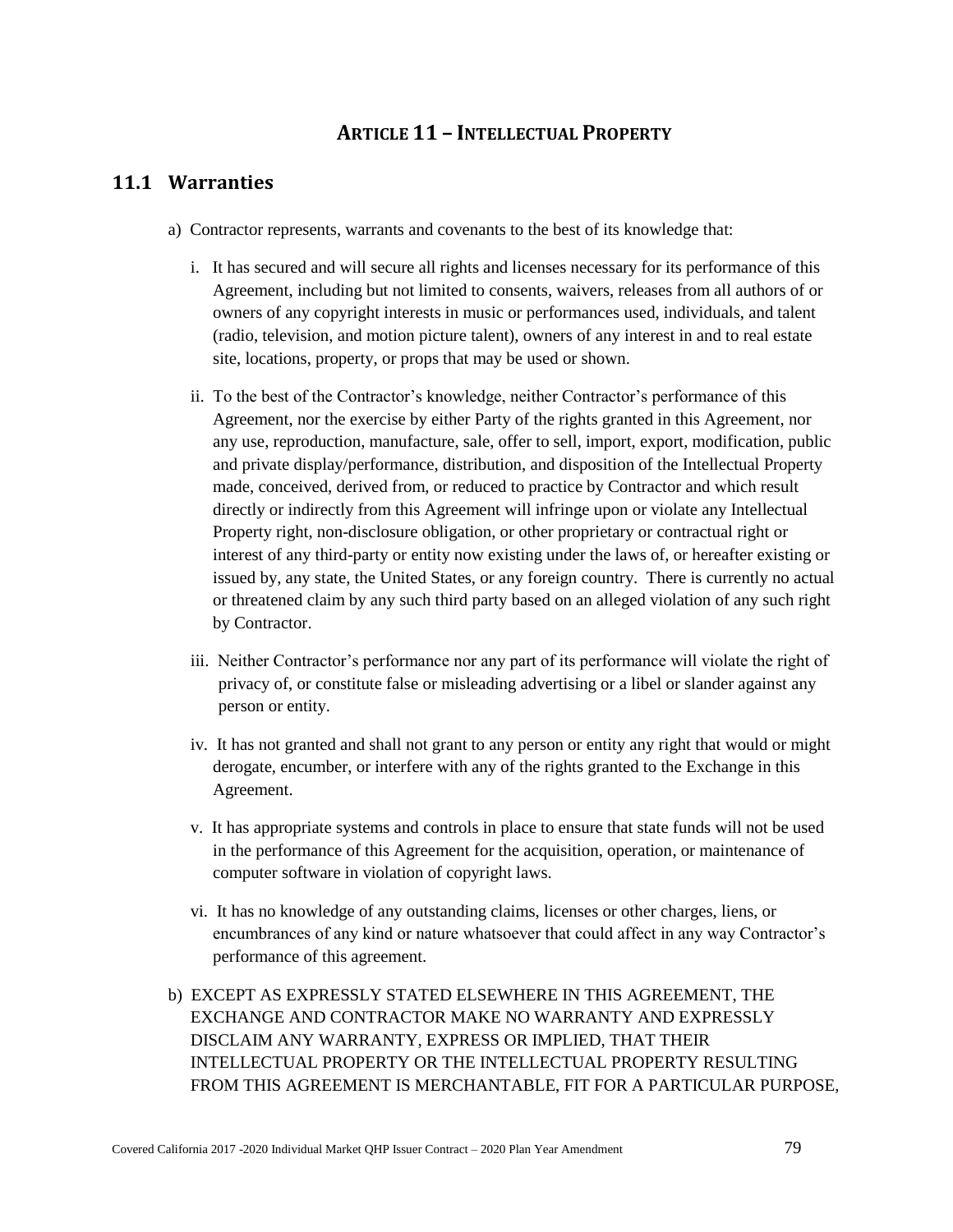OR DOES NOT INFRINGE UPON ANY PATENT, TRADEMARK, COPYRIGHT OR THE LIKE, NOW EXISTING OR SUBSEQUENTLY ISSUED.

#### **11.2 Intellectual Property Indemnity**

- a) Subject to Subsection (c) hereof, Contractor agrees to indemnify and hold the Exchange harmless from any expense, loss, damage, or injury; to defend at its own expense any and all claims, suits, and actions; and to pay any judgments or settlements against the Exchange to the extent they arise or are due to infringement of third-party intellectual property rights enforceable in the U.S., misuse of third-party confidential or trade secret information, failure to obtain necessary third-party consents, waivers or releases, violation of the right of privacy or publicity, false or misleading advertising, libel or slander, or misuse of social media, by Contractor or any Contractor Intellectual Property. Contractor's indemnification obligations under this section are subject to Contractor receiving prompt notice of the claim after the Exchange becomes aware of such claim and being given the right to control the defense of such claim. Should any Intellectual Property licensed by the Contractor to the Exchange under this Agreement become the subject of an Intellectual Property infringement claim or other claim for which Contractor is obligated to indemnify the Exchange, Contractor will promptly take steps reasonably and in good faith to preserve the Exchange's right to use the licensed Intellectual Property in accordance with this Agreement at no expense or disruption to the Exchange, except as otherwise stated in this Agreement. The Exchange shall have the right to monitor and appear through its own counsel (at Exchange's expense) in any such claim or action. In the defense or settlement of the claim, Contractor may obtain the right for the Exchange to continue using the licensed Intellectual Property; or, replace or modify the licensed Intellectual Property so that the replaced or modified Intellectual Property becomes non-infringing provided that such replacement or modification is functionally equivalent to the original licensed Intellectual Property, as its sole remedy.
- b) Notwithstanding anything to the contrary in this Agreement, any such indemnification obligation of Contractor shall not extend to any infringement or alleged infringement to the extent that such infringement or alleged infringement resulted from (i) specific instructions to use certain Intellectual Property given to Contractor by the Exchange; (ii) the Exchange's unauthorized modification of Contractor Intellectual Property; (iii) the Exchange's use of Contractor Intellectual Property in combination with any service or product not supplied, recommended or approved by Contractor, or used by the Exchange in a manner for which it was not authorized; or (iv) Intellectual Property created or derived by the Exchange.
- c) Contractor agrees that damages alone would be inadequate to compensate the Exchange for breach of any term of this Article by Contractor. Contractor acknowledges the Exchange would suffer irreparable harm in the event of such breach and agrees the Exchange shall be entitled to seek equitable relief, including without limitation an injunction, from a court of competent jurisdiction, without restriction or limitation of any other rights and remedies available at law or in equity.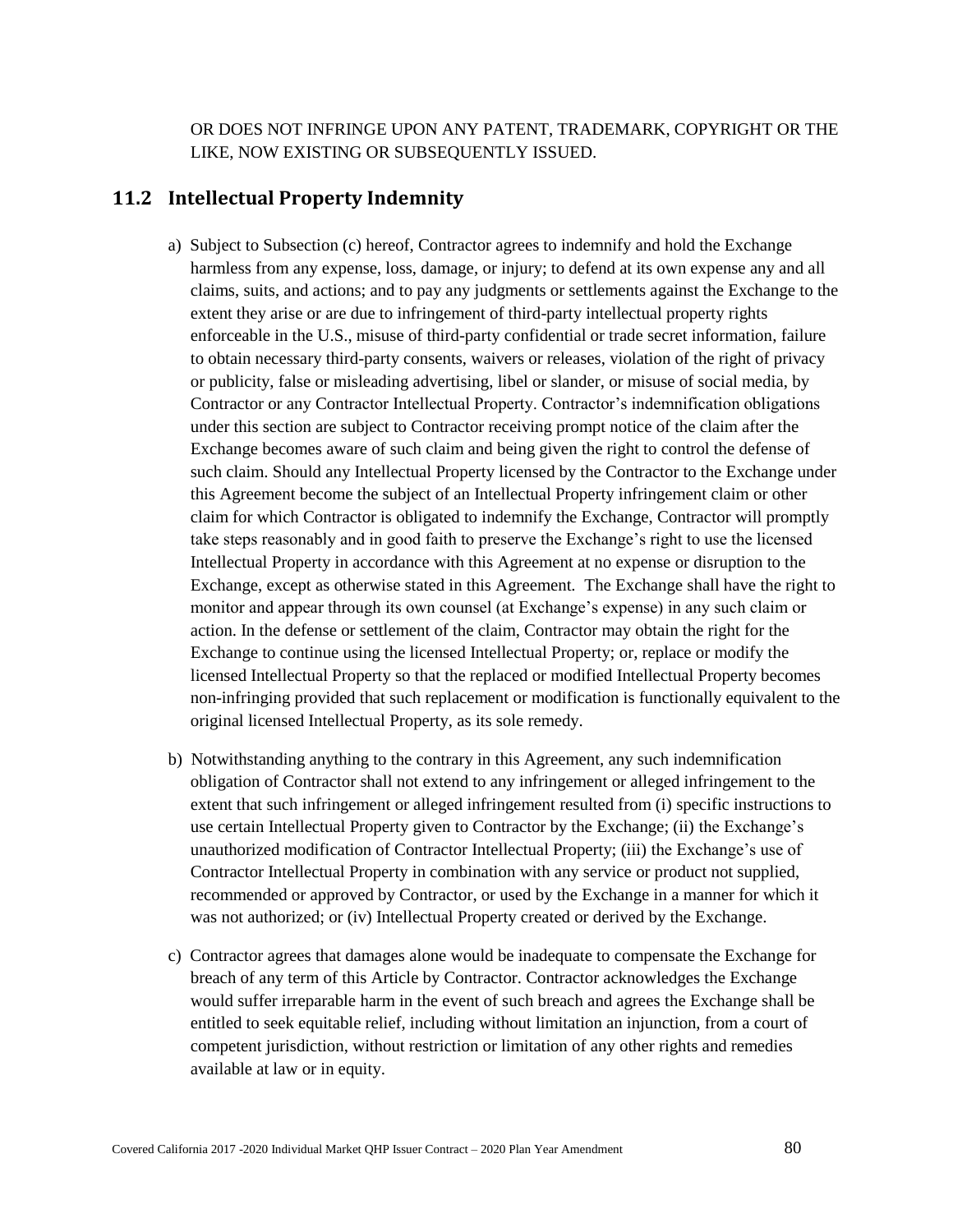### **11.3 Federal Funding**

If this agreement is funded in whole or in part by the federal government, the Exchange may acquire and maintain the Intellectual Property rights, title, and ownership, which results directly or indirectly from the agreement; except as provided in 37 C.F.R. § 401.14 and except as stated herein. However, the federal government shall have a non-exclusive, nontransferable, irrevocable, paid-up license throughout the world to use, duplicate, or dispose of such Intellectual Property throughout the world in any manner for governmental purposes and to have and permit others to do so.

#### **11.4 Ownership and Cross-Licenses**

- a) Intellectual Property Ownership. As between Contractor and the Exchange, each Party shall remain at all times the sole and exclusive owner of all right, title and interest in and to the Intellectual Property that it owned or used prior to entry into this Agreement, or that it developed in the course of performance of this Agreement. Any Intellectual Property created by either Party in the performance of this Agreement shall not be considered a "work made for hire" of the other Party, as "work made for hire" is defined in the United States Copyright Act, 17 U.S.C. § 101. Any rights not licensed to the other Party hereunder are expressly reserved exclusively by the originating Party.
- b) License of Intellectual Property. Each Party (a "Licensor") grants the other Party (a "Licensee") the non-exclusive, royalty-free, paid-up, worldwide, irrevocable, right, during the term of this Agreement, to use the Licensor's Intellectual Property solely for the purposes of this Agreement and to carry out the Party's functions consistent with its responsibilities and authority as set forth in the enable legislation and regulations. Such licenses shall not give the Licensee any ownership interest in or rights to the Intellectual Property of the Licensor. Each Licensee agrees to abide by all third-party license and confidentiality restrictions or obligations applicable to the Licensor's Intellectual Property of which the Licensor has notified the Licensee in writing.
- c) Definition of Intellectual Property. For purposes of this Agreement, "Intellectual Property" means recognized protectable rights and interests such as: patents (whether or not issued), copyrights, trademarks, service marks, applications for any of the foregoing, inventions, Confidential Information, trade secrets, trade dress, domain names, logos, insignia, color combinations, slogans, moral rights, right of publicity, author's rights, contract and licensing rights, works, mask works, industrial design rights, rights of priority, know how, design flows, methodologies, devices business processes, developments, innovations, good will and all other legal rights protecting intangible proprietary information as may exist now and/or hereafter come into existence, and all registrations, renewals and extensions, regardless of whether those rights arise under the laws of the United States, or any other state, country or jurisdiction. For the avoidance of doubt, Protected Health Information and Personally Identifiable Information are not included in the definition of Intellectual Property, and are addressed under Article 9.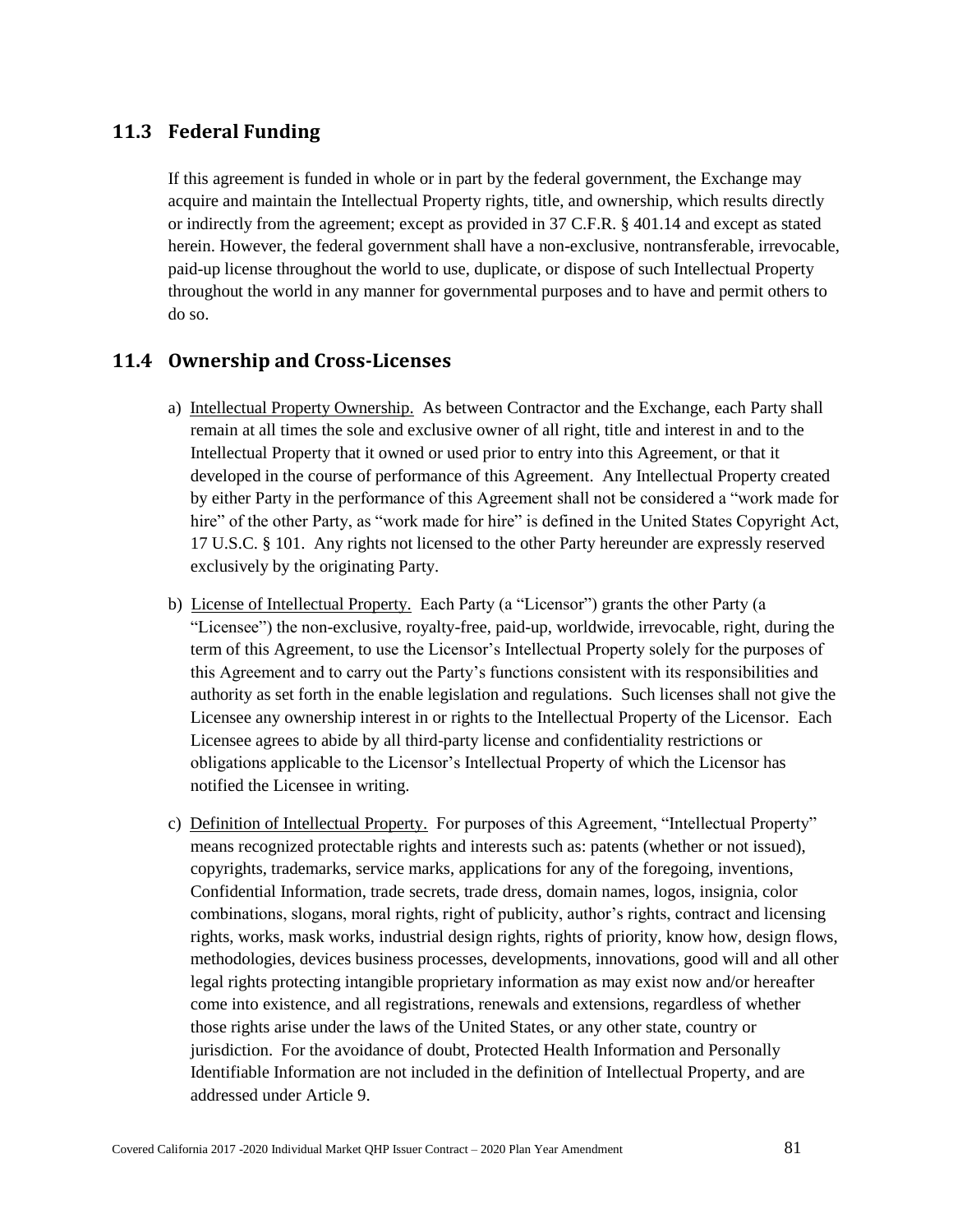d) Definition of Works. For purposes of the definition of Intellectual Property, "works" means all literary works, writings and printed matter including the medium by which they are recorded or reproduced, photographs, art work, pictorial and graphic representations and works of a similar nature, film, motion pictures, digital images, animation cells, and other audiovisual works including positives and negatives thereof, sound recordings, tapes, educational materials, interactive videos and any other materials or products created, produced, conceptualized and fixed in a tangible medium of expression. It includes preliminary and final products and nay materials and information developed for the purposes of producing those final products. Works do not include articles submitted to peer review or reference journals or independent research projects.

# **11.5 Survival**

The provisions set forth in this section shall survive any termination or expiration of this Agreement.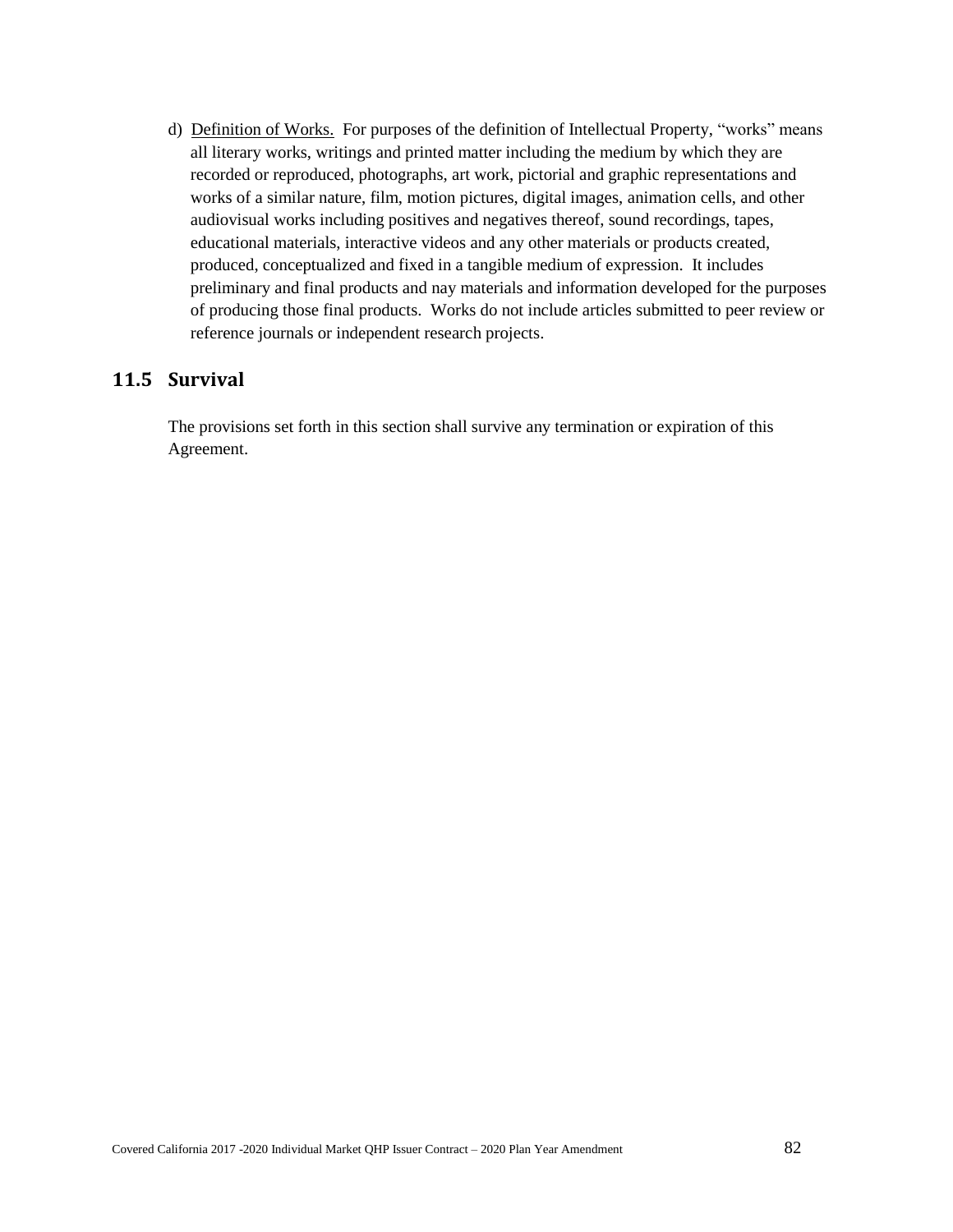# **ARTICLE 12 – SPECIAL TERMS AND CONDITIONS**

# **12.1 Dispute Resolution**

- a) If any dispute arising out of or in connection with this Agreement is not resolved within thirty (30) days, or such other reasonable period of time determined by Contractor and the Exchange staff normally responsible for the administration of this Agreement, the parties shall attempt to resolve the dispute through the submission of the matter for executive level involvement. The executive officer of each party or his or her designated representative shall meet and confer to attempt to resolve the dispute. If the parties agree, a neutral third party mediator may be engaged to assist in dispute resolution at either the line employee level or the executive level, or both. If after expending reasonable efforts at executive level resolution of the dispute, no resolution can be reached within thirty (30) days or such other reasonable period determined by Contractor and the Exchange, then either party may seek its rights and remedies in a court of competent jurisdiction or otherwise available under this Agreement or applicable laws, rules and regulations.
- b) Each party shall document in writing the nature of each dispute and the actions taken to resolve any disputes utilizing this dispute resolution procedure. Each party shall act in good faith to resolve such disputes. Neither party may seek its rights and remedies in court respecting any such notice of termination for default without first following the dispute resolution process stated in this Section.
- c) The Exchange and Contractor agree that the existence of a dispute notwithstanding, they will continue without delay to carry out all their responsibilities under this Agreement which are not affected by the dispute.
- d) Either party may request an expedited resolution process if such party determines that irreparable harm will be caused by following the timelines set forth in Section 12.1(a). If the other party does not consent to such expedited process, the requesting party will hire, at its sole cost and expense, an independent mediator to determine whether such an expedited process is necessary to avoid or reduce irreparable harm. In the event that the mediator determines that irreparable harm may result from delays required under the thirty (30) day period required under Section 12.1(a), the parties will engage in an expedited process that will require the parties to resolve the dispute within five (5) business days or such other period as mutually agreed upon by the parties.
- e) This Section shall survive the termination or expiration of this Agreement.

# **12.2 Attorneys' Fees**

In the event of any litigation between the parties to enforce or interpret the provisions of this Agreement, the non-prevailing party shall, unless both parties agree, in writing, to the contrary, pay the reasonable attorneys' fees and costs of the prevailing party arising from such litigation, including outside attorneys' fees and allocated costs for services of in-house counsel, and court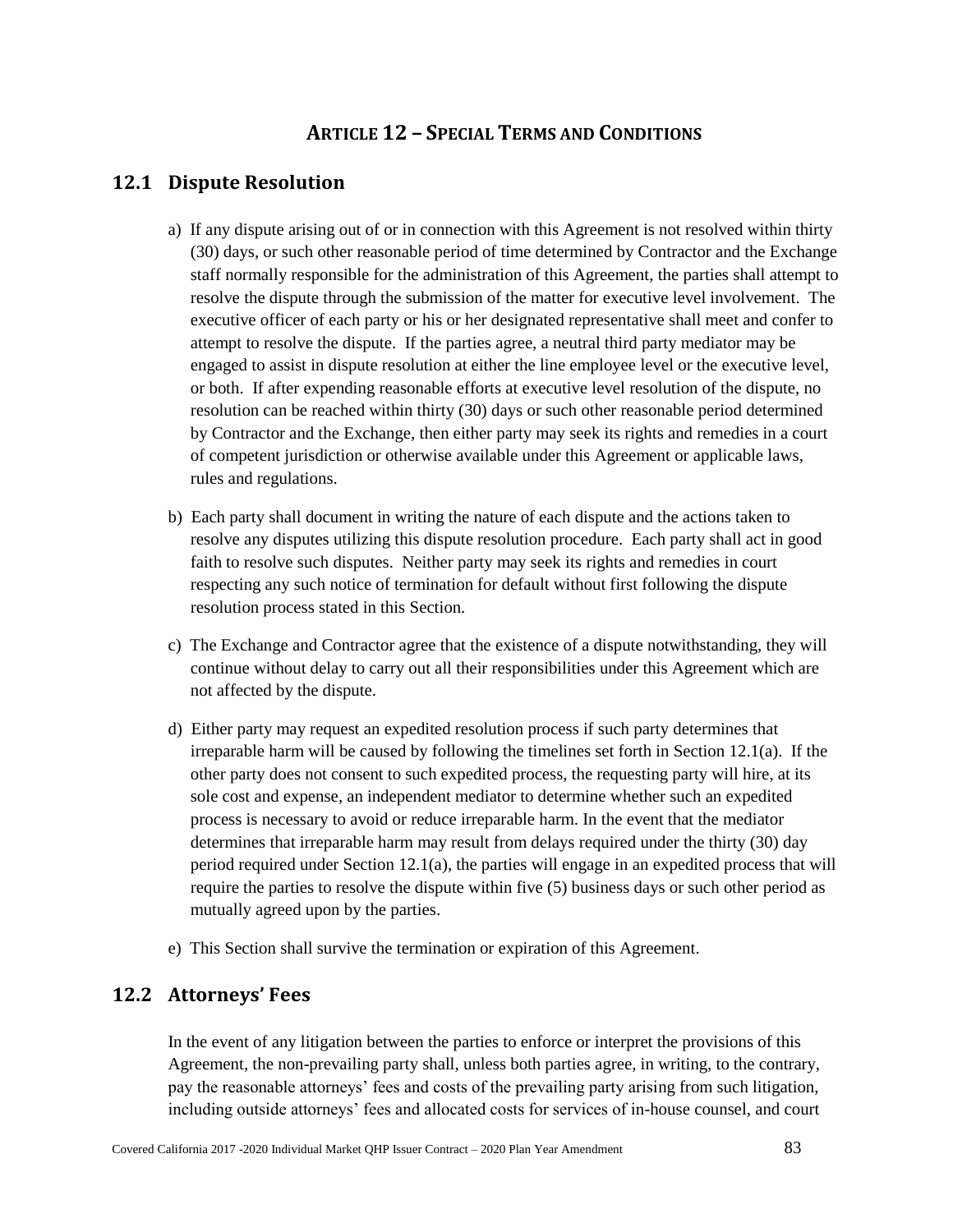costs. These attorneys' fees and costs shall be in addition to any other relief to which the prevailing party may be entitled.

### **12.3 Notices**

Any notice or other written communication that may or must be given hereunder shall be deemed given when delivered personally, or if it is mailed, three (3) days after the date of mailing, unless delivery is by express mail, telecopy, electronic mail or telegraph, and then upon the date of the confirmed receipt, to either the representative executing the STD 213 or the following representatives:

For the Exchange: Covered California, the California Health Benefit Exchange

Attention: James DeBenedetti 1601 Exposition Blvd. Sacramento, CA 95815 Telephone No. (916) 228-8665 Email: [James.DeBenedetti@covered.ca.gov](mailto:James.DeBenedetti@covered.ca.gov)

For Contractor:

Name: Address: City, State, Zip Code: Telephone No. \_\_\_\_\_\_\_\_\_\_\_\_ FAX No. Email: \_\_\_\_\_\_\_\_\_\_\_

Either party hereto may, from time to time by notice in writing served upon the other as aforesaid, designate a different mailing address or a different or additional person to which all such notices or other communications thereafter are to be addressed.

# **12.4 Amendments**

a) By the Exchange. In the event that any law or regulation is enacted or any decision, opinion, interpretive policy, or guidance of a court or governmental agency is issued (any of the foregoing, a "Change in Law") that the Exchange determines, based on its consultation with legal counsel, regulators or other state-based or Federal health benefit exchanges: (i) affects or may affect the legality of this Agreement or any provision hereof or cause this Agreement or any provision hereof to prevent or hinder compliance with laws, rules or regulations, or (ii) adversely affects or may adversely affect the operations of the Exchange or the ability of the Exchange or Contractor to perform its respective obligations hereunder or receive the benefits intended hereunder, the Exchange may, by written notice to Contractor, amend this Agreement to comply with or otherwise address the Change in Law in a manner reasonably determined by the Exchange to carry out the original intent of the parties to the extent practical in light of such Change in Law. Such amendment shall become effective upon sixty (60) days' notice, or such lesser period as required for compliance or consistency with the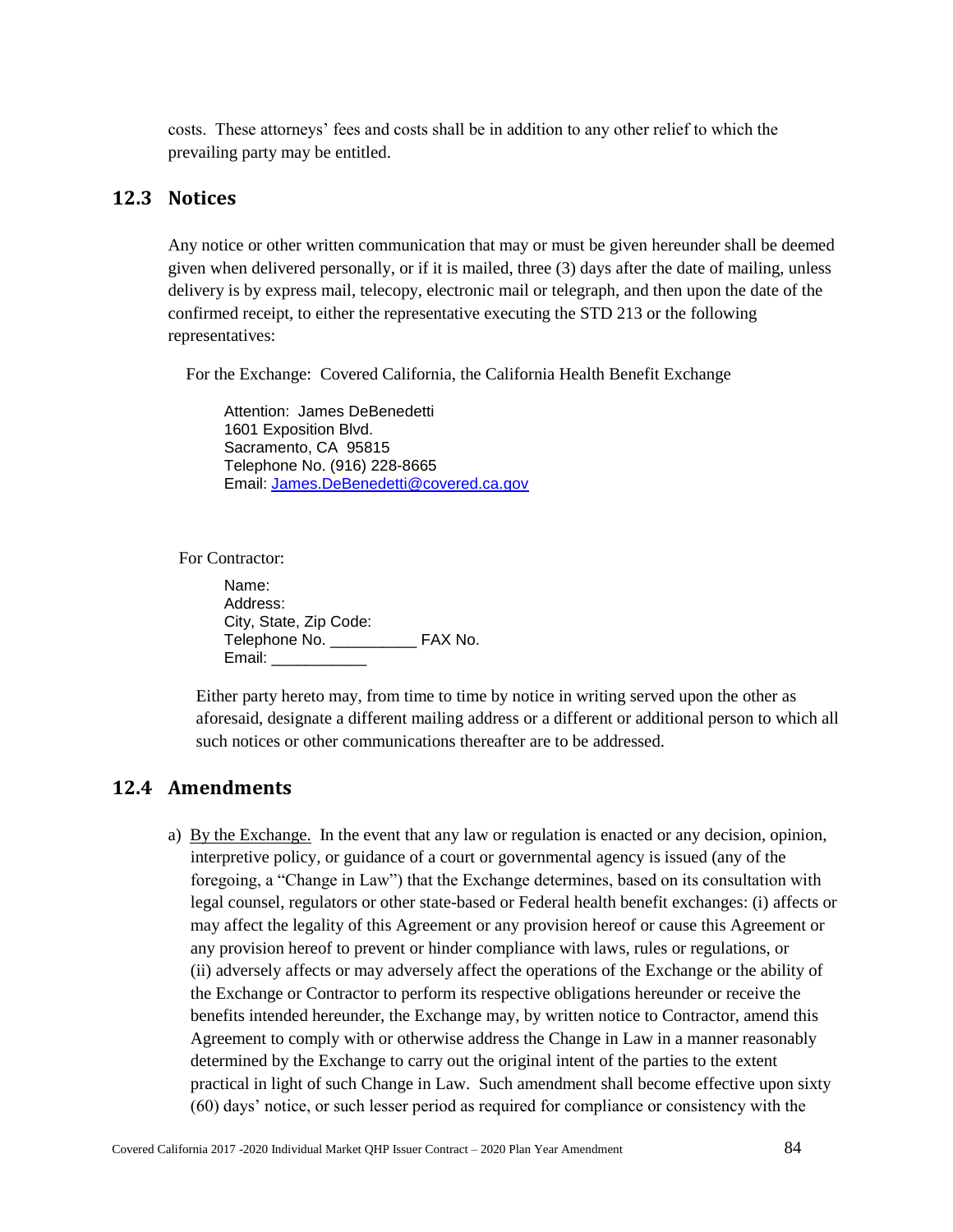Change in Law or to avoid the adverse effect of the Change in Law. If Contractor objects to such amendment, it must notify the Exchange in writing within twenty (20) days of receipt of notice from the Exchange. If the parties are unable to agree on an amendment within thirty (30) days thereafter, the Exchange may terminate this Agreement effective immediately.

b) Other Amendments. Except as provided in Section 12.4(a), this Agreement may be amended only by mutual consent of the parties. Except as provided herein, no alteration or variation of the terms of this Agreement shall be valid unless made in writing and signed by the parties hereto, and no oral understanding or agreement not incorporated herein shall be binding on any of the parties hereto.

#### **12.5 Time is of the Essence**

Time is of the essence in this Agreement.

# **12.6 Publicity**

Contractor shall coordinate with the Exchange with respect to communications to third parties regarding this Agreement; provided, however, that no external publicity release or announcement or other such communication concerning this Agreement or the transactions contemplated herein shall be issued by Contractor without advance written approval by the Exchange unless such communication complies with standards that may be issued by the Exchange to Contractor based on consultation with Contractor from time to time.

# **12.7 Force Majeure**

Except as prohibited by applicable laws, rules and regulations, neither party to this Agreement shall be in default of its obligations hereunder for delay or failure in performing that arises out of causes beyond the control and without the fault or negligence of either party and arising from a catastrophic occurrence or natural disaster, such as Acts of God or of the public enemy, acts of the State in its sovereign capacity, acts of the State Controller's Office or other State agency having an impact on the Exchange's ability to pay its obligations, acts of the State legislature, fires, floods, power failure, disabling strikes, epidemics, quarantine restrictions, and freight embargoes. However, each party shall utilize its best good faith efforts to perform under this Agreement in the event of any such occurrence.

# **12.8 Further Assurances**

Contractor and the Exchange agree to execute such additional documents, and perform such further acts, as may be reasonable and necessary to carry out the provisions of this Agreement.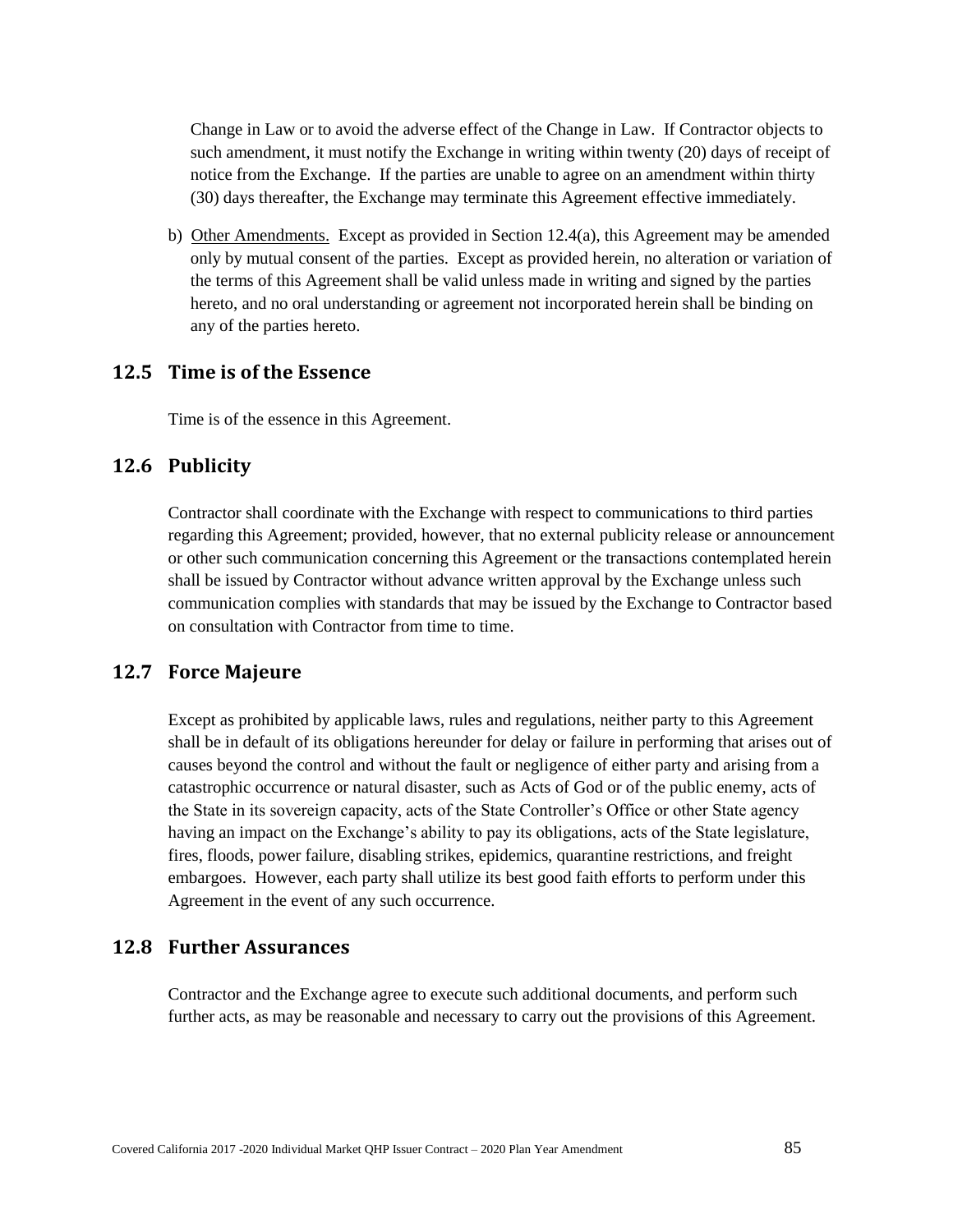### **12.9 Binding Effect**

This Agreement, any instrument or agreement executed pursuant to this Agreement, and the rights, covenants, conditions, and obligations of Contractor and the Exchange contained therein, shall be binding upon the parties and their successors, assigns, and legal representatives.

### **12.10 Titles/Section Headings**

Titles or headings are not part of this Agreement, are for convenience of reference only, and shall have no effect on the construction or legal effect of this Agreement.

#### **12.11 Severability**

Should one or more provisions of this Agreement be held by any court to be invalid, void, or unenforceable, such provision(s) will be deemed to be restated to affect the original intentions of the parties as nearly as possible in accordance with applicable law. The remaining provisions shall nevertheless remain and continue in full force and effect.

#### **12.12 Entire Agreement/Incorporated Documents/Order of Precedence**

This Agreement represents the entire understanding between the parties hereto with respect to the subject matter hereof. Any prior correspondence, memoranda, or agreements are replaced in total by this Agreement. This Agreement shall consist of:

- a) The terms of this Agreement, including obligations set forth in other documents that are referenced herein;
- b) All attached documents, which are expressly incorporated herein;
- c) Terms and conditions set forth in the Application, to the extent that such terms are expressly incorporated by reference in specific sections of this Agreement and/or otherwise not inconsistent with the Agreement or Proposal; and,
- d) The Proposal, which is expressly incorporated herein to the extent that such terms are not superseded by the terms set forth in this Agreement.
- e) In the event there are any inconsistencies or ambiguities among the terms of this Agreement and incorporated documents, the following order of precedence shall be used:
	- 1) Applicable laws, rules and regulations;
	- 2) The terms and conditions of this Agreement, including attachments; and
	- 3) Application.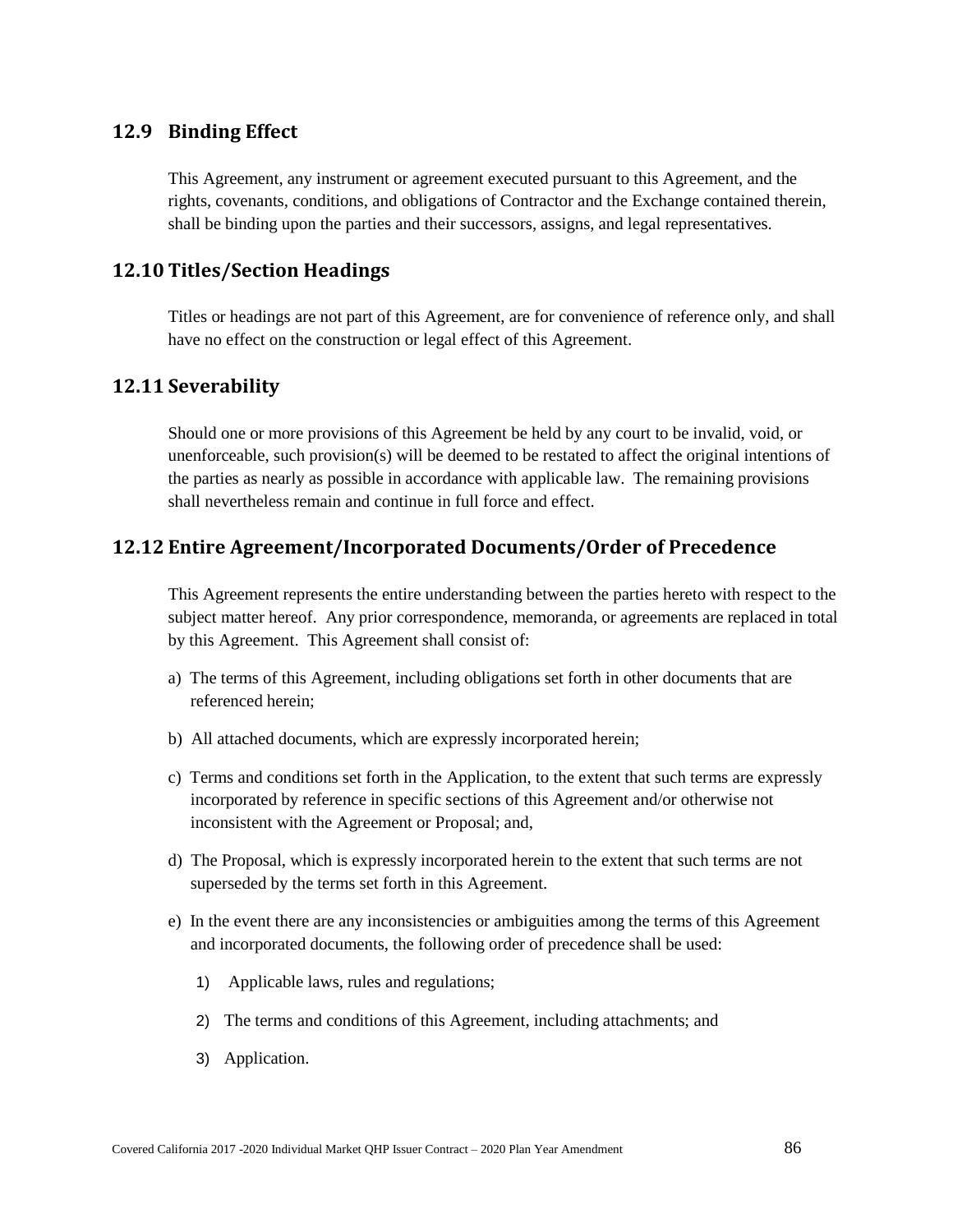# **12.13 Waivers**

No delay on the part of either party in exercising any right, power, or privilege hereunder shall operate as a waiver thereof. No waiver on the part of either party of any right, power, or privilege hereunder, nor any single or partial exercise of any right, power, or privilege hereunder shall preclude any other or further exercise thereof or the exercise of any other right, power, or privilege hereunder.

# **12.14 Incorporation of Amendments to Applicable Laws**

Any references to sections of Federal or State statutes or regulations shall be deemed to include a reference to any subsequent amendments thereof and any successor provisions thereto made from time to time from and after the date of this Agreement.

### **12.15 Choice of Law, Jurisdiction, and Venue**

This Agreement shall be administered, construed, and enforced according to the laws of the State (without regard to any conflict of law provisions) to the extent such laws have not been preempted by applicable Federal law. Any suit brought hereunder shall be brought in the state or federal courts sitting in Sacramento, California, the parties hereby waiving any claim or defense that such forum is not convenient or proper. Each party agrees that any such court shall have in person jurisdiction over it and consents to service of process in any manner authorized by California law.

#### **12.16 Counterparts**

This Agreement may be executed in one or more counterparts, each of which shall be deemed an original, but all of which together shall constitute one and the same instrument.

### **12.17 Days**

Wherever in this Agreement a set number of days is stated or allowed for a particular event to occur, the days are understood to include all calendar days, including weekends and holidays, unless otherwise specified.

#### **12.18 Ambiguities Not Held Against Drafter**

This Agreement having been freely and voluntarily negotiated by all parties, the rule that ambiguous contractual provisions are construed against the drafter of the provision shall be inapplicable to this Agreement.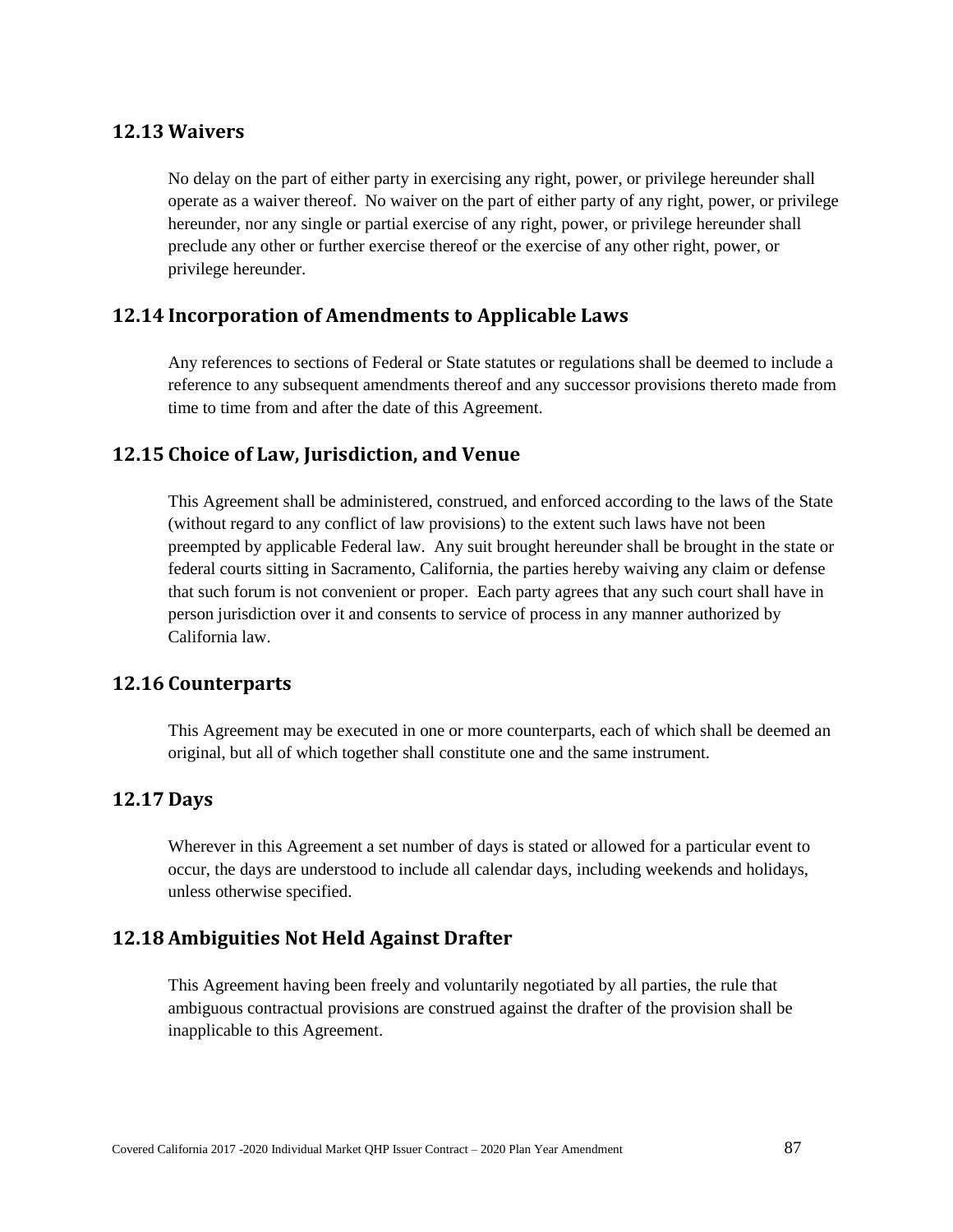# **12.19 Clerical Error**

No clerical error shall operate to defeat or alter any terms of this Agreement or defeat or alter any of the rights, privileges, or benefits of any Enrollee or Employer.

### **12.20 Administration of Agreement**

- a) The Exchange may adopt policies, procedures, rules and interpretations that are consistent with applicable laws, rules and regulations and deemed advisable by the Exchange to promote orderly and efficient administration of this Agreement. The parties shall perform in accordance with such policies and procedures; provided, however, that any changes to policies and procedures that are not disclosed to Contractor prior to the Agreement Effective Date shall not result in additional obligations and risks to Contractor existing at the Agreement Effective Date except as otherwise mutually agreed upon by the parties.
- b) The Exchange shall provide ninety (90) days prior written notice by letter, newsletter, electronic mail, or other media of any material change (as defined below) in Exchange's policies, procedures or other operating guidance applicable to Contractor's performance of Services. The failure by Contractor to object in writing to any material change within thirty (30) days following the Contractor's receipt of such notice shall constitute Contractor's acceptance of such material change. For purposes of this section, "material change" shall refer to any change that could reasonably be expected to have a material impact on the Contractor's compensation, Contractor's performance of Services under this Agreement, or the delivery of Covered Services to Enrollees.

# **12.21 Performance of Requirements**

To the extent the Agreement requires performance under the Agreement by Contractor but does not specifically specify a date, the date of performance shall be based on the mutual agreement of Contractor and Exchange.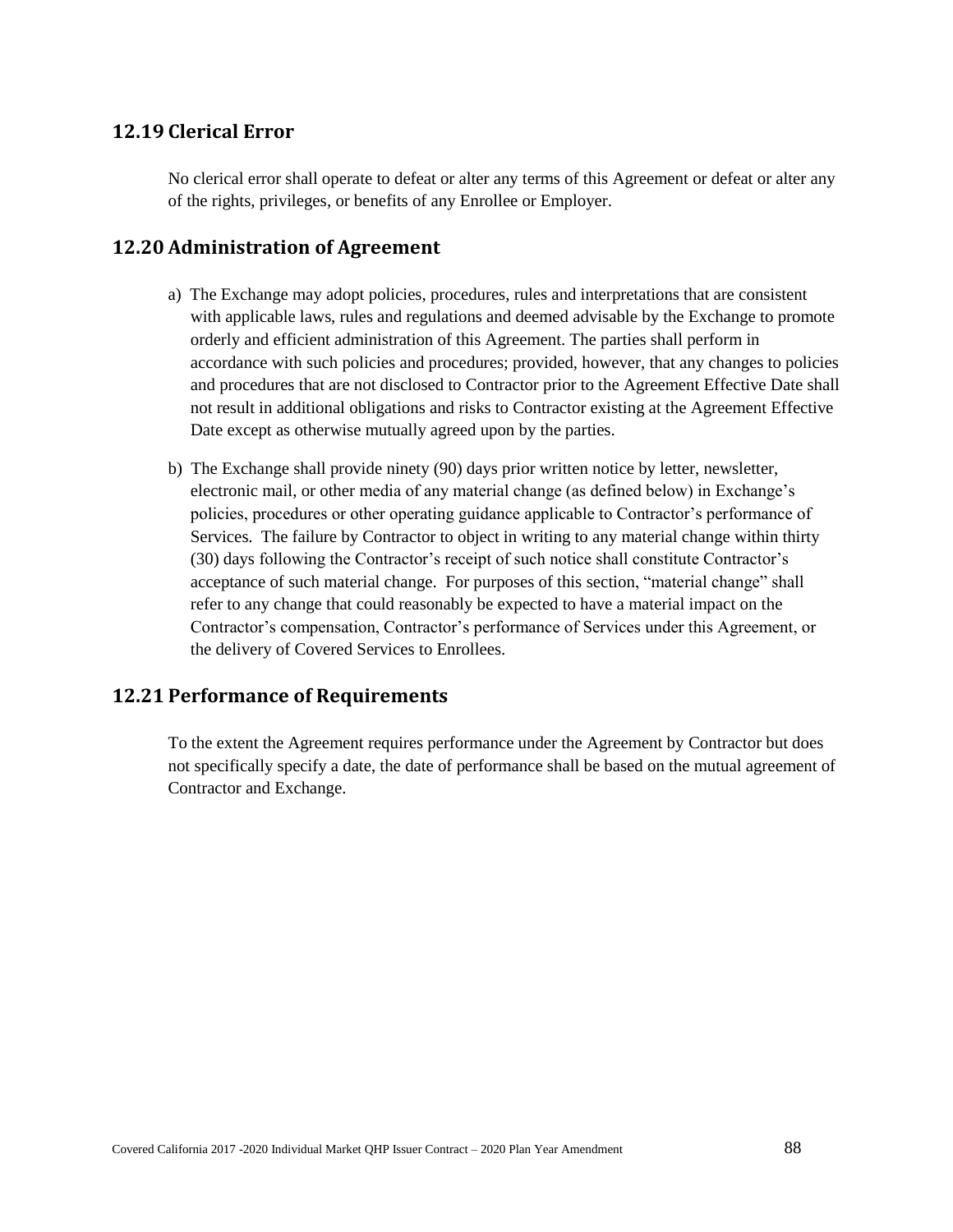# **ARTICLE 13 – DEFINITIONS**

Except as otherwise expressly defined, capitalized terms used in the Agreement and/or the Attachments shall have the meaning set forth below.

**Affordable Care Act (Act)** – The Federal Patient Protection and Affordable Care Act, (P.L. 111-148), as amended by the Federal Health Care and Education Reconciliation Act of 2010 (P.L. 111 -152), known collectively as the Affordable Care Act.

**Agent(s)** – Individuals who are licensed and in good standing as a life licensee under Insurance Code § 1626 by the California Department of Insurance to transact in accident and health insurance. The term used in this Agreement will only apply to Agents certified by the Exchange to transact business in the individual and CCSB Exchanges.

**Agreement** – This Agreement attached hereto, including attachments and documents incorporated by reference, entered into between the Exchange and Contractor.

**Agreement Effective Date** – The effective date of this Agreement established pursuant to Section 7.1 of this Agreement.

**Accreditation Association for Ambulatory Health Care (AAAHC)** – A nonprofit accrediting agency for ambulatory health care settings.

**Application** – The Qualified Health Plan Certification Application for Plan Years 2017-2020.

**Behavioral Health** – A group of interdisciplinary services concerned with the prevention, diagnosis, treatment, and rehabilitation of mental health and substance abuse disorders.

**Board** – The executive board responsible for governing the Exchange under Government Code § 100500.

**California Affordable Care Act** – The California Patient Protection and Affordable Care Act, AB 1602 and SB 900 (Chapter 655, Statutes of 2010 and Chapter 659, Statutes of 2010).

**CAL COBRA** – The California Continuation Benefits Replacement Act, or Health and Safety Code § 1366.20 et seq.

**CalHEERS** – The California Healthcare Eligibility, Enrollment and Retention System, a project jointly sponsored by the Exchange and DHCS, with the assistance of the Office of Systems Integration to maintain processes to make the eligibility determinations regarding the Exchange and other State health care programs and assist Enrollees in selection of health plan.

**COBRA** – Federal law (Consolidated Omnibus Budget Reconciliation Act of 1985) requiring continuing coverage of group health benefits to employees and their families upon the occurrence of certain qualifying events where such coverage would otherwise be terminated.

**CCR** – The California Code of Regulations.

**CDI** – The California Department of Insurance.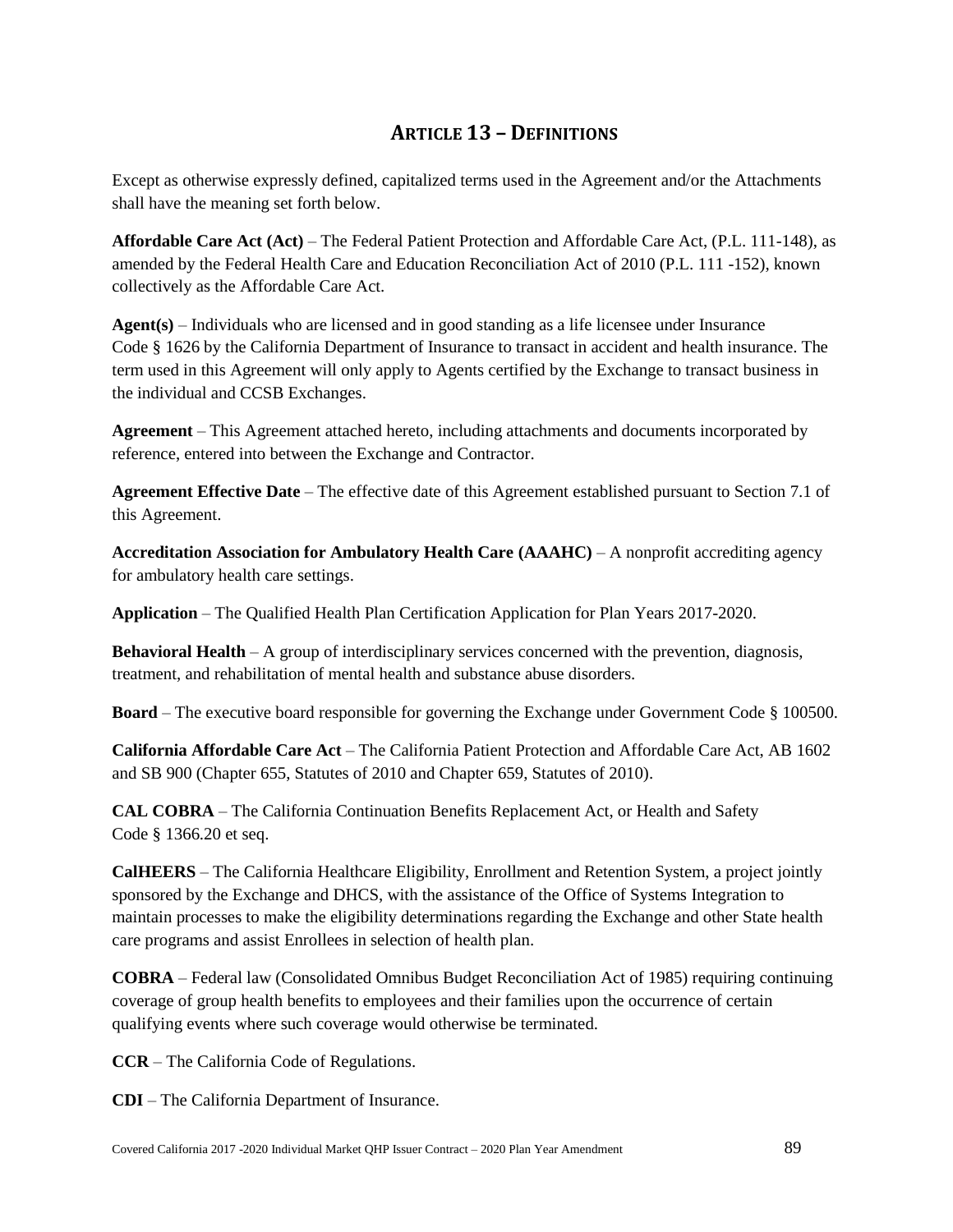**Confidentiality of Medical Information Act (CMIA)** – The Confidentiality of Medical Information Act (California Civil Code § 56 et seq.) and the regulations issued pursuant thereto or as thereafter amended, to the extent applicable to operation of Contractor.

**Contract Year** – The full twelve (12) month period commencing on the effective date and ending on the day immediately prior to the first anniversary thereof and each full consecutive twelve (12) month period thereafter during which the Agreement remains in effect.

**Contractor** – The Health Insurance Issuer contracting with the Exchange under this Agreement to offer a QHP and perform in accordance with the terms set forth in this Agreement.

**Contractor Exchange Function** – Any function that Contractor performs pursuant to this Agreement during which Contractor receives, maintains, creates, discloses or transmits PHI and/ or Personally Identifiable Information gathered from the Exchange, applicants, Qualified Individuals or Enrollees in the process of assisting individuals and entities with the purchase of health insurance coverage in QHPs or other functions under the California Exchange program.

**Covered California for Small Business** (CCSB) The Exchange program providing coverage to eligible small businesses, formerly referred to as the Small Business Health Options Program (SHOP) and described in Government Code 100502(m).

**Covered Services** – The Covered Services that are covered benefits under the applicable QHP and described in the EOC.

**DHCS** – The California Department of Health Care Services.

**DHHS** – The United States Department of Health and Human Services.

**DMHC** – The California Department of Managed Health Care.

**Effective Date** – The date on which a Plan's coverage goes into effect.

**Eligibility Information** – The information that establishes an Enrollee's eligibility.

**Eligibility File** – The compilation of all Eligibility Data for an Enrollee or group of Enrollees into a single electronic format used to store or transmit the data.

**Employee** – A "qualified employee," as defined in 45 C.F.R. § 155.20.

**Employer** – A "qualified employer," as defined in  $\S 1312(f)(2)$  of the Affordable Care Act.

**Encounter** – Any Health Care Service or bundle of related Covered Services provided to one Enrollee by one Health Care Professional within one time period. Any Covered Services provided must be recorded in the Enrollee's health record.

**Encounter Data** – Encounter information Contractor can use to demonstrate the provision of Covered Services to Enrollees.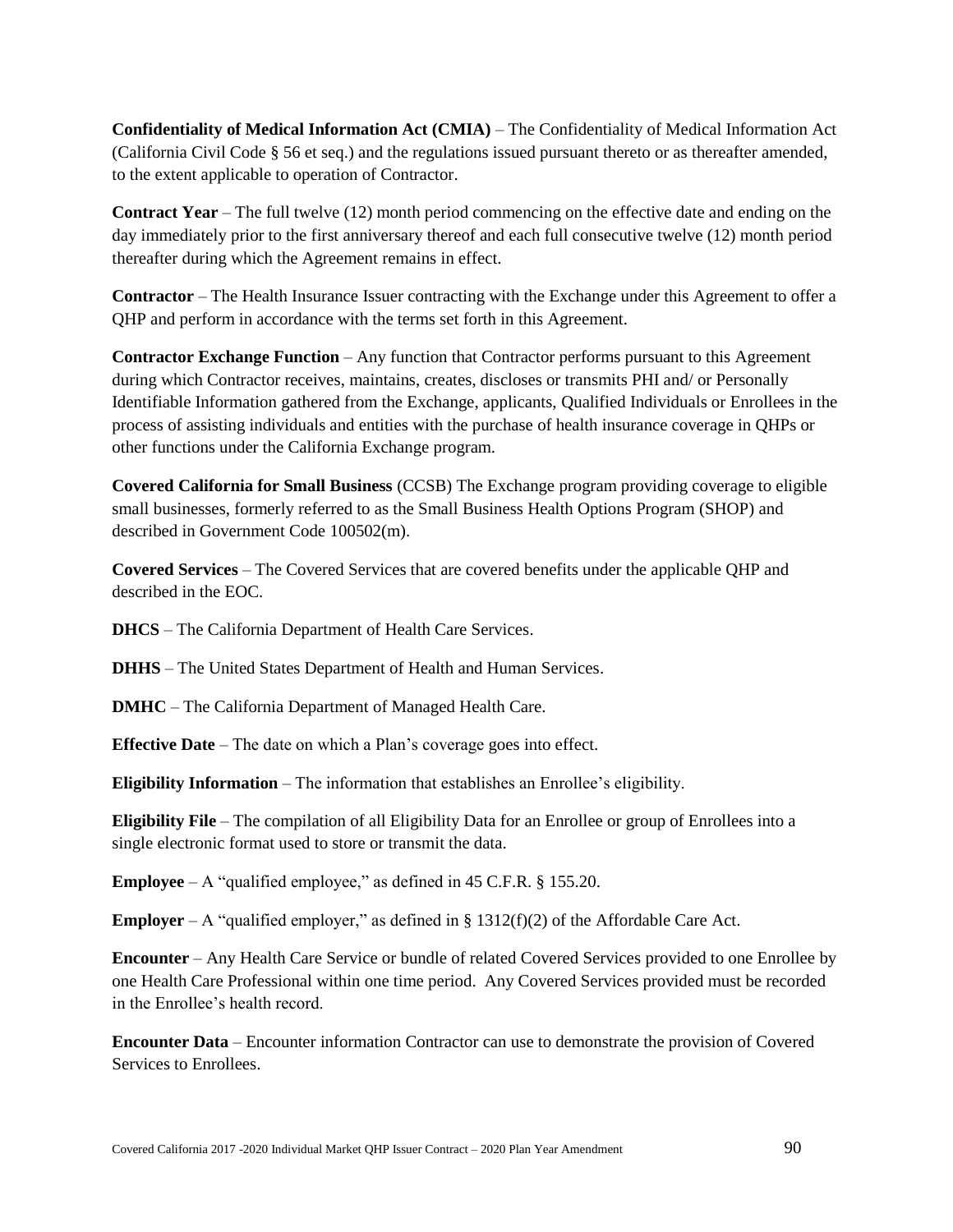**Enrollee** – Enrollee means each and every individual enrolled in a QHP offered through the Exchange for the purpose of receiving health benefits.

**Enrollment** – An Enrollee who has completed their application and for whom the initial premium payment has been received and acknowledged by the Contractor has completed Enrollment.

**Evidence of Coverage (EOC) and Disclosure Form** – The document which describes the benefits, exclusions, limitations, conditions, and the benefit levels of the applicable Plans.

**The Exchange** – The California Health Benefit Exchange, doing business as Covered California and an independent entity within the Government of the State.

**Explanation of Benefits (EOB)** – A statement sent from the Contractor to an Enrollee listing services provided, amount billed, eligible expenses and payment made by the Plan.

**Explanation of Payment (EOP)** – A statement sent from the Contractor to Providers detailing payments made for Covered Services.

**Family Member** – An individual who is within an Enrollee's family, as defined in 26 U.S.C. § 36B (d)(1).

**Formulary** – A list of outpatient prescription drugs, selected by the Plan(s) and revised periodically, which are available to Enrollees in a specific QHP.

Grace Period – A specified time following the premium due date during which coverage remains in force and an Enrollee or Employer or other authorized person or entity may pay the premium without penalty.

**Health Care Professional** – An individual with current and appropriate licensure, certification, or accreditation in a medical or behavioral health profession, including without limitation, medical doctors (including psychiatrists), dentists, osteopathic physicians, psychologists, registered nurses, nurse practitioners, licensed practical nurses, certified medical assistants, licensed physician assistants, mental health professionals, chemical dependency counselors, clinical laboratory professionals, allied health care professionals, pharmacists, social workers, physical therapists, occupational therapists, and others to provide Covered Services.

**Health Information Technology for Economic and Clinical Health Act (HITECH Act)** – The Health Information Technology for Economic and Clinical Health Act, which was enacted as part of the American Recovery and Reinvestment Act of 2009, and the regulations issued pursuant thereto or as thereafter amended.

**Health Insurance Issuer** – Health Insurance Issuer has the same meaning as that term is defined in 42 U.S.C. § 300gg-91 and 45 C.F.R. § 144.103.

**Health Insurance Portability and Accountability Act of 1996 (HIPAA)** – The Health Insurance Portability and Accountability Act of 1996 and the regulations issued pursuant thereto or as thereafter amended.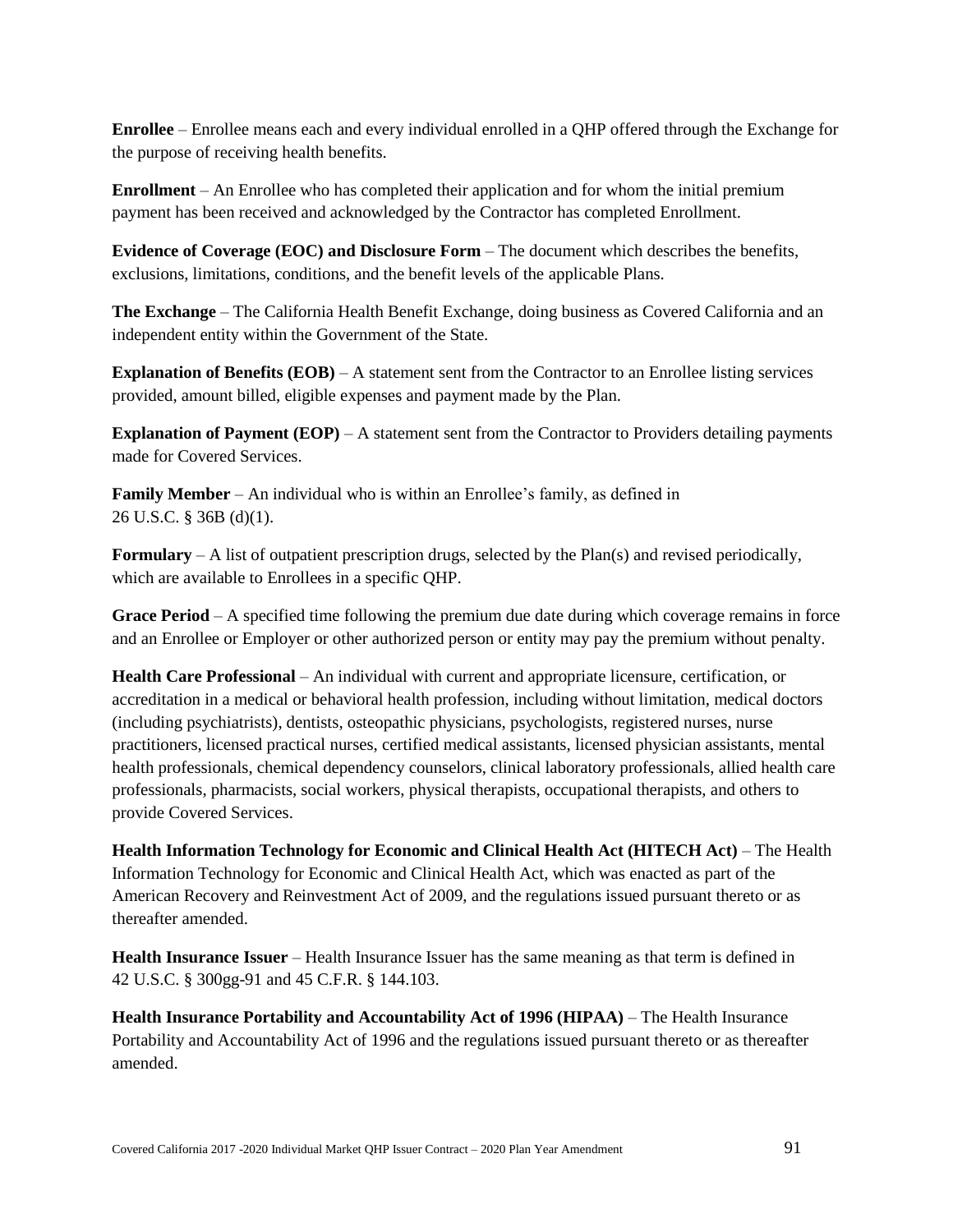**Health Plan Employer Data and Information Set (HEDIS)** – The data as reported and updated annually by the National Committee for Quality Assurance (NCQA).

**Individual Exchange** – The Exchange through which Qualified Individuals may purchase QHPs.

**Individually Identifiable Health Information (IIHI)** – The "individually identifiable health information" as defined under HIPAA.

**Information Practices Act (IPA)** – The California Information Practices Act, Civil Code § 1798, et seq. and the regulations issued pursuant thereto or as thereafter amended.

**Insurance Information and Privacy Protection Act (IIPPA)** – The California Insurance Information and Privacy Protection Act, Insurance Code §§ 791-791.28, et seq., and the regulations issued pursuant thereto or as thereafter amended.

**Medicaid** – The program of medical care coverage set forth in Title XIX of the Social Security Act and the regulations issued pursuant thereto or as thereafter amended.

**Medicare** – The program of medical care coverage set forth in Title XVIII of the Social Security Act and the regulations issued pursuant thereto or as thereafter amended.

**Medicare Part D** – The Medicare prescription drug program authorized under the Medicare Prescription Drug, Improvement and Modernization Act of 2003 (MMA), effective January 1, 2006, and the regulations issued pursuant thereto or as thereafter amended.

**Monthly Rates** – The rates of compensation payable in accordance with the terms set forth at Article 5 to Contractor for Services rendered under this Agreement.

**NCQA** – The National Committee for Quality Assurance, a nonprofit accreditation agency.

**Nurse Advice Line** – An advice line staffed by registered nurses (RNs) who assess symptoms (using triage guidelines approved by the Plan to determine if and when the caller needs to be seen by a Provider); provide health information regarding diseases, medical procedures, medication usage and side effects; and give care advice for managing an illness or problem at home.

**Open Enrollment or Open Enrollment Period** – The fixed time period as set forth in 45 C.F.R. § 155.410, Health and Safety Code § 1399.849 (c)(3), and Insurance Code § 10965.3 (c)(3) for individual applicants and Enrollees to initiate enrollment or to change enrollment from one health benefits plan to another. For benefit years beginning on or after January 1, 2019, references to Open Enrollment include the allowance for special enrollment periods for all individuals as described in Health and Safety Codes § 1399.849(c)(3), and Insurance Code § 10965.3(c)(3).

**Participating Hospital** – A hospital that, at the time of an Enrollee's admission, has a contract in effect with Contractor to provide Covered Services to Enrollees.

**Participating Physician** – A physician or a member of a Medical Group that has a contract in effect with Contractor to provide Covered Services to Enrollees.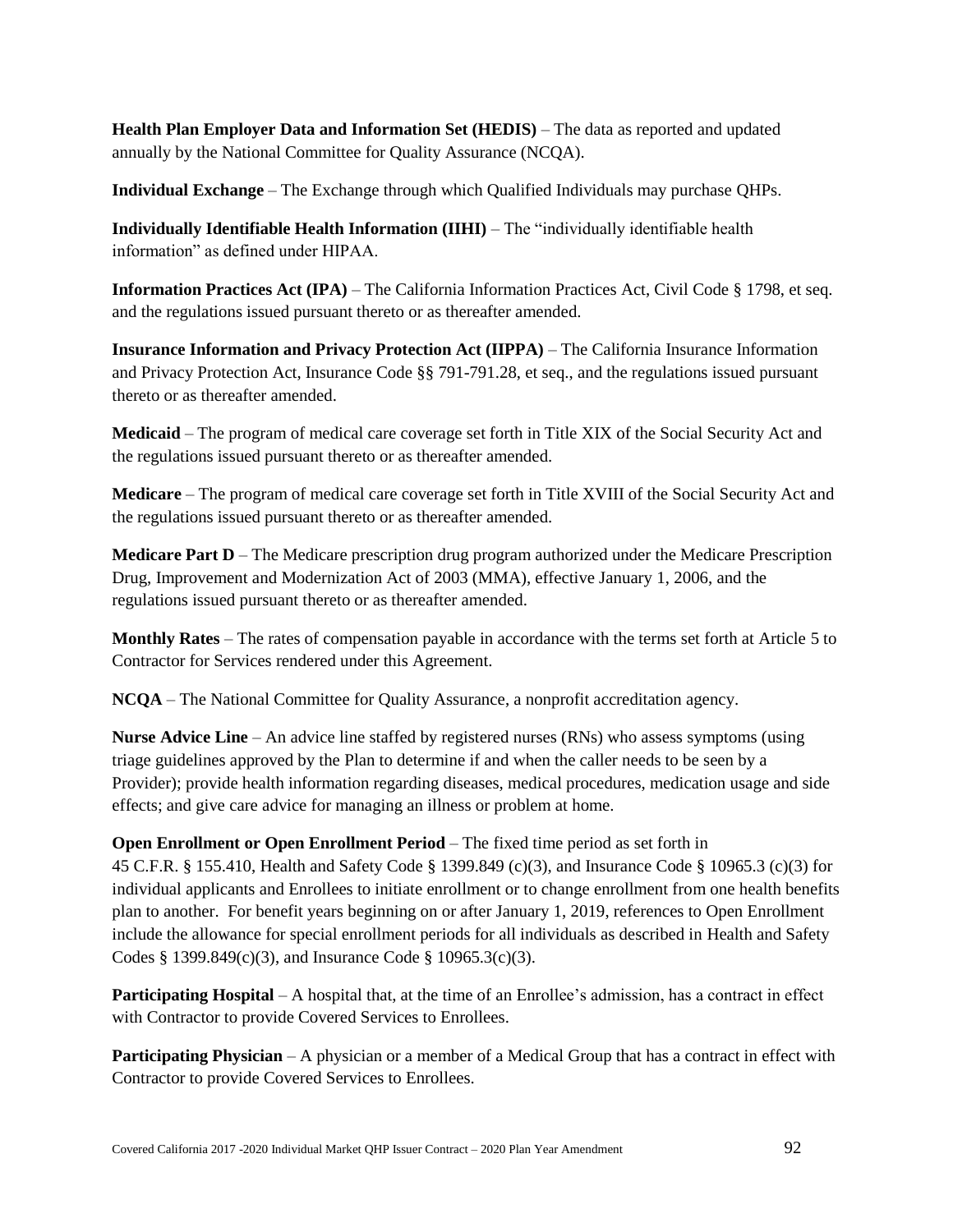**Participating Provider** – An individual Health Care Professional, hospital, clinic, facility, entity, or any other person or organization that provides Covered Services and that, at the time care is rendered to a Enrollee, has (or is a member of a Medical Group that has) a contract in effect with Contractor to provide Covered Services to Enrollees and accept copayments for Covered Services.

**Participation Fee** – The user fee on QHPs authorized under § 1311(d)(5) of the Affordable Care Act, 45 C.F.R. §§ 155.160(b)(1) and 156.50(b), and Government Code § 100503(n) to support the Exchange operations.

**Performance Standard** – A financial assurance of service delivery at levels agreed upon between the Exchange and Contractor.

**Personally Identifiable Information** – Any information that identifies or describes an individual, including, but not limited to, his or her name, social security number, physical description, home address, home telephone number, education, financial matters, medical or employment history, and statements made by, or attributed to, the individual. It also includes any identifiable information collected from or about an individual for purposes of determining eligibility for enrollment in a Qualified Health Plan, determining eligibility for other insurance affordability programs, determining eligibility for exemptions from the individual responsibility provisions, or any other use of such individual's identifiable information in connection with the Exchange.

**Pharmacy Benefit Manager (PBM)** – The vendor responsible for administering the Plan's outpatient prescription drug program. The PBM provides a retail pharmacy network, mail order pharmacy, specialty pharmacy services, and coverage management programs.

**Plan(s)** – The QHPs the Exchange has entered into a contract with a Health Insurance Issuer to provide, hereinafter referred to as the Plan(s).

**Plan Data** – All the utilization, fiscal, and eligibility information gathered by Contractor about the Plans exclusive programs, policies, procedures, practices, systems and information developed by Contractor and used in the normal conduct of business.

**Plan Year** – Plan Year has the same definition as that term is defined in 45 C.F.R. § 155.20.

**Premium** – The dollar amount payable by the Enrollee after any advanced premium tax credits are applied, if any, to the QHP Issuer to effectuate and maintain coverage.

**Premium Rate or Monthly Rate** – The monthly premium due during a Plan Year, as agreed upon by the parties.

**Primary Care** – The provision of integrated, accessible health care services by clinicians who are accountable for addressing a large majority of personal health needs, developing a sustained partnership with patients, and practicing in the context of family and community. (Institute of Medicine, 1978) Contractors may allow Enrollees to select Nurse Practitioners and Physician Assistants to serve as their Primary Care clinician. Covered California does not require that Primary Care clinicians serve as a "gatekeeper" or the source of referral and access to specialty care. Covered California recognizes Internal Medicine, OBGYN, Pediatrics, General Practice, and Family Medicine as primary care specialties.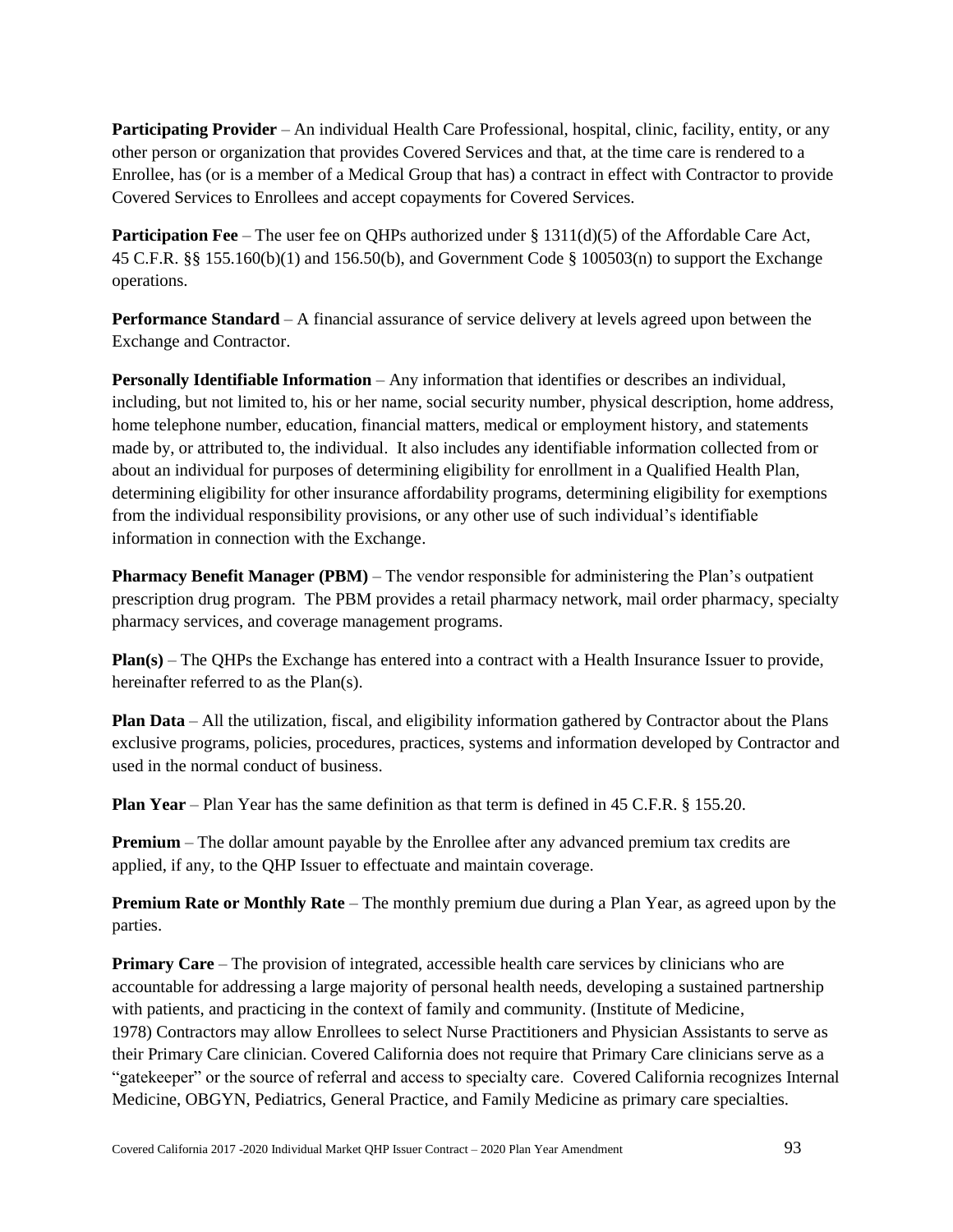**Proposal** – The proposal submitted by Contractor in response to the Application.

**Protected Health Information or Personal Health Information** – Protected health information, including electronic protected health information (EPersonal Health Information) as defined in HIPAA that relates to an Enrollee. Protected Health Information also includes "medical information" as defined by the California Confidentiality of Medical Information Act (CMIA) at California Civil Code § 56, et seq.

**Provider** – A licensed health care facility or as stipulated by local or international jurisdictions, a program, agency or health professional that delivers Covered Services.

**Provider Claim(s)** – Any bill, invoice, or statement from a specific Provider for Covered Services or supplies provided to Enrollees.

**Provider Group** – A group of physicians or other Health Care Professionals that is clinically integrated, financially integrated, or that contract together to provide care to patients in a coordinated manner.

**Qualified Health Plan or QHP**– A health care service plan contract or policy of insurance offered by a QHP Issuer and certified by the Exchange.**Qualified Health Plan Issuer or QHP Issuer** – A licensed health care service plan or insurer that has been selected and certified by the Exchange to offer QHPs through the Exchange.

**Qualified Individual** – Qualified Individual has the same meaning as that term is defined in § 1312(f)(1) of the Affordable Care Act.

**Quality Management and Improvement** – The process for conducting outcome reviews, data analysis, policy evaluation, and technical assistance internally and externally to improve the quality of care to Enrollees.

**Quarterly Business Review or QBR** – Quarterly in-person meetings between the Exchange and Contractor at the Exchange headquarters to report and review program performance results including all Services and components of the program, i.e., clinical, financial, contractual reporting requirements, customer service, appeals and any other program recommendations.

**Reconciliation Process** – The Exchange and CalHEERS engage in a cyclically occurring Reconciliation Process with each QHP and QDP Issuer participating in the individual market. The Reconciliation Process is leveraged to monitor and facilitate all eligibility and enrollment reconciliation efforts with the QHP and QDP Issuers as defined in the "Data Integrity Reconciliation Process Guide." As a component of the Reconciliation Process, the Dispute Process provides a platform for Issuer enrollment and eligibility disputes to be assessed. Assessment of each enrollment dispute includes focused analysis of operational cause, risk, and enterprise-wide impact. **Regulations** – The regulations adopted by the Exchange Board. (California Code of Regulations, Title 10, Chapter 12, §t 6400, et seq.)

**Risk-Adjusted Premiums** – Actuarially calculated premiums utilizing risk adjustment.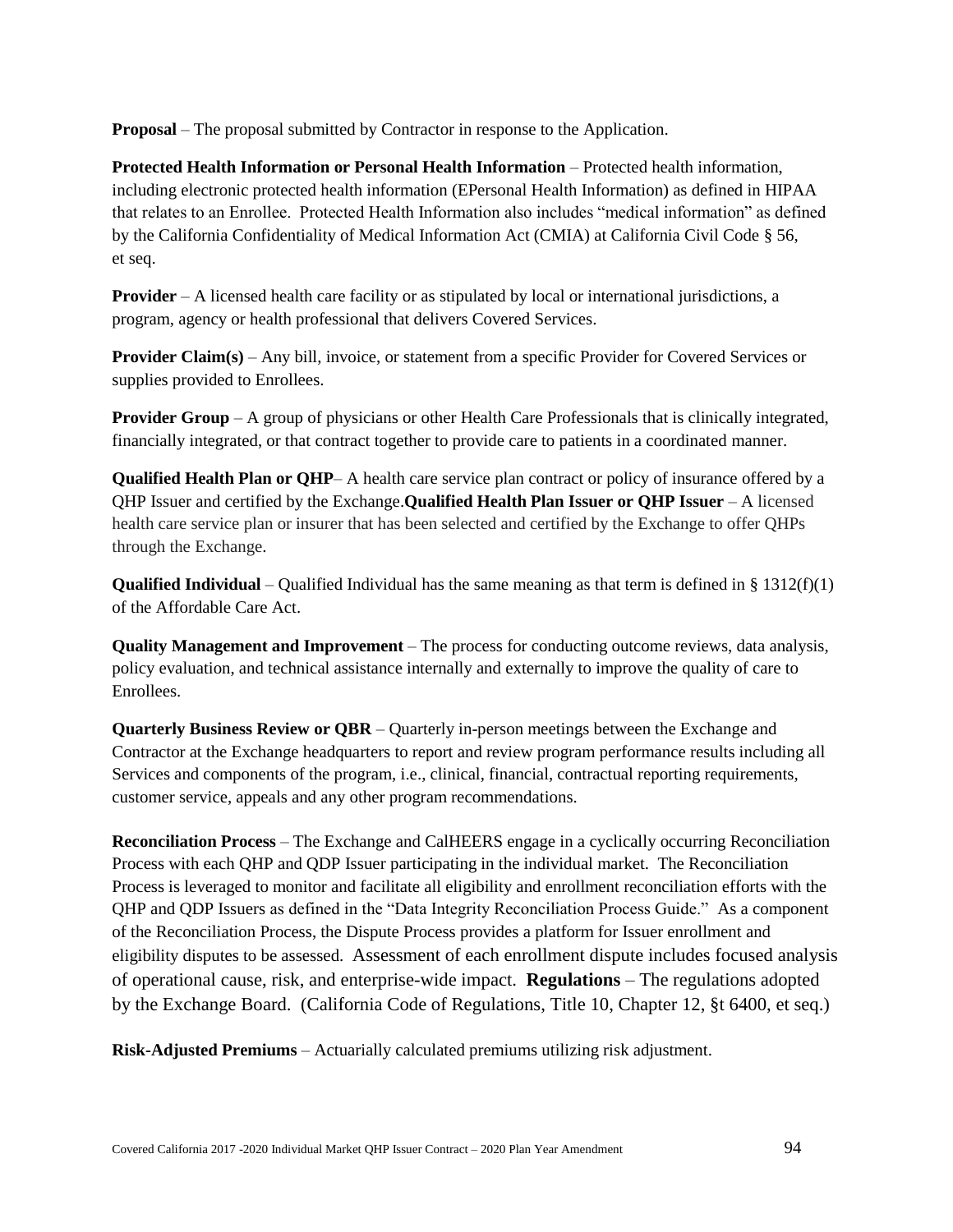**Risk-Based Capital or RBC** – The approach to determine the minimum level of capital needed for protection from insolvency based on an organization's size, structure, and retained risk. Factors in the RBC formula are applied to assets, premium, and expense items. The factors vary depending on the level of risk related to each item. The higher the risk related to the item, the higher the factor, and vice versa.

**Risk Adjustment** – An actuarial tool used to calibrate premiums paid to Health Insurance Issuers based on geographical differences in the cost of health care and the relative differences in the health risk characteristics of Enrollees enrolled in each plan. Risk adjustment establishes premiums, in part, by assuming an equal distribution of health risk among Health Benefits Plans in order to avoid penalizing Enrollees for enrolling in a Health Benefits Plan with higher than average health risk characteristics.

**Run-Out Claims** – All claims presented and adjudicated after the end of a specified time period where the health care service was provided before the end of the specified time period.

**Security Incident** – The attempted or successful unauthorized access, use, disclosure, modification or destruction of information or interference with system operations in an information system.

**Service Area** – The designated geographical areas where Contractor provides Covered Services to Enrollees and comprised of the ZIP codes listed in Attachment 4.

**Services** – The provision of Services by Contractors and subcontractors required under the terms of the Agreement, including, those relating the provision of Covered Services and the administrative functions required to carry out the Agreement.

**State** – The State of California

**State Regulators** – California Department of Insurance and Department of Managed Health Care, as applicable.

**State and Federal Regulators** – Department of Managed Health Care, California Department of Health Care Services, California Department of Insurance, US Department of Health and Human Services, and any other regulatory entity within the State of California that has jurisdiction over Contractor, as applicable.

**Special Enrollment Period** – The period during which a Qualified Individual or Enrollee who experiences certain qualifying events, as defined in applicable Federal and State laws, rules and regulations, may enroll in, or change enrollment in, a QHP through the Exchange outside of the initial and annual Open Enrollment Periods.

**Utilization Management** – Pre-service, concurrent or retrospective review which determines the Medical Necessity of hospital and skilled nursing facility admissions and selected Covered Services provided on an outpatient basis.

**Utilization Review Accreditation Commission (URAC)** – The independent and nonprofit organization that promotes health care quality through its accreditation and certification programs. It offers a wide range of quality benchmarking programs and Services and validates health care industry organizations on their commitment to quality and accountability.